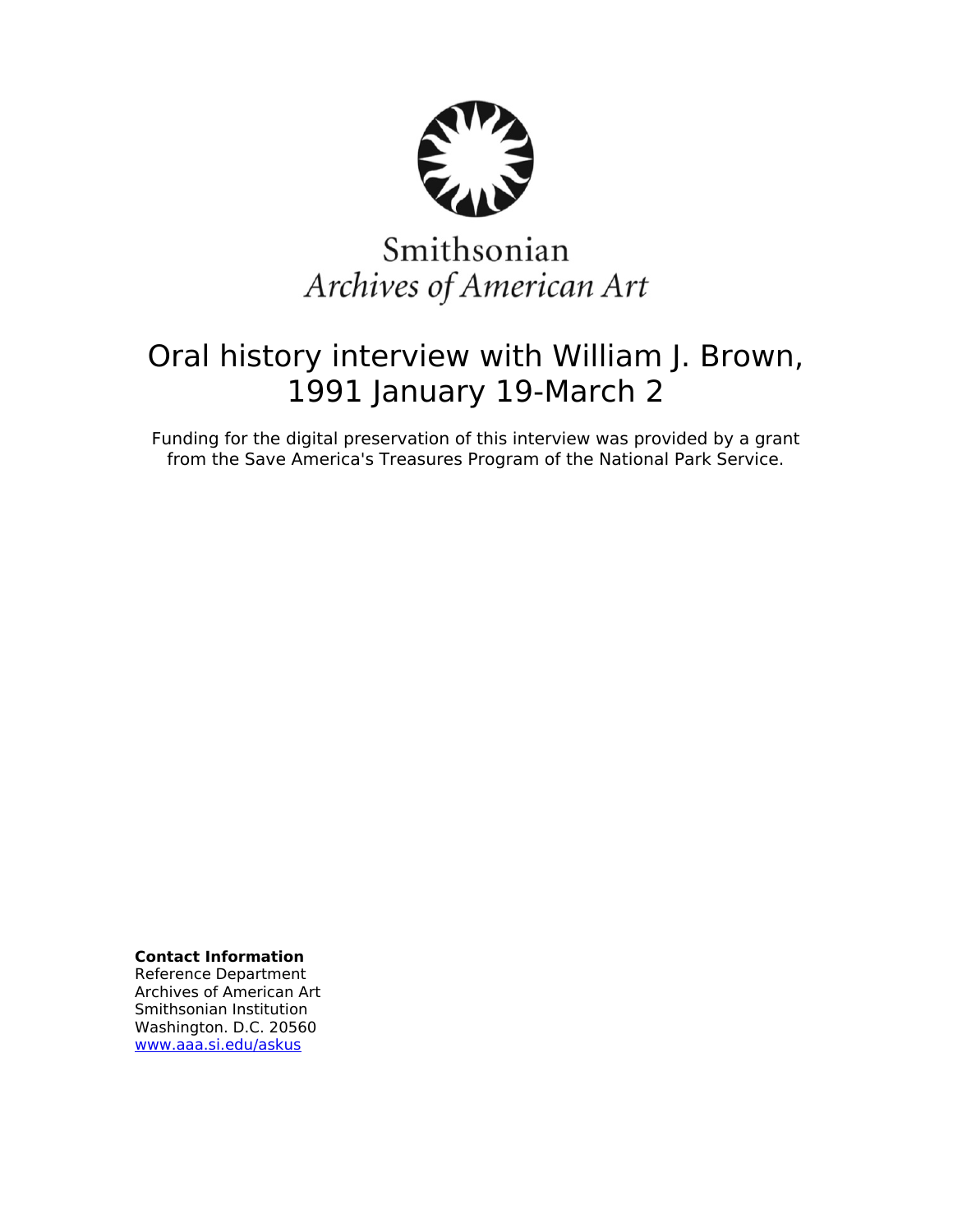### **Transcript**

#### **Preface**

The following oral history transcript is the result of a recorded interview with William and Jane Brown on January 19 and March 2, 1991. The interview took place in Bakersville, North Carolina, and was conducted by Jane Kessler for the Archives of American Art, Smithsonian Institution.

The sound quality for this interview is poor throughout, leading to an abnormally high number of inaudible sections. The Archives of American Art has reviewed the transcript and has made corrections and emendations. This transcript has been lightly edited for readability by the Archives of American Art. The reader should bear in mind that they are reading a transcript of spoken, rather than written, prose.

#### **Interview**

JANE KESSLER: —1991. This is an interview with Bill Brown and Jane Brown at their home in Bakersville, North Carolina. Okay, we have [inaudible].

JANE BROWN: Which is about four minutes from Penland School.

JANE KESSLER: Okay, great. I want to start out this conversation asking Bill where you're—where you're from originally, and how you became interested in the crafts. You know, we know about you when you—when we ran into you up here, but I don't know a lot about you before that.

WILLIAM BROWN: You're good. Well, when I was in first grade, it rained. [They laugh.] And my other chum who I went with—

JANE BROWN: Went to school with?

WILLIAM BROWN: —yeah, what's their—

JANE BROWN: Meduen?

WILLIAM BROWN: Yeah.

JANE BROWN: Yeah.

WILLIAM BROWN: And when it rained, their mother made soap.

JANE BROWN: Oh, the Aldrich boys, yes.

WILLIAM BROWN: Yeah.

JANE BROWN: Yeah.

WILLIAM BROWN: And we'd go down in the basement, and she would give them—our mother would give everybody, you know—

JANE BROWN: Eight bars of soap.

WILLIAM BROWN: Yeah, yeah. And then—and so when we're—we would get work at [inaudible]. Well, you don't let little kids to make art. Was it he'd pick up—she'd order the pieces of—

JANE BROWN: Soap? Leftover soap?

WILLIAM BROWN: Yeah, when it's—what's the one—

JANE BROWN: Ivory soap, it was Ivory soap.

WILLIAM BROWN: Yeah, yeah, yeah. [Laughs.] Yeah, yeah. And so then she'd do the laundry—

JANE BROWN: Oh, with the leftover pieces.

WILLIAM BROWN: Yeah.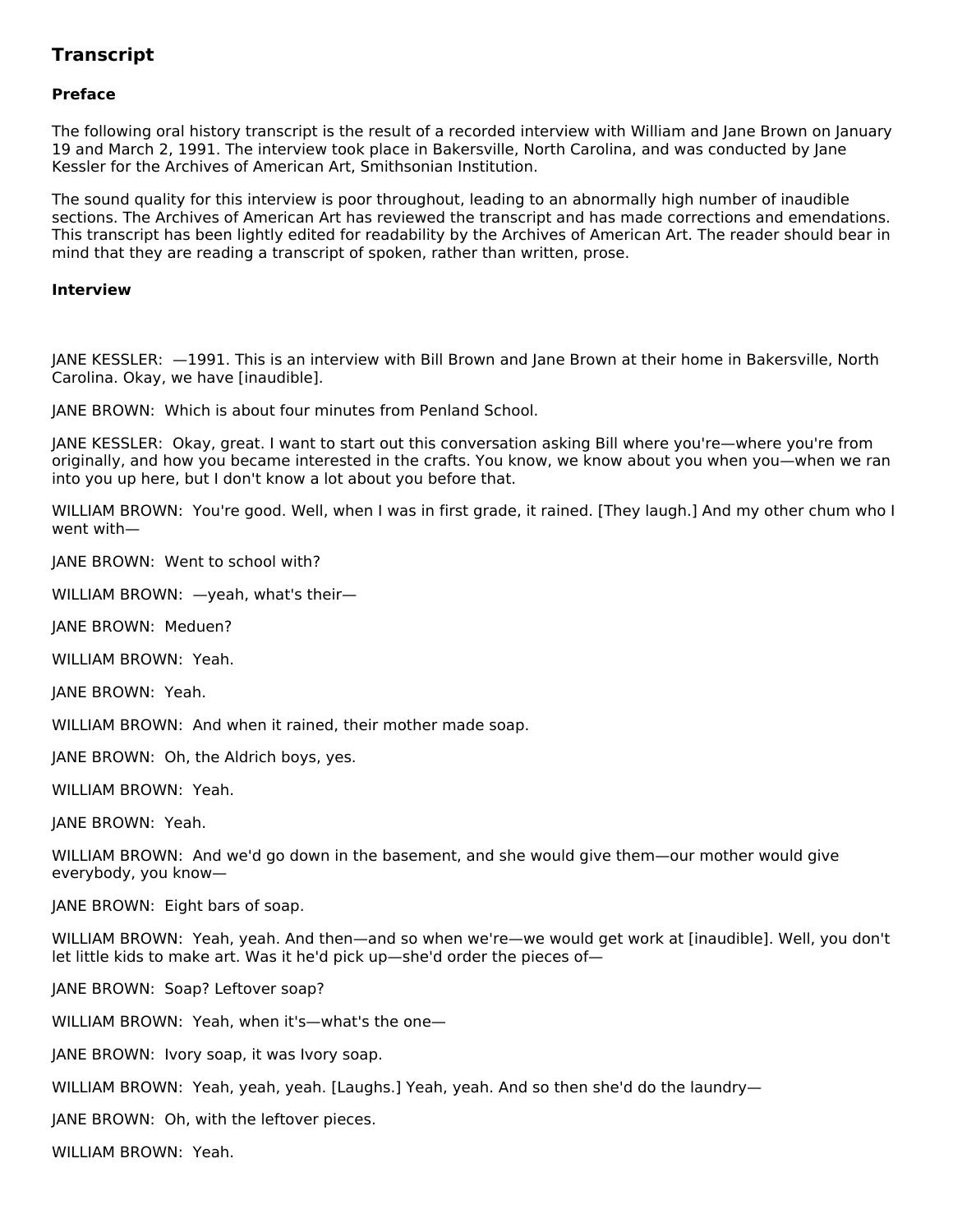JANE BROWN: Yeah.

WILLIAM BROWN: And then—

JANE BROWN: [00:02:00] But you really liked doing those forms, right?

WILLIAM BROWN: Well, then—no, and nobody knows nothing like that. I mean, nobody—we were just making the things, and if it fell on the floor, whatever, that's okay. And sent—what the hell [inaudible]?

JANE BROWN: You were—well, let me shoot you this. I think when you were 14, your dad was a dentist, and a woman came and saw one of your pieces—

WILLIAM BROWN: Oh, yes.

JANE BROWN: —which is really outside right now, isn't it? You know, one of his pieces. And said, "Who on Earth made that?" And he said, "My son."

WILLIAM BROWN: Oh, no. You've never seen that one.

JANE BROWN: Oh, okay. All right. Well, at any rate, she liked it.

WILLIAM BROWN: She had a—well, I got one, and her—what am I talking about? This dumb thing—I gave Pop a fisherman.

JANE BROWN: Oh, okay.

JANE KESSLER: That you carved?

WILLIAM BROWN: In—

JANE KESSLER: Soap?

WILLIAM BROWN: —soap.

JANE BROWN: Oh.

JANE KESSLER: Oh.

JANE BROWN: I see.

WILLIAM BROWN: And then he had it in his place there, and they had a little bit big to hold it up, you know, for the—

JANE KESSLER: Folder.

JANE BROWN: Folder, yeah.

WILLIAM BROWN: Yeah.

JANE BROWN: How neat.

WILLIAM BROWN: Yeah. And then—so then—

JANE BROWN: Could I take over for a second here?

WILLIAM BROWN: Yeah.

JANE BROWN: Alright.

WILLIAM BROWN: Do it.

JANE BROWN: This woman that came to see Pop Brown, or was having her teeth worked with, said she would like to see Bill Brown. Now, the reason I'm talking about her is that she ends up on one of the major public TV programs about Diego—

WILLIAM BROWN: Oh, yeah.

JANE BROWN: —Rivera.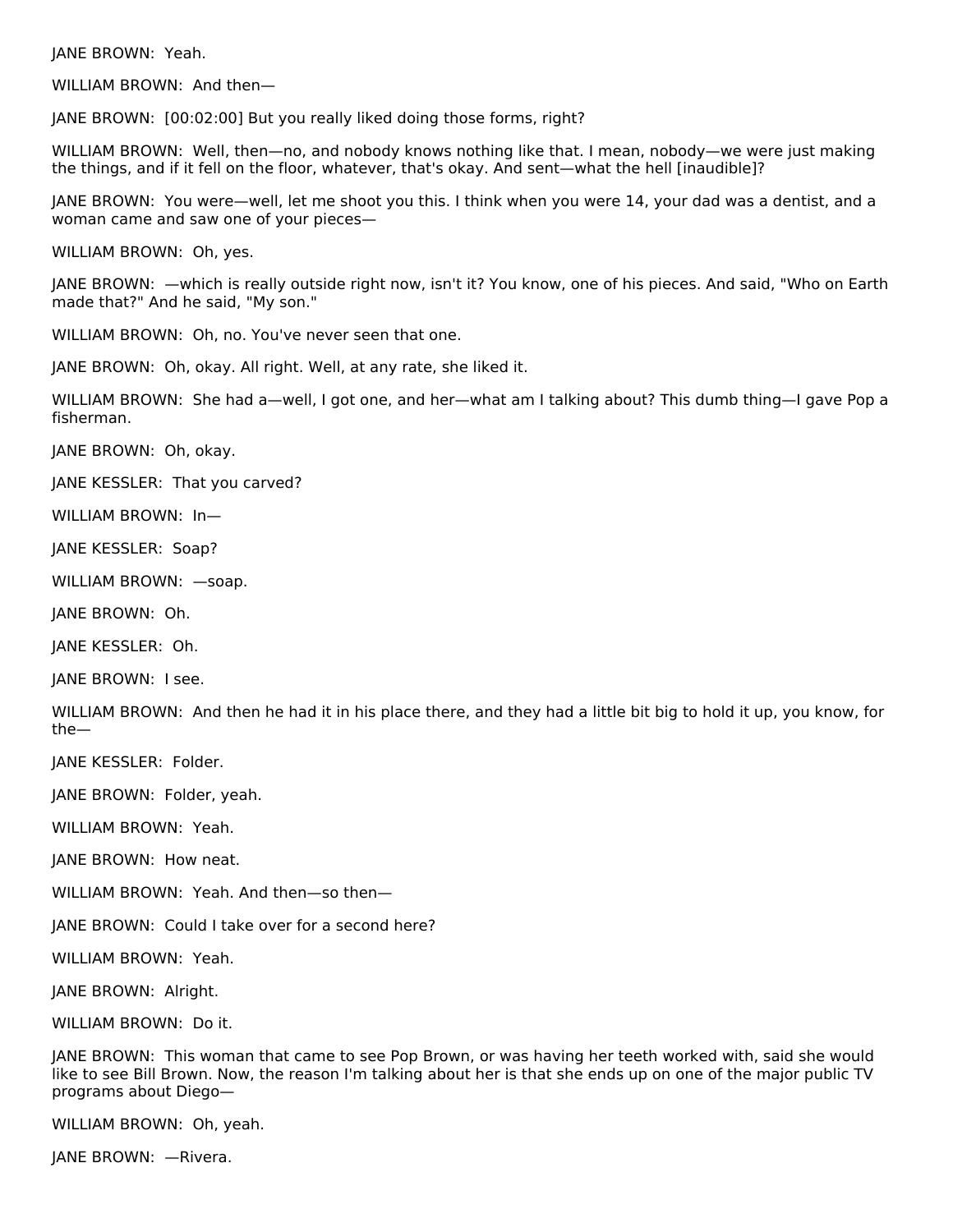JANE KESSLER: Rivera? Mm.

JANE BROWN: Pardon me, Rivera.

WILLIAM BROWN: Her—

JANE BROWN: And her name is Lucienne. And Bill saw that a few months ago and said, "That's the lady that came to Pop's office."

WILLIAM BROWN: She's alive, and staying [inaudible].

JANE BROWN: And she, then, became a major apprentice of Rivera, and she talks probably a third of the time on this particular TV program. She's the one who found Bill's piece and said—

WILLIAM BROWN: Well, he was—

JANE BROWN: —"I'd like him to come to my studio."

WILLIAM BROWN: [00:04:04] Well, why—the—she came to Pop, my father, to get her first [inaudible] already, and they got talking, see, and then she looked over to the thing, and, "Who did that?" And he—Pop says, "Bill," what a quick thing. And so she said, when she came back again—I [inaudible] doing anything like that. And she gave him a—

JANE BROWN: Key.

WILLIAM BROWN: —key to get into the whole place. I could go anywhere I wanted. She said, "Give him—Doc, give him this, and if he wants to go in [inaudible] anywhere in there." Well, I'm not going to be a sissy, and anyway I don't know what the hell am I doing.

JANE BROWN: [Inaudible], huh?

WILLIAM BROWN: This is this—yeah, well, this thing here, here. Yeah, sure. And so I did some other things. And then she gave me the—

JANE BROWN: Was it a piece of marble?

WILLIAM BROWN: Marble.

JANE BROWN: Yeah, piece of marble, and—

WILLIAM BROWN: Well, it's not all, you know—and it was this wide, not tall. And so she gave me the thing to go in and out. And if she was there, fine, or if she wasn't there it wasn't [inaudible]—

JANE KESSLER: So this was a studio.

WILLIAM BROWN: Well, no, it's the Flints—used to be—

JANE KESSLER: Flint School?

WILLIAM BROWN: School—no, it was—well, they had things up on the thing, and it was—people had a little thing. [00:06:06] They didn't get in and, you know—

JANE KESSLER: To—

WILLIAM BROWN: —[inaudible] thing, but it's down in the basement. Kids were getting things done, and [inaudible]—

JANE KESSLER: Like a—

WILLIAM BROWN: —and—yeah. And—

JANE BROWN: That's the piece, right?

WILLIAM BROWN: Oh, God! [They laugh.]

JANE KESSLER: Oh!

JANE BROWN: Yeah, that was his first piece—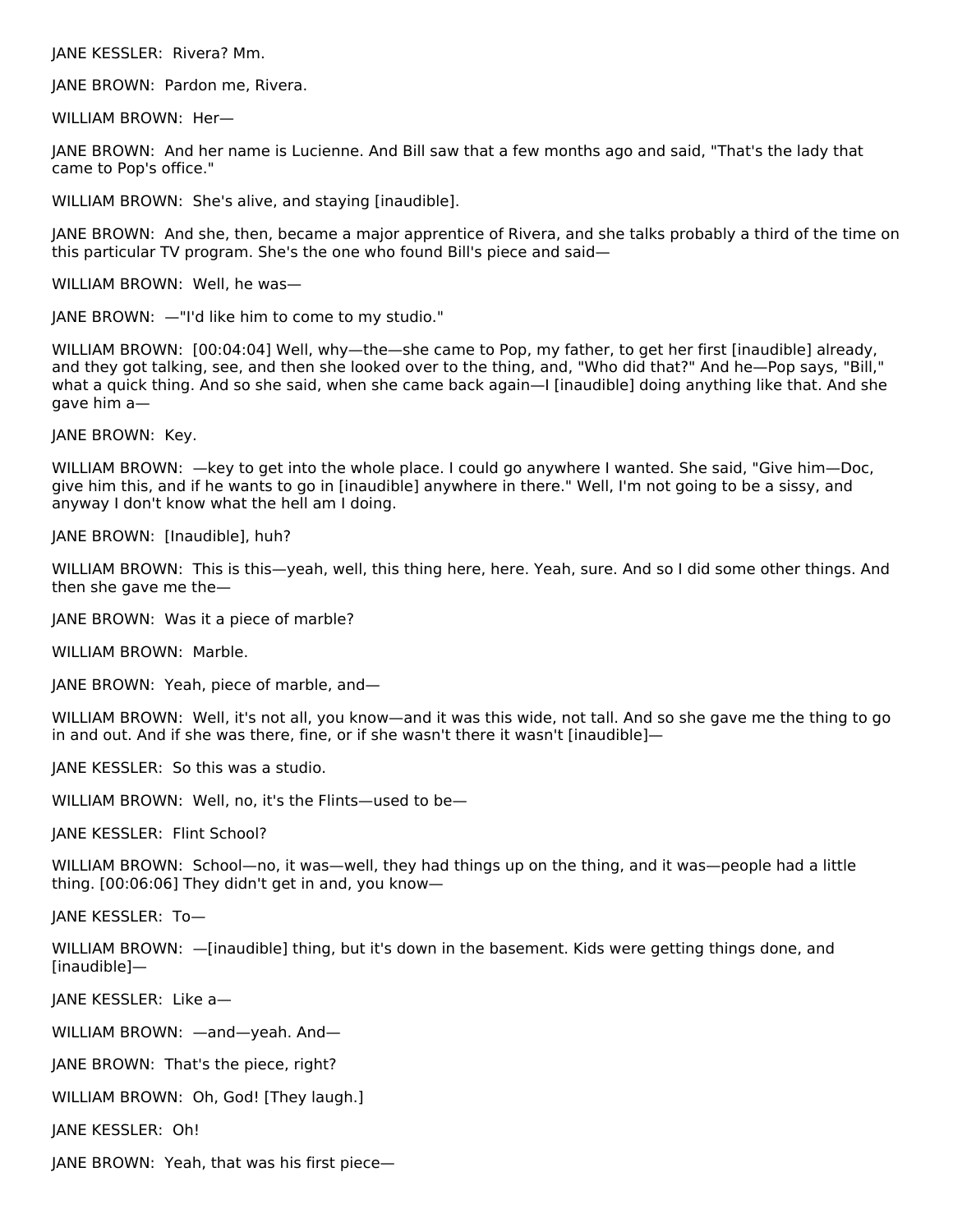JANE KESSLER: That's—

JANE BROWN: —with this lady.

WILLIAM BROWN: Oh!

JANE BROWN: I don't know if I can hold onto it.

JANE KESSLER: Now, this was—and this was—Bill was going to tell me where the—where this was.

JANE BROWN: In Flint. In Flint, Michigan.

JANE KESSLER: In Flint, Michigan.

JANE BROWN: Yeah.

JANE KESSLER: In a school, in a—

JANE BROWN: An art school, art academy.

JANE KESSLER: —an art school, art academy.

JANE BROWN: Yeah, art—

JANE KESSLER: In Flint, Michigan.

JANE BROWN: —the Arts Center, I guess, yeah.

WILLIAM BROWN: And now it's a big thing—

JANE KESSLER: Yes, sure.

WILLIAM BROWN: - [inaudible], but so she gave me that thing-

JANE BROWN: Lock.

WILLIAM BROWN: —lock , and then—

JANE BROWN: Whatever this is, it isn't marble.

WILLIAM BROWN: Yes, it is.

JANE BROWN: Is it really?

WILLIAM BROWN: Yeah.

JANE BROWN: Oh, [inaudible].

WILLIAM BROWN: And the—

JANE KESSLER: It's wonderful.

WILLIAM BROWN: The—she'd give the thing for me, and sometimes her—she'd be there when I would be—

JANE KESSLER: Together.

WILLIAM BROWN: —and no one would be around, and she'd—[laughs] I'd talk—she says, "It's coming, it's coming good." "Good? What the hell do you mean?" I can't see it, you know. I just tried to do it, see? And then yeah—

JANE BROWN: Yeah.

WILLIAM BROWN: —yeah, then. See, I was—

JANE KESSLER: Realism.

WILLIAM BROWN: Yeah.

JANE BROWN: Yeah.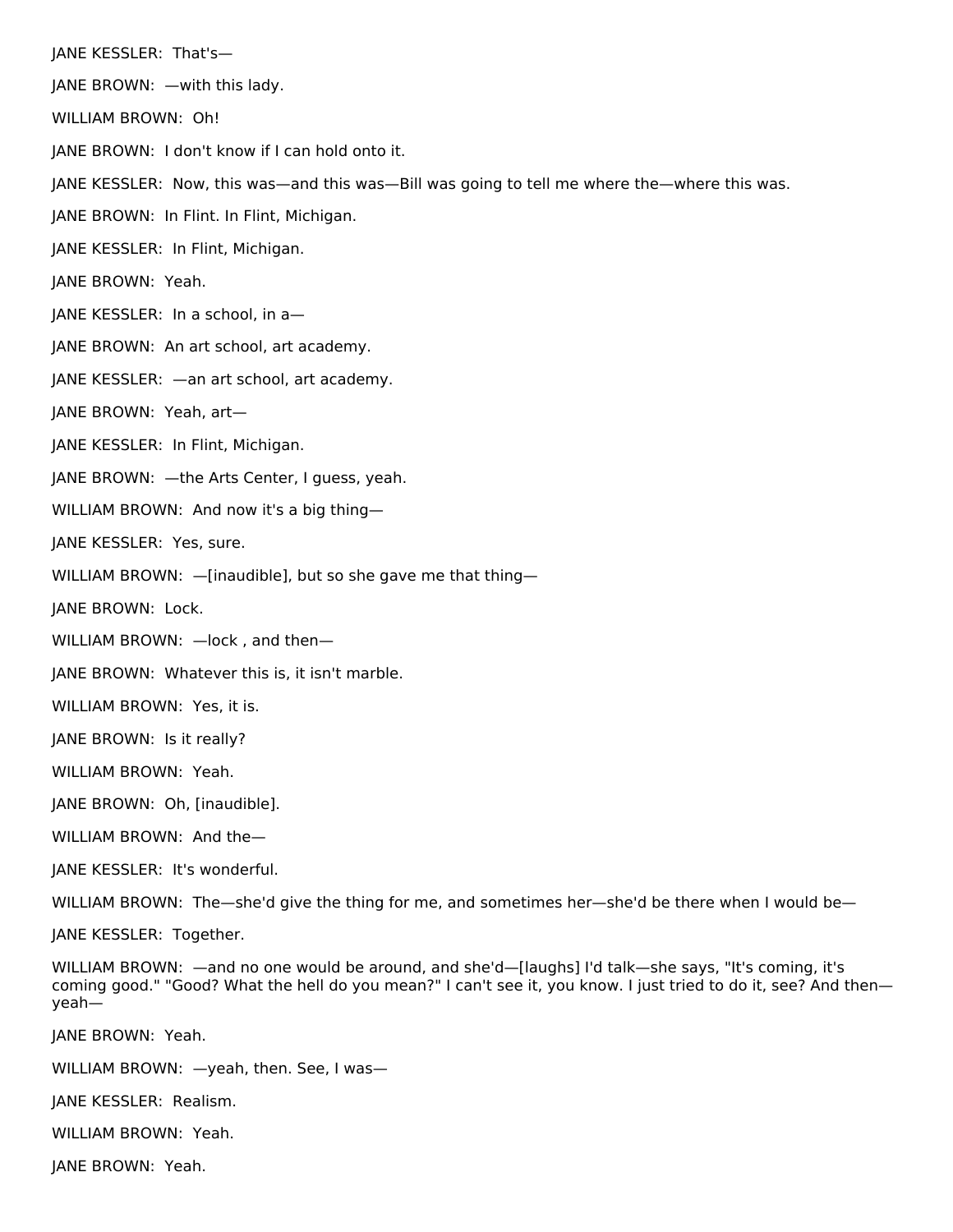WILLIAM BROWN: And, oh, it's terrible. [They laugh.] But so we'd argue, and she'd—with me, and say, "That isn't a person—"

JANE KESSLER: Purple.

JANE BROWN: It's not a real person, yeah.

WILLIAM BROWN: No, first , that's—

JANE BROWN: A representation of, right.

WILLIAM BROWN: Yeah, yeah, no, I was trying to get it all [inaudible], and she's standing there, giving me help. And so that's [00:08:00] well, but that's what happened to it.

JANE KESSLER: Okay.

JANE BROWN: So that's when you began your love of art or sculpture.

WILLIAM BROWN: Pain in the ass, doing this stuff.

JANE BROWN: Yeah. But it was still—

WILLIAM BROWN: It was fun, anyway.

JANE KESSLER: [Laughs.] Isn't that true?

WILLIAM BROWN: Yeah.

JANE BROWN: Yeah.

WILLIAM BROWN: And so that's how it got [inaudible].

JANE KESSLER: Okay.

WILLIAM BROWN: He was about this big, but he—in the ring there.

JANE KESSLER: Now, that was—

JANE BROWN: Okay, so then you went into the war.

JANE KESSLER: And that was—and that was—so you were interested in sculpture. You really started out being a sculptor.

WILLIAM BROWN: Well—

JANE KESSLER: That's—

WILLIAM BROWN: —I never knew what it was, and—

JANE KESSLER: You didn't have a name for it, did you?

WILLIAM BROWN: No.

JANE BROWN: [Inaudible] soap , I think it'll help you dry them off. Okay.

WILLIAM BROWN: Yeah. And so this is the best thing we ever had. I can't recall if I got this in my mouth. [They laugh.]

JANE BROWN: Oh, he can't talk, in other words. He's got it in his mouth.

JANE KESSLER: Well, we're going to stop a minute.

[Audio Break.]

WILLIAM BROWN: [They laugh.] It's very cheeky. What are you doing that for?

JANE KESSLER: [They laugh.] You got me so fired up, I'm off the line.

JANE BROWN: Are you all too warm in here?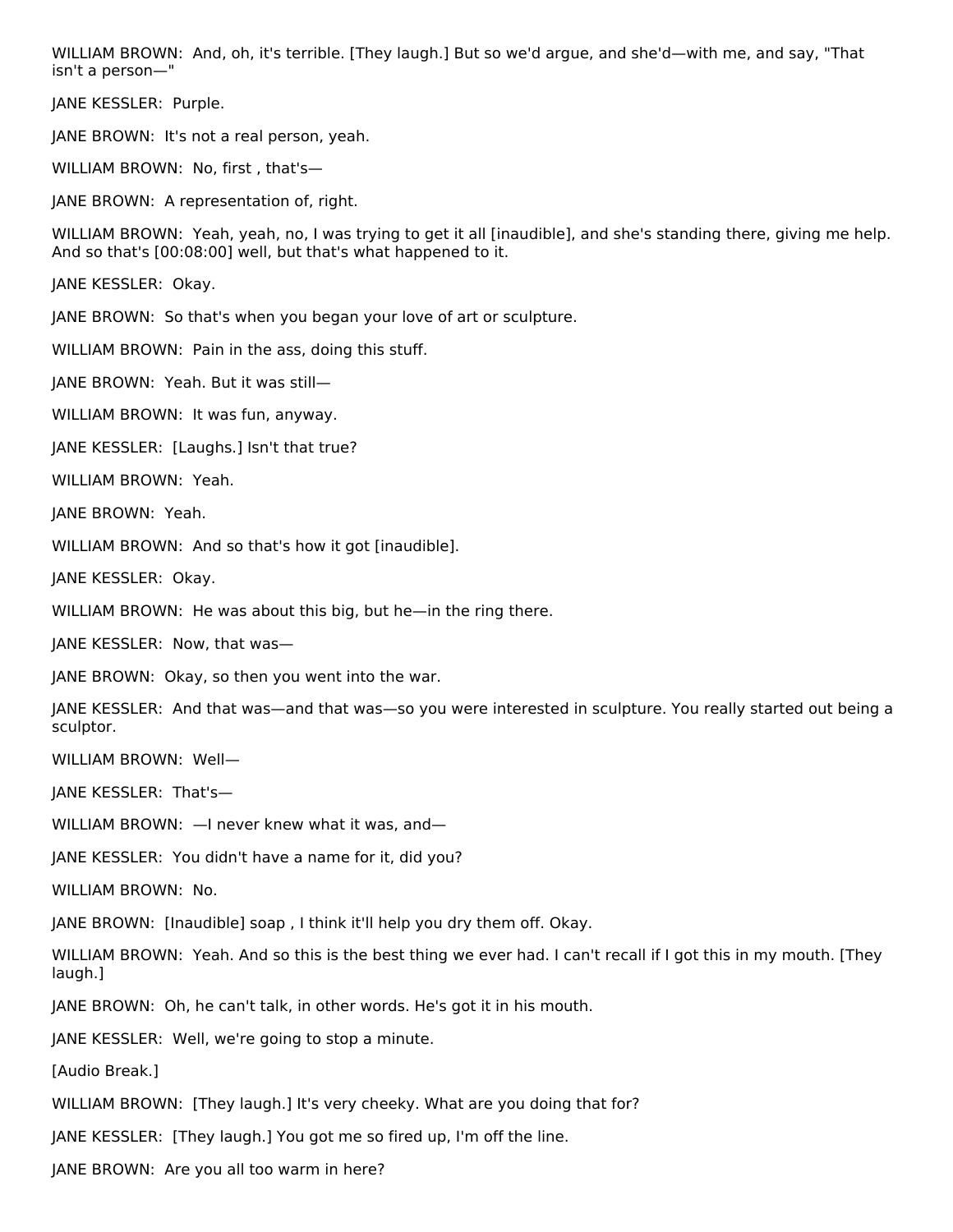JANE KESSLER: No, I'm— JANE BROWN: No? Okay. JANE KESSLER: —I'm fine, if you all are. Okay, so you— WILLIAM BROWN: So you went to Fenton. JANE KESSLER: Went to Fenton. JANE BROWN: Michigan. WILLIAM BROWN: That's a— JANE BROWN: Little town. WILLIAM BROWN: - little town. JANE BROWN: Little town outside Flint. WILLIAM BROWN: Because my Pop, father, awful, got a great big house that shaped the falloff. And so all of us kids were there, and went to the— JANE BROWN: Local school in Fenton, Michigan. WILLIAM BROWN: Yeah. Oh, yeah , it was only about a block away, so everybody's everywhere. JANE KESSLER: Is this high school? WILLIAM BROWN: No, I was—four things, yeah— JANE BROWN: Fourth grade? WILLIAM BROWN: Yeah. No, no, no. JANE BROWN: Fourth grade-ish? WILLIAM BROWN: [00:10:01] It's-I was-came out of there when [inaudible]-JANE BROWN: Well, he graduated finally from Fenton. You know that, but when did you go? WILLIAM BROWN: No, no, I did not. JANE BROWN: You didn't graduate from Fenton School, Coll—High School? WILLIAM BROWN: Oh, oh, yes, but not in the— JANE BROWN: Yeah. WILLIAM BROWN: —anything in— JANE BROWN: Oh, not college. WILLIAM BROWN: I didn't do anything. JANE BROWN: Oh, you did nothing— WILLIAM BROWN: Everything— JANE BROWN: —while you were there. [Laughs.] WILLIAM BROWN: Yeah, because that's— JANE KESSLER: Okay. WILLIAM BROWN: See, I'm— JANE BROWN: Ninety kids, and you and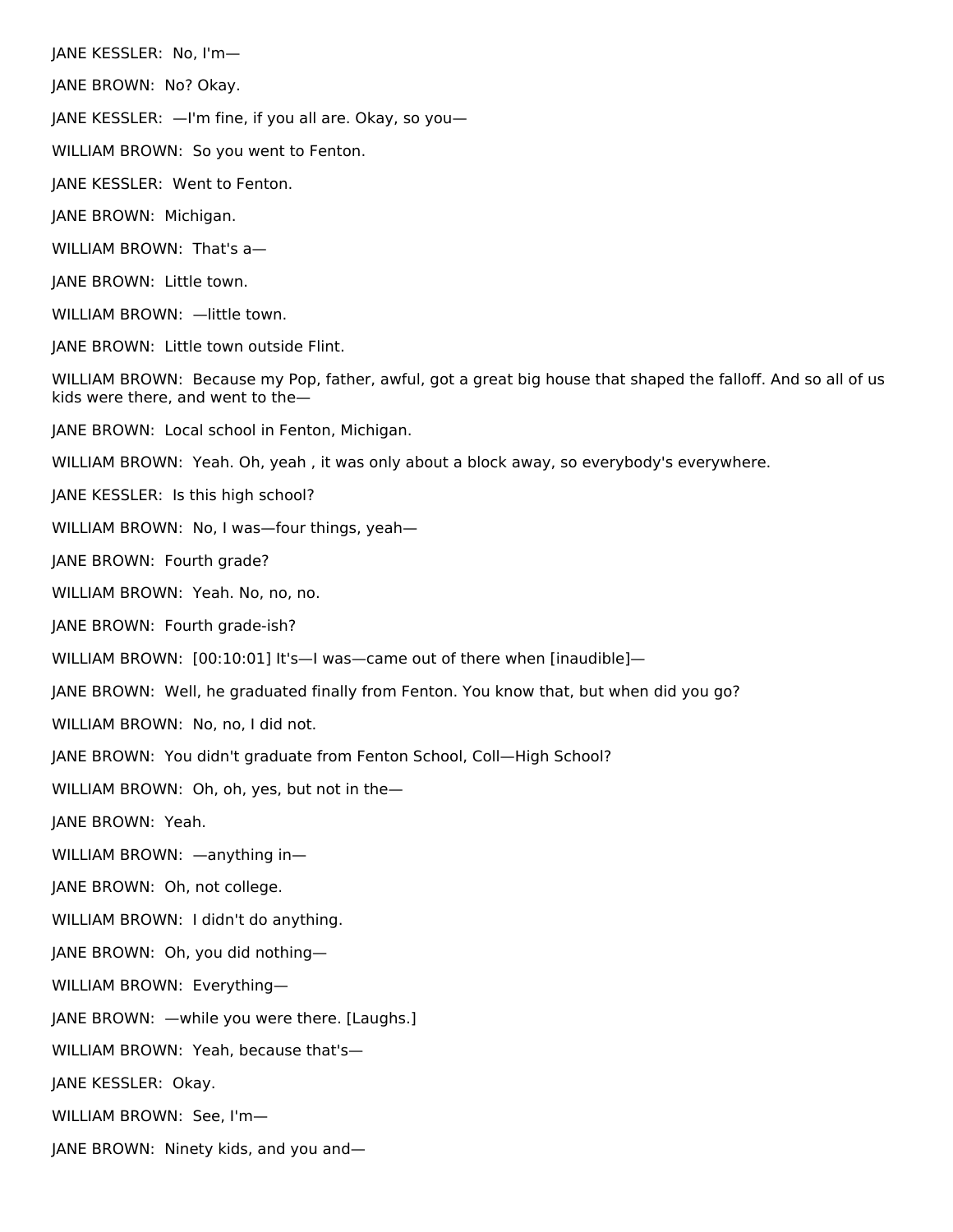WILLIAM BROWN: Well, no, but, Jane—

JANE BROWN: All right, excuse me.

WILLIAM BROWN: —the thing—I'm not going to go to a new place and have anybody think that I did these things—

JANE BROWN: Artist.

WILLIAM BROWN: —[inaudible], we're not going to do that kind of [inaudible].

JANE BROWN: I know he died but I didn't know that. Okay.

WILLIAM BROWN: Yes, sir.

JANE BROWN: So you didn't tell anyone you liked doing anything in the arts.

WILLIAM BROWN: No, in the house. And then we put up the—all of the, you know—

JANE BROWN: Oh, the steam plant.

WILLIAM BROWN: [Inaudible]—

JANE BROWN: Yeah.

JANE KESSLER: He worked very hard with his dad on his house.

WILLIAM BROWN: Well, they—people—

JANE BROWN: Twelve-rim steam plant.

WILLIAM BROWN: That's the thing you should be—[laughs] with that thing, that big old thing, and building it with, oh—

JANE BROWN: They put in a 12-rim steam plant that they ordered from Sears, and it came in all of its parts, and Bill was 12 years old, and so he and his father, who was a dentist, who worked at night with his son, and on Saturdays and Sundays—

WILLIAM BROWN: Yeah. Oh, yeah.

JANE BROWN: —put that thing in. So he was learning how to make things work is what he's talking about.

WILLIAM BROWN: Or just pulled. [They laugh.]

JANE KESSLER: You were just learning how to—

WILLIAM BROWN: No, a little bit there, there, there. I got it. Oh, God. Yeah, got it.

JANE BROWN: When he got to Penland this all made a big difference, because he knew how all those steam plants—

WILLIAM BROWN: Everything in the goddamn world, and—

JANE KESSLER: All steps , wonderful.

JANE BROWN: —[inaudible] got here. They were all coal. He knew well how they worked.

JANE KESSLER: Great training you didn't know you were going to use, wasn't it?

WILLIAM BROWN: Those dentists, see. Clean hands?

JANE KESSLER: Yeah.

WILLIAM BROWN: My dad was there , "Look, buddy, it's alright, but it's black." [00:12:02] "What?" See that here? Hand me—see, it's terrible, but you can't get it off for about a week.

JANE BROWN: Yeah, once you get it on your hands, yeah.

WILLIAM BROWN: Once you get—[they laugh.]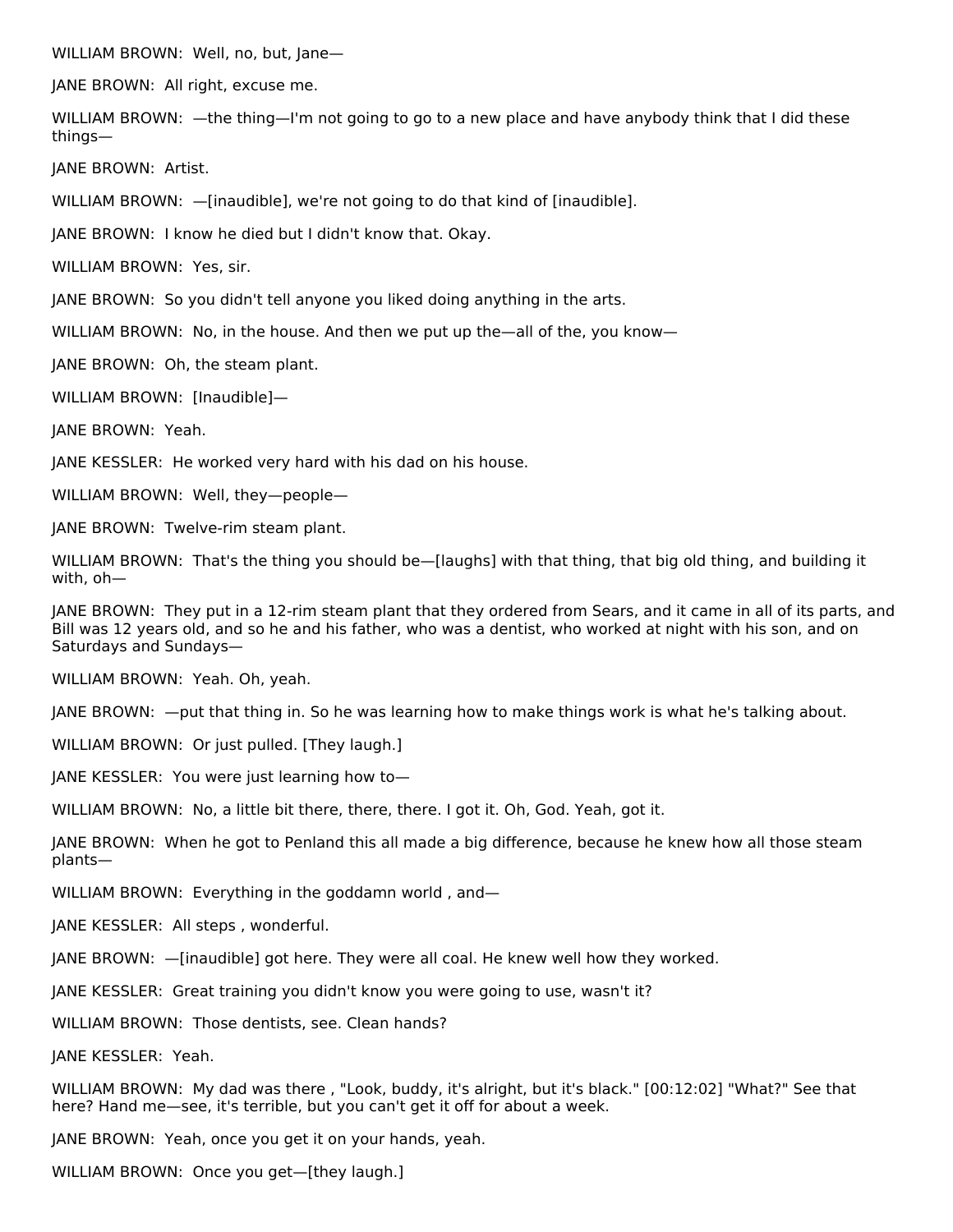JANE KESSLER: So you were always getting your hands dirty at the time , yeah.

WILLIAM BROWN: Yeah, everything's going.

JANE BROWN: Yeah.

JANE KESSLER: Yeah. Well, now, you went—after high school did you go right into the Army?

WILLIAM BROWN: Yeah, yeah.

JANE BROWN: No, you went in Kalamazoo, Michigan.

WILLIAM BROWN: No, I [inaudible]—

JANE BROWN: No, you didn't at that point? Oh, okay.

WILLIAM BROWN: No, no. The—

JANE BROWN: Flint? You went to the Flint something-or-other, some little school in Flint first, right?

WILLIAM BROWN: Oh, yeah, the—

JANE BROWN: It wouldn't have been a technical school in those days, but—

WILLIAM BROWN: No, it's where—

JANE BROWN: Junior college.

WILLIAM BROWN: Yeah.

JANE BROWN: Flint Junior College.

WILLIAM BROWN: Yeah. And I didn't get anything.

JANE BROWN: See, he was never doing very well scholastically in school.

WILLIAM BROWN: I don't think—

JANE BROWN: He always laughed.

WILLIAM BROWN: —every—if I—all of the time around, if you get something—

JANE BROWN: The answers [inaudible].

WILLIAM BROWN: —that no—the guy is talking—

JANE BROWN: Everybody else knew, yeah.

WILLIAM BROWN: —the hell with it. You can ask him.

JANE BROWN: He says he decided that in the first grade. If all the other kids knew the answers, why did he have to bother?

WILLIAM BROWN: Yeah.

JANE BROWN: He'd get it from them.

WILLIAM BROWN: That's dumb.

JANE BROWN: But really what it was was they checked him in second grade—he was sick a lot with rheumatic fever and boils and different things that he had in the first and second grade, and by the time he got to the third grade they did an IQ test and he was the highest IQ score of any child in Flint, Michigan at that point, but he was not achieving in school. I presume he was dyslexic. I am dyslexic—

WILLIAM BROWN: I was lazy.

JANE BROWN: —and I think it ran in our family. Anyway, he didn't get a basis because he wasn't in school, but they kept saying, "Oh, no, this boy's so bright," saying, "Mom." So he never achieved well in school. And he didn't like school. He thought school was pretty dumb. It was uninteresting.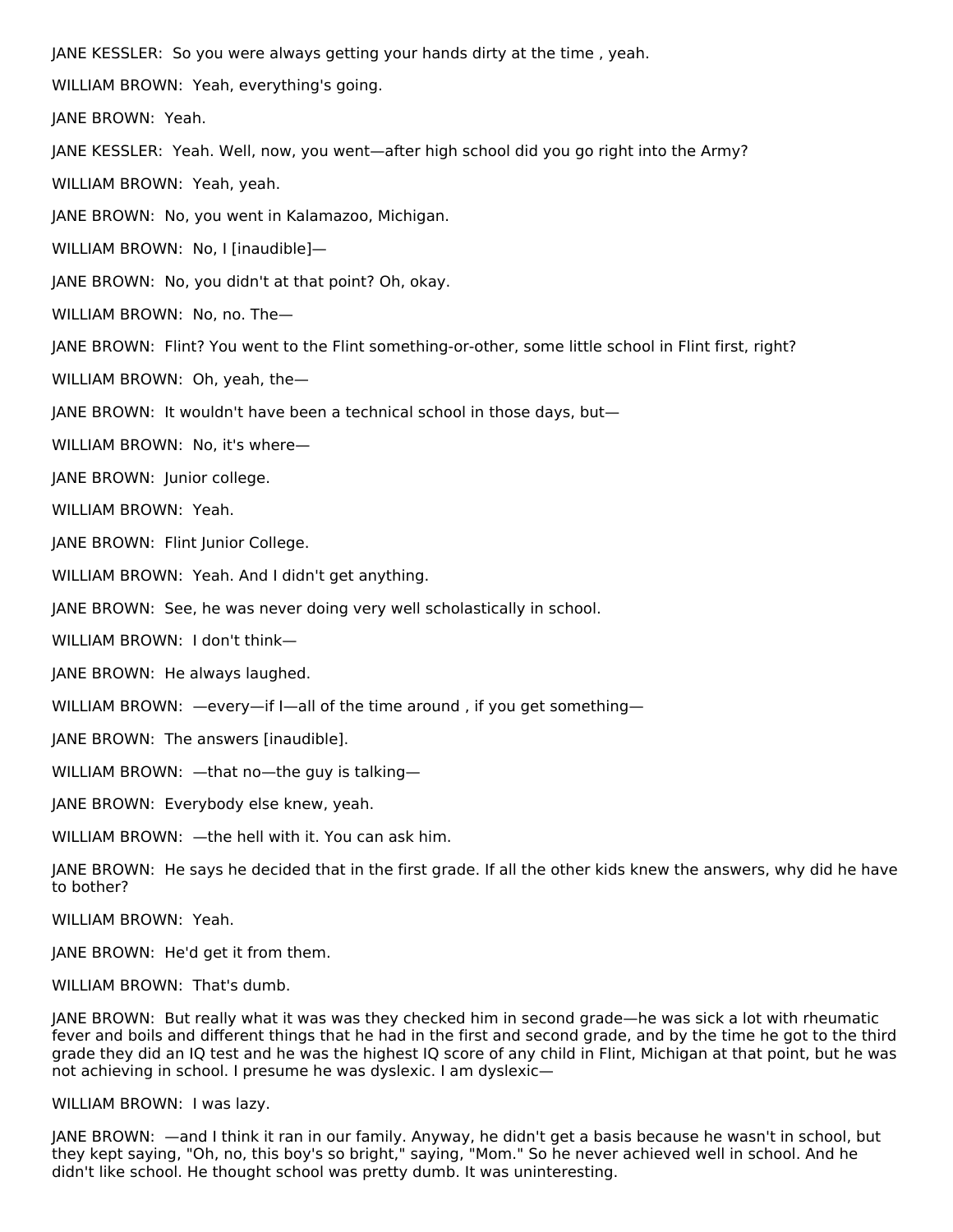WILLIAM BROWN: Yeah, it's crazy.

JANE BROWN: Yeah, which all, again, much affects what he did at Penland later.

JANE KESSLER: Yeah, your attitude about the school—

JANE BROWN: Yeah.

JANE KESSLER: —came out of some of your feelings that you had when you were in your—of your own education, and how you learned?

WILLIAM BROWN: [00:14:01] Oh, well, yeah.

JANE BROWN: And how dull it was, right? How dull. How dull school was.

WILLIAM BROWN: Yeah, sure, for the kids to do [inaudible]—

JANE BROWN: Boring work, yeah.

WILLIAM BROWN: Open the doors and let them go out and, you know—

JANE BROWN: Really [inaudible].

WILLIAM BROWN: —[inaudible] that stuff.

JANE KESSLER: Yeah.

JANE BROWN: And so at Flint Junior College, it was a joke with his daddy, he said, "If you keep going this way you're going to go backwards or something in your grades." [They laugh.] So then the war came—

WILLIAM BROWN: Yeah.

JANE BROWN: —and he volunteered.

JANE KESSLER: Of course.

WILLIAM BROWN: Yeah, [inaudible] three years.

JANE KESSLER: And then—

JANE BROWN: He used to be a pilot.

JANE KESSLER: Is that right?

WILLIAM BROWN: Yeah, we ran—

JANE BROWN: And, again, this was—

WILLIAM BROWN: —we got too many, so-

JANE BROWN: They washed out his whole class.

WILLIAM BROWN: Yeah.

JANE KESSLER: Okay.

JANE BROWN: And so then they asked him, "What would you like to be?" And he said he would either like to be a mechanic or a pilot, and the pilot was out now so he said he'd rather be a mechanic. And they said, "Wait a minute, mechanics are not officers." And, of course, he was to be an officer. And he said, "It doesn't make any difference to me. I know that the most important people are the pilots and the mechanics."

WILLIAM BROWN: Yes, certified [inaudible].

JANE BROWN: So then he became a very unusual thing called normal training unit , and it was where you had about ten men. It was started in, well, a couple years into the war, I guess, [inaudible]. Anyway, it was started by a man who later came to Penland, which, again, was kind of fascinating. He was the headman. He thought up the idea. They had these mobile training units—

WILLIAM BROWN: Right. [Laughs.]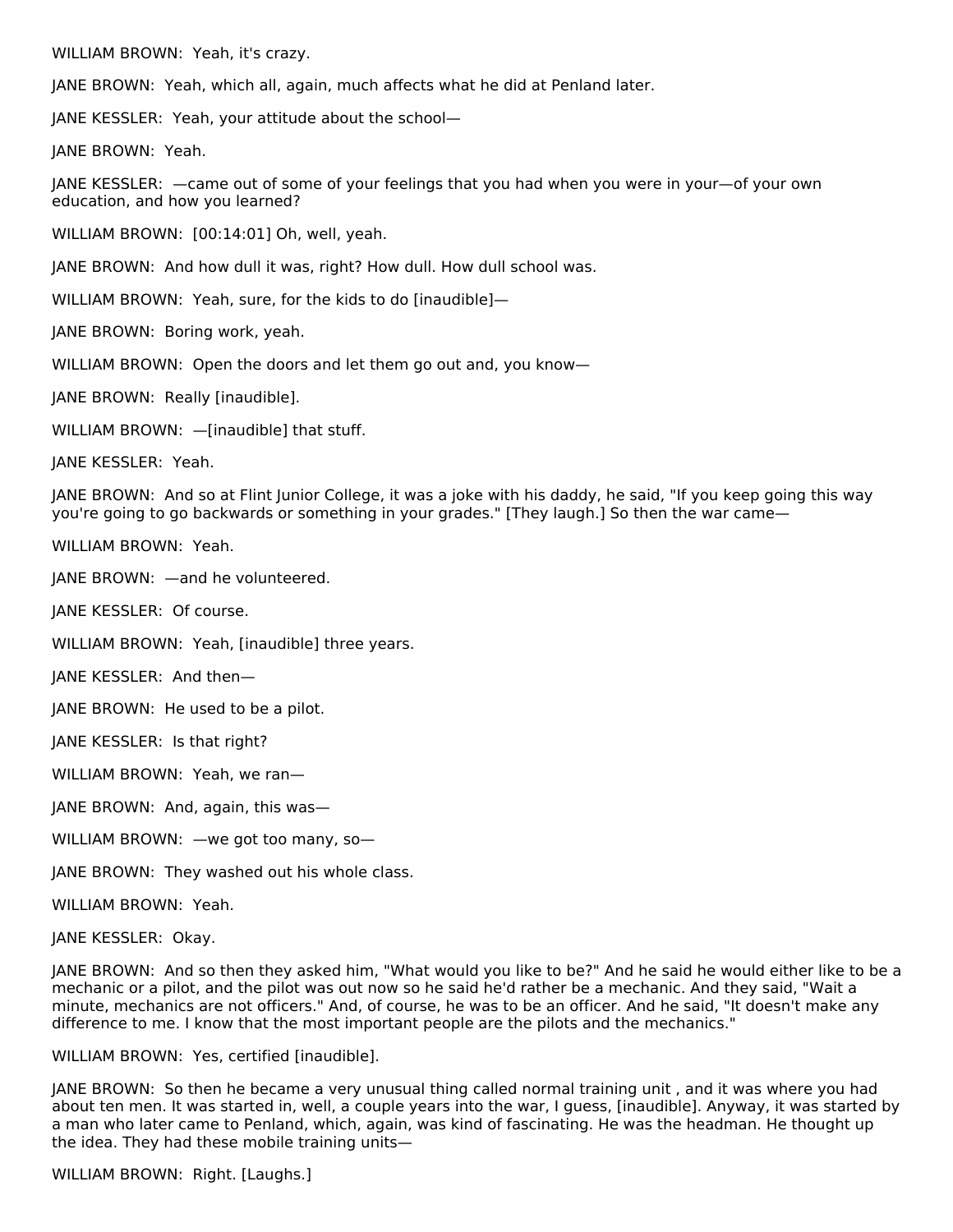JANE BROWN: —and then they—Bill, at 19 years old, would teach a class with mockups of the airplanes, because they didn't want to send the pilots back to the United States. They wanted to train them all in the Pacific. So Bill, with these nine other people, with the headman, who had a card saying "Give them men absolutely anything they want anywhere in the world"—

WILLIAM BROWN: Yeah, we could have anything—

JANE BROWN: —because, you see, they'd have these massive mockups of airplanes, and when the whole troop had moved out, what was this mobile training unit going to do? They needed their own trucks to move them wherever they needed to go. So Bill would then be training generals. [00:16:02] Generals would be in his class—

WILLIAM BROWN: [Inaudible], too. [They laugh.]

JANE BROWN: —and he would tell them—he was their boss when he was teaching—

WILLIAM BROWN: When I was—I—

JANE BROWN: —a 19-year-old Bill Brown, who had not done well in school, [laughs] was now telling them to shut their mouths and listen.

WILLIAM BROWN: Yeah, they don't know anything.

JANE BROWN: Which I'm sure he did very well, in that he was in 19.

WILLIAM BROWN: You know, yeah—the last—yeah, I was—wait a minute , what's his name? He's a good guy. But he was—I was just going to eat or something, and he runs in there. I said, "Come on. Who are you?" Well, I—

JANE BROWN: He was the general?

WILLIAM BROWN: Yeah.

JANE BROWN: Yeah.

WILLIAM BROWN: Mr. [inaudible]. And he says—I said, "Okay, what do you want?" He says, "How come these do this and that, that, that, that, there?" Because of the [inaudible]—the—

JANE BROWN: Should be—

WILLIAM BROWN: Yeah. Because it's two same things on those [inaudible] things. I can ph—

JANE BROWN: Speaking—

WILLIAM BROWN: Well, anyway, then he says, "Alright," and then now we know him, see. And—

JANE BROWN: He's been in class—

WILLIAM BROWN: —oh, yeah, yeah.

JANE KESSLER: Wow.

JANE BROWN: So did you stop and tell him, or did you say, "I have to eat first"?

WILLIAM BROWN: I ate. [They laugh.]

JANE BROWN: So they had a pretty amazing time in this role—

WILLIAM BROWN: I couldn't—

JANE BROWN: —and later at Penland, in about 1978, a very handsome man who had been in the military all his life started talking about what he had done, and he was the man who had contrived this idea that the mobile training units would be built, and Bill ended up being one of them, so that was kind of exciting.

JANE KESSLER: Oh, that is—

JANE BROWN: Yeah, all kinds of people who met at Penland. So then after that you go back, and then you go back to Kalamazoo, and then you decide you will be an artist, right? You come back from the war and all your friends in Fenton, Michigan are talking about being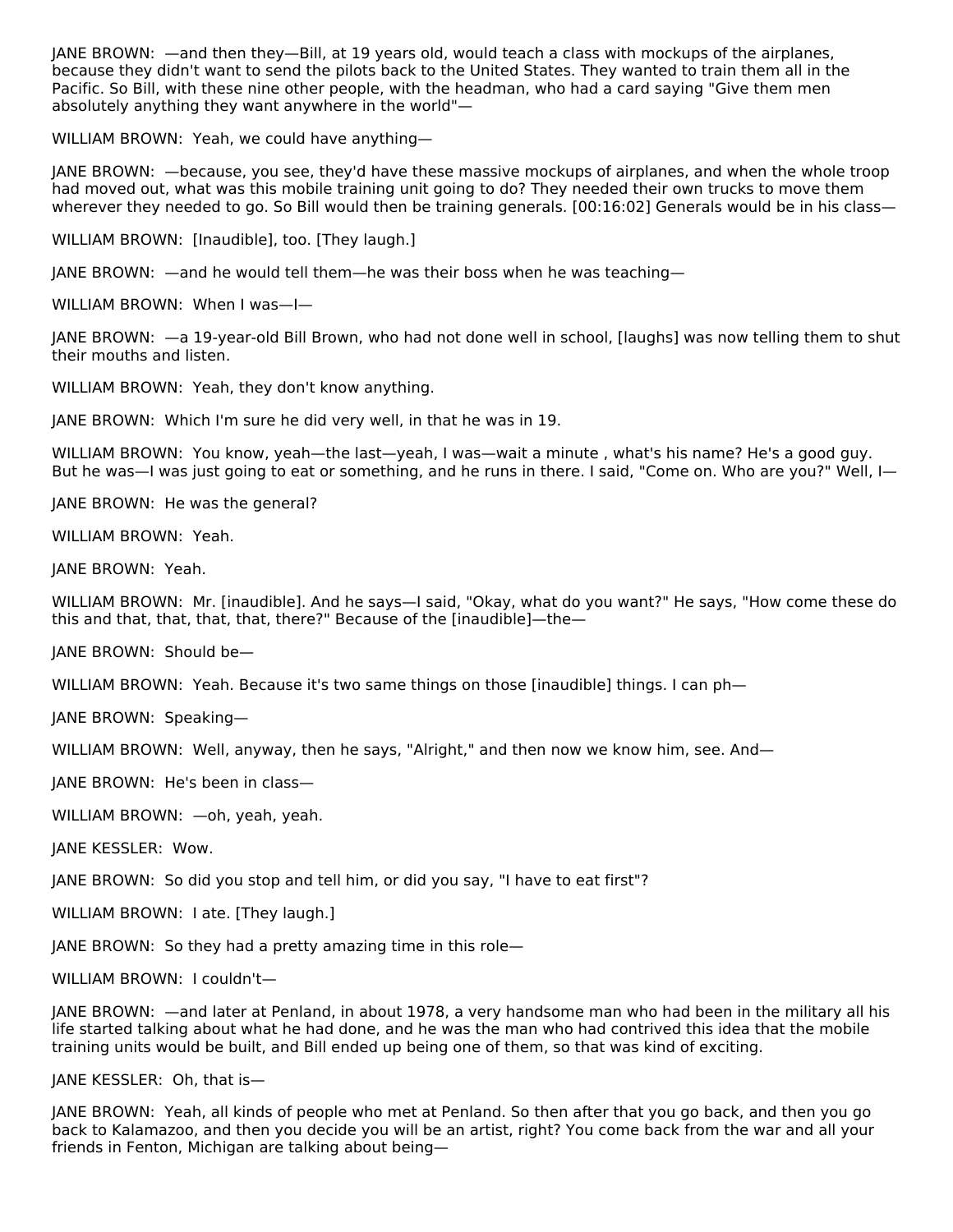WILLIAM BROWN: Yeah, well—yeah, well, we went up—Chicago—

JANE BROWN: Art school?

WILLIAM BROWN: —art thing. [00:18:01] And they were full of, you know, too many guys coming—

JANE BROWN: Army people.

WILLIAM BROWN: —many of them. And so when Buck—

JANE BROWN: Yeah.

WILLIAM BROWN: —and I, and his older dog thing, we got to Chicago and couldn't go there for nine years.

JANE BROWN: It was—the enrollment was so over after the war.

WILLIAM BROWN: Full, yeah, full from all of the—

JANE KESSLER: Was that the GI Bill that was that?

JANE BROWN: Yeah, everybody was on the GI Bill, and so he and Buck wanted to go to the Chicago Art Institute. Right.

WILLIAM BROWN: Yeah, right. But they said, "Oh, we'd like to have you about 10 miles—[inaudible]." [They laugh.]

JANE KESSLER: So you went—

WILLIAM BROWN: And so we'd come back, and my uncle in—

JANE BROWN: Uncle and aunt live in Kalamazoo—

WILLIAM BROWN: Yeah, yeah, and there's the—

JANE BROWN: —and they say, "Why don't you go to school—"

WILLIAM BROWN: —there's a state—

JANE BROWN: "—the University of Kalamazoo?"

WILLIAM BROWN: —[inaudible] down there. It's down the [inaudible]. And so I said, "Well, I don't know." "Well," they said, "well, you could walk around [inaudible]. You could—"

JANE BROWN: Go look at it, anyway.

WILLIAM BROWN: Look at it, and—well, anyway, so I did it, and they said—

JANE BROWN: One semester.

WILLIAM BROWN: —one—and—well—

JANE BROWN: Mrs. Sleshlok. I'll fill this in. Mrs. Sleshlok—

WILLIAM BROWN: So, yes, sir,—

JANE BROWN: —[laughs] was the head of the art department.

WILLIAM BROWN: She was great.

JANE BROWN: And one semester—

WILLIAM BROWN: Good mother. [They laugh.] And, you know, sitting on her head, or, you know, German back late—

JANE BROWN: Just—

WILLIAM BROWN: —and so it was presumed we were doing—well—

JANE BROWN: Is that when you were doing this bear?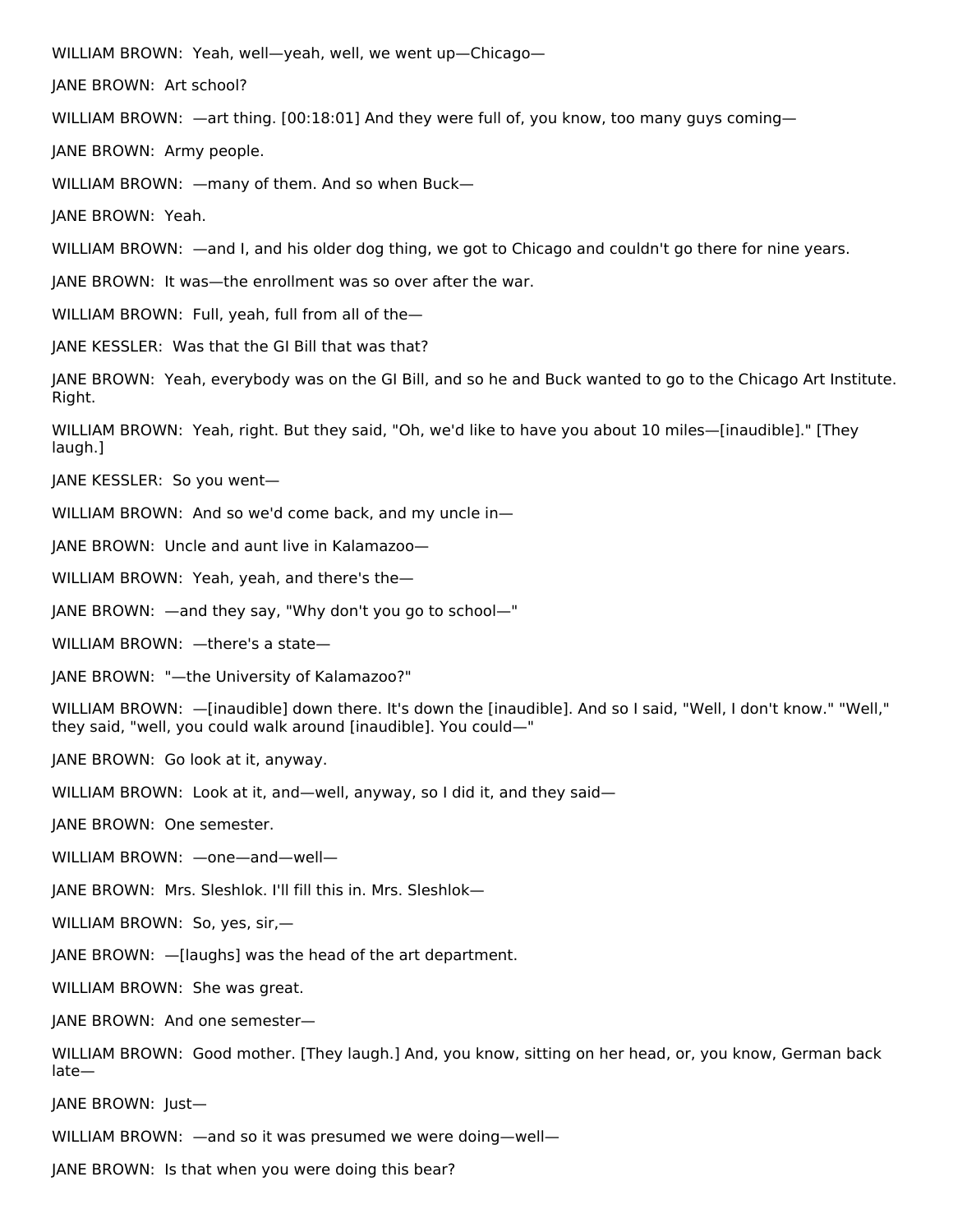WILLIAM BROWN: Yeah.

JANE BROWN: [Inaudible], alright. It was this bear.

WILLIAM BROWN: Well, we—well, yeah.

UNIDENTIFIED FEMALE SPEAKER: It's gorgeous.

JANE BROWN: This is out of plaster.

JANE KESSLER: Isn't that amazing?

UNIDENTIFIED FEMALE SPEAKER: It's gorgeous, gosh!

JANE BROWN: Just feel something and love it.

UNIDENTIFIED FEMALE SPEAKER: Yeah, it's warm.

JANE KESSLER: Okay, that's what she came in and said to you?

WILLIAM BROWN: Well, she'd been seeing, looking, I guess.

JANE BROWN: [00:20:02] Watching what you were doing in general.

WILLIAM BROWN: Yeah, and the other guy was a great gentleman , too, one guy. And he let—he had things for the rest of everybody, but he said, "Don't—"

JANE BROWN: Don't do that.

WILLIAM BROWN: "Just make—do what you want." Mel Kauffman.

JANE BROWN: Oh, he had projects for them, and he let you do the job.

WILLIAM BROWN: I didn't know what it was, what [inaudible], I think, you know? And then Ms. Miskosh—or what's her—

JANE BROWN: Sleshlok. [They laugh.]

WILLIAM BROWN: Sleshlok, goddamn it. She was great. And so she comes—I was sitting [inaudible], and she got this wad of papers. She says, "Type—put your–"

JANE BROWN: Name on these.

WILLIAM BROWN: "On all of these, all of these. I'll be back in an hour." And I said, "What the hell are we doing?" She said, "It doesn't need to be big. You're stuck with it. You know, just say—"

JANE BROWN: Sign them.

WILLIAM BROWN: Well, I think I'm going to get thrown out of the place. [They laugh.] And then she says, "Okay —"

JANE BROWN: Cranbrook.

WILLIAM BROWN: Cranbrook.

JANE BROWN: She wanted—

WILLIAM BROWN: I didn't know—I couldn't know—I don't know what the hell these are.

JANE KESSLER: So that's what the papers you were signing were?

JANE BROWN: Yeah, yeah, to go to Cranbrook.

JANE KESSLER: To Cranbrook.

WILLIAM BROWN: To Cranbrook, you know, and then they had the-well-

JANE BROWN: And Mitchell , she knew Wally Mitchell?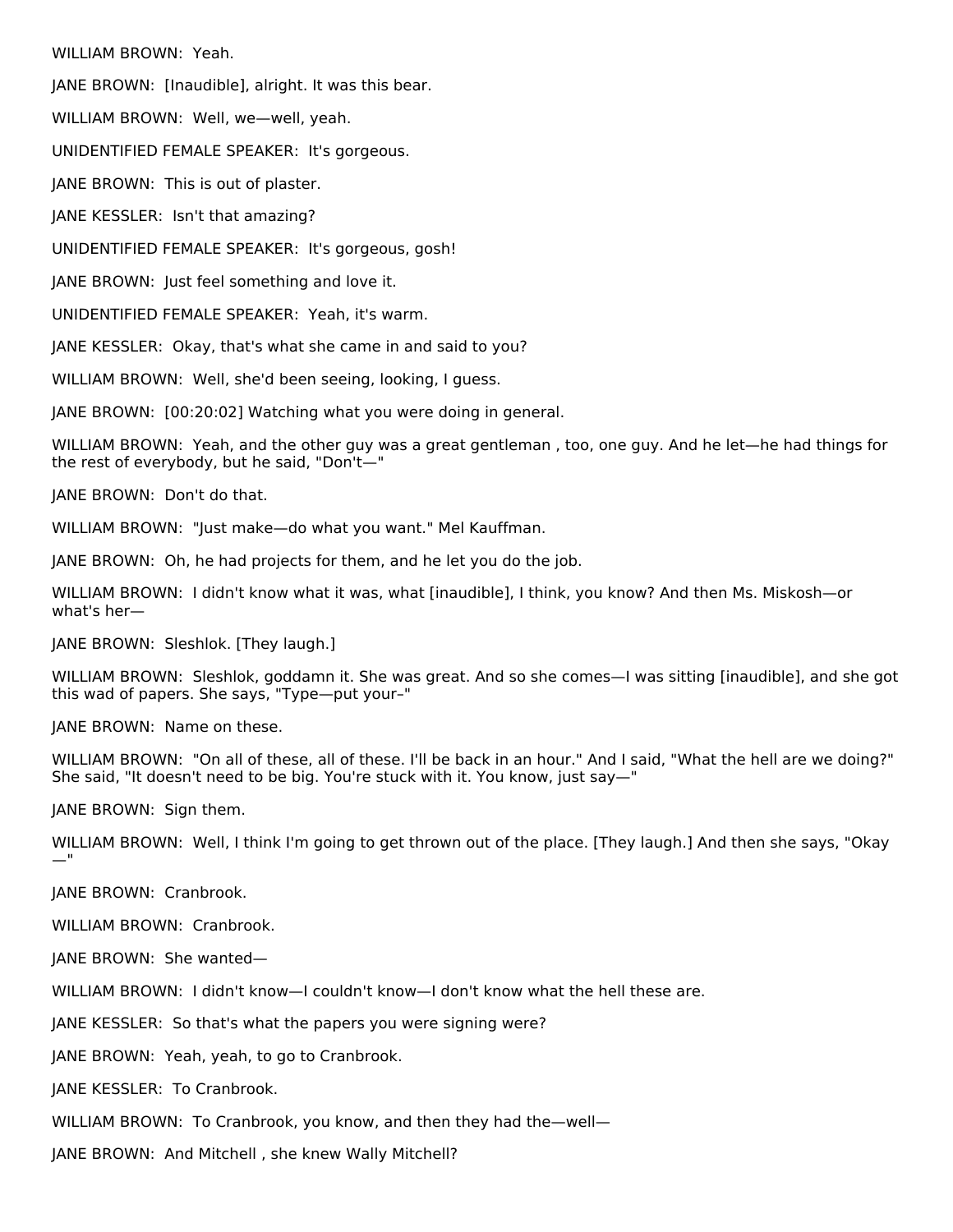WILLIAM BROWN: Yeah, see, she knew the—

JANE BROWN: The registrar. She knew him well.

WILLIAM BROWN: Yeah, and his family. So I said, "What are we doing here? Don't say anything. Get in the car and go over there to get up there by ten." And that's it. German, she is. [They laugh.]

JANE KESSLER: So you did it.

JANE BROWN: She told him what to do. So she had you—

WILLIAM BROWN: So I go down there, and I've never seen this place.

JANE BROWN: Nor heard about it, probably, very much.

WILLIAM BROWN: No, I guess not [inaudible]. And good Lord, I'm going up and down the road.

JANE BROWN: [00:22:03] It's a beautiful main road of Cranbrook. It's just [inaudible].

WILLIAM BROWN: Yeah, and there's—oh, there was all kinds of stuff, you know. And I get out of the car, and we're turning out. Where the hell do you put the car?

JANE BROWN: This is 1946 probably, huh, '46, '47?

WILLIAM BROWN: Yeah, and—

JANE KESSLER: Okay.

WILLIAM BROWN: And so finally I got in-what-

JANE BROWN: Wally Mitchell's office?

WILLIAM BROWN: Yeah, he was—

JANE BROWN: Yeah.

WILLIAM BROWN: And everybody was—had big boxes outside in place.

JANE BROWN: And you had all sent in work, right?

WILLIAM BROWN: Yeah, all—

JANE BROWN: They were all trying to get into this school—

WILLIAM BROWN: A few good, good boxes.

JANE BROWN: Big paintings and stuff, probably, packed up in crates.

WILLIAM BROWN: There were great big paintings, and so—

JANE BROWN: Yeah.

WILLIAM BROWN: —I go and get—ask for—

JANE BROWN: Wally.

WILLIAM BROWN: —Wally, and he says, "Who's this? Oh, yes." And he took—

JANE BROWN: Mrs. Sleshlok. [Laughs.]

WILLIAM BROWN: And then—and he was—he just knew his—and so I said, "Well, I don't—I don't know if I don't like this place." [They laugh.] And he said, "Don't worry about that. Come to the board." And he put all these things. He says, "All these people want to come here, and they get housed , and—"

JANE BROWN: And look at all this stuff.

WILLIAM BROWN: Oh! It's—[laughs.]

JANE BROWN: I didn't tell you not to send anything more?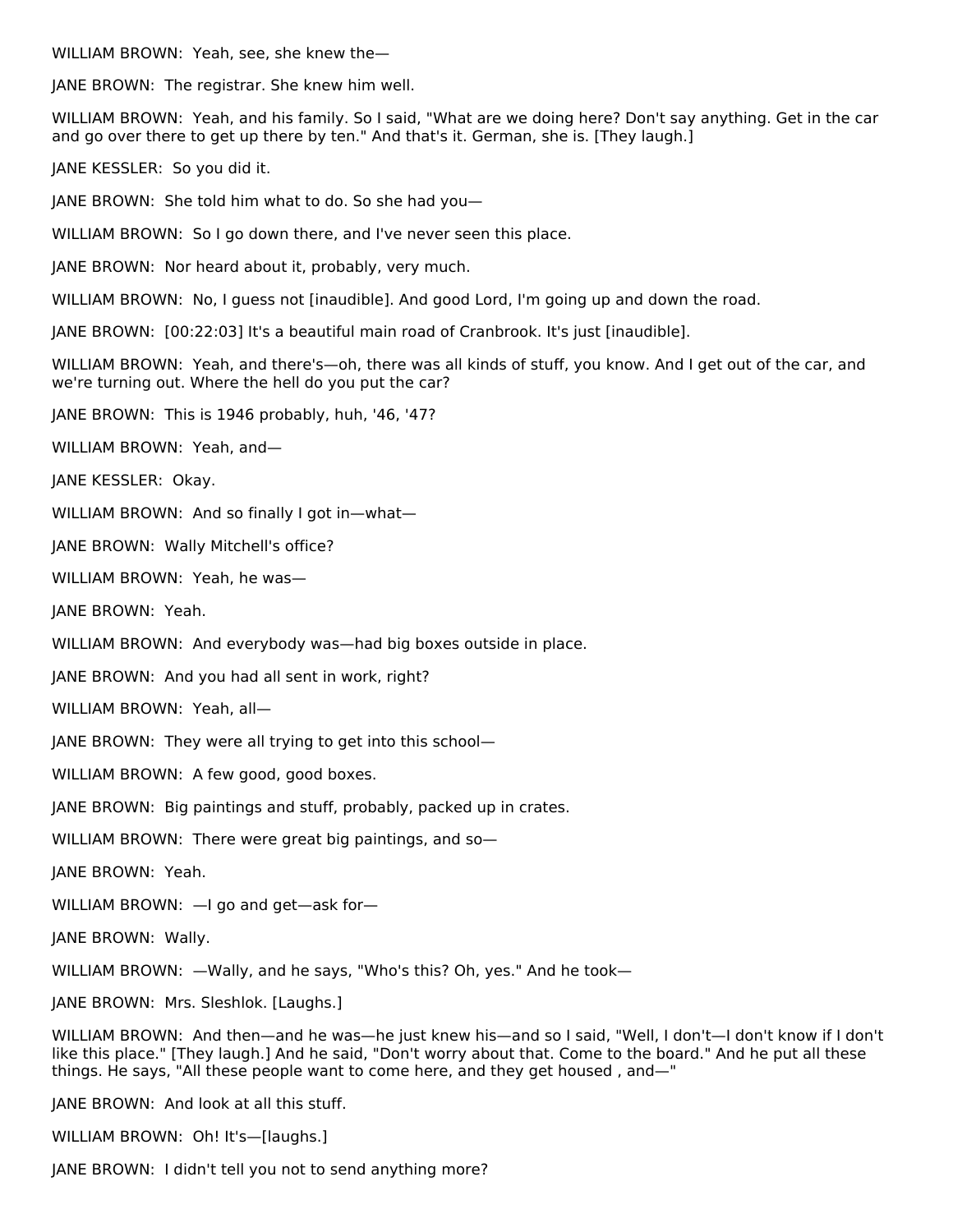WILLIAM BROWN: No, he just said—yeah, no, don't. And so afterwards he says, "We're going around the school." [Inaudible] all of this stuff all around. And I didn't—never even knew what it was. So I got home, and—

JANE BROWN: Oh, you said, "Do I call you again?" And he said—

WILLIAM BROWN: Yeah, yeah, yeah.

JANE BROWN: —"No, just wait. I'll write you."

WILLIAM BROWN: Well, no.

JANE BROWN: Right? Something like that. I remember you saying that "Don't worry, I'll write you," and you thought, he'll never write to me. Forget that. Right?

WILLIAM BROWN: Oh, yeah. [Inaudible]—

JANE BROWN: Yeah, whether you'd be entered or not, uh-huh,—

WILLIAM BROWN: And I said, "Don't worry about it." I—you know, look at all of the stuff that—in the—so [inaudible]—

JANE BROWN: A few days later, a week—

WILLIAM BROWN: Oh, no.

JANE BROWN: —or a week—

WILLIAM BROWN: Long time.

JANE BROWN: Oh, weeks later?

WILLIAM BROWN: Yeah.

JANE BROWN: Yeah.

WILLIAM BROWN: And then he comes to my house in—

JANE BROWN: Flint.

WILLIAM BROWN: —Flint, so I didn't even [inaudible]. I said, "[inaudible]." And I said, "[inaudible]."

JANE BROWN: Yeah.

WILLIAM BROWN: Nuts , because it couldn't [inaudible].

JANE BROWN: What happened, his mom got the mail, called him wherever he was, and said, "You have a letter to the Cranbrook." He said, "Well, you can open it." And when she read—

WILLIAM BROWN: [Laughs.]

JANE BROWN: —that he had been accepted, he was pretty shocked and delighted.

JANE KESSLER: Oh, that's—

JANE BROWN: Yeah.

JANE KESSLER: So you then went to Cranbrook.

JANE BROWN: Four years, five years altogether, four whole years at Cranbrook.

WILLIAM BROWN: And—

JANE BROWN: One of the rare beasts that did such a thing.

WILLIAM BROWN: Well, that's—

JANE BROWN: Wally's?

WILLIAM BROWN: Wally.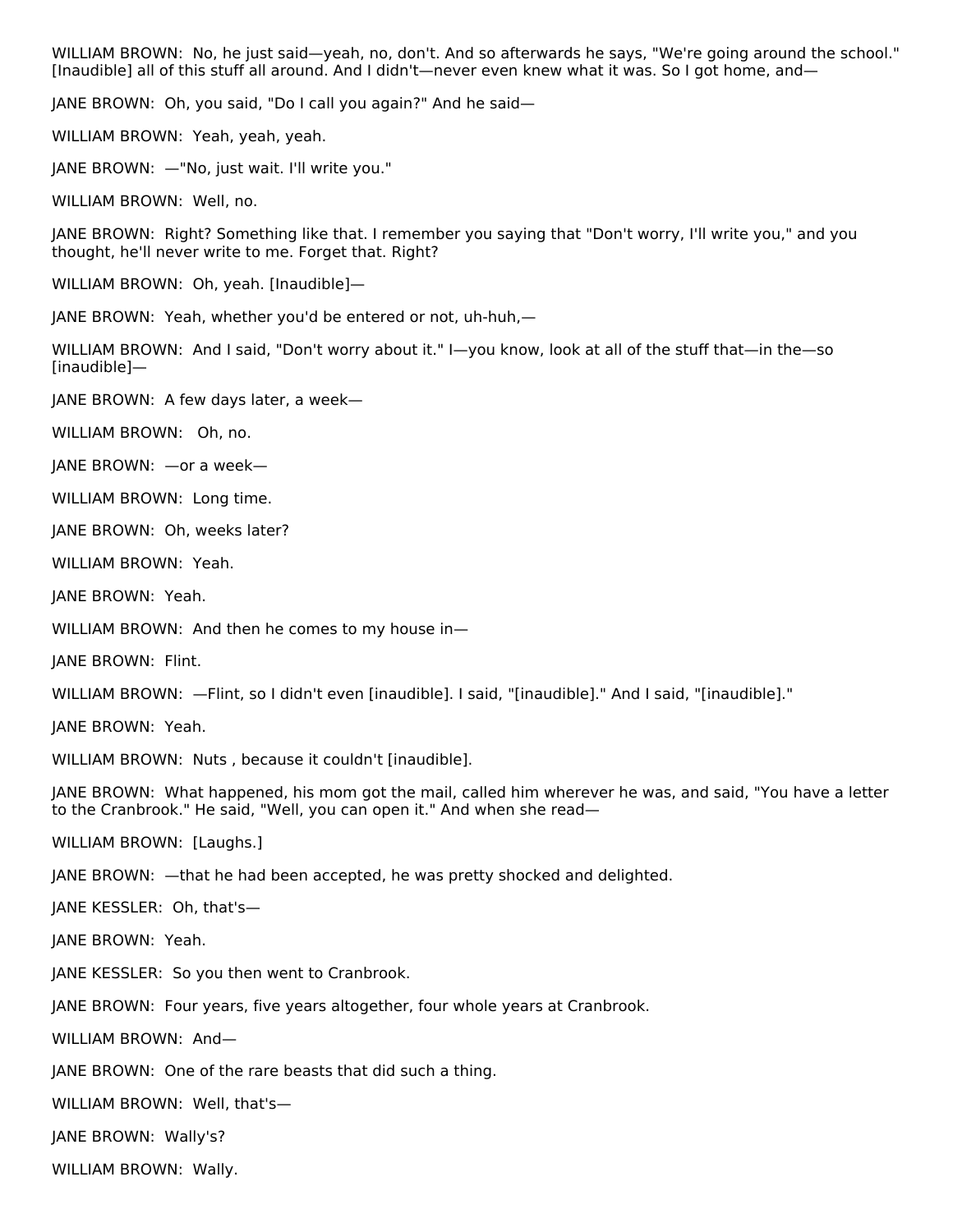JANE BROWN: Wally.

WILLIAM BROWN: He's—[laughs] he says, "Don't say anything, you jackass. You're in." [They laugh.] Just piles of stuff, you know.

JANE BROWN: Then he washed dishes there, and—

WILLIAM BROWN: Yeah.

JANE BROWN: —it was on the GI Bill. And he did, as to major—your major in school was design.

WILLIAM BROWN: Yeah, but that's—

JANE BROWN: Yeah, major was design, but then he was also a major/minor—[laughs] I mean, he filled a lot of time—

WILLIAM BROWN: More things I sent when it was there—

JANE BROWN: —in sculpture, metal.

WILLIAM BROWN: —so alive—

JANE BROWN: Sculpture and metal—

WILLIAM BROWN: [Laughs.] He says, "Can't you do that. What'll you do?" Well, I look at two years of this and four there, and, well, okay, then. [They laugh.]

JANE BROWN: So you were a design major, and then sculpture and metal minor, and wood, also? Was wood—

WILLIAM BROWN: Yeah, you have to make the stuff.

JANE BROWN: Yeah. Yeah, okay.

JANE KESSLER: And then—

JANE BROWN: So and then he did his master's degree there, but then, an important thing he did—again, to connect it to Penland—at the end of the four years the Corning glass people—

WILLIAM BROWN: Oh, yeah.

JANE BROWN: —decided that they—and Steuben—decided that they wanted to choose ten or eleven designers across the United States who would come and design glass for them, especially at Steuben. And they looked around and they found there wasn't a glass designer in the United States to choose, so then they went around the U.S. and chose—was it ten or eleven? Do you remember, ten or eleven? I guess it doesn't matter, but at any rate, Bill—

WILLIAM BROWN: Ten, ten.

JANE BROWN: Ten of them. So Bill was one of those ten chosen to go—

WILLIAM BROWN: And I don't know what—I don't—[laughs]. Well—

JANE BROWN: And he had just graduated his four years, and now he was for the summer—

WILLIAM BROWN: What the hell do you do now?

JANE BROWN: —he spent three months then up in Corning, New York—

WILLIAM BROWN: Yeah.

JANE BROWN: —with Steuben, with ten other, nine other people.

WILLIAM BROWN: They let you go anywhere you want, you know. Hook up those pieces—

JANE KESSLER: Now, what year was this, Bill? When would that have been?

JANE BROWN: 1940—'49?

WILLIAM BROWN: No.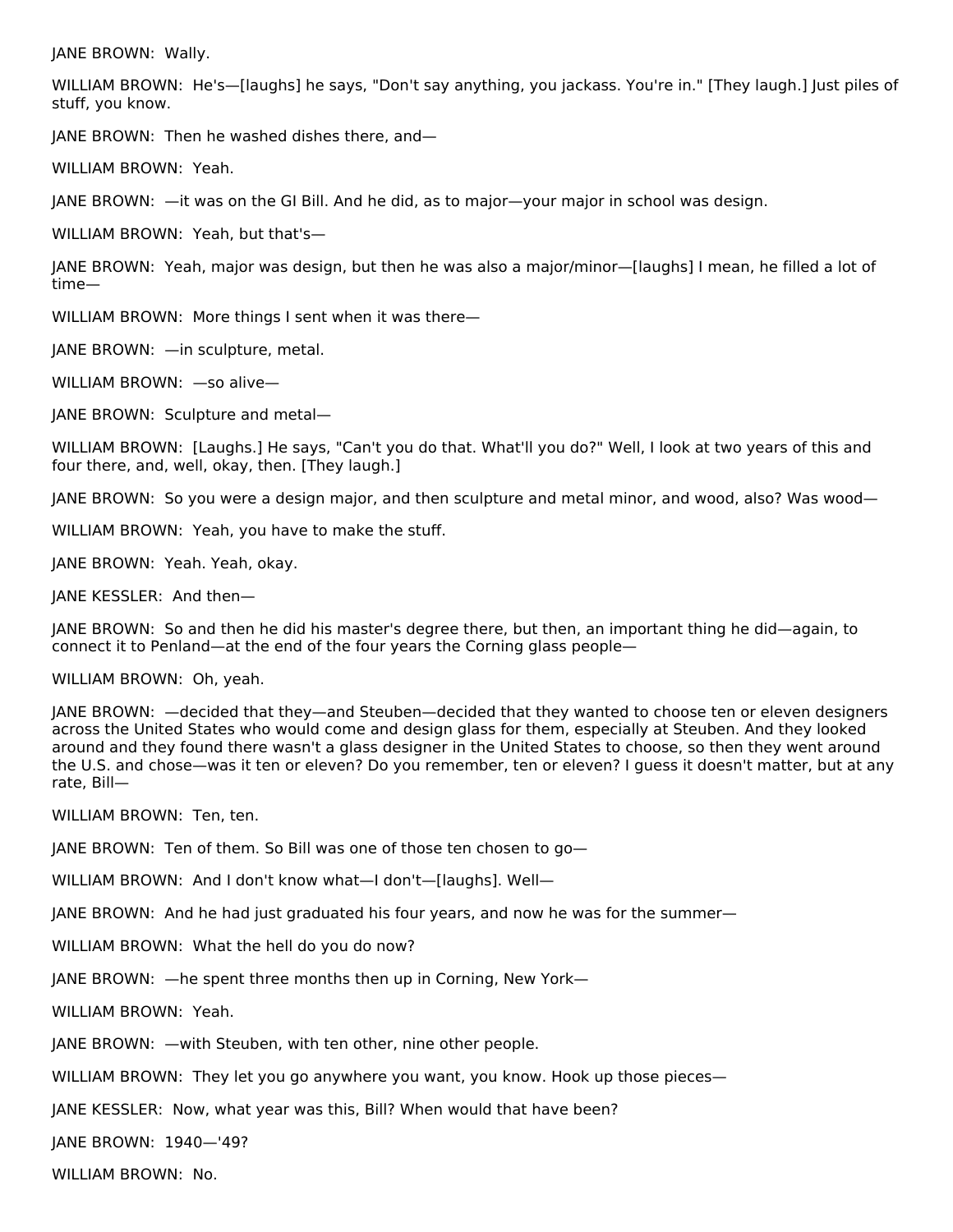JANE BROWN: Because you got to Delaware in '51.

WILLIAM BROWN: They may—when we were there, the new place wasn't there.

JANE BROWN: The museum wasn't built yet.

WILLIAM BROWN: And back—and all the Steuben stuff then were over there, you know—

JANE BROWN: It was very simply done, yeah.

WILLIAM BROWN: Well, it's been going for a hundred yards—

JANE BROWN: Yeah, yes, yeah.

WILLIAM BROWN: —[inaudible].

JANE KESSLER: Oh, years.

JANE BROWN: Years, yeah.

WILLIAM BROWN: Yeah.

JANE KESSLER: Yeah.

WILLIAM BROWN: And so Johnny was the best guy—

JANE BROWN: Gatlin.

WILLIAM BROWN: —[inaudible]—

JANE BROWN: Yeah.

WILLIAM BROWN: —yeah. And you could go out walking—

JANE BROWN: Watch him?

WILLIAM BROWN: Yeah.

JANE BROWN: Yeah. What's happening is that his medication makes his mouth very dry.

WILLIAM BROWN: If you—this place is—

JANE BROWN: He hasn't talked this long in a long time.

WILLIAM BROWN: —for them—you—your thing for the whole world—I can't work. [They laugh.]

JANE BROWN: What happened—I can maybe fill in here for you—was that three-month period went by, and he something he did that was very interesting is the headperson came to all ten of them and asked them to sign a piece of paper that said that anything that they designed while they were there would go to Corning. And Bill read that very thoroughly. You know, this is the kid who wasn't, supposedly, doing very well in school. He read it and he went back and said, "I'm not signing this." The renegade Bill Brown.

WILLIAM BROWN: And the barstead , the whole dog , said, "What?"

JANE BROWN: Yeah.

WILLIAM BROWN: He says, "What?"

JANE BROWN: He said, "I wouldn't begin to do that, because I'm a designer of many mediums. I'm not going to  $^{\circ}$ 

WILLIAM BROWN: Make wood , or whatever—what—

JANE BROWN: "And if I'm signing that, I am saying I would—"

WILLIAM BROWN: He says, "Give me that," and—

JANE BROWN: Tore it up.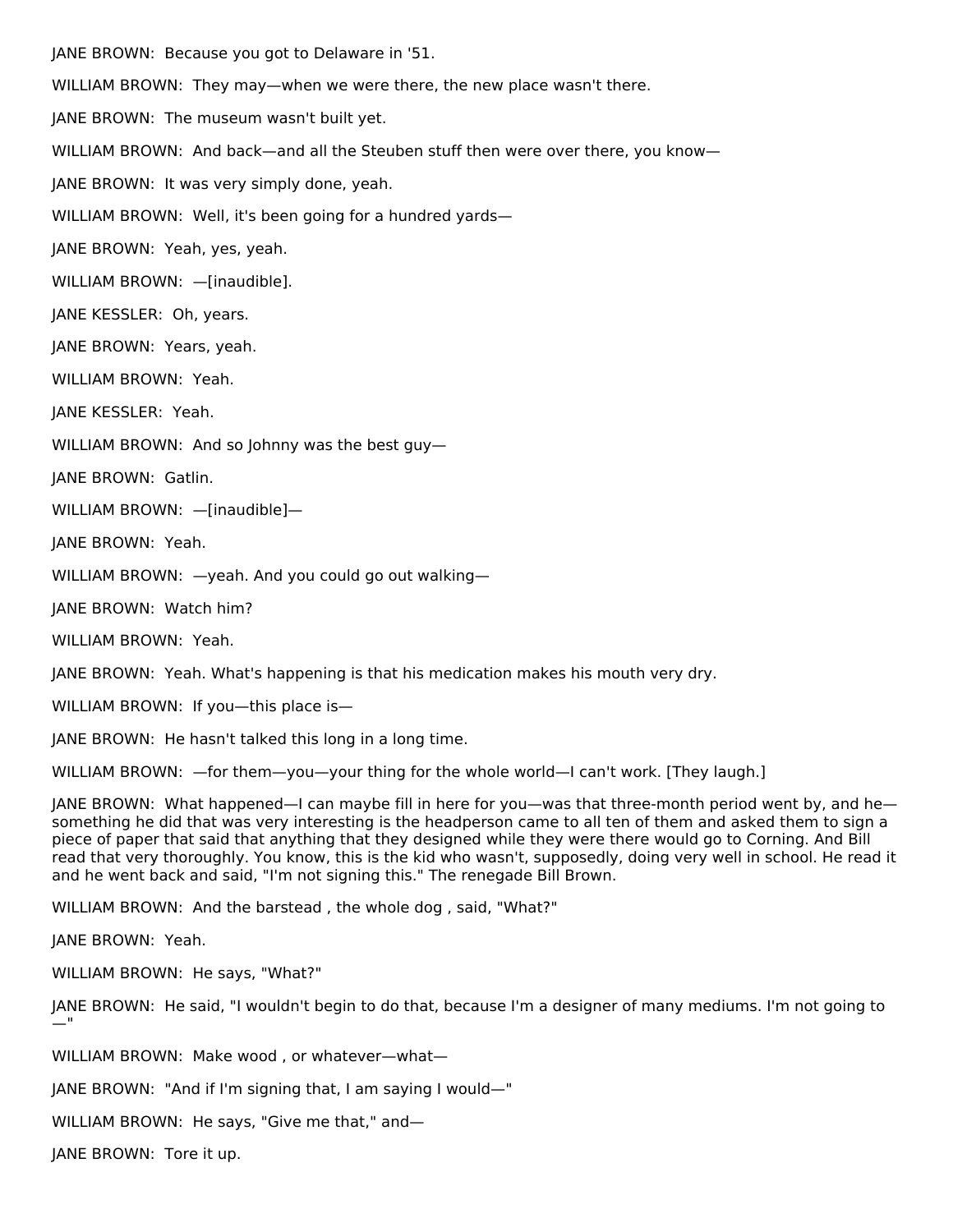WILLIAM BROWN: —and tore all of them, all ten. "Why do we do this?" Well, the—

JANE BROWN: Well, it was poorly written—

WILLIAM BROWN: Yeah.

JANE BROWN: —because if Bill designs anything in any material—and so that was part of a knock for them. But then they had a wonderful year—

WILLIAM BROWN: Oh, yeah.

JANE BROWN: —good summer. And at the end of it there was this big problem for the headman Bill admired a great deal, and—

JANE KESSLER: Who was that? Who was the headman?

WILLIAM BROWN: Um, um—

JANE BROWN: Was his name Jack?

WILLIAM BROWN: Jack—

JANE BROWN: Jack—maybe that name will—

JANE KESSLER: Yeah, we can—

JANE BROWN: It was Jack somebody. That'll come to us, because—

JANE KESSLER: Okay.

JANE BROWN: —in '54, '55, when Bill and I were married, he wanted Bill to become the head of Corning's Design, and Bill refused it.

JANE KESSLER: Was he the—was he the head of design at Corning?

JANE BROWN: Yeah.

JANE KESSLER: He was the headman, meaning he was the head of design at Corning.

WILLIAM BROWN: Well, there were two that—what's his name? The big, tall guy.

JANE BROWN: Probably have those letters.

WILLIAM BROWN: Yeah.

JANE KESSLER: We can find that out.

WILLIAM BROWN: Yeah. But then—

JANE BROWN: But back to the three-month period, this man named Jack is our—whatever his name—

WILLIAM BROWN: Oh, yeah, the—

JANE BROWN: —had to decide who would be the head—

WILLIAM BROWN: Yeah, the, the—

JANE BROWN: —who would stay, out of the ten.

WILLIAM BROWN: They—well, we got two days, then it's time to go home.

JANE BROWN: To leave, yeah.

WILLIAM BROWN: You know, they didn't give a shit whether they were [inaudible]. And so finally he says towe've got to do it, get down to three key guys.

JANE KESSLER: Got to get it down to three people—

JANE BROWN: To stay and design—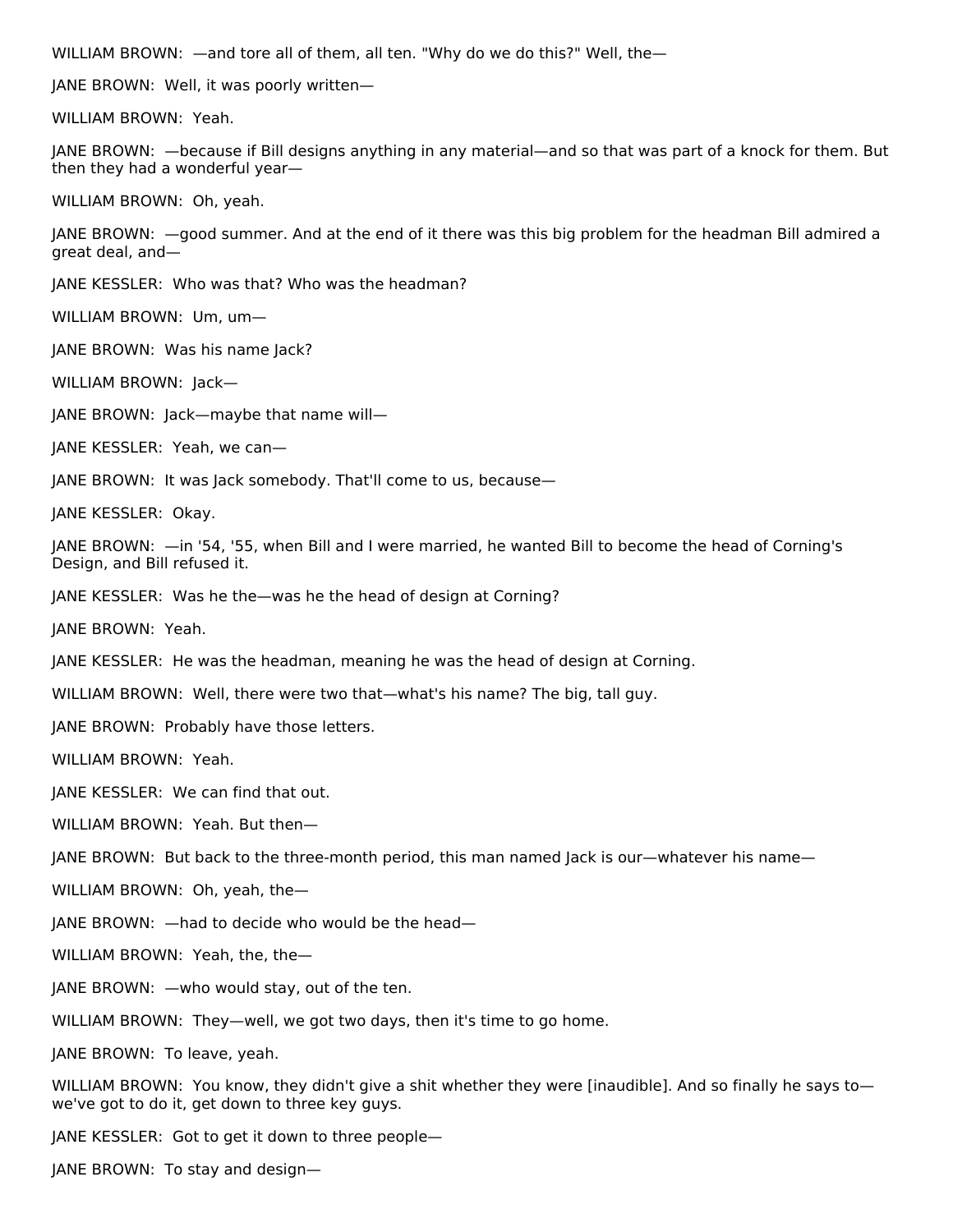JANE KESSLER: —to stay, okay.

JANE BROWN: —just [inaudible].

WILLIAM BROWN: Yeah. And there's two things, too, the old—you know, the—this kind of stuff, and that—

JANE BROWN: You mean Steuben as well as Corning.

WILLIAM BROWN: Yeah.

JANE BROWN: Yeah.

WILLIAM BROWN: And so, started at—all the people were, you know, wanting to do this.

JANE BROWN: Oh, some of them did want to stay?

WILLIAM BROWN: And I said—I said, when they talked about it, I said, "Well, wait a minute. You can get—you can get one, maybe, because I don't want to do this." [They laugh.]

JANE KESSLER: Did you not want to?

JANE KESSLER: They would—

WILLIAM BROWN: No, I didn't. What—did they—

JANE BROWN: He wanted to go back and do his master's, first of all—

WILLIAM BROWN: Well, yeah!

JANE BROWN: —at Cranbrook, but he also, I think, showed up a year later, two years later, when they called him and asked him to be the head of Corning's design, and live in New York City and so forth—

WILLIAM BROWN: No way.

JANE BROWN: —he just said, "I don't want to just design in glass." And yet he'd had a tremendous devotion to glass.

WILLIAM BROWN: Oh, that's right, too. Mr. what's-his—oh—

JANE BROWN: Name nearly came to me then, too. The head of Corning entirely?

WILLIAM BROWN: Well—

JANE BROWN: Yeah.

WILLIAM BROWN: —and—well, yeah. He did [inaudible]—

JANE BROWN: Well, who cares. We don't care what his name is. What did he do?

WILLIAM BROWN: I—they were working, working, trying to find out who [inaudible]. I walked in the place, "Hey! I don't want to [laughs] run around with that little thing around." And they laughed and laughed, and they said, "What? You do—"

JANE BROWN: Don't want the job.

WILLIAM BROWN: "You don't want the wall?" They learned—now they know that I'm crazy. [They laugh.] Everybody a hundred—oh, God. And I said, "No, I can't. I got—I don't know what I'm gonna—"

JANE BROWN: Things to do.

WILLIAM BROWN: "—do, to do, and it's probably—" What is that terrible—

[END OF TRACK AAA\_brown91\_2824\_r.]

WILLIAM BROWN: —walk with me , and he says, "Are you going to—" Or I said, "Well, it's all—in a little while it's all over." He says, "How—are you—"

JANE BROWN: Leaving?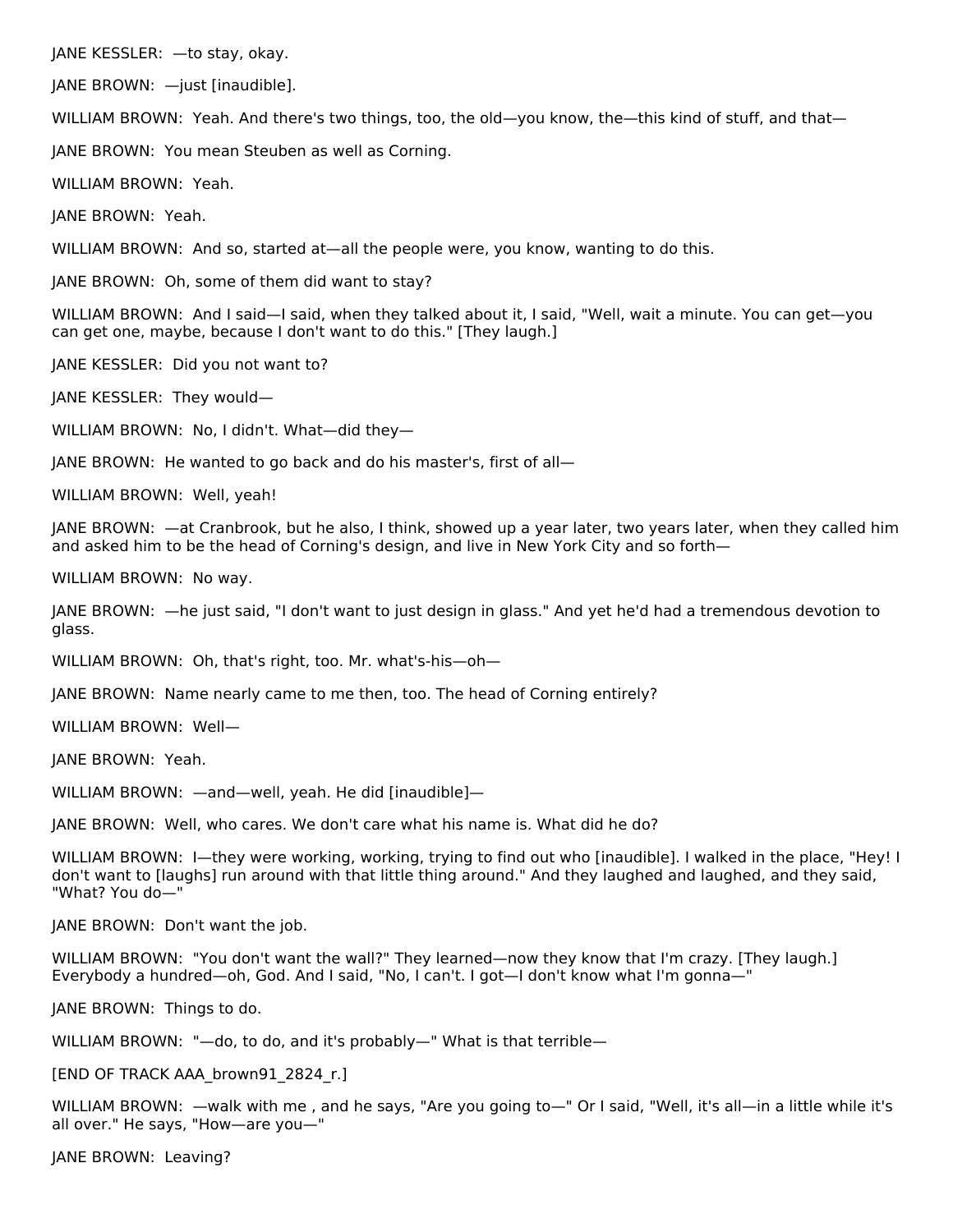WILLIAM BROWN: "Are you leaving?"

JANE KESSLER: Cranbrook.

WILLIAM BROWN: He was stunned.

JANE BROWN: Cranbrook.

WILLIAM BROWN: Yeah.

JANE BROWN: This is his fifth year.

WILLIAM BROWN: And I said, [they laugh] "What am I doing?" He says, "My God! Well, we're going to miss you."

JANE BROWN: Yeah.

WILLIAM BROWN: [Inaudible.] [They laugh.]

JANE BROWN: So by the way—

WILLIAM BROWN: And I had a car for Mr.—

JANE BROWN: Saarinen.

WILLIAM BROWN: —Saarinen—

JANE BROWN: Yeah.

WILLIAM BROWN: —drove his car.

JANE BROWN: He drove Mr. Saarinen around. He was his chauffeur.

JANE KESSLER: Well, now, I did want to find out about Saarinen, and what—

JANE BROWN: Yeah.

JANE KESSLER: —because I know he influenced you and what you thought about what you did at Penland, didn't he?

WILLIAM BROWN: I don't know. I didn't—

JANE KESSLER: Or I thought that. I should—

JANE BROWN: Sure, he did.

WILLIAM BROWN: I don't know. I mean, well, with him—

JANE BROWN: Didn't you think that that was—

WILLIAM BROWN: You know, if you were here, there, you could be, you know, walking, or be, like, some sit , and it—he didn't like—he—he didn't—

JANE BROWN: He never gave you answers, right? He gave you questions.

WILLIAM BROWN: Oh, yeah, sure. That's—

JANE BROWN: Yeah.

WILLIAM BROWN: —he's—yeah, yeah. And all kinds of funny things.

JANE BROWN: And did you prove, Bill, or did you find out while you were at Cranbrook that this—education was fun? Would you say that? That when you got to Cranbrook you realized this was good education? This was what education could be.

WILLIAM BROWN: Oh, we could do anything we could do—want to do.

JANE BROWN: Wanted to do.

WILLIAM BROWN: That's a good—[laughs].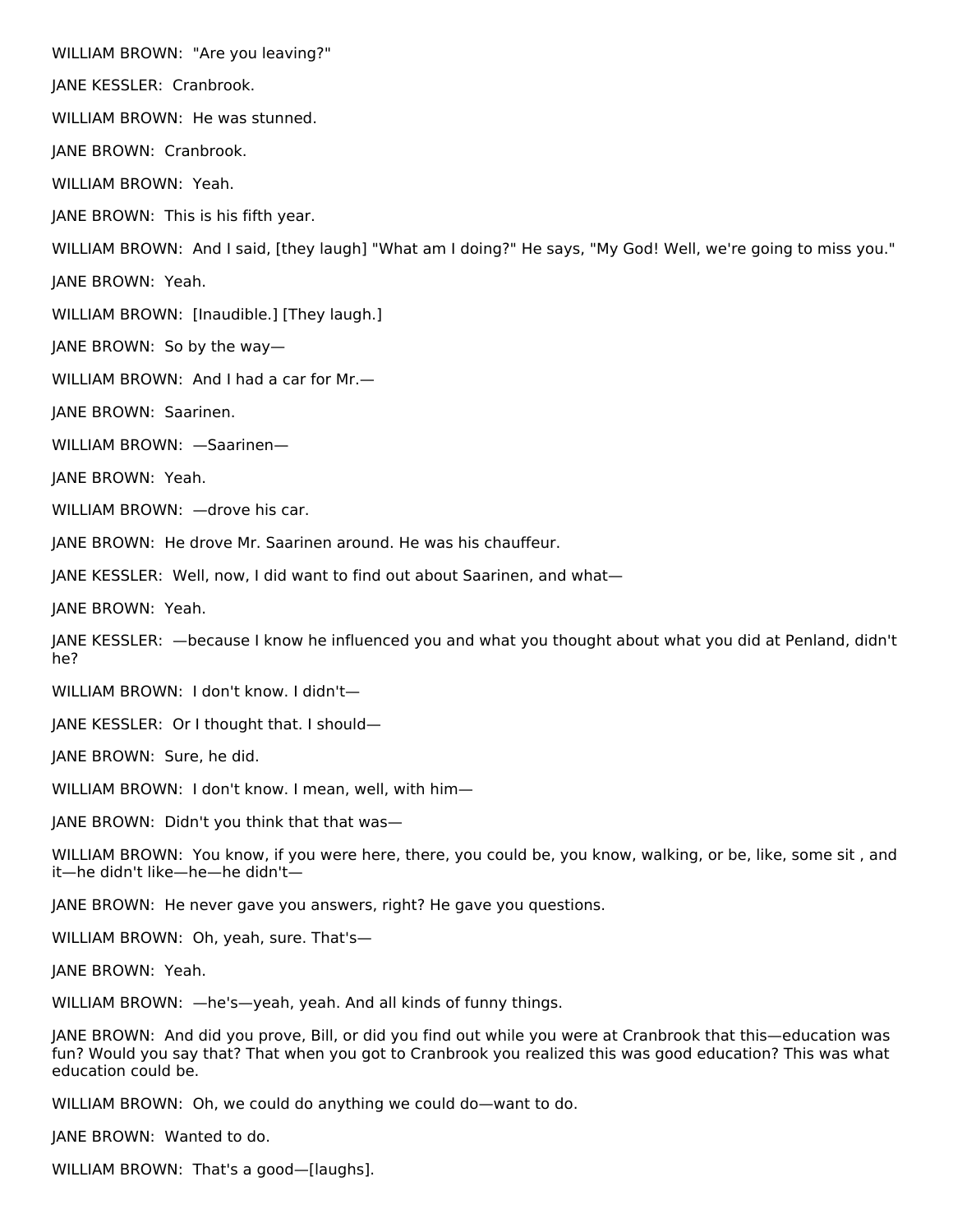JANE BROWN: Yeah, it was open-ended.

JANE KESSLER: So that was the freedom.

JANE BROWN: But her question was did Saarinen affect you. Well, yes.

WILLIAM BROWN: Oh, well, yes.

JANE BROWN: You bet.

WILLIAM BROWN: I mean, I saw—he was—

JANE KESSLER: I—this is a quote that I got from you when I was here before—

WILLIAM BROWN: Okay.

JANE KESSLER: —that you said about Saarinen.

JANE BROWN: All right, good.

JANE KESSLER: You can zap it if you want to, [they laugh] but you said that he said, "You may do anything at Cranbrook—"

WILLIAM BROWN: That's right.

JANE KESSLER: "—gentlemen, if you do it well."

WILLIAM BROWN: Yes—

JANE BROWN: Yes.

WILLIAM BROWN: —baby.

JANE KESSLER: Yes, baby. [They laugh.] Yeah. So that—

WILLIAM BROWN: But he wasn't mean. He would say that mean to you, and you're—he's walking around somewhere, overlooking the guy, come time , "That is a good one," when you're scared to death , but then you find out, oh, but he doesn't know—he—I told him, "I'm not even going to let you come back."

JANE BROWN: You told him that?

WILLIAM BROWN: Yeah. [They laugh.]

JANE KESSLER: Well, that was—

JANE BROWN: And he went to Saarinen's funeral in his white bucks. He always wore white shoes, and he thought that was very appropriate, to not wear black to Saarinen's funeral, because there was nothing dark in his whole makeup.

WILLIAM BROWN: Yeah.

JANE BROWN: Saarinen was such a bright person—

JANE KESSLER: Well, I can see why you two—

JANE BROWN: —it was fitting to wear his white bucks. And later, when Bill was with me at Haystack, and we were newly married—it would be about '55—

WILLIAM BROWN: Seems longer. [They laugh.]

JANE BROWN: —there was a design department job open, and Bill had always talked Cranbrook up to here with me. You know, I thought I'd almost gone to Cranbrook because I heard so much. And I said, "Bill, would you like to go back and teach design at Cranbrook someday? Wouldn't you?" And he looked up at the stars, and he said, "Oh, no. I don't think so. I think I'll build my own." So—

WILLIAM BROWN: Well, I don't know—

JANE BROWN: —I had no idea what a strong statement he was making to me at that point.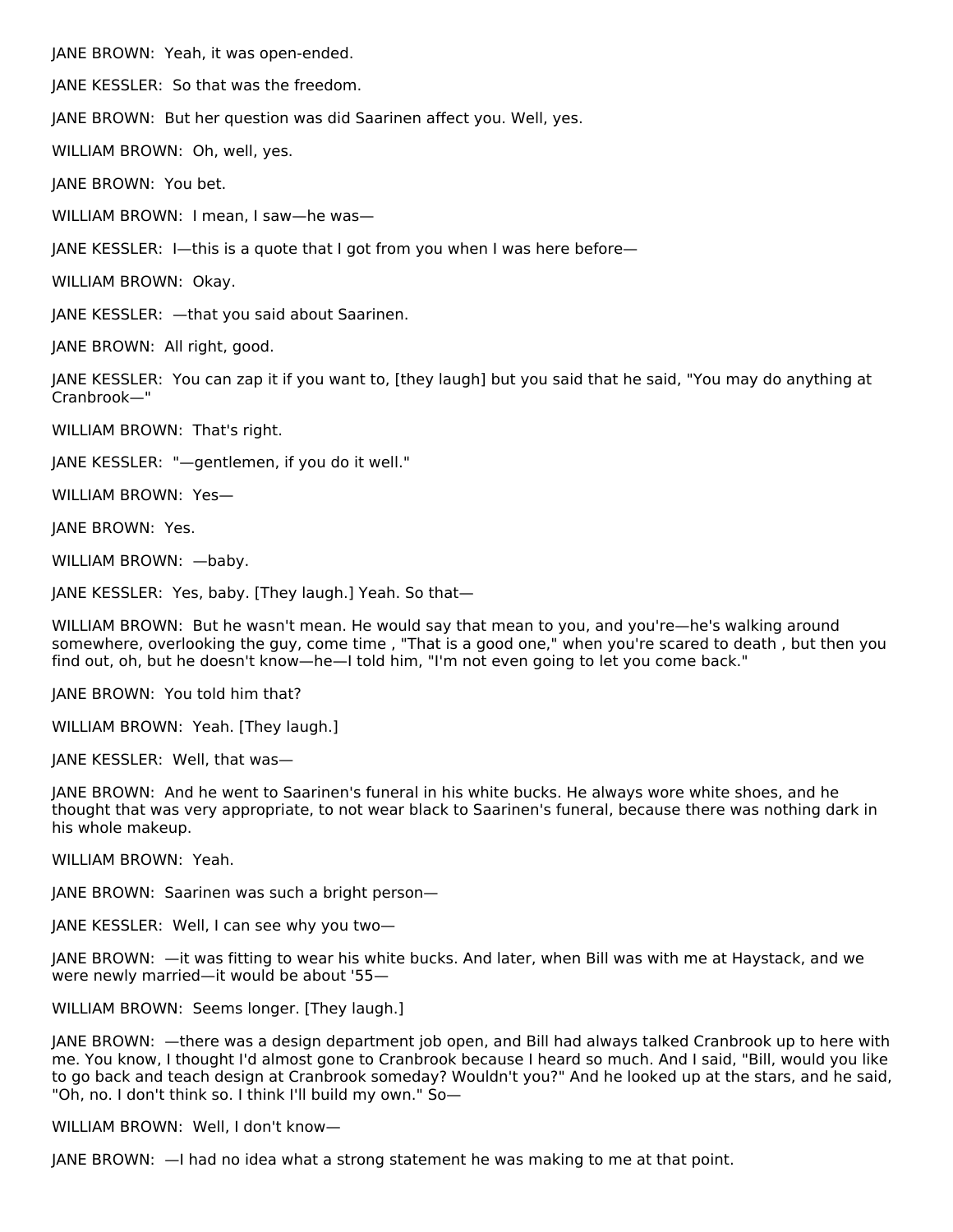WILLIAM BROWN: —what I'm doing, so I just say things like that, and everybody thinks I knew what I was doing. [Laughs.]

JANE BROWN: But you knew what you thought was right—

JANE KESSLER: Yeah.

JANE BROWN: —and you found out what education could be. Right? So when you—

JANE KESSLER: Now—

JANE BROWN: —graduated—

JANE KESSLER: Okay, go ahead. So you graduated?

JANE BROWN: Well, when he graduated, and he did not have a job—

WILLIAM BROWN: I think I did.

JANE KESSLER: But you're not sure? [They laugh.]

JANE BROWN: —he had not sent out one application. He was not one bit worried about it. And then he got in the car after graduation, and you said to Pop, "What do I do next?" And Pop said, "Well, you've never starved yet, have you? You never missed a meal. Come on home." So that was only an hour away, so they drove on home, and he started doing his sculpture.

JANE KESSLER: And is that where—

JANE BROWN: In Flint, Michigan.

WILLIAM BROWN: I was doing—I think—well, that's not worth—

JANE KESSLER: Design?

JANE BROWN: In your garage?

WILLIAM BROWN: Yeah, with—

JANE BROWN: Weren't you in the garage?

WILLIAM BROWN: —um—

JANE BROWN: Oh, is that where you were doing the scarves?

WILLIAM BROWN: Yeah.

JANE BROWN: You were doing—printing scarves, which was—

WILLIAM BROWN: I threw the—

JANE BROWN: —a big sale item in those days.

WILLIAM BROWN:  $-$ car out of there, then put the stuff in there, and-

JANE BROWN: Yeah. I see. Because, see, printing was another one of his majors. He was doing a lot of printing.

WILLIAM BROWN: Well, you just make them, yes. [They laugh.]

JANE BROWN: So then the phone rang, and it was Francis S. Merritt, who was then the head of the Flint Institute. JANE KESSLER: Oh.

WILLIAM BROWN: Now—

JANE BROWN: Yeah, and Francis said, "I called Cranbrook to find out—"

WILLIAM BROWN: The whole place was—

JANE BROWN: "—I need some help, because there's a show I have to do—"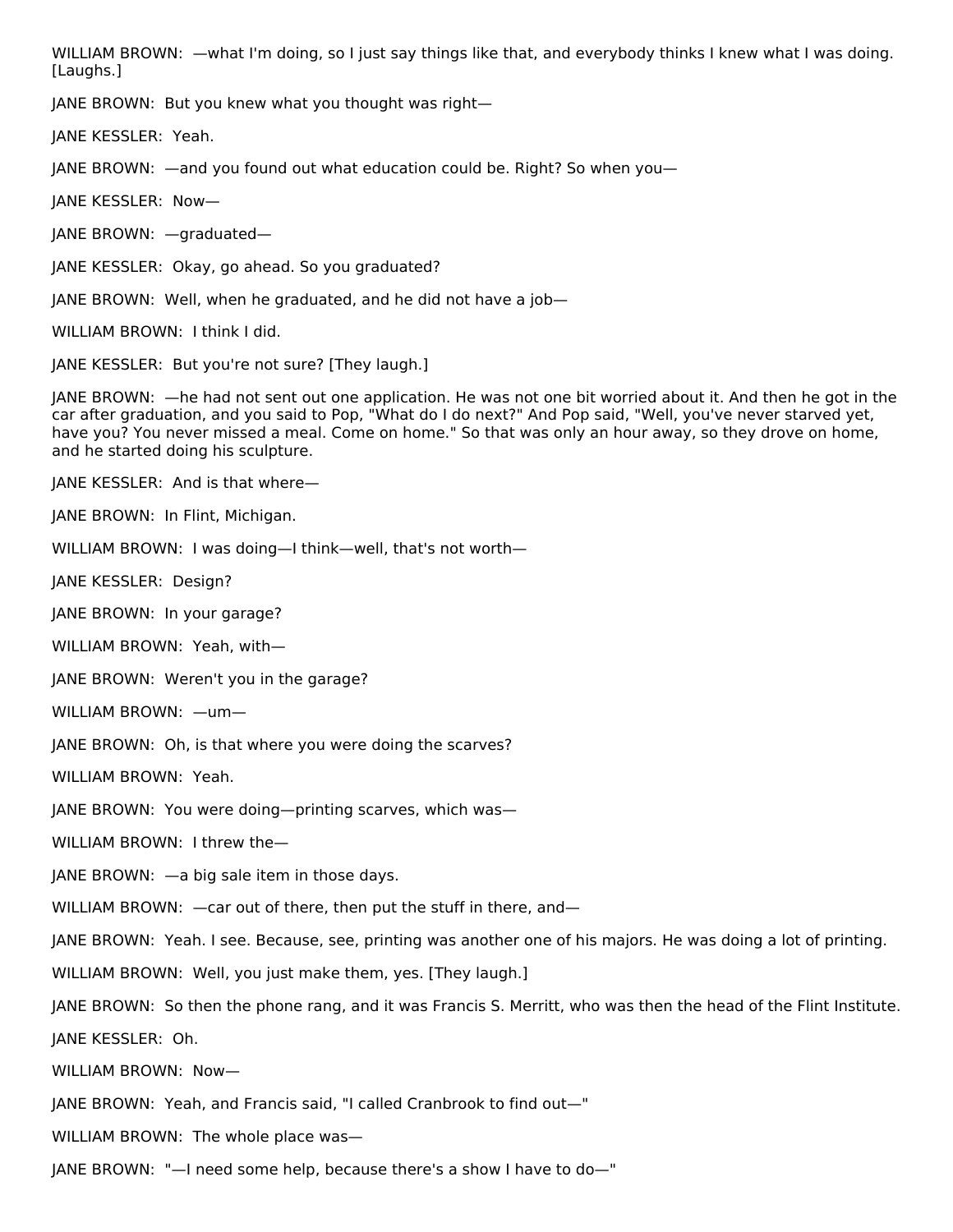WILLIAM BROWN: For two days, two days. JANE BROWN: "—and I need two days of help." WILLIAM BROWN: Two—no, no. JANE BROWN: No? WILLIAM BROWN: Two—I— JANE BROWN: You promised to help two days. WILLIAM BROWN: Yeah, yeah. No, my mother— JANE BROWN: Mother. WILLIAM BROWN: - say what-JANE BROWN: Mother forgot to tell— WILLIAM BROWN: —too much , Jane. He had 20—or 40, \$40 for two— JANE BROWN: A secretary? WILLIAM BROWN: No. JANE KESSLER: Weeks? WILLIAM BROWN: Yeah. JANE BROWN: He had \$40— WILLIAM BROWN: Yeah, and then the girl that was— JANE BROWN: Secretary. WILLIAM BROWN: —yeah—had to go away, because the guy that [inaudible]— JANE BROWN: Commission. WILLIAM BROWN: —moved them for— JANE BROWN: Moved people around, yeah. WILLIAM BROWN: And then so now he's got that, and he's not got—he's gotten me, and I can't spell, or anything. JANE KESSLER: So you were to be his assistant? WILLIAM BROWN: Ah, yes. JANE BROWN: Oh, yeah. It was—well, it started out— WILLIAM BROWN: Two— JANE BROWN: —just, "Will you come and help for two weeks?" is what you were trying to say. WILLIAM BROWN: Yeah, but you don't— JANE BROWN: He was supposed to go for two weeks to help Francis do wheelbase to wheelbase show— WILLIAM BROWN: You bet. JANE BROWN: —which is a big thing in Flint, Michigan, with Buick and Chevrolet and everything they had. WILLIAM BROWN: That was the only one they ever did. JANE BROWN: Okay, and it was a fantastic show, and they fell in love with each other as great friends. They just

—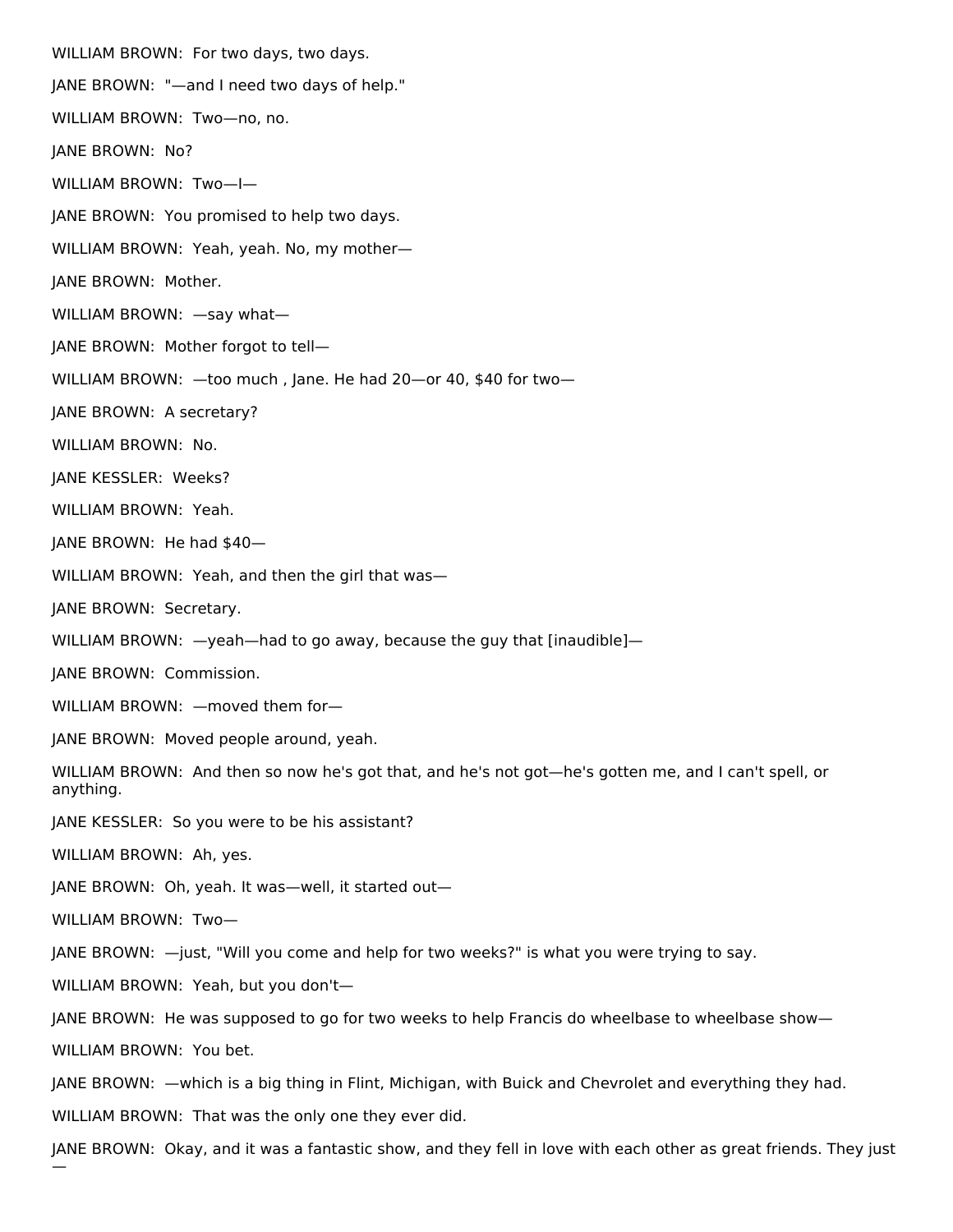WILLIAM BROWN: Not him. [They laugh.]

JANE BROWN: You and Francis. Francis was raising children, living in Fenton, Michigan, living in Flint and—I mean working in Flint. So anyway, the secretary quits, and he says to Bill, "Here's this 40 bucks for the secretary." And Bill said, "I can't spell." Fran said, "Well, I'll learn how to type."

WILLIAM BROWN: [Laughs.]

JANE BROWN: "If I can keep you, I'd rather do without a secretary." So then—

WILLIAM BROWN: The two of us!

JANE BROWN: Okay, so then—

JANE KESSLER: Then at Flint Academy.

JANE BROWN: Right. This is the Flint Institute of Art, which has now become a very big school in the center of Flint. So now Francis, at the end of the year, goes—or two years—oh, no, it was a year—it must have been a year you worked with him. He then is told by a woman, or asked by a woman named Mrs. Bishop in Flint, Michigan if he would come to Haystack Mountain—

WILLIAM BROWN: Well, he—

JANE BROWN: —School of Crafts and run a school up in Maine. And they had hired somebody else, but he was coming down from Canada—

WILLIAM BROWN: Yeah.

JANE BROWN: —and the visa didn't come through, so Mrs. Bishop was one of the big industrial widows in Flint, Michigan, has plenty of money, and she decides—

WILLIAM BROWN: She loved it. [Laughs.]

JANE BROWN: She has been to Penland. See, this is—there is a hook or a connection in all this.

WILLIAM BROWN: You bet.

UNIDENTIFIED MALE SPEAKER: Ah!

JANE KESSLER: Yeah.

WILLIAM BROWN: Yeah.

JANE BROWN: Mrs. Bishop had come to Penland in 1949 and had fallen in love with [inaudible], and she lived over the Leer House, with her great friend. They were Christian Scientists, so she had her doctor with her, exdoctor who was now a Christian Scientist, Nelly Everett. So the two of them come to Penland, fall in love with it. Then one of Mrs. Bishop's children or grandchildren falls in love with somebody in Maine, at Haystack Mountain, in Liberty , Maine, and Mrs. Bishop goes to visit in the wintertime, and says, "This is where I should start a school." And she puts \$10,000 in the bank—

WILLIAM BROWN: Just bang.

JANE BROWN: —and started a school called Haystack.

JANE KESSLER: Bang.

JANE BROWN: Because all this little community and this wonderful area, where there's now going to be a new in-law, have always dreamed of having a school also, so, perfect. Mrs. Bishop wants to start a craft school like Miss Lucy's. This group at Haystack wants to. So she decides to put the \$10,000 smackers in, which is then like \$100,000 today.

JANE KESSLER: Mm-hmm [affirmative].

JANE BROWN: And then she goes home, hires a man from Canada. That guy can't come, so she loves Fran Merritt, and she's on the board at the Flint Institute, so she said, "Fran, would you do it?" So Fran goes in June, July, up to this school that started off-base like you couldn't believe it, and Bill says he'll stay at the Flint Institute and run it.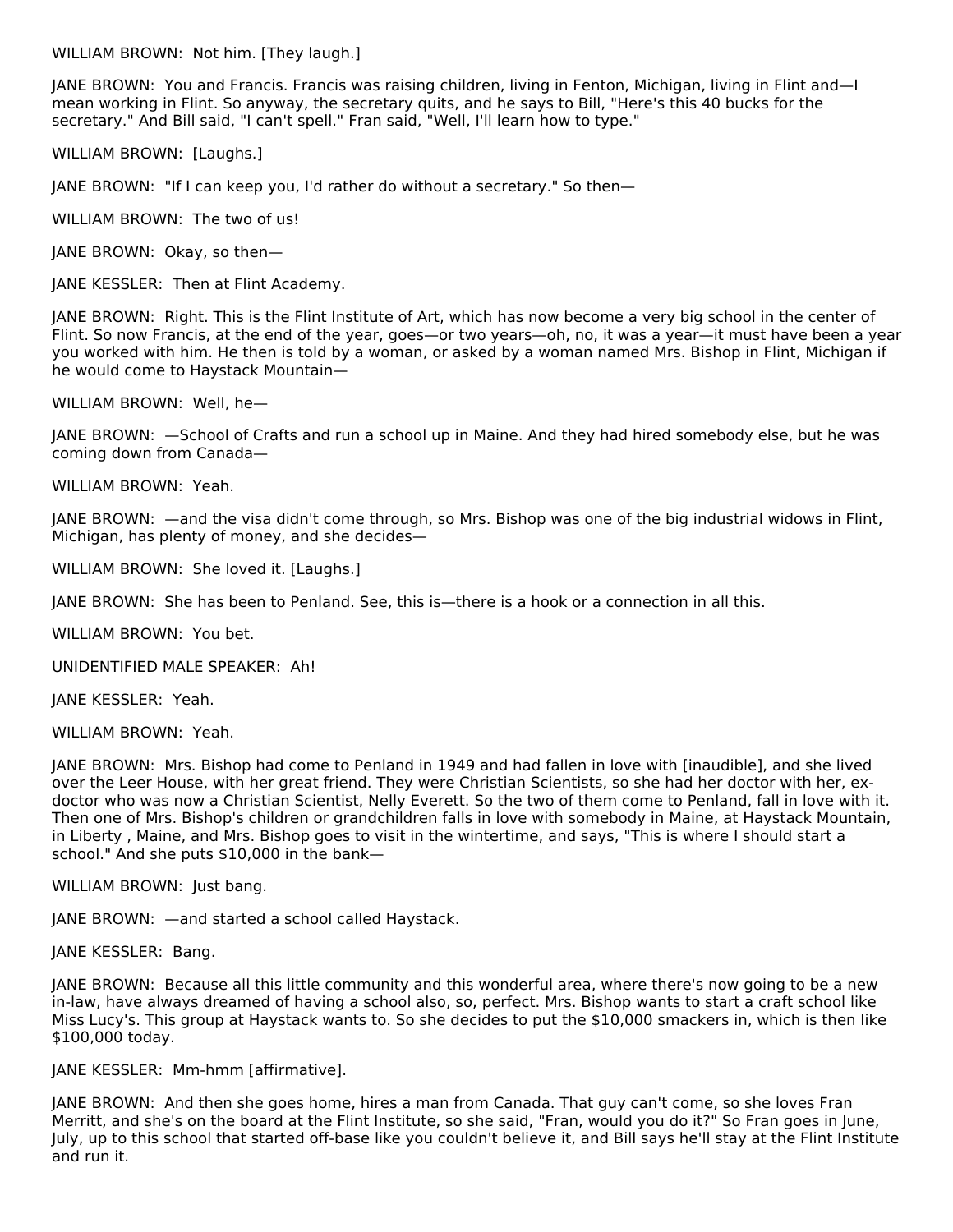WILLIAM BROWN: Till [inaudible], yeah.

JANE BROWN: Till August 1st, when he has a vacation.

WILLIAM BROWN: Yeah.

JANE BROWN: So Bill and Mom and Pop drive up to Flint—to Maine, and they're out on—to see what Francis was doing—

WILLIAM BROWN: I don't know if [inaudible].

JANE BROWN: Oh, yeah, you went with them.

WILLIAM BROWN: Yeah.

JANE BROWN: Okay. So they all go up together. Fran Merritt is driving on Route 1—

WILLIAM BROWN: Everything—

JANE BROWN: —showing them the territory. And this is a part—very big part of history—Fran is stopped by a policeman, and he goes into a telephone booth to find out who on Earth is calling. A major emergency, if you're stopped on the road by a policeman. And Bill and Mom and Pop are there, too. And Fran goes in, and he was told by the acting board person in Flint, at the Flint Institute of Art, that he's being fired, and he better retire quickly, or resign quickly. Did Fran resign or did he fight it? He resigned then?

WILLIAM BROWN: I don't know.

JANE BROWN: Anyway, Fran was pretty damn mad, but Bill Brown—

WILLIAM BROWN: Oh, I got a fat [inaudible]—

JANE BROWN: —was wild! [Laughs.] Oh, he was—because his uncle Jerry, his favorite uncle, was on the board, and Mrs. Bishop was on the board. No one was there—it was a summer meeting—and so they did Francis in. So now Francis could be full, 24-hours-a-day, all year, then, the director of Haystack.

JANE KESSLER: At Haystack.

JANE BROWN: But Bill was—

WILLIAM BROWN: But he had no nothing to—[laughs] you could do—

JANE BROWN: Nothing to work with.

WILLIAM BROWN: —whatever you want, but it's snowing.

JANE BROWN: [Laughs.] Yeah, in the winter.

WILLIAM BROWN: This is a little sad. [Laughs.]

JANE BROWN: So Bill goes back to the Institute and tells them off, and quits—

WILLIAM BROWN: Yeah, I sure did.

JANE BROWN: —and then within a few months the University of Delaware called Cranbrook to say, "Who do you think could work as a design instructor at the University of Delaware?" And they chose Bill Brown. And so by and this would be now 1951, or '50, the fall of 1950, and I'm at the University of Delaware, which is where I weed into this. But Bill—[laughs] Bill goes in then into teaching design at the University of Delaware, and every summer goes to Haystack to continue working with Francis, which is where he's also building his dreams of how he wants someday a school to [inaudible], because Fran and Bill together were doing—

WILLIAM BROWN: Oh, well, the two of us—

JANE BROWN: —again, what Bill—

WILLIAM BROWN: —we—

JANE BROWN: Bill was—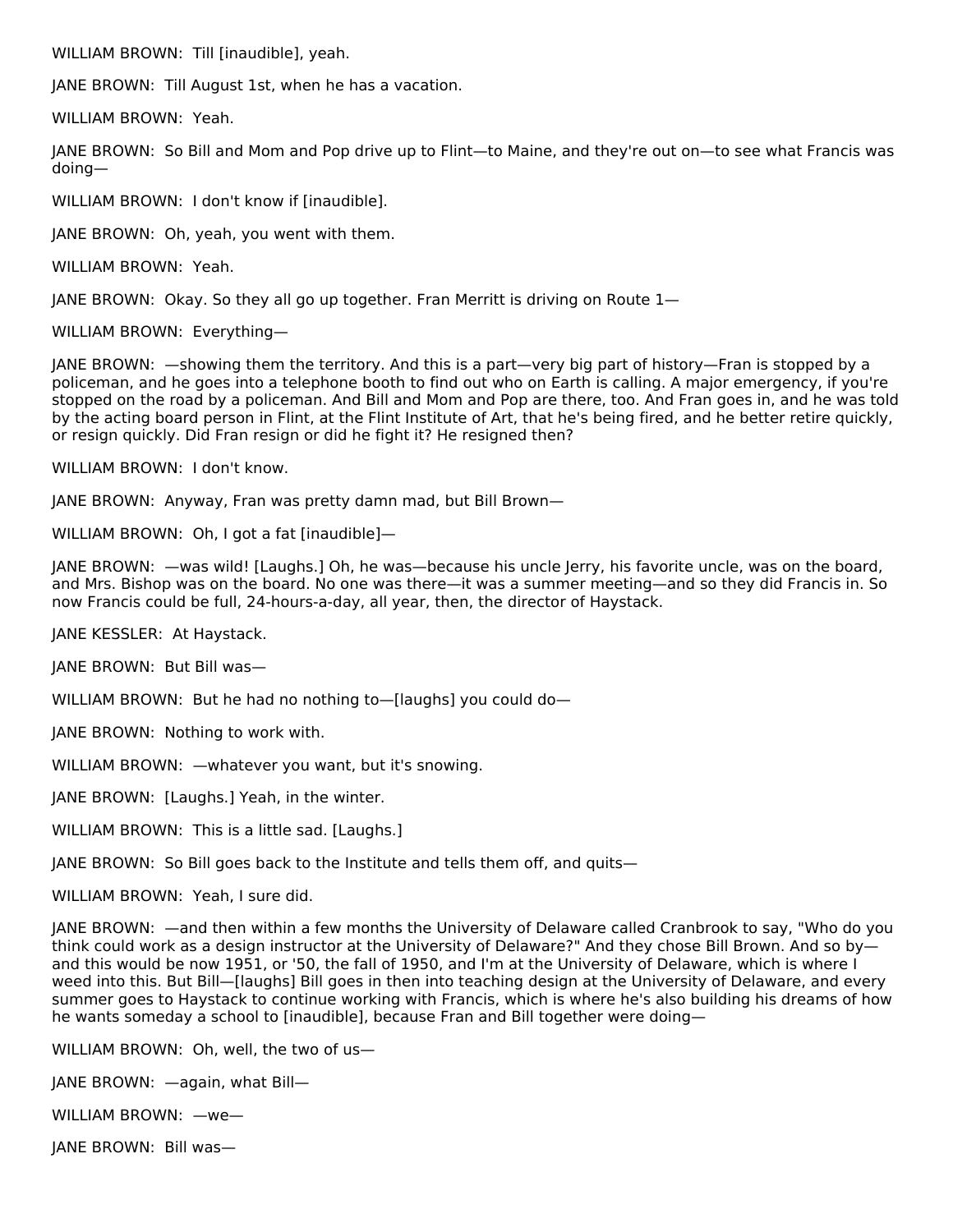WILLIAM BROWN: Nobody knows [laughs] what we're doing, and we don't, either.

JANE BROWN: Well, all of Francis's faculty members came for just three-week slots, but Bill was—

JANE KESSLER: And that was—

JANE BROWN: —invited all summer.

JANE KESSLER: But you taught that whole summer.

JANE BROWN: Oh, yeah.

JANE KESSLER: You were—

JANE BROWN: In the woodshop.

JANE KESSLER: —you were teaching at—

WILLIAM BROWN: In the woodshop.

JANE KESSLER: In the woodshop?

JANE BROWN: Uh-huh [affirmative]. Yeah.

WILLIAM BROWN: With not much tools.

JANE KESSLER: Yeah. And—

JANE BROWN: And I got there in about '52, because I was a student of Bill's at the University of Delaware, and I went to be a scholarship student—'53, I guess—and then the next year I graduated and we were married. So we went back to Haystack, then, every year.

JANE KESSLER: And that was where—was that where the connection—

JANE BROWN: Until 1962.

JANE KESSLER: —with, with Penland came, then? Through Haystack?

WILLIAM BROWN: Yeah. Yeah-

JANE BROWN: Well, not a con—not a connection so much as learning what you felt a school could be, and should be. But Fran was—

WILLIAM BROWN: Yeah.

JANE BROWN: —stuck with only a summer, see.

WILLIAM BROWN: See, he just—

JANE BROWN: So the way Penland had gone then was—

WILLIAM BROWN: Well, they've got to do—

JANE BROWN: —we—

WILLIAM BROWN: —what work they're doing, and—

JANE BROWN: Right.

WILLIAM BROWN: —take it very soft, [inaudible] the times. [Laughs.] Until they get it—

JANE BROWN: But—

WILLIAM BROWN: —the sonofabitch get going.

JANE BROWN: But Fran started it really from the beginning, except for there were four people in the community that wanted to do certain things, and then they got unhappy with Fran bringing in so much really vital thinking that they pretty quickly backed off. And then Mrs. Bishop, by the way, became—she's a Christian Scientist and can't ever be angry, right, or upset about things, and if you are you'll be ill. So the local people that had been so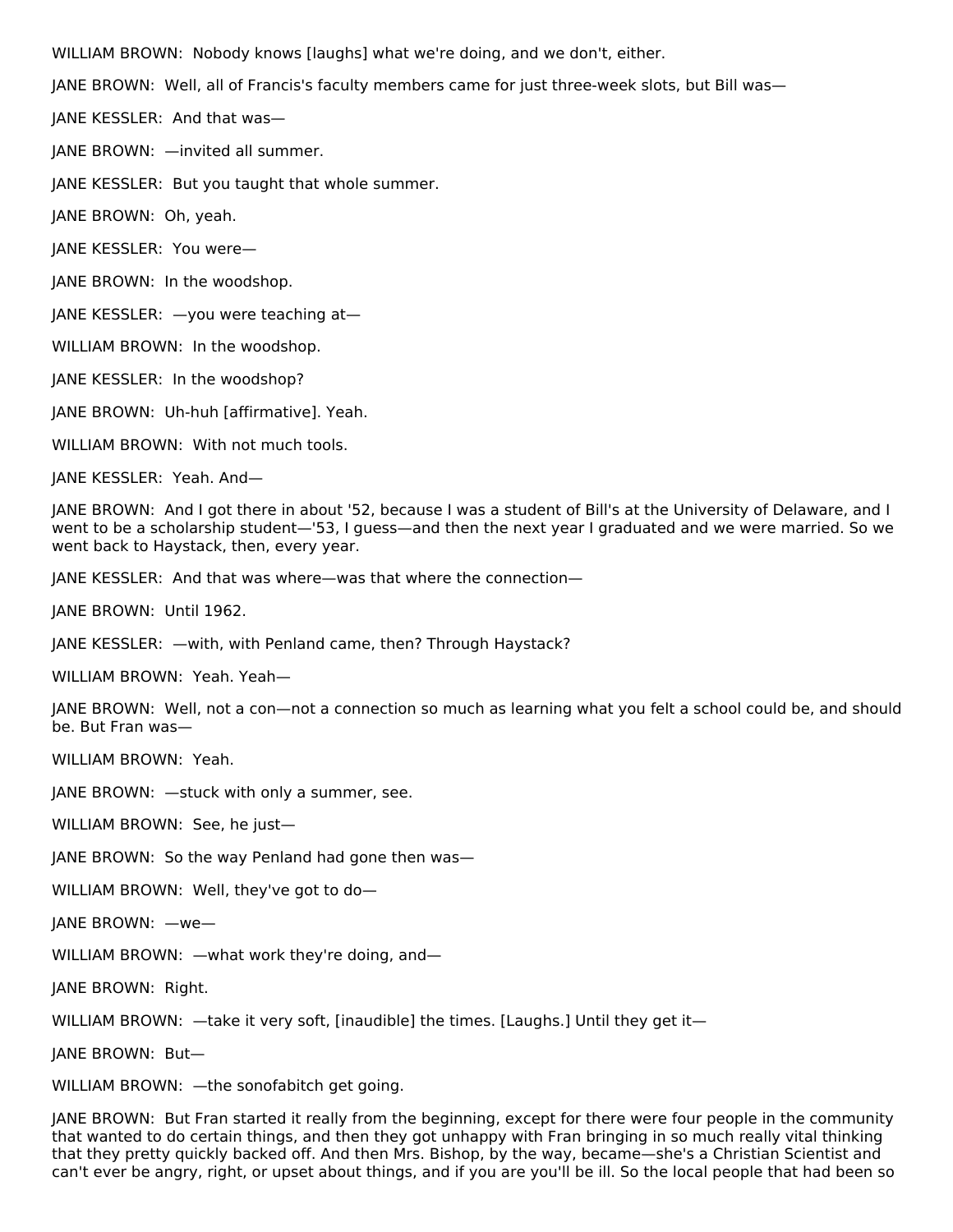interested in starting a darling little school, because they—

WILLIAM BROWN: No—

JANE BROWN: —and I say darling little school because their vision was not very broad, but they were very effective, good craftspeople in their own simple way.

WILLIAM BROWN: No, they weren't.

JANE KESSLER: No, they weren't. [Inaudible]—[they laugh].

JANE BROWN: Yeah, they really weren't, but they were nice people—

WILLIAM BROWN: Yeah, nice people, nice—

JANE BROWN: —but they didn't have any knowledge of the arts.

WILLIAM BROWN: —but what they were getting into was something they never, ever did.

JANE BROWN: They built a studio that would take care of one person—

WILLIAM BROWN: [Laughs.] Yeah, or two, I think.

JANE BROWN: —and that was—see, they built the buildings between—

WILLIAM BROWN: And their—

JANE BROWN: When Mrs. Bishop dropped her \$10,000 in that bank—that was in April—

WILLIAM BROWN: Yeah.

JANE BROWN: —and by June 20th Fran was starting school, and they'd built the four buildings, these local people, but they were no larger in vision than for one person to work in as a little studio. So Fran met a lot of those kind of problems, and by about the sixth or seventh year the pain that was suffering from these people that wanted to be a part of Haystack was making Mrs. Bishop some miserable feelings, and so she went up then towards Deer Isle, Maine, and found land up there that—she bought 60 acres of land for \$3,600—

WILLIAM BROWN: [Inaudible.] [Laughs.]

JANE BROWN: —which was the start of Haystack that you know of today, these famous, beautiful views up on the island.

JANE KESSLER: Right, okay.

JANE BROWN: Right.

JANE KESSLER: And so that's where Fran then was at that Haystack, supported by—

WILLIAM BROWN: We were both, too.

JANE BROWN: Mrs. Bishop—

JANE KESSLER: And you were there, too—

JANE BROWN: Yeah.

JANE KESSLER: —and supported by Mrs. Bishop.

JANE BROWN: And Bill stayed there till '62, when he was invited to come here. But what we did in the interim is we left Delaware and went to Oswego State Teachers College, where Bill was offered a full—or associate professorship and a \$12,000 [laughs] job, and after one year Bill just said, "You're not trapping me. I am not going to get a house and two cars and a garage and a lawnmower to cut my grass. I will not get caught in that. You aren't doing the right thing for your students. You're locking all the doors, and you're putting them in a box that will not allow the creative mind to work, and I won't have anything to do with it."

WILLIAM BROWN: They stole things.

JANE BROWN: Yeah. They said, "You've got to lock your doors when you leave, because—"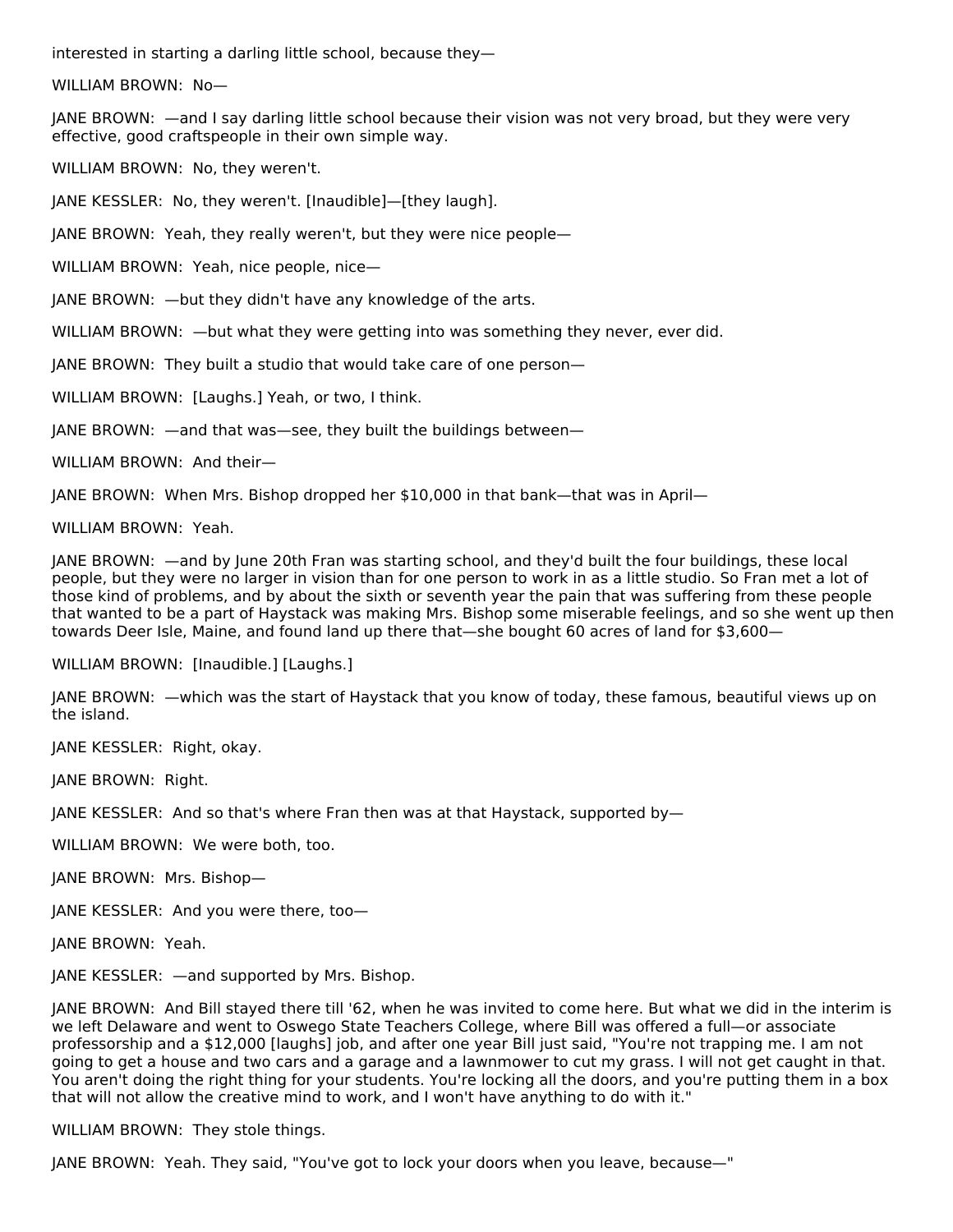WILLIAM BROWN: You're crazy.

JANE BROWN: "—because they'll steal things if you don't lock them." Yeah, it made him furious.

JANE KESSLER: And you didn't—you didn't buy that. You didn't—

WILLIAM BROWN: I just—I told them, look, these dunderheads , you guys aren't here. Say you think—you take things. It's in the board there. And I said to the—

JANE BROWN: Oh, to the students he said this.

WILLIAM BROWN: —head dean—

JANE BROWN: He said to the students, "They say you're going to steal things."

WILLIAM BROWN: And I took—went over to the—"This is crazy."

JANE BROWN: Dean, president.

WILLIAM BROWN: And said—I told them I would not—I bet—

JANE BROWN: And told them—

WILLIAM BROWN: —they were all there, and if you—if we have to buy one, I'll buy two of them.

JANE BROWN: Yeah. In other words, if they steal anything—

WILLIAM BROWN: This price is just so dumb that I can't stand for it.

JANE BROWN: So, in other words, you went back to the president—

WILLIAM BROWN: That statement—

JANE BROWN: —and told them that you had done that.

WILLIAM BROWN: Yes.

JANE BROWN: Yeah. The chancellor, right.

JANE KESSLER: Well, that was your—you know, that really ties into your attitude about—

JANE BROWN: You bet.

JANE KESSLER: —Penland, too—

JANE BROWN: You bet.

JANE KESSLER: —that you kept everything open, you believed the best about people, you believed that people would be honest, that you—

WILLIAM BROWN: That's what it is.

JANE BROWN: Yeah, right.

WILLIAM BROWN: Anything.

JANE KESSLER: That's just—

JANE BROWN: Now that you've dealt—

JANE KESSLER: That's how you viewed people and life, period.

JANE BROWN: Yeah. You were told—they wanted him to stay in—not go to Haystack but to stay and put up flags up on the stage for the graduation. [They laugh.] That kind of finally blew it. But also—

JANE KESSLER: So you left there, and—

JANE BROWN: So his job was to be the designer, and to connect the Art Department with the Design, and this was New York State Teachers College at Oswego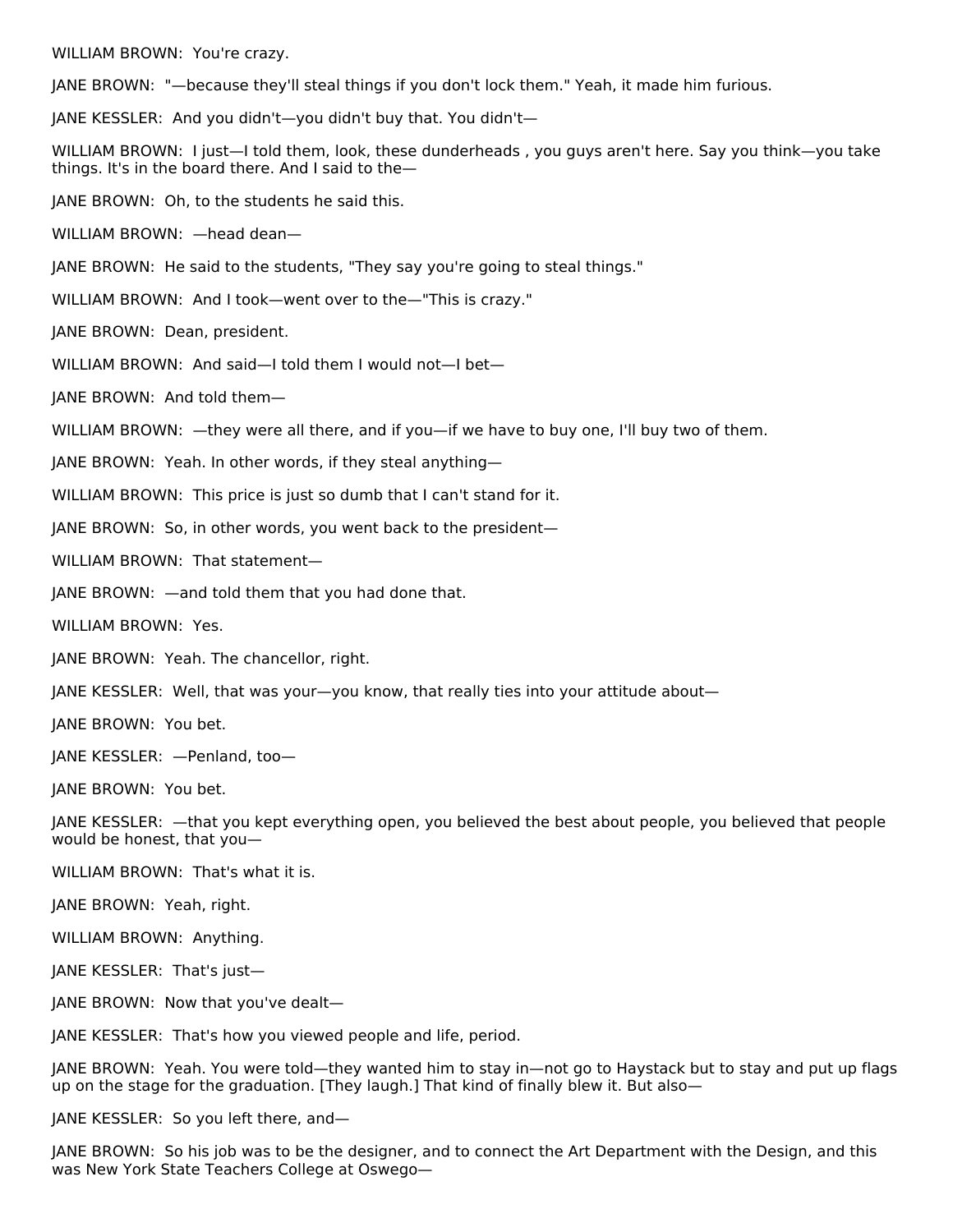WILLIAM BROWN: Well, that thing that had.

JANE BROWN: —which has now become a very big department, but there were only five of us there then at that point, five of them.

JANE KESSLER: Okay.

JANE BROWN: And so they—he then would set up a project, and he'd ask the kids to go over to the other departments, and the departments would say, "No, Mr. Brown, you can't do that." And Bill would say, "Why?" And they'd say, "You can't use our wood. Two years ago we made the order for the wood, that these kids—"

WILLIAM BROWN: Yeah.

JANE BROWN: "—are going to make certain lamps to teach seventh graders to make certain lamps and industrial art, and if you send your students in and they use that wood, then you've blown it for us. We don't have our requisition. We'd have to wait two more years to get the material."

JANE KESSLER: Okay, well, that was—and that was also your—

JANE BROWN: Came back.

JANE KESSLER: —your open studios with the exchange of media.

WILLIAM BROWN: Well, then, we had—

JANE BROWN: Yeah.

WILLIAM BROWN: —first thing, the—the new—

JANE BROWN: Yeah. [Laughs.]

WILLIAM BROWN: They couldn't—

JANE BROWN: They—what they did was two years prior to Bill's getting into that classroom, they had ordered cabinets, pink, blue, gold. They were pretty good-looking cabinets. And that came in two years later, when Bill was there. All of a sudden Bill walks in and he wants his kids to have room to move and walk, do what they need —

WILLIAM BROWN: But they do [inaudible] all of these things.

JANE BROWN: —and they've just got all these damn cupboards that he could care less about. You know, who cared about those? So—but when he left what he did was he chose to go to the Worcester Craft Center, which does lead back into Penland. The Worcester Craft Center was run by a man named Robert Gray, who later became the head of the Southern Highlands facility.

WILLIAM BROWN: He got in minutes—

JANE BROWN: And so—and he took \$4,000 for a job.

WILLIAM BROWN: That's—

JANE BROWN: He went—well, he volunteered. I know this.

WILLIAM BROWN: Yeah, I know.

JANE BROWN: So it was a \$4,000 job, but Bill was in love with it, and it was a school that he felt—

WILLIAM BROWN: Well—

JANE BROWN: —had much potential—

JANE KESSLER: Wait, wait.

JANE BROWN: Okay.

JANE KESSLER: Let's stop just a second, because I'm getting—it's getting sort of—

JANE BROWN: Lost? Okay.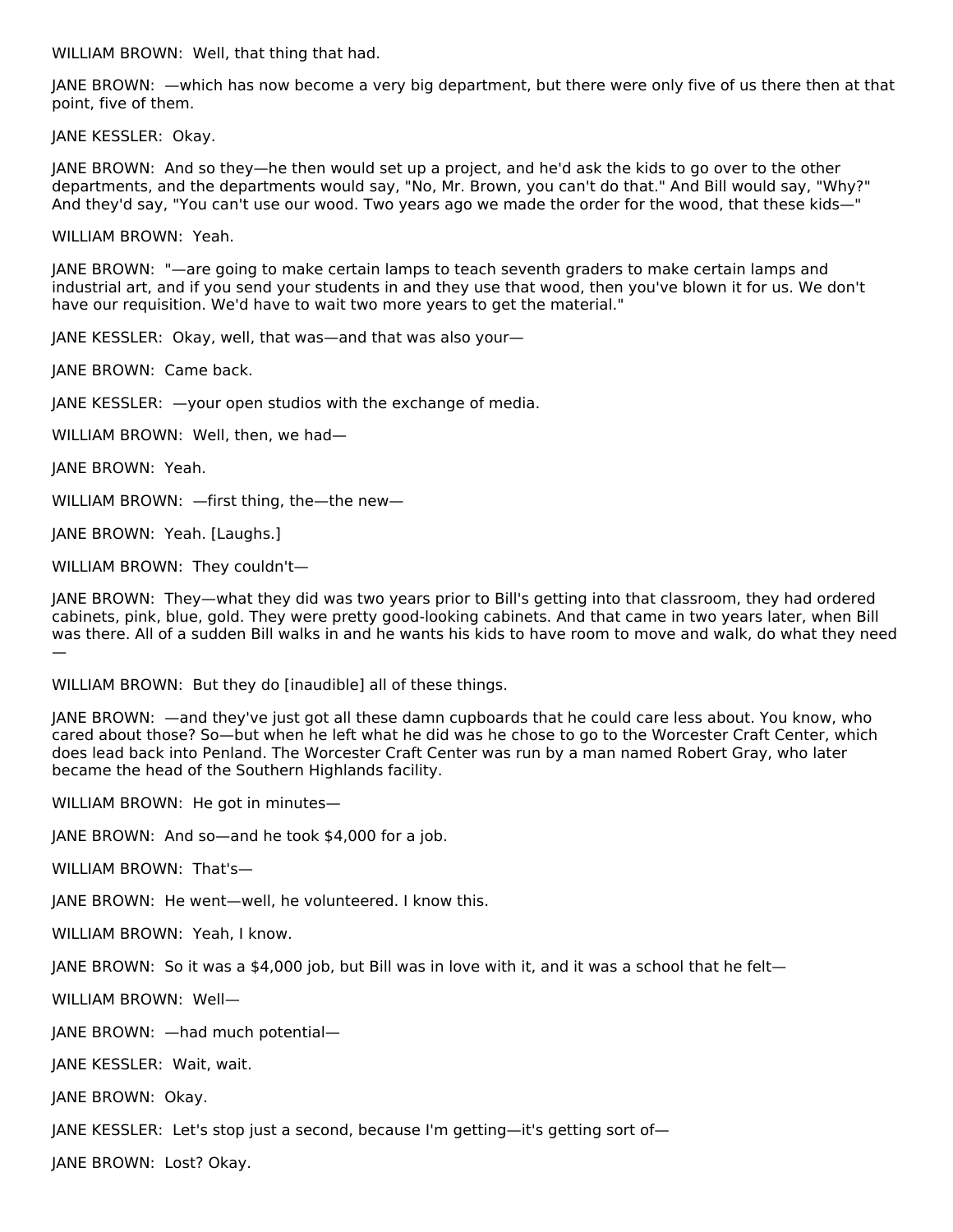WILLIAM BROWN: No , [inaudible]—

JANE KESSLER: But I wanted to—

JANE BROWN: He left Oswego and went to Worcester.

JANE KESSLER: Alright, so you were at Worcester, and Bill—Bob Gray was there.

WILLIAM BROWN: Yeah.

JANE KESSLER: At Worcester.

WILLIAM BROWN: No.

JANE BROWN: Yes. Sure. Bob Gray was the head of the Worcester Craft Center.

WILLIAM BROWN: Oh, okay, but the—[inaudible]—

JANE KESSLER: And then—

JANE BROWN: He was, and that was '56.

WILLIAM BROWN: Yeah.

JANE BROWN: You got in there '56.

JANE KESSLER: And then Bob Gray came south—

WILLIAM BROWN: And I—yeah.

JANE KESSLER: —to become—

JANE BROWN: In '61, he came down.

JANE KESSLER: And then left you at Worcester.

WILLIAM BROWN: Yeah.

JANE KESSLER: You were still at Worcester.

WILLIAM BROWN: Yeah.

JANE BROWN: For a year.

WILLIAM BROWN: For a year.

JANE BROWN: The only reason he left it was that it was—the board was saying, "How many wastebaskets should we buy this year?" Everybody was—

JANE KESSLER: Okay.

JANE BROWN: —quibbling and arguing, and Bill just wasn't about to sit in that kind of muck, and guessed it would—

JANE KESSLER: Right, and then—

JANE BROWN: —take them 10 years to straighten it out, and it did, and—

JANE KESSLER: Now,—

JANE BROWN: —he was director for 10 years.

JANE KESSLER: Okay, so—well, let's get back to—was Bob Gray then a friend of Lucy Morgan's? Were they connected?

WILLIAM BROWN: No.

JANE KESSLER: They didn't—so the Southern Highlands Handicraft Guild.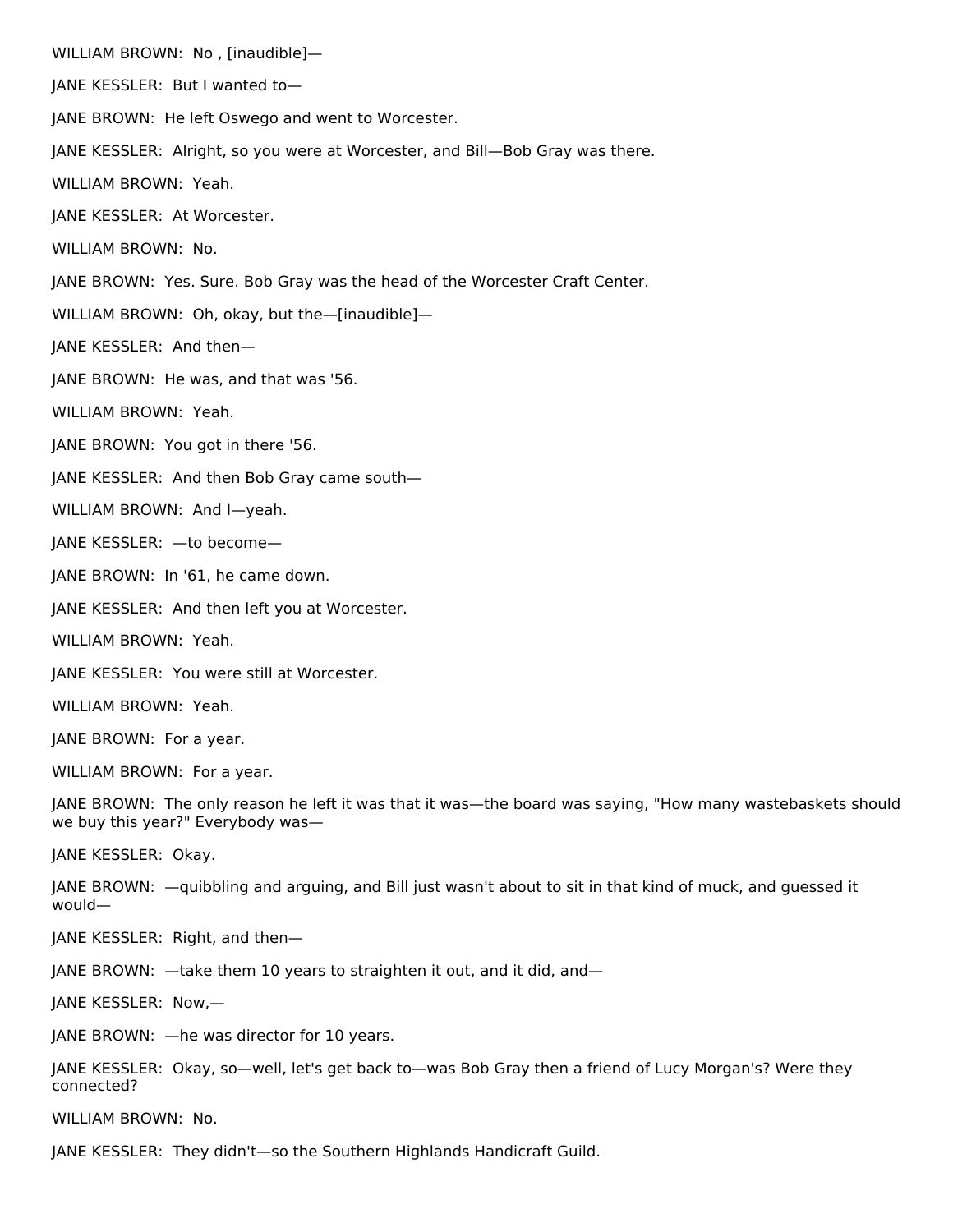JANE BROWN: They hired Bob Gray in 1961, and then do you remember what happened was Miss Lucy had been asking her board to let her retire before five years—

WILLIAM BROWN: Yeah.

JANE BROWN: —and that she had started the Southern Highlands Craft Guild, so she—Bob Gray is the new man in town, so they always said that. Bob Gray was the new man in town, and she went to Bob and said, "Bob, who do you think should be the head of our school? I've got to leave." And he said, "Well, there are two men: Bill Brown up in Worcester, and Joe Trippetti," who was in Worcester and had moved to New Hampshire, and was heading the New Hampshire Guild. So Trippetti was a very Catholic name, Italian Catholic name.

#### WILLIAM BROWN: [Laughs.]

JANE BROWN: And Miss Lucy honestly said later, "I have to tell you: I decided I didn't want to see him." And, of course, she didn't know he was a fallaway Catholic; Bill Brown was a Catholic. [They laugh.] So she—so then she says she has a head of her board was Sid Montague , or if he wasn't the president of it he was one of Chris Bruce Pine leading helper people. So she said, "Sid Montague, would you look up Bill Brown?" And he said, "Yeah, I have to be in Massachusetts to—because I'm running a mica company, and I have mica up in Massachusetts. I'll go visit with Bill [inaudible]."

JANE KESSLER: Okay. And tell me—tell me what that visit was like. Can you tell me what your response to that visit was? Were you taken by surprise?

WILLIAM BROWN: Well, I knew that he's coming'.

JANE BROWN: I think—yeah.

JANE KESSLER: But were you taken surpri—by surprise by the invitation to—or this sort of idea of—

JANE BROWN: Remember what your first words were?

JANE KESSLER: —Penland School?

JANE BROWN: "Oh my heavens." You said, "What did you think of Penland School?" And you said, "That's where —"

WILLIAM BROWN: Christ lost his galoshes.

JANE BROWN: Lost his galoshes. [They laugh.]

WILLIAM BROWN: And he said, "They do [inaudible]."

JANE BROWN: Something is wrong, he said.

WILLIAM BROWN: Somebody said—and I said, "Well, this—the lady that is there has been here for years, and she's done things that never in the world could do." She [inaudible], you know, with her. It's her thing, and she's getting' tired, I think, from what other people. And goodbye. Go home.

JANE BROWN: Mr. Montague went home?

WILLIAM BROWN: Yeah.

JANE BROWN: Oh, no, by then, sweetie, he had asked you—he had begged you and pleaded with you to come down and see Penland School, and—

WILLIAM BROWN: Oh, yeah, to—

JANE BROWN: —he paid the bill.

WILLIAM BROWN: Yeah, [inaudible]—

JANE KESSLER: But you—

JANE BROWN: Paid the bill.

JANE BROWN: —did you—did you understand, though, that Miss—was that you saying that Miss Lucy—that was her thing, and—but she was getting tired? Is that what you knew about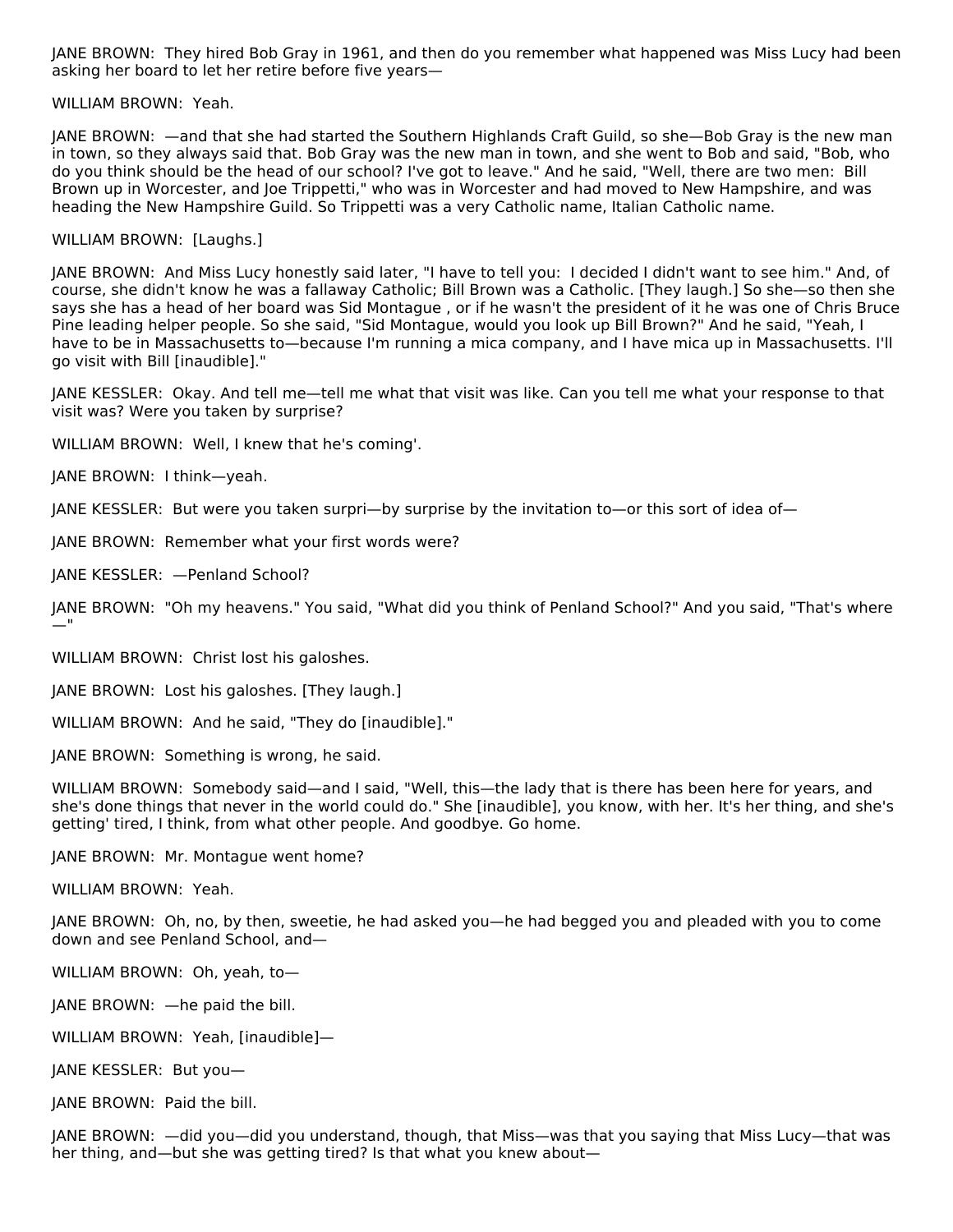JANE BROWN: Or he said that? Didn't he say it?

WILLIAM BROWN: No, he did.

JANE KESSLER: He said that.

JANE BROWN: So he had a very good friend—

WILLIAM BROWN: I knew him—

JANE BROWN: —in jewelry that had told him there was something—they weren't keeping up with things, and he didn't understand the arts at all—he was a businessman—but he said, "This good friend of mine I respect, and she's saying that something is wrong, and—but we love Miss Lucy." And then he said the good things about her. And the reason Bill said the Christ losing the galoshes business is the one thing that they had done visually that I think had caused them trouble for quite a few years was they had the same advertisement with the silhouette of a woman sitting at a loom, right? And that's really what I think Bill and I both immediately thought of when we got the letter. We got to see Roger coming down to visit Penland.

JANE KESSLER: And you had that image. That was the image you had.

JANE BROWN: Yeah, because he had been through Cranbrook. He was now [inaudible] Haystack, where everything was just getting wilder and more wonderful and exciting and creative, and—

JANE KESSLER: So this was pretty—

WILLIAM BROWN: And what now?

JANE KESSLER: This is—

JANE BROWN: And now they want you to come back here.

JANE KESSLER: This was pretty much—

JANE BROWN: Staid, it was, let's say, staid. I mean, that would be another word about Christ losing his galoshes. Another word would be it was a staid school in comparison.

JANE KESSLER: Uh-huh [affirmative].

JANE BROWN: But he didn't know—you had no history on it, Bill.

WILLIAM BROWN: No.

—

JANE BROWN: You had no knowledge.

JANE KESSLER: But you—had you heard of it at all, of Penland School, before—

WILLIAM BROWN: Oh, yes. Yeah, a long time ago. That's where Bob—

JANE BROWN: Lost his galoshes.

WILLIAM BROWN: His galoshes.

JANE KESSLER: That's what you'd heard. [Laughs.]

WILLIAM BROWN: Yeah. Well, all over knew it was true. [They laugh.] Everything was nice, clean, and quiet, and

JANE BROWN: Loving. Very loving.

WILLIAM BROWN: Very nice people. They have a nice fight, but I don't think there's—

JANE KESSLER: So it was sort of like a very quiet community, this—

WILLIAM BROWN: I would like to have it now. [They laugh.] [Inaudible]-

JANE BROWN: Years later he—

JANE KESSLER: Sounds good now.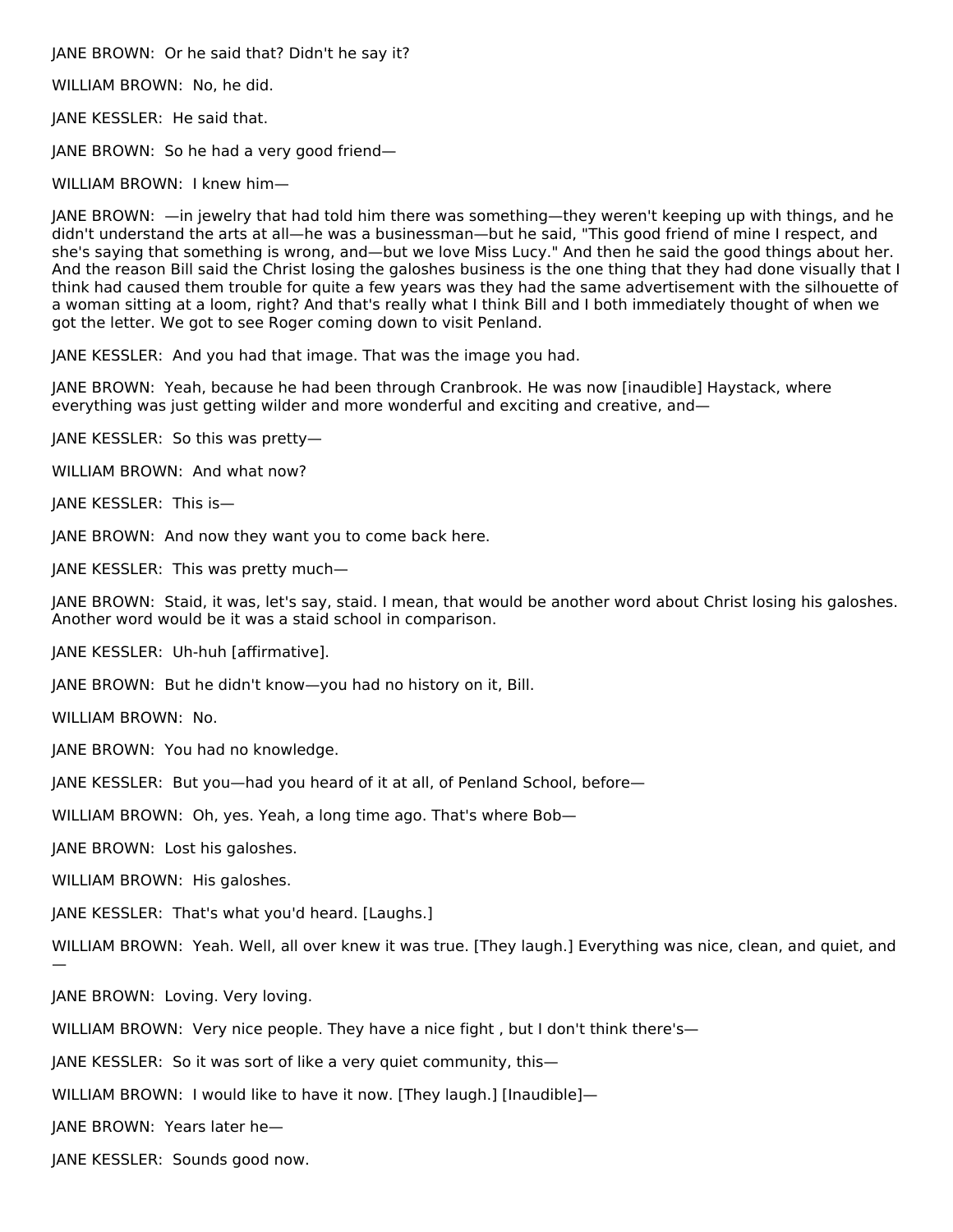WILLIAM BROWN: What in the heck did I do?

JANE BROWN: Years later—this is an absolute Bill Brown quote—we had a parking lot full of Cadillacs, and we gave them all up, and here we are with motorcycles.

WILLIAM BROWN: Yeah! Well, those people—

JANE BROWN: Nobody—everybody took naps when we got here, and went to bed early, and plucked violets , and now we've got these kids running around that we can't hold down. [They laugh.] Why did we ever do this?

WILLIAM BROWN: I don't know.

JANE BROWN: No one sleeps now, much less taking naps. They don't even go to bed. That's what he'd say about the '70s.

WILLIAM BROWN: Not many [inaudible] anyway.

JANE BROWN: Yeah. And Miss Lucy would have wanted it that way.

JANE KESSLER: Sure.

JANE BROWN: He found that out as soon as he met her, because she fell in love with him.

JANE KESSLER: Well, wait—

JANE BROWN: He came—okay.

JANE KESSLER: —now let me hear what—let me see if—okay, so you—at this point you've been invited to come down, and you've decided, yes, I'll go down and take a look at Penland School.

JANE BROWN: Because he's been forced by Montague, really. I mean, Montague really—

WILLIAM BROWN: Yeah.

JANE BROWN: —really pushed him.

WILLIAM BROWN: Well, I mean—

JANE BROWN: Begged.

WILLIAM BROWN: —I—

JANE KESSLER: Were you curious? Were you—

WILLIAM BROWN: If I was going to try it, or think you'd do, go to—or whatever [inaudible]. But if you—if you go you've got to have the guts to do it.

JANE BROWN: To put your money where your mouth is.

WILLIAM BROWN: Fran—well, yeah.

JANE BROWN: Yeah, so what he—

WILLIAM BROWN: And Fran and everybody, the guys I'd been doing [inaudible], and if I said, "Oh, I know—"

JANE BROWN: Don't want to.

WILLIAM BROWN: "—no, I don't want to—"

JANE KESSLER: So you chickened out, huh?

JANE BROWN: Yeah, this is what he finally said after he talked to Miss Lucy. Really, you [inaudible] there. When you first went down, you really were just doing it to be nice, and how could it hurt? It's February, and you'd see Bob Gray, your old friend—

WILLIAM BROWN: Oh, yeah.

JANE BROWN: —who was now down here. And he did say, "I should go." He didn't think he was going to be that interested, so I stayed at home.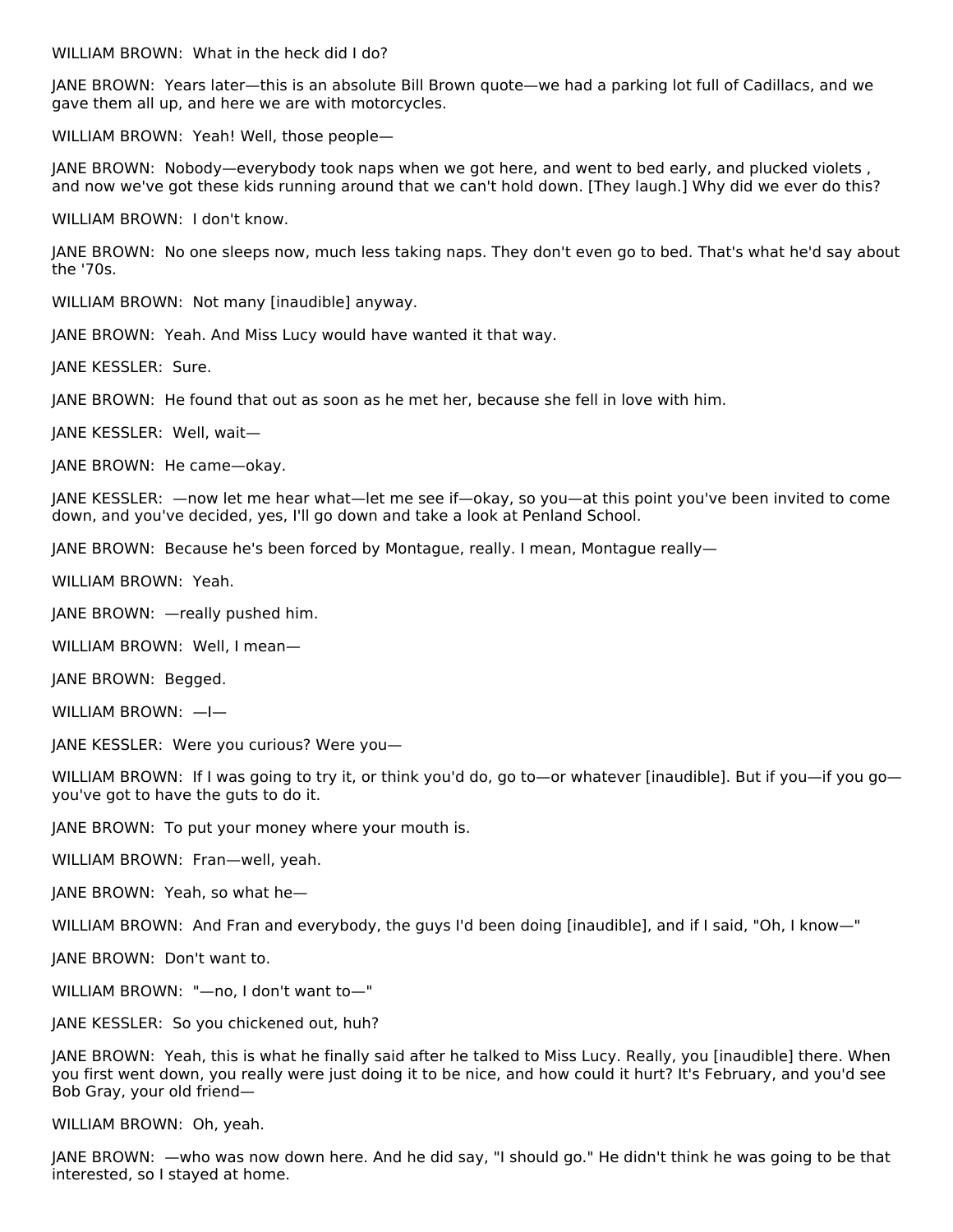JANE KESSLER: That's it—

JANE BROWN: And then you came back, and you said to me, with a twinkle in your eye, "You can't believe it, this —all these buildings, and all this material—"

WILLIAM BROWN: Falling down!

JANE BROWN: "—and nothing's being done."

WILLIAM BROWN: All of them!

JANE BROWN: "Everything is neat and clean, and the halls are all wax, but nothing's being done."

WILLIAM BROWN: Yeah, all this—[inaudible]—

JANE BROWN: And that's when he said what he just said to you, which was, "Look, if I've been trained by Saarinen and Francis and Bob Gray, we've all worked together all these years, and I've been the renegade, and I've always told them what I thought should happen, and now I've got to put my money where my mouth is."

WILLIAM BROWN: Don't do it.

JANE BROWN: You can't just keep talking loudmouth and not put your money where your mouth is. So that's why he agreed to take it.

WILLIAM BROWN: Yes.

JANE KESSLER: Do you have—do you want to say something else about that?

WILLIAM BROWN: I didn't say—I don't know. I—you're lucky if you get little bits, not big ones. [Laughs.]

JANE BROWN: Little bits what?

WILLIAM BROWN: You could—you know, you catch things, or—

JANE BROWN: On the tape, you mean?

WILLIAM BROWN: No, just—I see or find things. Oh, yeah, sure.

JANE KESSLER: Oh, yeah.

WILLIAM BROWN: Yeah. Well, and then talk some more, and—

JANE KESSLER: Fill them in.

WILLIAM BROWN: —and fill it in, and there—that's way back here. Now, what the hell are we [inaudible] for? [They laugh.] We've gone by the thing, and then what's the difference.

JANE KESSLER: But that's okay. I—you know, I feel like we'll do that a little bit during this thing.

JANE BROWN: Yeah.

JANE KESSLER: But I—when you—

JANE BROWN: Tell her about sitting at the table. I think she'd be interested in this.

JANE KESSLER: When you—

WILLIAM BROWN: What?

JANE KESSLER: —when you first—when you first met Miss Lucy, though, I guess, was your—did you have a really positive response to her? Did you feel immediate warmth toward her, or—

WILLIAM BROWN: Oh, yeah, I did. Sure. She's crazy, [they laugh] and old, but, boy, she was something else. And she invited—

JANE BROWN: She was 72 then.

WILLIAM BROWN: She's better to make things work nicely for other people and stuff like that. And then she had —what's the plants?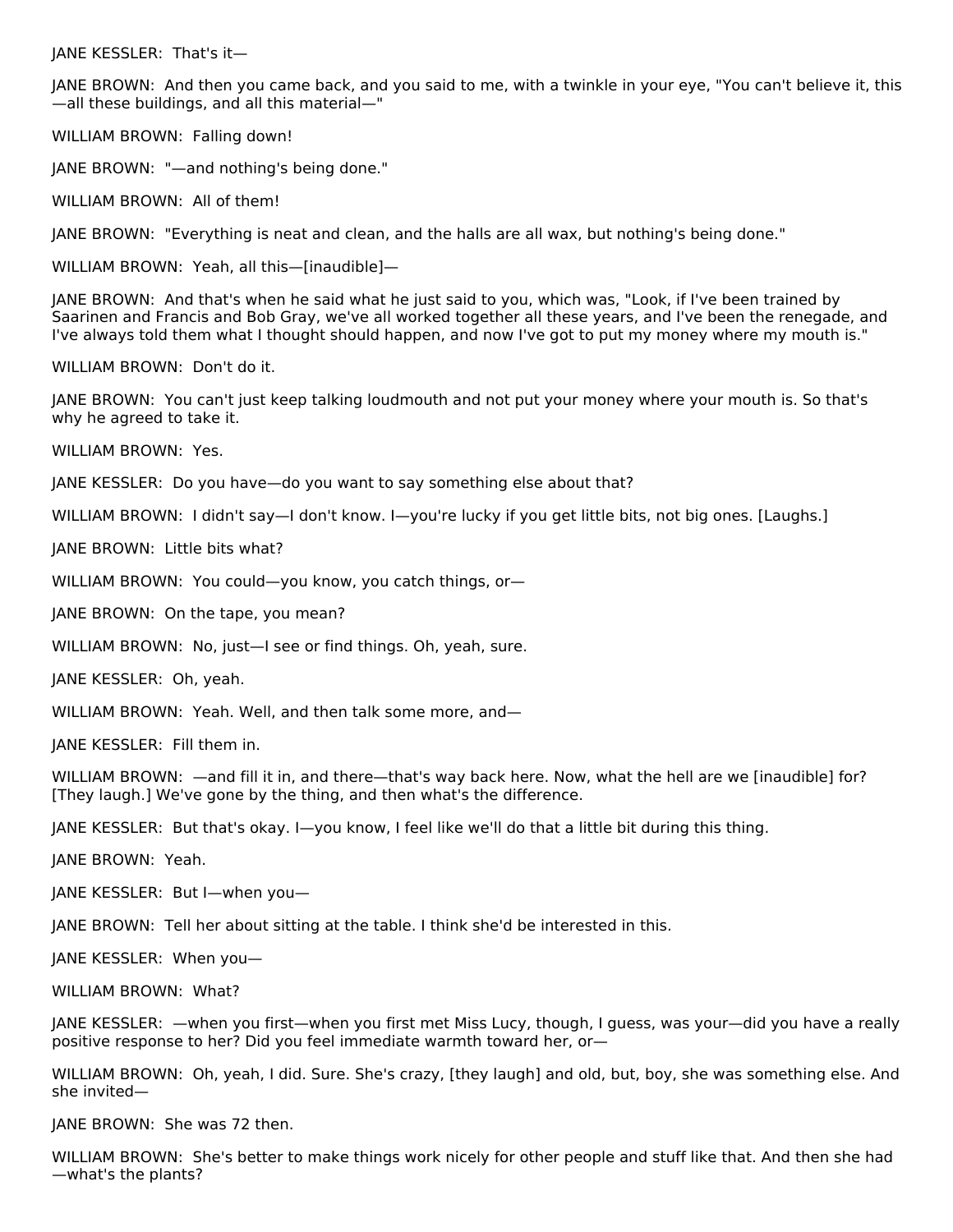JANE BROWN: Violets?

WILLIAM BROWN: Yeah.

JANE BROWN: Yeah.

WILLIAM BROWN: They were all over the place.

JANE KESSLER: All over Penland.

JANE BROWN: Yeah, shelves of violets everywhere.

WILLIAM BROWN: [Laughs.] God.

JANE BROWN: And people played cards [inaudible].

WILLIAM BROWN: Yeah, that was nice.

JANE BROWN: And she said to you—isn't that what she said to you? "Well, we just all got grey hairs together and we didn't notice it."

WILLIAM BROWN: Yeah, yeah, yeah, we did.

JANE BROWN: He liked Miss Lucy, I think, a lot.

WILLIAM BROWN: I don't know.

JANE KESSLER: I thought you—

JANE BROWN: Yeah.

JANE KESSLER: —thought you did. Well, it would probably be pretty hard not to—

JANE BROWN: Yeah.

JANE KESSLER: —like Miss Lucy, I guess, but—

WILLIAM BROWN: Oh, boy, she was something'.

JANE BROWN: It was in ph—

WILLIAM BROWN: She didn't give a shit. If she wanted it done—or she wants it done, it's gonna get that way. [Laughs.]

JANE KESSLER: Yeah. She was a determined woman.

WILLIAM BROWN: And she's only about to there.

JANE KESSLER: Yeah, [laughs] a little woman.

JANE BROWN: You know, she told us that there was a mimosa tree out in front of the pines, which was, in the beginning, just an old farmhouse, and it burned down, and she said, "You know, everybody was just standing around mourning and in grief after this explosion, this building burning down. We were all so upset." And she said, "I just saw a whole bunch of boards they had thrown over on that mimosa tree, and I went over and I pulled them off." And now—

WILLIAM BROWN: Here we go again.

JANE BROWN: —she was standing up, you know, with this beautiful mimosa tree, which has now, I think, died because of a disease, but in 1962 it was still there. And she said, "I just looked at the situation and then got in my car and I drove down to the lumber company, to Mr. Bitticks, who was on our board—"

WILLIAM BROWN: Yeah, Mr.—he owns it.

JANE BROWN: And she said, "I said, 'Let's start building,' and we did, the next week."

WILLIAM BROWN: Yeah, and they do. See, everybody's—

JANE BROWN: Everybody was there building.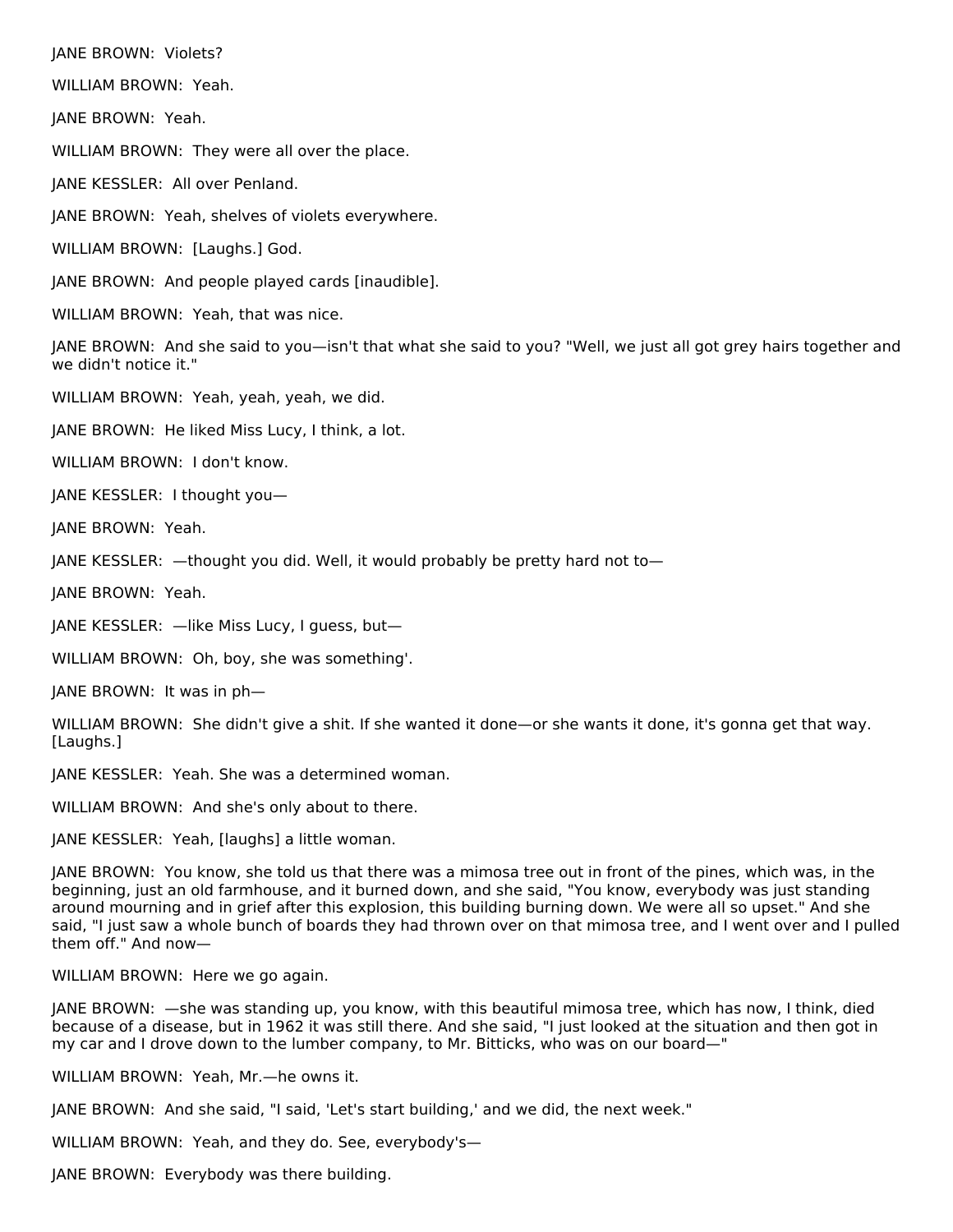WILLIAM BROWN: —"Bob, okay, come on, let's go." [Laughs.]

JANE BROWN: So that was—

JANE KESSLER: Well, that stayed the same, didn't it, Bill? I mean, that was something that you certainly preserved at—

JANE BROWN: Yeah.

JANE KESSLER: —Penland School was, like, when you needed to get something done—

WILLIAM BROWN: Well, they never had any money.

JANE KESSLER: —yeah, and you just did it anyway.

JANE BROWN: Yeah, right.

JANE KESSLER: I mean, do you—

JANE BROWN: With everybody's help.

WILLIAM BROWN: Well, if you-[inaudible]-lumber, lumber-

JANE BROWN: Mr. Bitticks? Okay.

WILLIAM BROWN: Yeah. He wore that hat, a man's hat-

JANE BROWN: That's right, he always wore a man's hat—

WILLIAM BROWN: Yeah, and he—

JANE BROWN: —like a dress-up hat you'd wear to church—

WILLIAM BROWN: Yeah, and his—

JANE BROWN: Suit—

WILLIAM BROWN: Yeah.

JANE BROWN: —and tie.

WILLIAM BROWN: Yeah, kind of not—well, not his best one there, but so—and he looked like he'd eat you, you know.

JANE BROWN: He was pretty firm, yeah.

WILLIAM BROWN: Yeah, yeah. Well, I think, well, he's got to go, or we're going to play my way or his. And so one day I come in, back, [inaudible] would—it did. We got not-right stuff, and here he's—

JANE BROWN: Oh, not the correct stuff that came from the lumber company.

WILLIAM BROWN: Yeah!

JANE BROWN: Oh.

WILLIAM BROWN: It's—he's got his hat on, and he's working on stuff, and looking at the thing, and, "Hey! Where'd I put this damn gun, this gun? What—"

JANE BROWN: Stuff.

WILLIAM BROWN: "—stuff?" And he said [laughs]—and he said, "What?" We were hollering for a bit. "Is this the real place to get the good stuff?" [They laugh.] "Hey! Hey!"

JANE BROWN: This is head of his board—not head of his board, but one of his five—

WILLIAM BROWN: Yeah! So—

JANE BROWN: —executive committee ones. But could we also tell this? This is really important.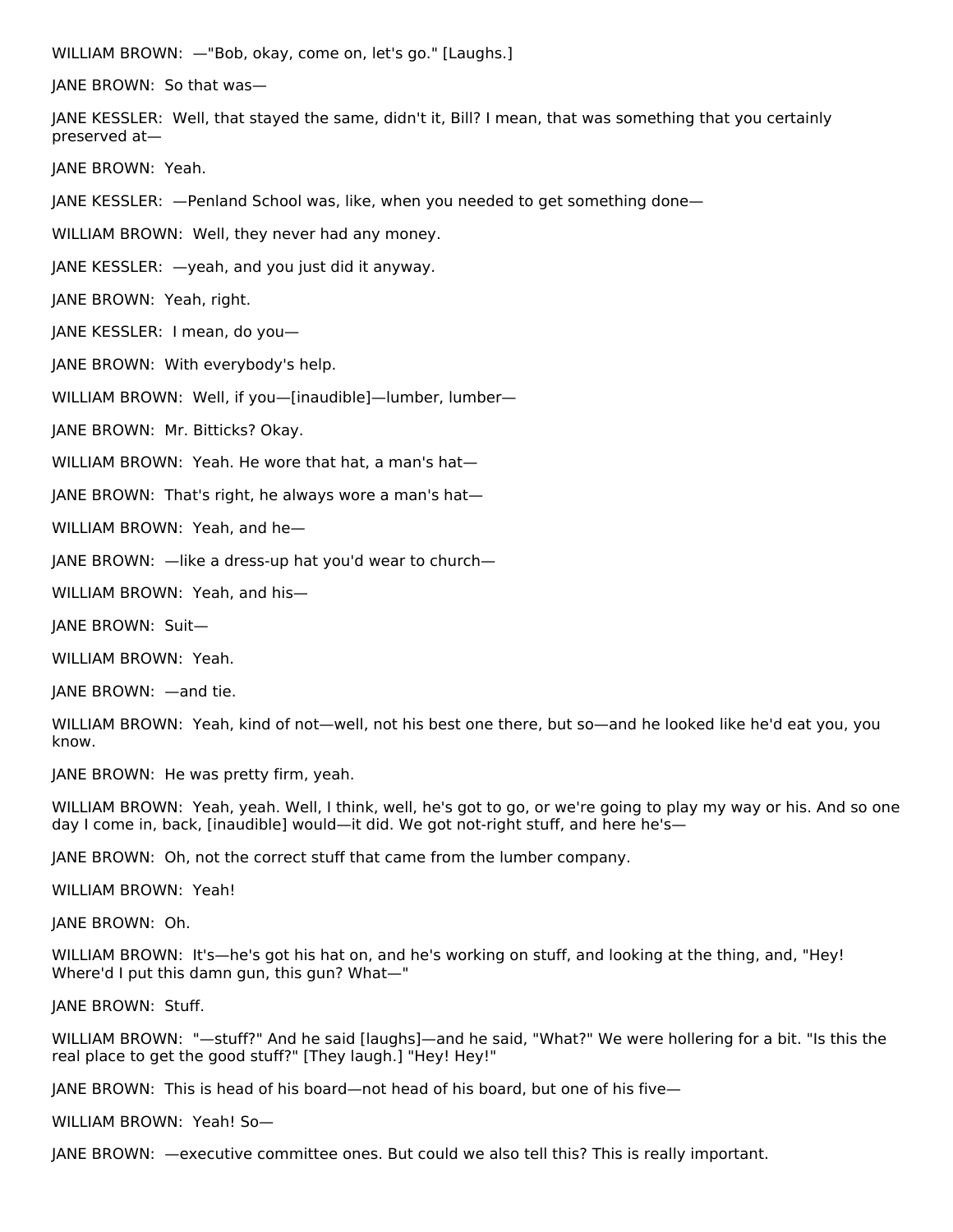### WILLIAM BROWN: What are you telling?

JANE BROWN: When he first got there and they were having lunch—it was Saturday, noon, and Bob Gray picked him up at the airport and then drove him on up here, and Bill took pictures, which he brought home to me, but he gets into the Pines to eat, and it's Mr. Deaton, who was the head of the school, was the superintendent. This is Miss Lucy's board that she has built, because they had people that would just constantly help her—

WILLIAM BROWN: [Inaudible]—

JANE BROWN: —will never get in her way, and never—

JANE KESSLER: They all were—

JANE BROWN: They just met once a year.

JANE KESSLER: But they were all—and they were all what?

WILLIAM BROWN: Oh, about 80.

JANE KESSLER: Oh, they were all old.

JANE BROWN: Yeah, they were all older.

WILLIAM BROWN: Yeah, and—

JANE BROWN: They were in the—

JANE KESSLER: Oh, yeah, okay.

JANE BROWN: Yeah.

JANE KESSLER: All right, that's—

JANE BROWN: Mr. Deaton was still the superintendent of schools, but he was probably in his sixties at best.

JANE KESSLER: Okay, so this was community members that were really making it—

JANE BROWN: Yeah, this was the board, and they only met once a year, and they heard what Miss Lucy did and cheered her on, so—but they would come in on a special moment like this. And so it was Montague, who had met Bill in Massachusetts, who ran the mica mine, and Deaton—

WILLIAM BROWN: Yeah, he's the one who got me [inaudible].

JANE BROWN: —and Bitticks, and got to have been—oh, and the man from Tennessee—

WILLIAM BROWN: Oh, yeah, yeah.

JANE BROWN: —came, who was kind of making the link between Penland and the university there, so there could be some credit. And so Bill sat down and looked at them all, and he said, "Now, I want you all to know something: that you shouldn't hire me." Right, isn't that what you said?

WILLIAM BROWN: Yeah.

JANE BROWN: "You shouldn't." Want to take off for that one? You shouldn't hire him. Why not?

WILLIAM BROWN: Well, I thought I—I forgot. I—

JANE BROWN: You just said, "You should not hire me because I don't like boards."

WILLIAM BROWN: Oh, yeah!

[END OF TRACK AAA\_brown91\_2825\_r.]

JANE BROWN: —[inaudible]. I mean, of course, I was hearing this when he got back to Worcester, Massachusetts to tell me. He just said that he was very firm with them, saying that he didn't feel that he was going to be able to work with the board here , and—but that he would be fine if they were—

WILLIAM BROWN: But they [inaudible] anyway.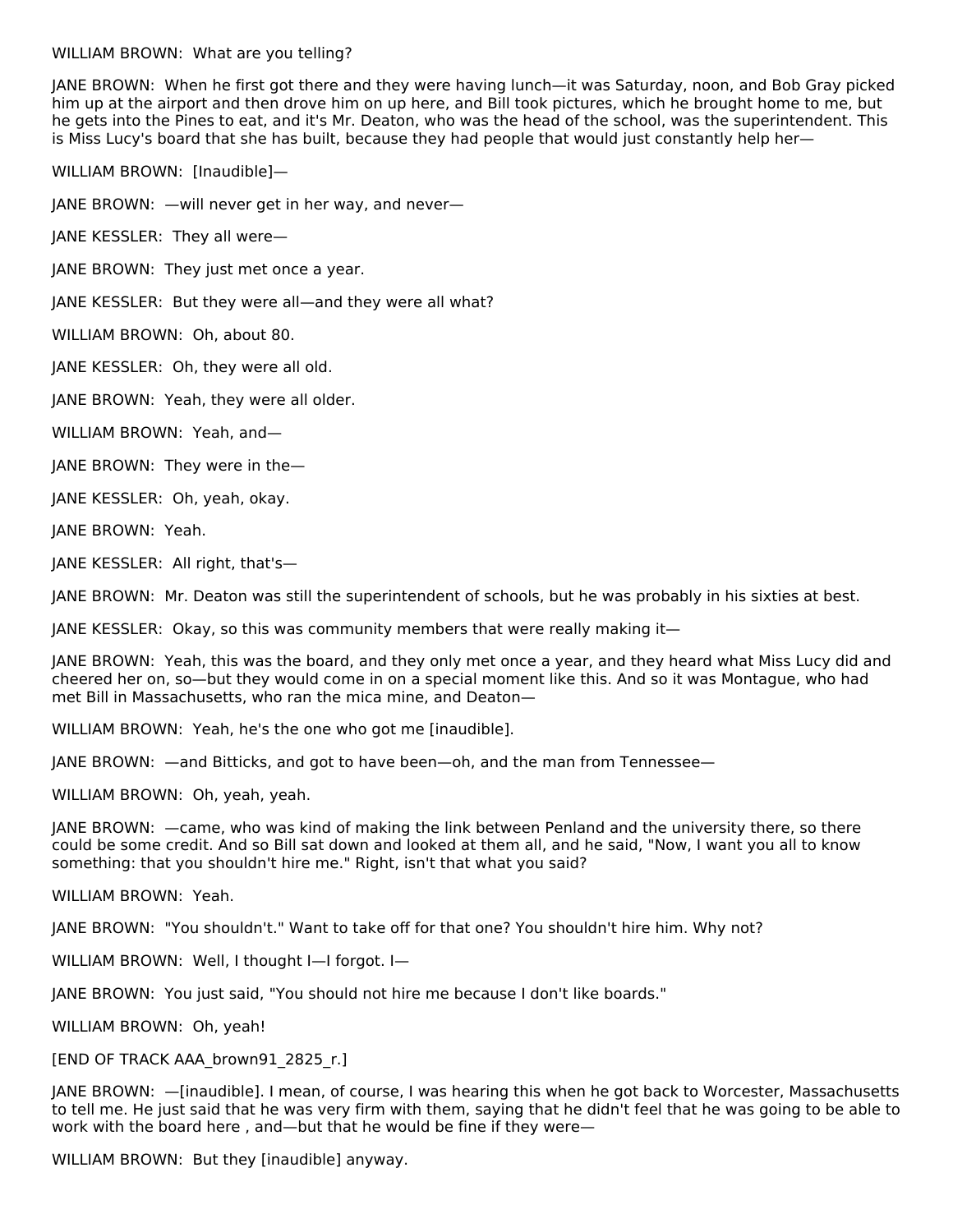JANE BROWN: They'd never have him on anyway. He understood that. Because, you see, Miss Lucy had run the school from the start. If you read her book, you'll find out she didn't—she forced the men to come and join the board, and the lawyer in town told her that she was unwise to have them, because they would stop her from doing what she needed to do. And then they, luckily, came and met once a year, and not—Bill was talking to them and saying, "I don't think I can particularly work with a board, because I don't think that they work. They can't function very well, unless they stay—the persons of the board stay behind me every day, walking around the grounds with me, help make decisions," and then he'd be fine if he had them. So he really was not—he was showing them—he was being pretty tough with them right from the start and saying, "I think you're unwise if you hire me." Then he turned to Miss Lucy—oh, and by the way, people on the board—one most important person I didn't mention was Bonnie Ford , who was the secretary and treasurer of the school, and was the first child in the neighborhood that went to Berea College because of Miss Lucy's work with the native people. That was her mother, the Willis family. It was her mother who would be the first weaver in Miss Lucy's favorite project of the mountain weaving, Penland weavers.

JANE KESSLER: So Bonnie Ford—

JANE BROWN: So—

JANE KESSLER: —was on the board, or was she still—

JANE BROWN: She was on the board, and she was also the secretary of the board—

WILLIAM BROWN: She was everything.

JANE KESSLER: She was everything.

JANE BROWN: —and she was treasurer of the board, and she was Miss Lucy's righthand man. And had Bonnie Ford not been in steady pace behind Miss Lucy's great, exciting, and wondrous experiments, the school would not be here today. But Bonnie one of those silent—those important silent people—comparatively silent; when she had to speak she spoke with great clarity, but she basically was one of the hardest workers and dedicated workers that Penland had ever had. So she was there at that meeting, too, and a board member. So then, after making the statement to the board that we think shocked them a little bit, he turned to Miss Lucy and he said, "Now, where is the nearest Catholic church?"

WILLIAM BROWN: Ha!

JANE BROWN: That really later, Miss Lucy said, really threw her, because she already knew she wanted Bill Brown as the new director, but she didn't quite know how to handle that, because she had been raised first as a Baptist, I guess, and then in the Episcopal Church, the brother of the Episcopal commissioner who found Penland and built this children's school, and that's why she was here. So now she had a young Catholic on her hands, and she hadn't chosen to see Trippetti because she had—[they laugh.]

JANE KESSLER: And you knew about that beforehand, though, didn't you?

WILLIAM BROWN: We didn't know that.

JANE BROWN: No, we didn't know any of that. No, no, no.

JANE KESSLER: You didn't? Oh, so this was just out of the blue that—

JANE BROWN: He asked—well, because his Catholic church was very important to him, he wasn't sure there was a church close by, and so—

JANE KESSLER: Mm-hmm [affirmative]. [Laughs.]

JANE BROWN: —there was only one in Spruce Pine, and there were 40 parishioners, and—

JANE KESSLER: So how did she overcome that, or how did you overcome it?

WILLIAM BROWN: She took a big breath. [Exhales loudly.]

JANE BROWN: Yeah.

WILLIAM BROWN: [Laughs.] [Inaudible.]

JANE BROWN: She didn't say anything to you that day about it, did she?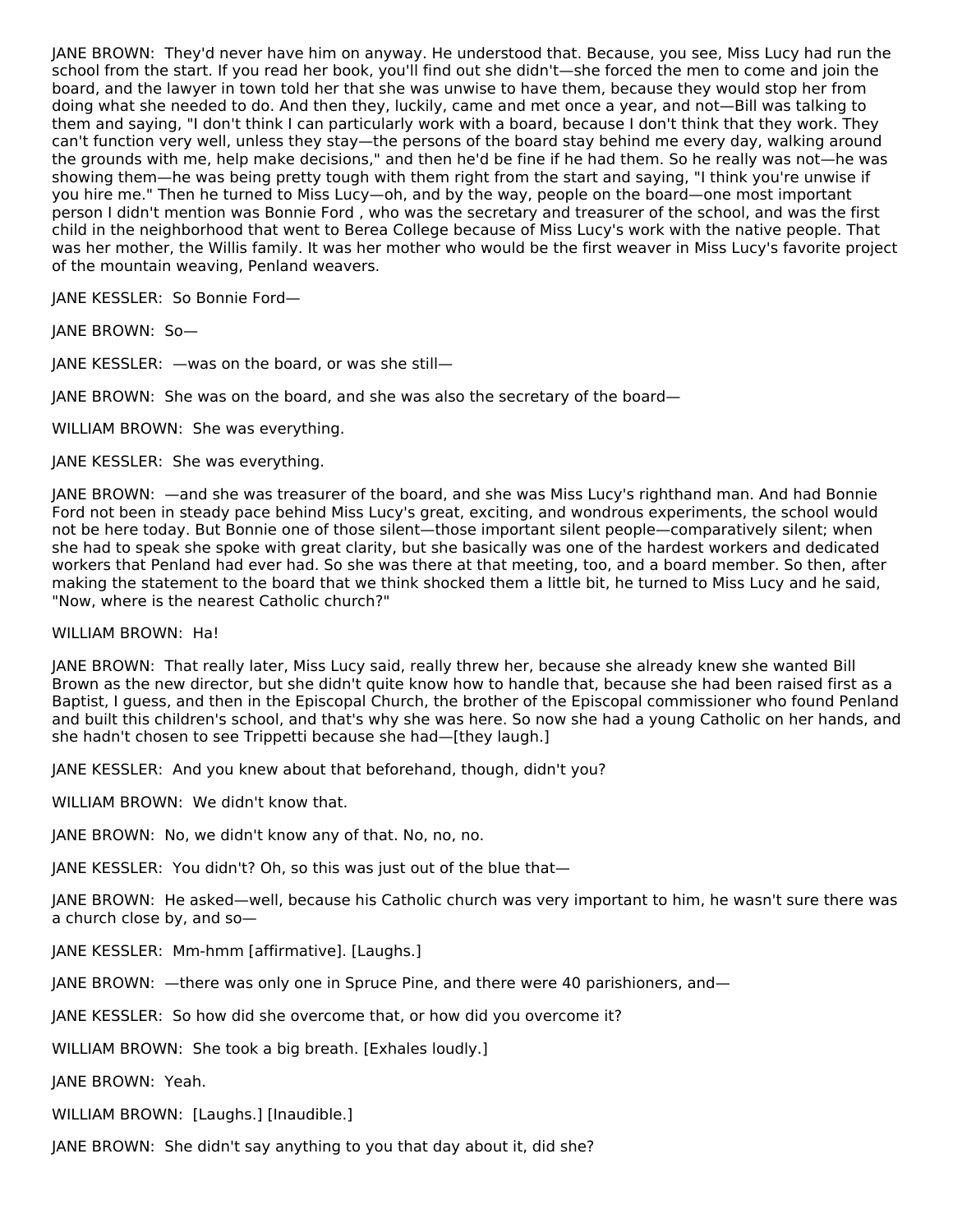WILLIAM BROWN: No, at least—no.

JANE BROWN: No. So it wasn't—and that was in February.

WILLIAM BROWN: When it was then [inaudible] back in.

JANE BROWN: February of '62, and when we got here in August of '62—

WILLIAM BROWN: No, no, [inaudible] she left.

JANE BROWN: She called?

WILLIAM BROWN: Well, yes.

JANE BROWN: The priest and different people?

WILLIAM BROWN: No. She got on the—

JANE BROWN: Telephone.

WILLIAM BROWN: —telephone from here, [inaudible]—

JANE BROWN: In Worcester?

WILLIAM BROWN: No.

JANE BROWN: Oh, okay. And asked you what?

WILLIAM BROWN: [Inaudible.] "I hear you're something. You think you would be happy," or something, "about being a—"

JANE BROWN: A Catholic? A [inaudible]—

WILLIAM BROWN: A Catholic.

JANE BROWN: Uh-huh [affirmative].

WILLIAM BROWN: And I said, "Yeah, sure." And she didn't say anything much, but she said, "Well, I guess that answers everything." And we do , you know, we talked, we just talked, and that was it, but—

JANE BROWN: But do you remember the question she asked you? Now I do remember. She asked you, "Will you hire only Catholic people?"

WILLIAM BROWN: Yeah, but, you know—[they laugh].

JANE BROWN: "Will you hire only Catholic people?" That was her big question before she said "Yes, you're the man I want."

WILLIAM BROWN: Yeah, yeah, yeah.

JANE BROWN: That's right.

JANE KESSLER: So do you think that was actually her concern then was that—

JANE BROWN: Oh, yes.

JANE KESSLER: —it was going to become a Catholic institution?

JANE BROWN: Right, yeah. And so then she called the local priests, and then she called the priest down in Silva , where her nephew Ralph was—

WILLIAM BROWN: She was great.

JANE BROWN: —and she talked to Ralph, and finally Ralph, who was a great Episcopalian himself, sat her down and said, "You are being a bigot," [they laugh] which she didn't repeat. She could repeat these three or four strong sentences that her favorite nephew said to her, and she said, "Then I knew that I was really being a bigot. He was absolutely right, and everything would be alright." So she hired Bill.

JANE KESSLER: So did—so then she called you back and said, "Come on down here."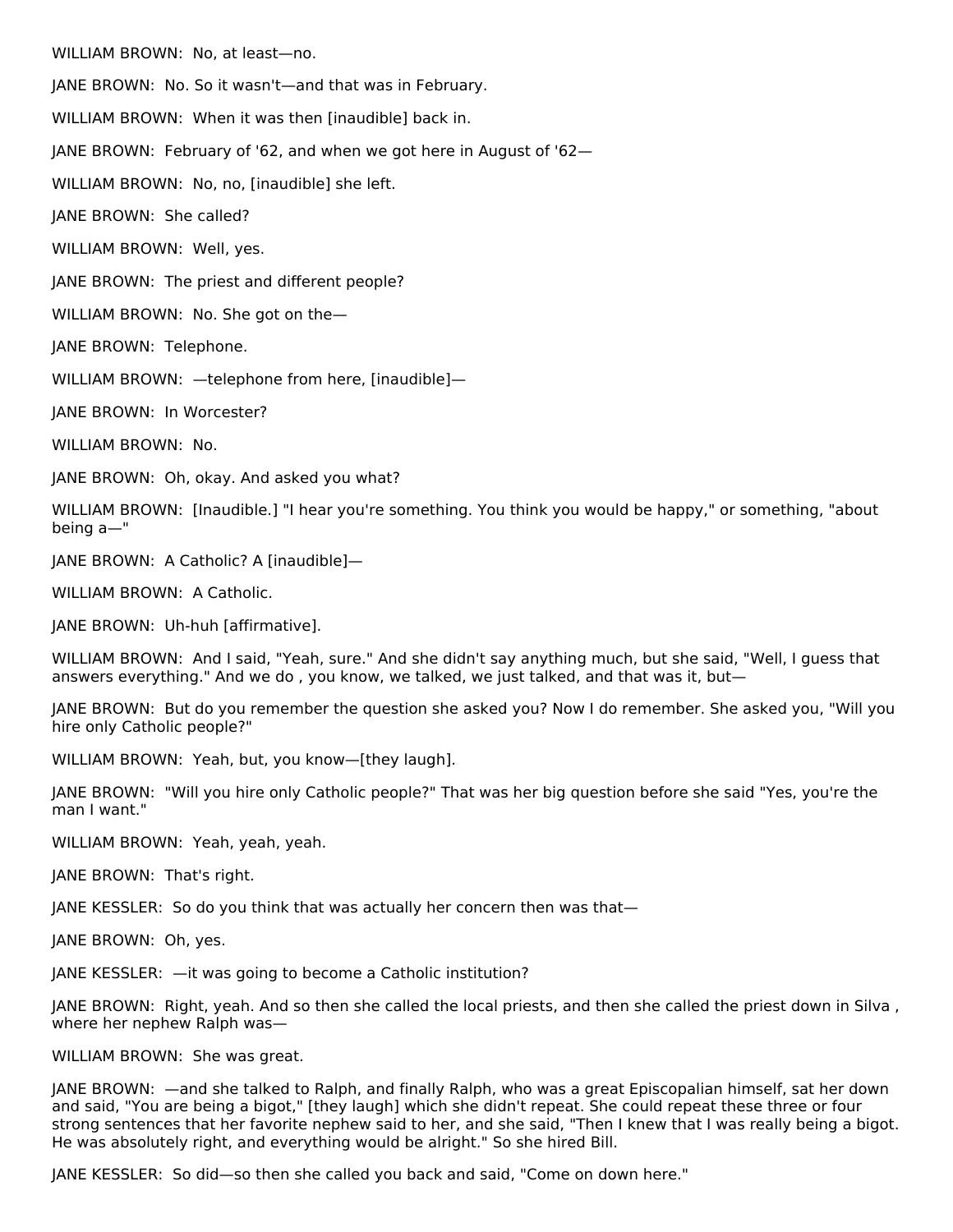WILLIAM BROWN: Yeah, "Y'all come."

JANE KESSLER: "Y'all come." [They laugh.] And you said okay?

WILLIAM BROWN: "Oh, okay."

JANE KESSLER: Were you thinking in the meantime about—I mean, were you—did you want to come by that time? Or were you still—

WILLIAM BROWN: No, I don't—

JANE BROWN: It was a duty for you, don't you think?

WILLIAM BROWN: Yeah. Well, yeah.

JANE BROWN: Yeah.

WILLIAM BROWN: It just [inaudible].

JANE BROWN: Once he said he would do it, he would never change. But also, I think you—because you said earlier, too, that you felt that it was the next thing you should be doing, since you had been such a bigmouth with all these directors—

WILLIAM BROWN: Yeah! [Laughs.]

JANE BROWN: —you had worked with. It was now time to put your money where your mouth is, right?

WILLIAM BROWN: Yeah. Right.

JANE BROWN: So it was a combination of, yes, he would never back out. When his wife came down the steps one night in Worcester and said, "I just decided I can't do it," he just looked at me like a big father and said, "We have already said we would. There is no debate about this." And he said, "We can try it for a year, and if you don't like it at the end of the year, fine,—"

JANE KESSLER: Why did you think you couldn't?

JANE BROWN: Well, I had long—I had hair that I could sit on at that point. It was a long braid, and I had just combed it and put it in a long braid, and Selma, Alabama was going on, and I thought, we're moving down to the South, with black problems—

WILLIAM BROWN: All black , going to get killed.

JANE BROWN: —and I will be the first one running around with a placard trying to help the black people. I will never be able to be the directress of anything. This is crazy. This is not my thing. I better not do it." And I lost my nerve. Earlier, however, when he first came home, I knew the jig was up, when he walked into me from his airplane trip and told me about the school, told me about Miss Lucy, the trips they had taken on the grounds and stuff, which was only 12 acres then [inaudible]." I just looked at him and I thought, oh, this would be a wife of the '50s. Bill was totally devoted to this. I could see this gleam in his eye that I would see when he would start a piece of sculpture, so I knew there was no—there was no more debate, and Bill Brown was going to take the job, and I didn't give him any flack about it. I just thought my education of worries for my children, or my concern about education for our boys, who were then five and six, was paramount in my mind, and a move down to the South wasn't going to do much for them. So even though I had those fears, I would not quibble one moment, until about two, three months later when I walked in and said, "Can't do it." He said, "You will."

JANE KESSLER: [Laughs.] And you did.

JANE BROWN: "You will be [inaudible]." [They laugh.]

JANE KESSLER: And when you all—so you all came—now, what year was that that you actually moved down here?

JANE BROWN: '62.

WILLIAM BROWN: '62.

JANE KESSLER: '62.

JANE BROWN: August 20th, 1962.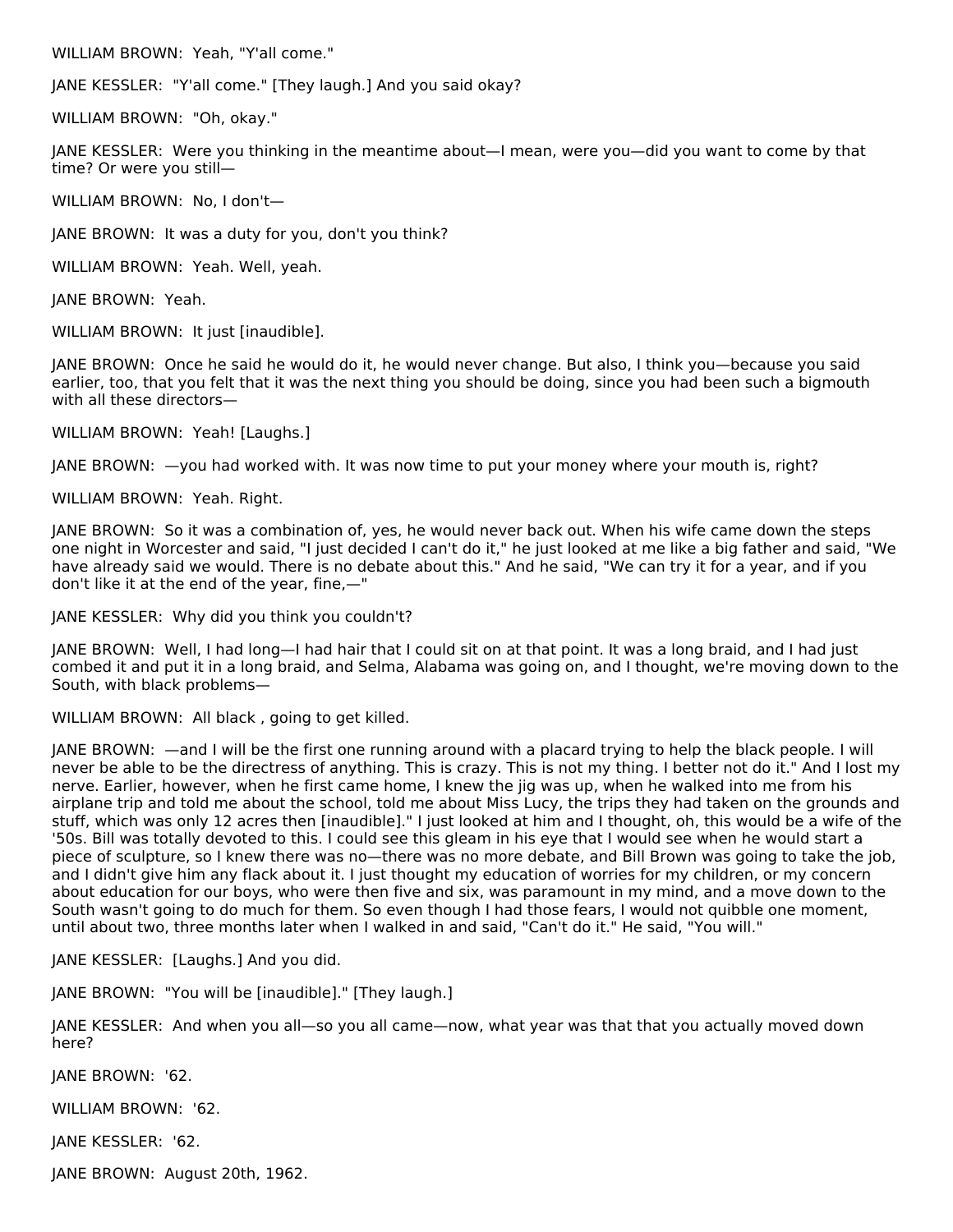JANE KESSLER: And was Miss Lucy still—she was still very much, though, on the premises before you got here. She was still running the school before you got—

JANE BROWN: Yeah, it was Miss Lucy running it—I mean Bonnie Ford.

WILLIAM BROWN: Bonnie.

JANE KESSLER: And did Bonnie—

WILLIAM BROWN: She runs everything.

JANE BROWN: Bonnie really ran everything, you see.

WILLIAM BROWN: She's great. Wow, wow.

JANE BROWN: Miss Lucy was the color.

JANE KESSLER: But Bonnie stayed on and—

WILLIAM BROWN: Oh, yeah.

JANE KESSLER: —you was your assistant—

JANE BROWN: Yeah. If you hadn't had her, we could never have been able to be here.

WILLIAM BROWN: Ah, you can't do it.

JANE BROWN: Right.

JANE KESSLER: Yeah.

WILLIAM BROWN: Because it's all kinds of things other—that I never heard, no what [inaudible].

JANE BROWN: Remember when Miss Lucy handed you the keys to the—to Penland on, what, September 1st?

WILLIAM BROWN: Mm.

JANE BROWN: She made—somebody made—one of the kids made a big key. But we do have to explain—I said "kids," "one of the kids." It was only one kid there. [Laughs.]

WILLIAM BROWN: Yeah, and that's kind of easy.

JANE KESSLER: Oh, that's what I wanted to ask, too. When you got here, it was older students, older faculty?

JANE BROWN: Right.

WILLIAM BROWN: From Florida.

JANE BROWN: Florida.

JANE KESSLER: Florida.

JANE BROWN: Awful lot from Florida.

WILLIAM BROWN: And [inaudible].

JANE BROWN: Charlotte?

WILLIAM BROWN: No, no, [inaudible].

JANE BROWN: South Carolina?

WILLIAM BROWN: Chicago.

JANE KESSLER: Chicago. Right, Edward Worst, yeah.

WILLIAM BROWN: And that's—but that—

JANE BROWN: Oh.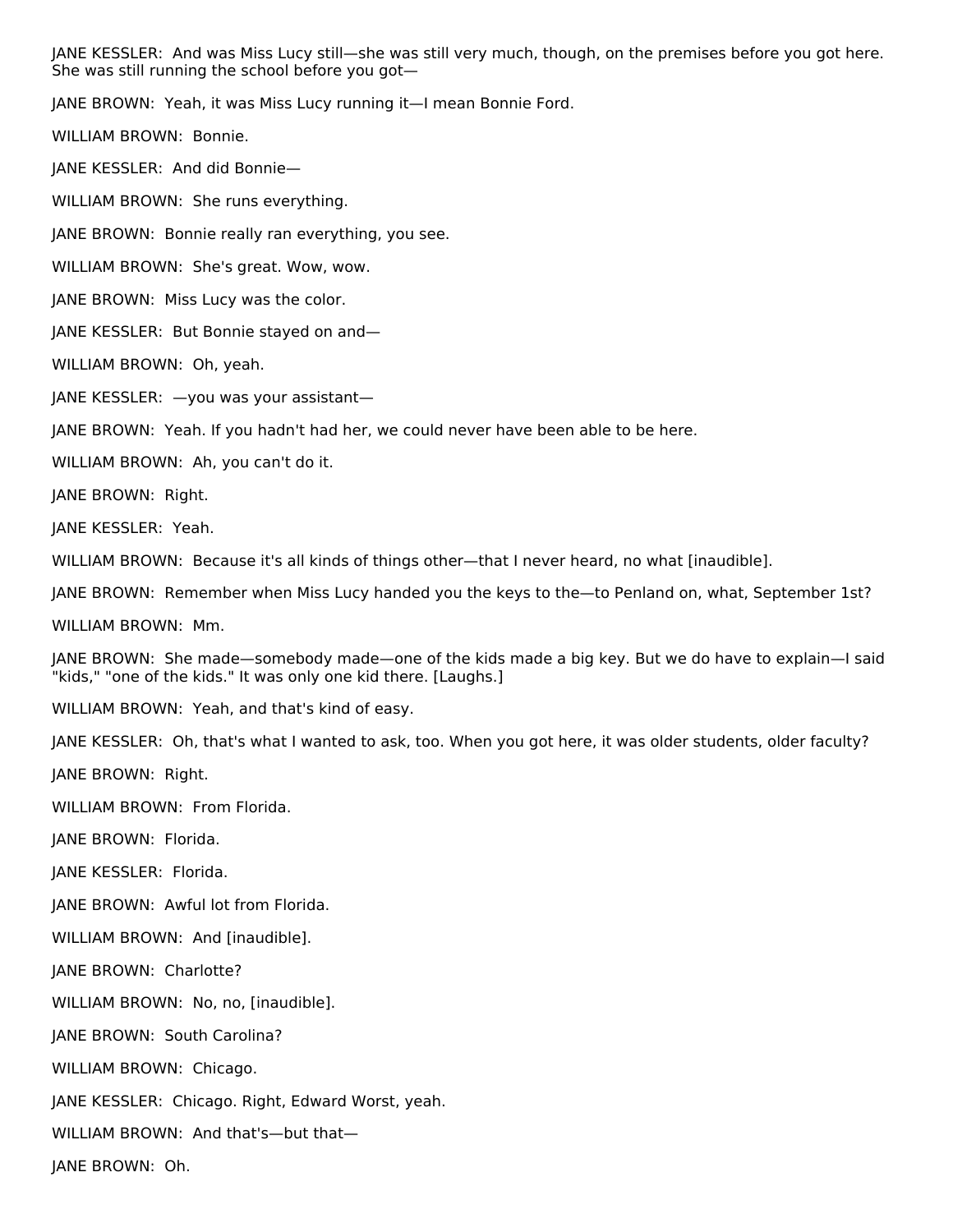WILLIAM BROWN: —that [inaudible] what we had , see.

JANE BROWN: Anyway, yes, they were all older people—

WILLIAM BROWN: Three places.

JANE BROWN: —and there was one young—there was one young woman in the group. By the way, Miss Lucy ran the summer program as the major thing, and they did it in three-week slots, pretty much. About August 28th was the end, and what they would do then is they showed us their system, and that was to have a show of at least three weeks, I guess, and they had it in Craft House, and they had punch, literal punch, with sherbet in it, and the women literally came with white gloves and hats on. I mean, that's how formal it was.

JANE KESSLER: And then how old—so what age range are we talking about here for people in—

JANE BROWN: This was all people over 50.

JANE KESSLER: Over 50.

JANE BROWN: Over 50 at least, and there was—

WILLIAM BROWN: One girl was—

JANE BROWN: —this one young woman—

JANE KESSLER: Except for this one—

JANE BROWN: —who was in her twenties, and she would no more walk into the dining room in shorts, and the men would move , and she'd go change. If she had the audacity to wear shorts, she [laughs]—

JANE KESSLER: Changed before she went to—

JANE BROWN: —would go before she went into the meal, yes. So everything was pretty formal in those days.

JANE KESSLER: Now, the classes that were being taught here when this—when you came, were metal? Copper?

WILLIAM BROWN: Yeah.

JANE KESSLER: Let's see, weaving?

WILLIAM BROWN: Mm-hmm [affirmative].

JANE KESSLER: Clay?

WILLIAM BROWN: Clay.

JANE KESSLER: Dyeing, hand dyeing?

WILLIAM BROWN: Dyeing, yeah, yeah.

JANE BROWN: Yes, sure. Catherine Connelly. Not Catherine Connelly but Kate—gosh—I can't think of her name. They were teaching dye. And something called related arts in the summer.

WILLIAM BROWN: [Laughs.]

JANE KESSLER: Oh, they did something—

JANE BROWN: Bill always used to say—

JANE KESSLER: What was that?

JANE BROWN: —"Related to what?" And they said they taught 60 different related arts or something.

WILLIAM BROWN: Yeah.

JANE KESSLER: [Laughs.]

WILLIAM BROWN: On the thing.

JANE BROWN: On a brochure. We used to think, what 60 could they be?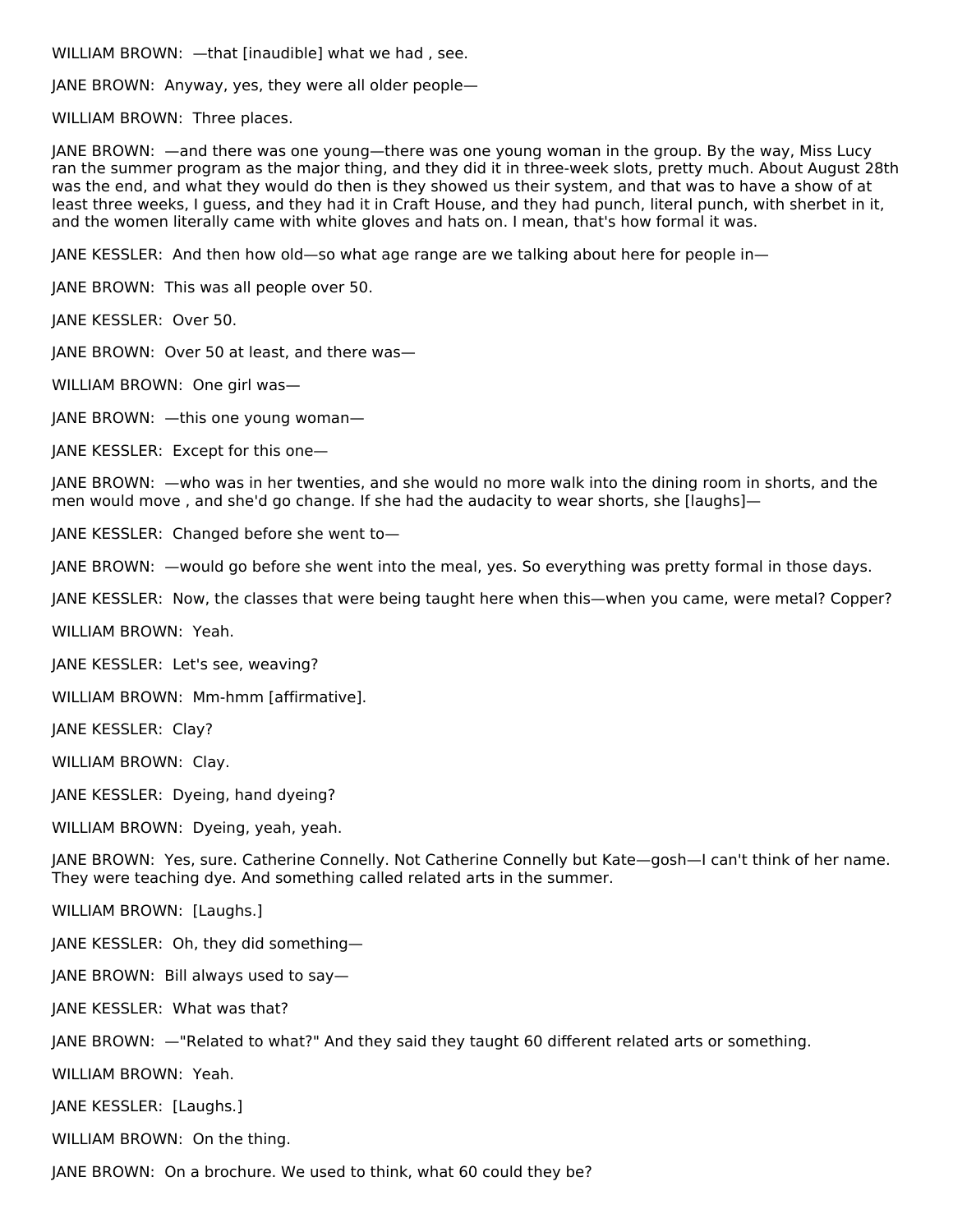JANE KESSLER: What did that include?

WILLIAM BROWN: There isn't that many thing in the whole world!

JANE BROWN: Well, Ms. Flossie taught corn-shuck dolls.

WILLIAM BROWN: Yeah.

JANE BROWN: That was one of the related arts.

JANE KESSLER: Oh, it was printing was a related art, wasn't it? Didn't they do some lot printing, or fabric printing?

JANE BROWN: Flint—

WILLIAM BROWN: Oh, yeah, yeah.

JANE BROWN: That was a summer faculty that came in and did those things, you see, so—

WILLIAM BROWN: And the lunch—we had lunch, and then they got the—what is this thing?

JANE BROWN: Terrarium?

WILLIAM BROWN: No.

JANE BROWN: The TV?

WILLIAM BROWN: Yes, sure.

JANE BROWN: They had a TV, in '62?

WILLIAM BROWN: Yeah, I mean, here, the one—

JANE BROWN: Okay.

WILLIAM BROWN: —then they invested it to the—

JANE BROWN: Really?

WILLIAM BROWN: —students , in whatever they're doing—

JANE BROWN: All right, I didn't know about the TV when I—

WILLIAM BROWN: —and they'd go back to their things about four o'clock or so.

JANE KESSLER: [Laughs.]

JANE BROWN: They'd take a nap.

WILLIAM BROWN: And then—well, oh, yeah, okay. Oh.

JANE BROWN: And then they'd lock the studios—

WILLIAM BROWN: Right, yeah.

JANE BROWN: —and everybody had requisition slips. No one could do anything without requisition slips.

WILLIAM BROWN: Oh my God. But, you know, you just gotta say, wow, and—

JANE BROWN: You kept saying I was not gonna do a revolution.

WILLIAM BROWN: No. Well, you do, you get killed, so—you know, they're nice people, but they don't know what the hell they're doing or something.

JANE BROWN: At least they weren't very educated in the arts.

WILLIAM BROWN: Well, sure.

JANE BROWN: The man teaching enameling had been a milkman up in New Hampshire, and then he'd picked up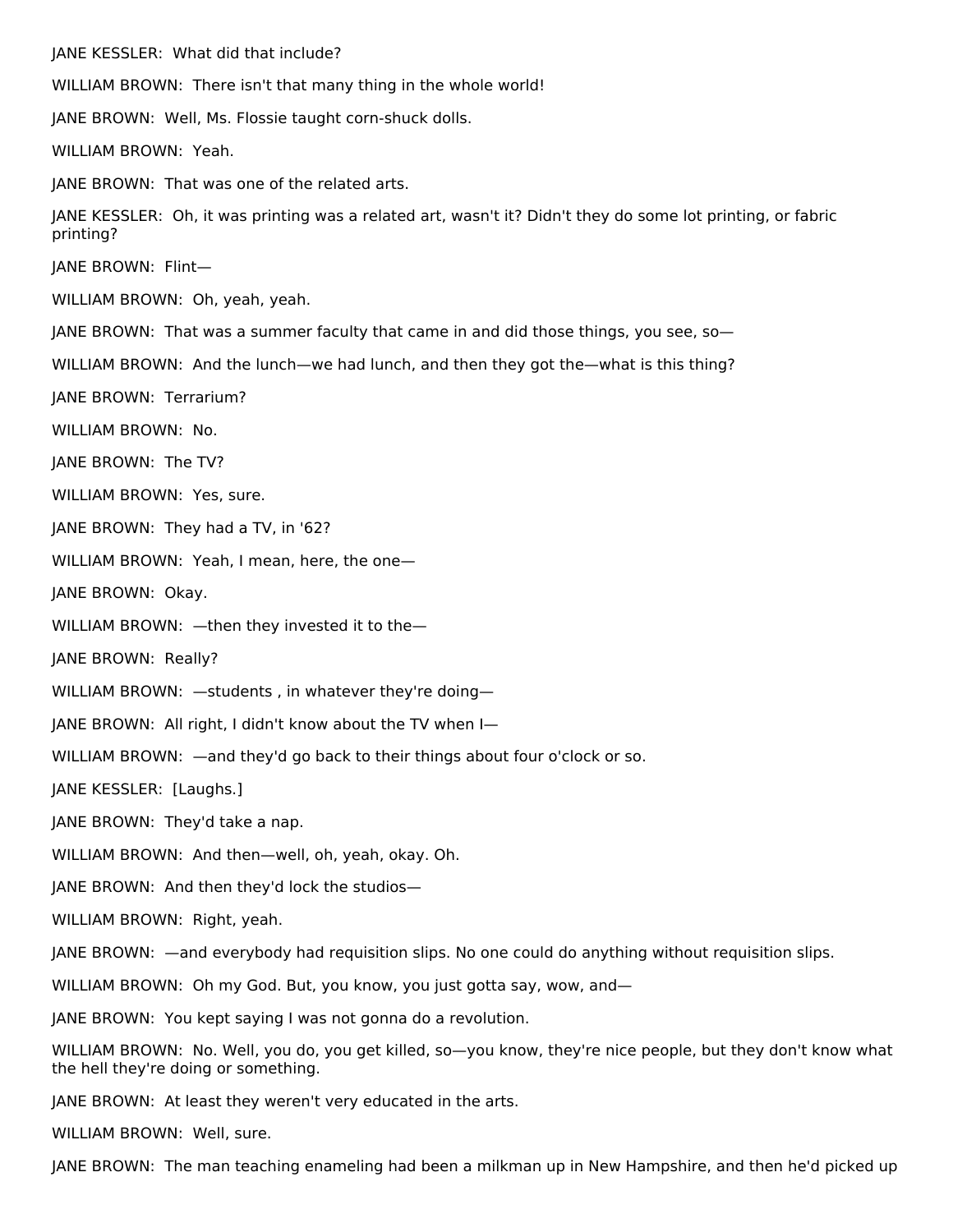some courses at Penland in enameling, and now he was teaching enameling, and his wife was a weaver, and they were now living in Florida, and, boy, to stay in the mountains in the summer was just very important in New Orleans. But also, Miss Lucy asked Bill—Miss Lucy and Bill were just getting along beautifully, and so I met them together when we got here on August 20th, and she asked Bill—she said to Bill, "There—the faculty members, I always invite them back—" She had such a twinkle in her eyes. She said, "I always invite them back, and I ask them for the same salary." And, of course, the salary was nothing.

WILLIAM BROWN: There wasn't anything. [They laugh.]

JANE BROWN: So she said, "Would you mind going?" She said, "I always go around in the afternoon, the last day of classes."

WILLIAM BROWN: Last day.

JANE BROWN: "I invite them back. Bill, would you go with me?"

WILLIAM BROWN: Sure.

JANE BROWN: So I walked behind. Now, this had been the Bill Brown that I had known as the renegade. He was —I had to just swallow my own "ew" , and think, my Lord, he's going to do this. How could he change overnight like that?

WILLIAM BROWN: Turn around.

JANE BROWN: I was kind of shocked. So that he went from room to room, building to building, and asked them back, and I remember a couple of them looking up with their bright eyes, white-headed Floridians saying, "Oh, thank goodness you've invited me back, Mr. Brown, because I couldn't imagine spending the summer in Florida next year."

JANE KESSLER: Well, you let them come back as long as they wanted to, didn't you?

JANE BROWN: Absolutely. You didn't ask anyone to leave. No one.

JANE KESSLER: And some continued to teach—

JANE BROWN: It made them feel good.

JANE KESSLER: —right on—

WILLIAM BROWN: And some of them got better and better, you know, doing what they were doing.

JANE KESSLER: So they grew some.

WILLIAM BROWN: Yeah, I hope.

JANE BROWN: You think. [They laugh.] Right, and that—well, here was the next landmark, in the—the summer people left, and then it left this structure of people that lived on the hillside, like Flossie Perisho, who was Bonnie's sister, and Adelaide Chase, and Eric Picker, who all summer now, for summers, had divided up the day in ceramics. Eric taught, for instance, in the morning, Adelaide in the afternoon, and altogether, in an entire summer they used 900 pounds of clay, which was what within a year we were using within a week, wasn't it?

WILLIAM BROWN: Well, yes.

JANE BROWN: Or a day. I don't know, it was something—an amazing change.

WILLIAM BROWN: Yeah, and we go—

JANE BROWN: So—go ahead.

WILLIAM BROWN: Go ahead, go ahead.

JANE BROWN: So what I was going to tell them was then the summer people leave, and we have a base structure, about eight people living on the hillside, and Flossie—oh, Bill—the first thing Bill asked of people was, "Would you mind leaving the doors open to the studios?" And Flossie, fiery little Flossie, looked at Bill and said, "I don't want to leave the door open."

WILLIAM BROWN: Yeah. Oh, yeah, doing'—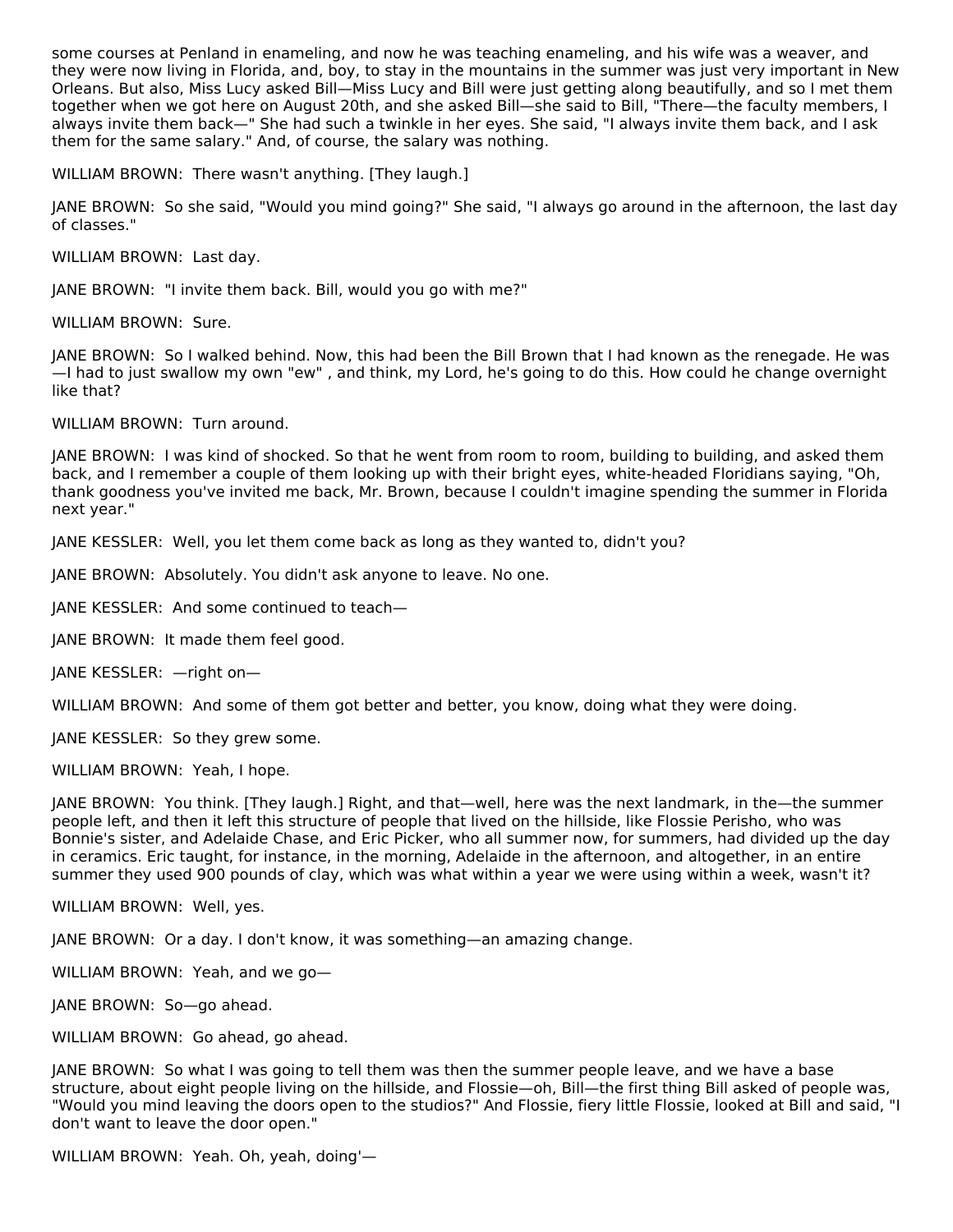JANE BROWN: And Bill said, "Why not?"

WILLIAM BROWN: Okay, okay, alright.

JANE BROWN: And she said, "Because people are gonna come in and take stuff, and then tomorrow morning, when I want to come in and work it won't be here. That's why, Bill Brown. I don't want to lock it."

WILLIAM BROWN: Keep in mind, she has [inaudible] money—

JANE BROWN: Yeah, and she'd have to pay for it otherwise.

WILLIAM BROWN: —and I said, "You [inaudible] anything you want in this school." I thought all of you, that's yours. You don't have to—

JANE BROWN: You can use it as a faculty member, yes.

WILLIAM BROWN: Yes, you can show them how to do things—

JANE BROWN: You don't have to pay for it.

WILLIAM BROWN: —or make things of yourself. But, you know, alright.

JANE KESSLER: So she said okay?

JANE BROWN: And what he did say to Flossie, if she wanted to leave the doors locked she could do it—

WILLIAM BROWN: Yeah, sure, don't tell—no, yeah, yeah.

JANE BROWN: —and didn't put any—he didn't put any pressure on Floss.

WILLIAM BROWN: No, no, no.

JANE BROWN: And Flossie did lock it, as far as I know, for the next couple of days—

WILLIAM BROWN: For a little bit, yeah, but she—

JANE BROWN: —and then she decided that was stupid.

JANE BROWN: So then about—every—the summer people are gone. Things are calming down. We have a summer program, which was—ends up almost nobody.

WILLIAM BROWN: [Inaudible] Flint.

JANE BROWN: And Floss, Flossie comes to Bill and says, "You know, we've all been here since the year one, and you want to use us, you'd better train us. [They laugh.] You're the big man in design, so why don't you give us a class?" And by the way, they decided he was a big man of design because Mr. Montague had asked Bill to please send a show done of his work, and that show was put up in Craft House for the summer, and we think it rattled the faculty members. It was too finely high-designed stuff—

JANE KESSLER: Oh, I'm sure.

JANE BROWN: —and it scared them, so I think it came in—we came in with them being pretty fearful. So now Flossie's the one who's got the guts to come up and say, "We need help." So he started a class on the third floor of the loom house.

JANE KESSLER: And that would've been—the "we" that was left then with Flossie was who, was whom? Was it Adelaide Chase, and—

WILLIAM BROWN: Yeah, and her husband.

JANE BROWN: Yeah, it was Adelaide and her husband, Harvey, who was a photographer, a very good one, and Eric Picker, the potter—[laughs] Erick Picker, a potter.

WILLIAM BROWN: Picker, Picker, potter. [They laugh.]

JANE BROWN: And Maddie. Old Maddie was a weaver, and she—

WILLIAM BROWN: Well, she only came up once—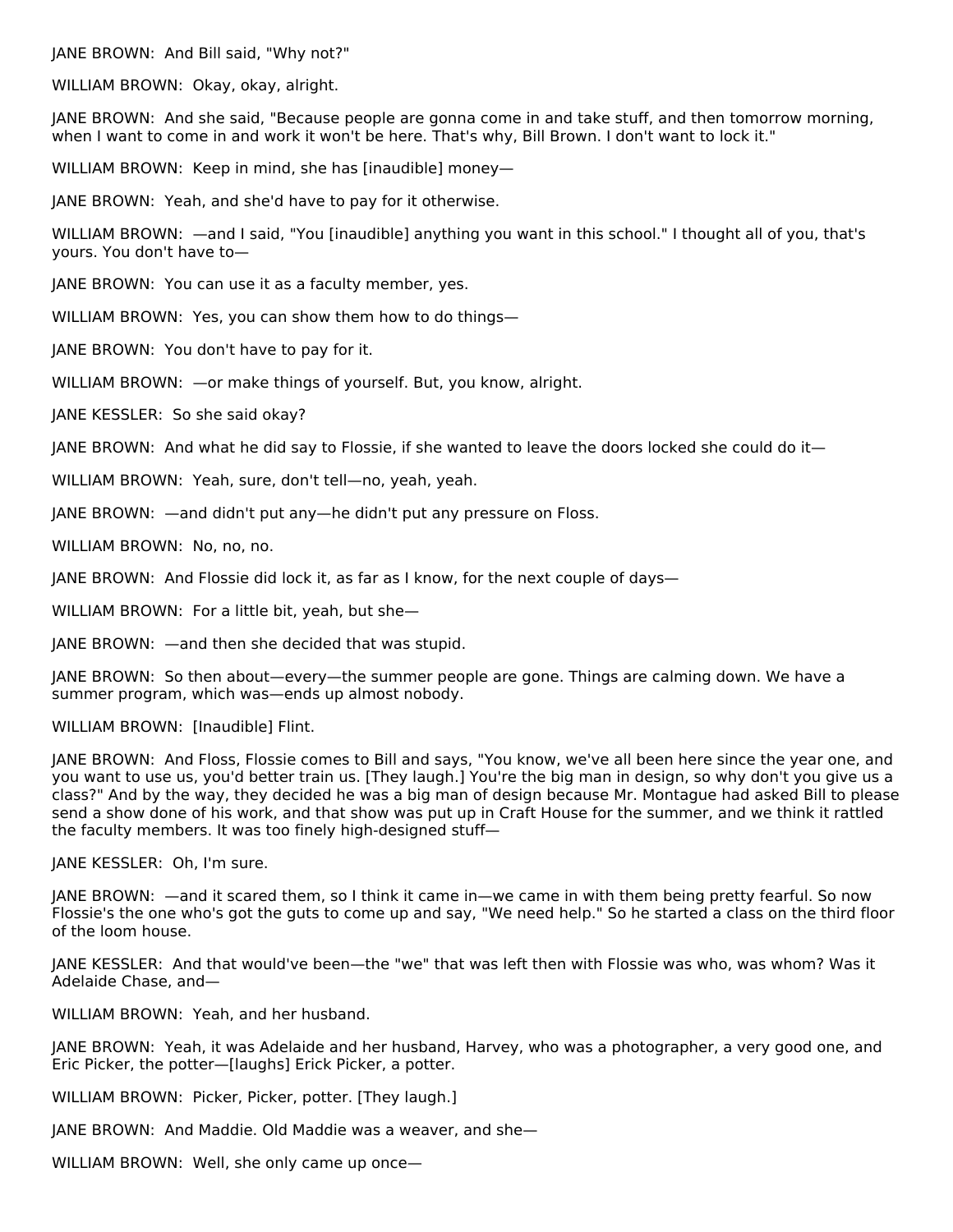JANE BROWN: Up once, but at least she came the first time.

WILLIAM BROWN: —because she's too big. She couldn't [inaudible]—

JANE BROWN: She couldn't go up the three steps, three sets of steps.

WILLIAM BROWN: Yeah, right. She could [inaudible], but she couldn't [inaudible].

JANE BROWN: Yeah. So that was the group. And I thought, now, big Bill Brown the design teacher who taught me and so many good people, I thought, what will he do? Will he send them off into these—his own idea was to, like, take clay and now build it up into a certain size, and then take it up modularly, you know, three inches bigger and then three inches bigger and three inches bigger. I mean, these were, in those days, way out ideas for design. What he did with these people, I mean, again, as a wife, I couldn't believe the man who had been a big noise now said, "Every one of you has worked in a medium for umpteen years and you're excellent at it at this point. Have you—I'll bet you each one of you had a dream that you wish you could get the nerve up to try something that's a total experiment, and something that you were almost afraid to even try. Will you do that between this Tuesday night and next Tuesday?" Well—

JANE KESSLER: If that's not a key statement, I don't know what is.

JANE BROWN: Right, that's right, and they took off with it. And the next week I went upstairs and Flossie's door was locked, and they—

WILLIAM BROWN: They all put—

JANE BROWN: Well, was that—

WILLIAM BROWN: [Inaudible]—

JANE BROWN: Well, she was the lady who had said she wouldn't lock her door, she would lock it, and then she wouldn't, and now she's locking it again, and I think, we're going backwards! [They laugh.] What it was was she was excited, she and Lester had been doing for a hundred years lamps of fiberglass, and they were all very much made like what you'd see in the seventh grade kids had to make, you know, as a project to make a lamp, to learn how to make a lamp in an industrial age class, and then they'd put these little lamps on it, and they'd do lanyard around it. So she took it and she made a lamp that was—well, it was kind of a takeoff on the Da Vinci kind of things. It was, like, this big, and this shape. It was incredible.

JANE KESSLER: And that came out the first time that you said to her—

JANE BROWN: The first real—

JANE KESSLER: —"Have the freedom to try something that you've always wanted to try."

JANE BROWN: Yeah, that first week. Well, she was so embarrassed she hid the door—closed the door and locked it so no one would watch her. [They laugh.] That's why it was locked. So when she opened it on Tuesday, the class went on, and everybody was trying experiments. Bill just was knocked out.

WILLIAM BROWN: Yeah, well, look—

JANE BROWN: And he said, "Floss, let's put that down in the dining room."

WILLIAM BROWN: That's right.

JANE BROWN: In the dining room was against the ceiling tin—round tin bases, and from it came a globe, a bulb, with nothing around it, so the glare in the Pines was atrocious. And he said, "Let's hang one of those, and now make six more, and make every one a different shape."

WILLIAM BROWN: Different, because they don't have to be that.

JANE BROWN: In summer. Yeah—

JANE KESSLER: They don't have to be alike.

JANE BROWN: —they don't have to be the same.

WILLIAM BROWN: No.

JANE BROWN: Yeah.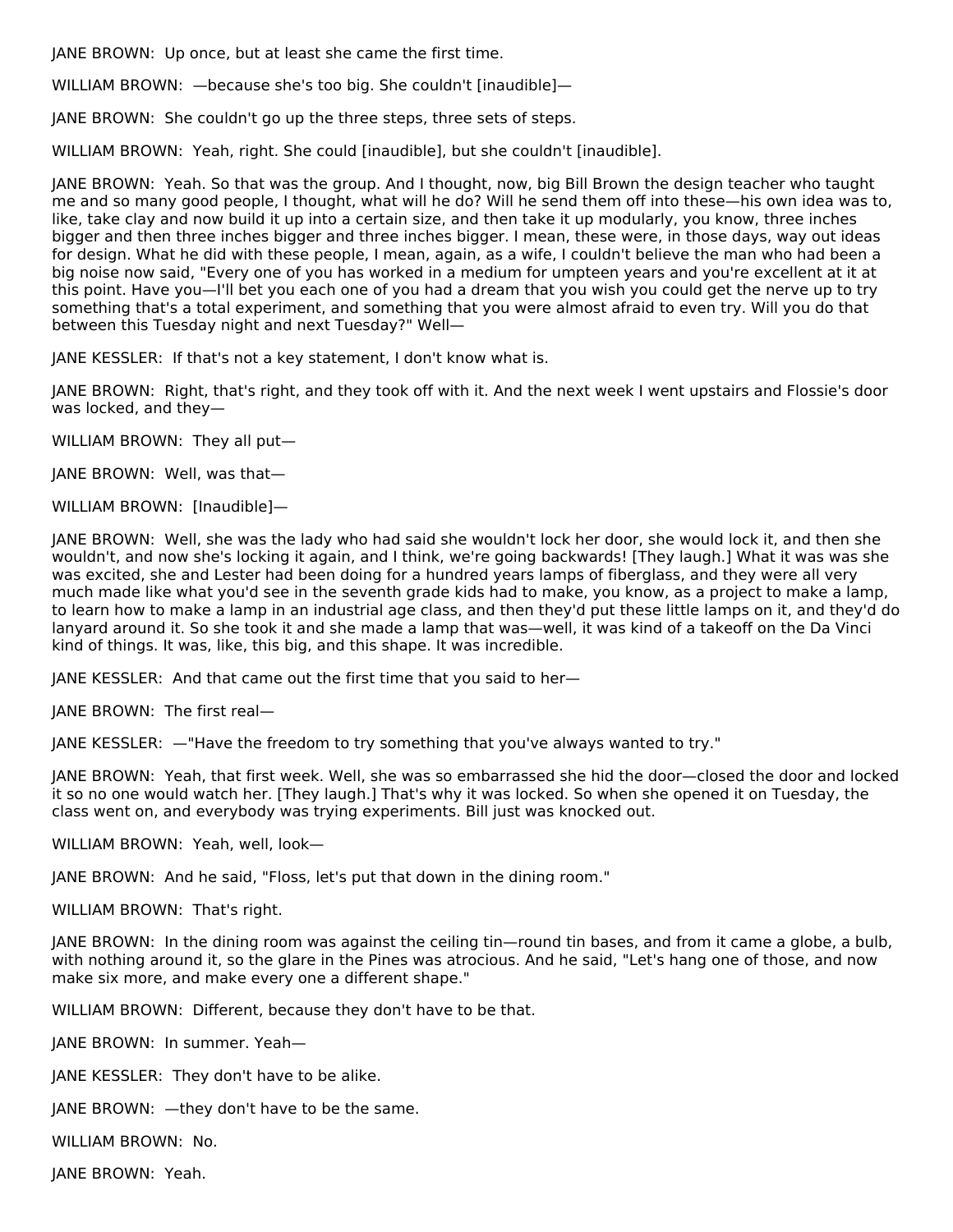WILLIAM BROWN: So they did. And then she did, and—

JANE BROWN: She just took off.

WILLIAM BROWN: —and they loved it. [Laughs.]

JANE KESSLER: And did they keep on doing that for—

JANE BROWN: All the—

WILLIAM BROWN: Oh, yeah.

JANE BROWN: All were there then that—on Tuesday nights, and they just went through and through. Harvey Chase had been ill for 15 years, and he had a new glare and excitement in his eyes, and he tried experimental photography, and Adelaide did. Everybody had a ball. So by summertime they loved Bill Brown. [They laugh.]

WILLIAM BROWN: Oh, they had—yeah—

JANE BROWN: Because he had encouraged them.

WILLIAM BROWN: —Skip came in—

JANE BROWN: That's right. Okay, Skipper—

WILLIAM BROWN: - everybody, to take [inaudible].

JANE KESSLER: Tellish.

JANE BROWN: Yeah, Tellish came for the summer, even. Now you've jumped into summer.

JANE KESSLER: Oh, yeah, let's—

JANE BROWN: Okay.

JANE KESSLER: —yeah, let's go—

WILLIAM BROWN: Those guys came—

JANE BROWN: This is why spring—now we're up to spring—

WILLIAM BROWN: —get your ass down here. I'm [inaudible]. [They laugh.]

JANE KESSLER: Get down here.

JANE BROWN: Well, by spring he was asked to jury a show in Ohio, and he juried it with a man named Flint. Another question you were going to ask is how did you bring new people in.

JANE KESSLER: But I want to—let me go back one more—

JANE BROWN: All right, okay.

JANE KESSLER: —because this is still—I want to pick up one little more piece of Miss Lucy, which was the conversation—it's another quote from you in that early one, where she says—you said—you asked Miss Lucy why she didn't have a woodshop, and she said, "Because it's dangerous."

WILLIAM BROWN: Yeah, yeah.

JANE KESSLER: And you replied, "Everything you learn is dangerous."

JANE BROWN: Yeah, "Education is dangerous."

JANE KESSLER: "Education is dangerous."

JANE BROWN: Yeah.

WILLIAM BROWN: She stopped and looked at me. "I think you're right." [They laugh.]

JANE BROWN: That's probably the moment she decided—that's the moment she decided this is the new director.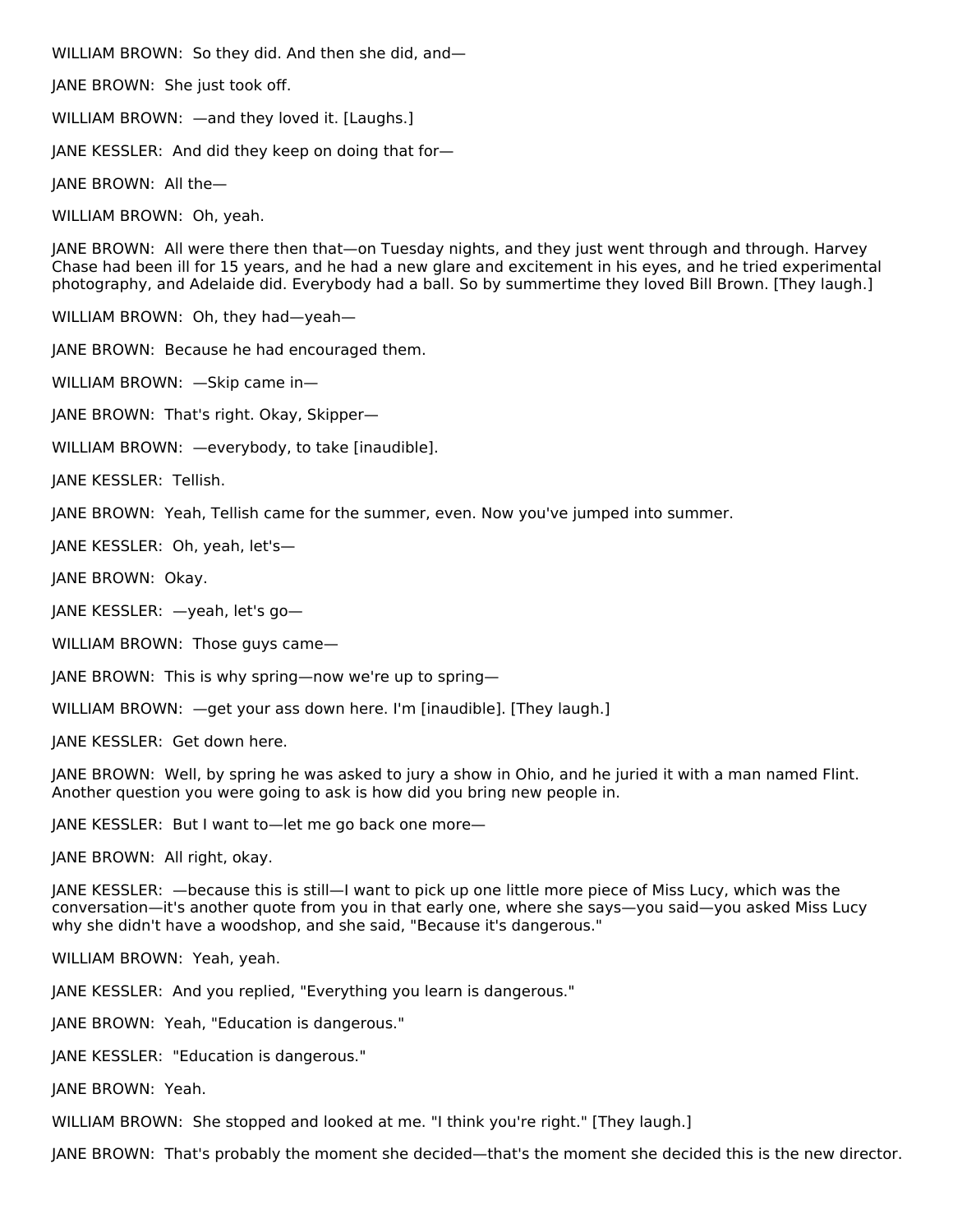JANE KESSLER: Oh.

JANE BROWN: Yeah.

JANE KESSLER: Yeah, so that—

JANE BROWN: Because they were just touring the school at that point.

JANE KESSLER: Oh, so that was even—that was before you were hired, even. That was before you had accepted.

JANE BROWN: I think so.

WILLIAM BROWN: I don't know.

JANE BROWN: I think so, Bill.

JANE KESSLER: But—that doesn't—

JANE BROWN: And then also she sat you down on the—

WILLIAM BROWN: On the thin.

JANE BROWN: —on that wonderful old bedshare thing that we had in the hallway at the time, and she sat you down and said, "Will you take this school?" And you said, "Oh, Miss Lucy, I shouldn't." [They laugh.] Right? "I don't think—I just don't think I'm the right one for it." And she kept saying, "Why aren't you?" She's really the one who made you talk it out, which you finally said, "Well, I guess it's true: I've talked so much up to now, it's time for me to put my money where my mouth is." So it was there—I wish I had more knowledge about that conversation, but that was the gist of it.

# JANE KESSLER: And then—

JANE BROWN: And then when we got here in the fall, by the way, Miss Lucy then agreed to leave within the two or three weeks, and then she—then she was in Silva with her nephew, and then a few weeks later she'd go down, see more , come back. And so she'd drive herself back, and she'd be with her Bonnie, her favorite [inaudible] child. And they—and then people were beginning already to stir up. Bill's analogy was: "Every time she comes back I have this pot of beans, and the beans are bubbling, and we're doing alright, and I'm stirring them this way, and then all of a sudden Miss Lucy comes back and she just stirs it a little bit that way, and it goes over the edge. [They laugh.] And so I don't know what to do." And so he was suffering a lot with her returns, and yet knowing how hard it was for her not to come. So finally I went to Bonnie one day and said, "Bonnie, this isn't going to work, as much as we love Miss Lucy." And Bonnie said, "I understand what you mean. I've talked with Lucy, and I said, 'Lucy, would you like this school? Would you like to come back next month and see it all boarded up, or would you like to give this young man a chance to do what he needs to do?'" And she said, "Lucy looked at me and said she knew it had to be—to let him to do what he needs to do." And so she said, "Yes, we're going to have to leave—we're going to have to get Miss Lucy to stay away." So she promised to stay away for a year, and then she got an onslaught of letters—letters and letters and letters—that year, and finally told the people to not write her anymore, because she so believed in Bill Brown that she wasn't going to listen to them. They were really crank letters, so—

JANE KESSLER: And by that time, of course, you were winning over this core faculty anyway, so—

JANE BROWN: Yeah, that would be a good name for it.

JANE KESSLER: —you were really—

JANE BROWN: Yeah.

WILLIAM BROWN: Right, most of them were—

JANE BROWN: Well, but now the core faculty she's talking about is the summer—winter people, too, the winter/summer, see, alright, and then the summer—then he asked everybody back that had been there before, but in Ohio, in October, in May or June, [inaudible]—in March, probably—go to Ohio and meet LeRoy Flint, who is the head of the Akron Museum, and he's got 48 board members, which really put Bill into [they laugh] thinking this man was—

WILLIAM BROWN: Well, he was a painter.

JANE BROWN: He was a painter, right. And Skip Johnson—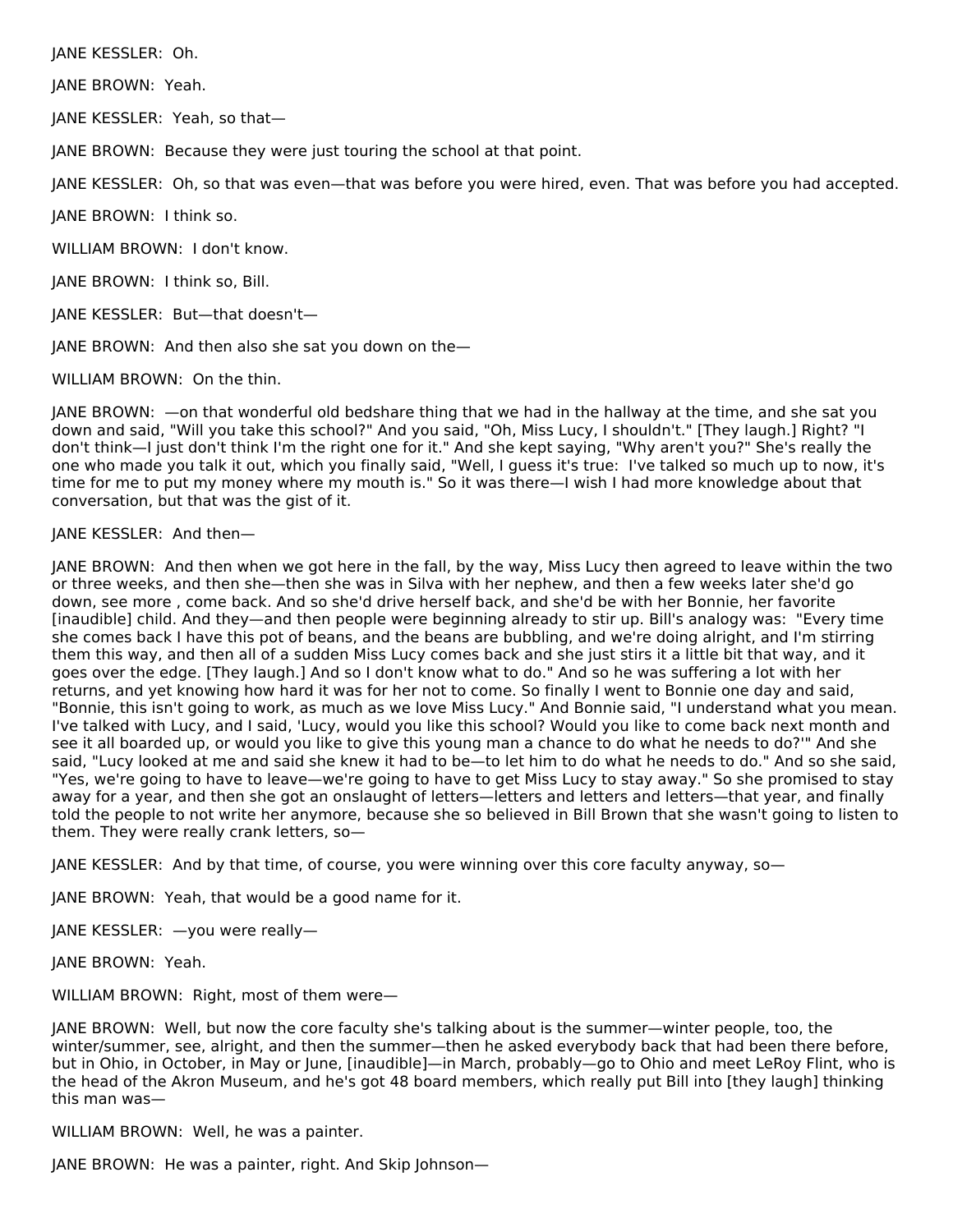WILLIAM BROWN: And a good one.

JANE BROWN: —who was a friend of ours, had said he wanted to be in on the beginning of this; could he come that summer—

WILLIAM BROWN: Yeah.

JANE BROWN: —and Bill had by then devised the resident program, which we'll tell you more about. But Roy Flint listens about Bill and Penland, and says, "I'd like to come down and help you." So it was Skipper who had moxie about the way you treat people, and Roy Flint—

JANE KESSLER: Skip Johnson.

JANE BROWN: Skip Johnson, and Roy Flint—

JANE KESSLER: Roy Flint.

JANE BROWN: —who could deal with 48 board members in a big city, he could really handle all fields, because everybody's fields obviously Bill knew were worthy, so there were only two new ones, and Skipper had taught down at the dark bank—

WILLIAM BROWN: Nothing there.

JANE BROWN: —place, and—

WILLIAM BROWN: And finally got—

JANE KESSLER: Well, now—okay, and Skipper was a woodworker.

WILLIAM BROWN: Yeah.

JANE KESSLER: So—but you didn't have the woodshop yet.

WILLIAM BROWN: He was then. Well, and he could do what he wanted.

JANE BROWN: He started wood that summer. That was the only new course.

WILLIAM BROWN: Then I went out, or went to Mr.—

JANE BROWN: Flint, yeah. Oh, Mr. Montague?

WILLIAM BROWN: No.

JANE BROWN: Oh—

WILLIAM BROWN: The lumber—

JANE KESSLER: The lumber man.

JANE BROWN: Yeah, Bitticks, okay.

WILLIAM BROWN: And so I told him, "We've got to get him."

JANE BROWN: So—

WILLIAM BROWN: And so, yeah, you can't hardly do anything.

JANE BROWN: Skipper, yeah.

WILLIAM BROWN: And Mr. Bitticks—

JANE BROWN: Bitticks.

WILLIAM BROWN: —said, yeah, "How big you want it?" And I said, "As big as yours." [They laugh.] But I got it—I knew what the 120 needed. And they came [inaudible]. And then, when—that's what's Miss—

JANE BROWN: Miss Lucy. Oh, is that when she—

WILLIAM BROWN: She saw that thing going in there, and she thought that was—might hurt someone.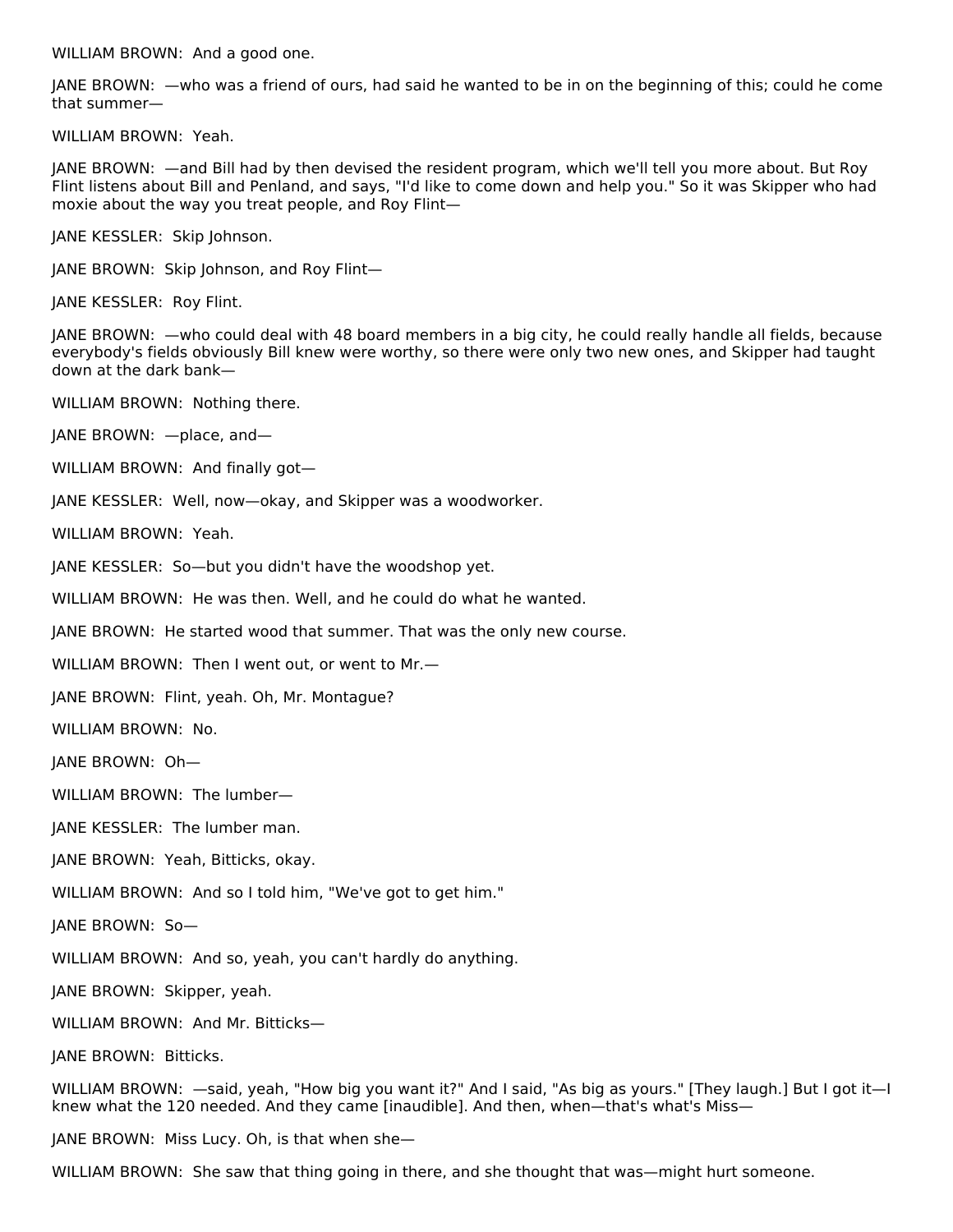JANE BROWN: Oh, dangerous, yeah.

WILLIAM BROWN: Yeah. And [inaudible].

JANE BROWN: Yeah.

WILLIAM BROWN: And the tools. But Skip, you know, there—

JANE KESSLER: Sure.

WILLIAM BROWN: —and he took it, and he got lots of guys in there, and—

JANE BROWN: So that whole summer—that was the new course offering then, and painting with LeRoy Flint.

JANE KESSLER: So those were the two new courses that were added the first—

JANE BROWN: Yeah, because he didn't drop anybody out then, you see. By doing that he brought new people in, but he didn't say, "You leave, Joe, because I want Mary to come," you know? He didn't throw anybody out, and he let them run it entirely the way they like to do it in the summer, in their classes, and they did their little—at the end of the sessions, this big, dramatic show, where they spent—the teachers usually spent two full days just preparing the Craft House for the show, which was then going to be a right/left kind of thing. And he just let them their own way. But, of course, we thought [inaudible] very easy, but I'm sure in ways that weren't that we didn't know. One thing that freaked them out most was—much part of the story that first year—our cook and her mother, who was 90 years old, were Penland weavers, and they did quilts, and they were doing an ordinary quilt, and Bill got real turned on with that, in the fall, right after he got here, and he said, "Gee, could you do a quilt for me?" And they said, "Sure, Mr. Brown." And they both had great lisps. She said, "Sure, Mr. Brown." She was our cook. She was [inaudible] woman , and she was not a cook, didn't know anything about cooking, but she did this quilting on the side. [They laugh.] So they start building , and Bill runs downtown to get the material, and I still have it, but it doesn't have its pep anymore. He chooses magenta and a light sort of pea green and an off blue, a wonderful off blue, and he brings it home to them. And then he draws this kind of shape, wiggling all the way down, so that one—pink was the background, and then this wonderful blue, and then this wonderful green, and they set it up in front of the windows of the Pines, and later Mabel, when she knew me better and had the nerve to say it, she said, "I thought I'd go blind, Mr. Brown! [They laugh.] Mr. Brown, I thought I'd be blind!" It was, you know, such a zing. Well, this quilt was a knockout. It was the best looking—I mean, it was 20 years ahead of its time. And so Violet's shelves had been where the milk stand is now—that was all Violet's—and things that Miss Lucy had picked up and all were all in different places that were mass produced. So Bill took all those things down, and had—

### WILLIAM BROWN: Just put that up.

JANE BROWN: —put the quilt up. So when you walked in the Pines, that's the first thing you saw, and later we realized that was probably not a very smart thing to have done, because it really frightened the faculty when they came back in June. But it told you where Penland was going.

JANE KESSLER: Oh, of course. That's true. I mean, there's—

JANE BROWN: Yeah, pizazz that you couldn't believe, so apparently we scared them, along with the chips, which I [inaudible].

JANE KESSLER: Yeah, I did want to ask that.

WILLIAM BROWN: Huh?

JANE KESSLER: The poker chips story. Can you tell me what that was, and what that was meant to accomplish?

WILLIAM BROWN: Well, before I came here, somebody—

JANE BROWN: Yeah.

WILLIAM BROWN: —there's put—what's the thing?

JANE KESSLER: Poker chip?

JANE BROWN: Well, we didn't put a chip down. What they did was they just set the tables up, fully. The whole table was set up.

WILLIAM BROWN: Yeah, and then they'd go around it.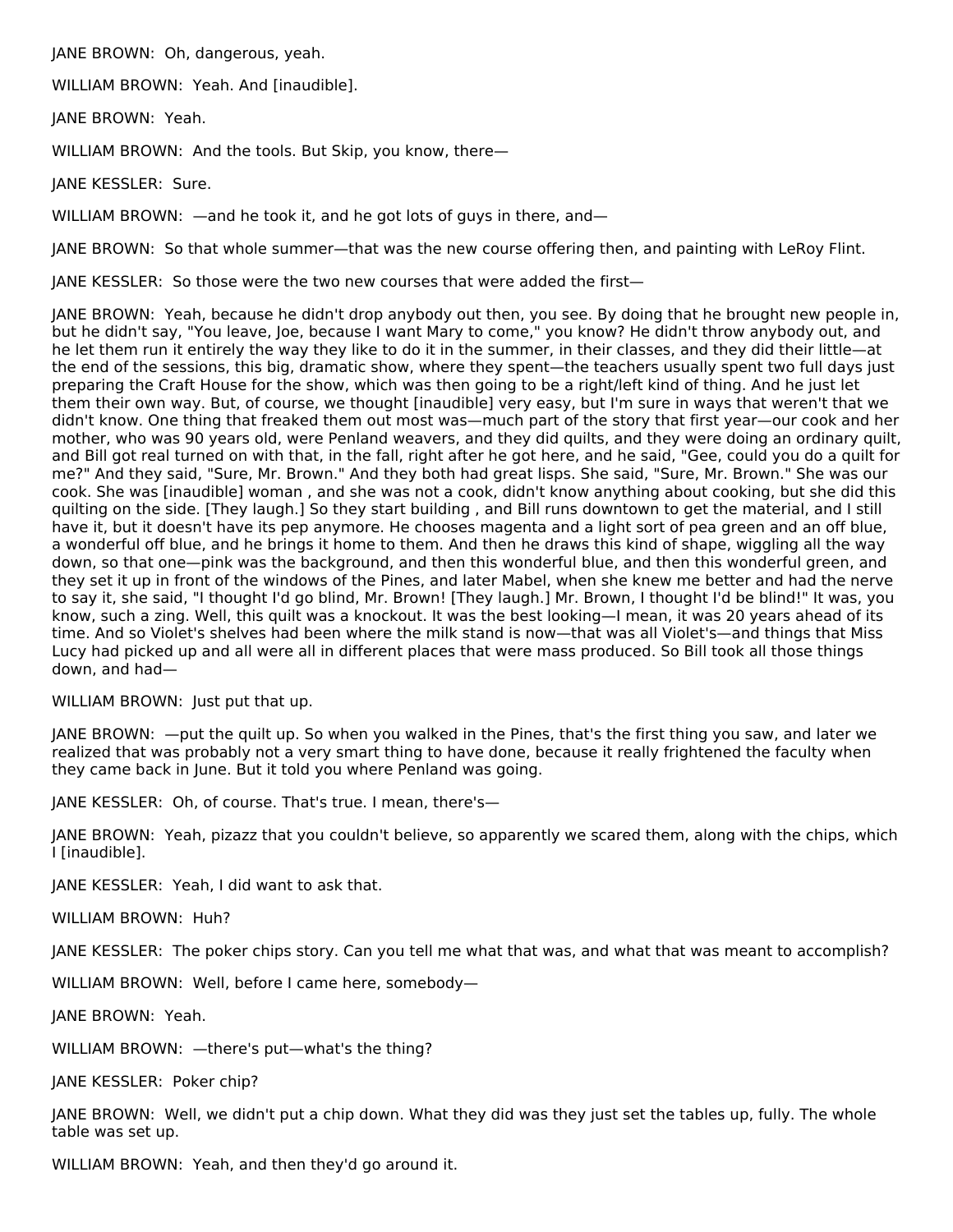JANE BROWN: Yeah, you would be seated. You'd be given a seat.

WILLIAM BROWN: Yeah. And then—

JANE BROWN: Assigned a seat when you came to Penland.

WILLIAM BROWN: I don't know.

JANE BROWN: That was—darling, that's how they did it. I mean—

WILLIAM BROWN: That's alright, alright.

JANE BROWN: —you would be assigned a seat, and you knew your whole three weeks you sat in that seat, and when you got to the table, breakfast, dinner, lunch, and dinner, there was a tablemat, there was—

WILLIAM BROWN: Oh,—

JANE BROWN: —all the silverware and a plate—

WILLIAM BROWN: —all those terrible things.

JANE BROWN: —and a little milk container and a glass.

WILLIAM BROWN: And—yeah.

JANE BROWN: And so you knew you were to sit in that seat, and then you worked—you were working in Penland, and each person had a job. And today you would have your job. Tomorrow, if I sat next to you, I'd be in charge. All three meals, my dutybound was to take care of that table, and be a good, moral person.

JANE KESSLER: Okay, so that was Miss Lucy's system for—

JANE BROWN: Yeah.

JANE KESSLER: —for dinner and seating, and then you felt like that needed to be changed.

JANE BROWN: Yeah, that was the only thing other than the doors being left open.

JANE KESSLER: And what was your method then?

WILLIAM BROWN: Well, I knew that you gotta [inaudible]—yeah, and you can do this, this time around, [inaudible] gonna do. And so I went—what are those things?

JANE BROWN: Poker chips.

WILLIAM BROWN: Yeah. And so when we put up the-before dinner, wherever, we kicked the guy that's whatthe girls, mostly—

JANE BROWN: Scholarship and put their chip on their—yeah.

WILLIAM BROWN: Stick it under here.

JANE KESSLER: Under the plate? Under the—

WILLIAM BROWN: Yeah. And then, if you got it, you got it, and you'd take care of it, get the milk and stuff. And they all came out and blocked every other time. Before that, it was a big thing to do that.

JANE BROWN: It was very embarrassing. If you took somebody's seat by mistake, if you were a visitor and sat in someone else's seat, everything—you'd feel a tension around the room and you didn't know why. You had to get out of it.

WILLIAM BROWN: And so—yeah. So—

JANE KESSLER: So you broke that—

JANE BROWN: And then the funny thing that—the chip would be put under by the scholarship—

WILLIAM BROWN: Oh, yeah.

JANE BROWN: —and then the kids would get smarter and smarter, and they'd come in and they'd look under the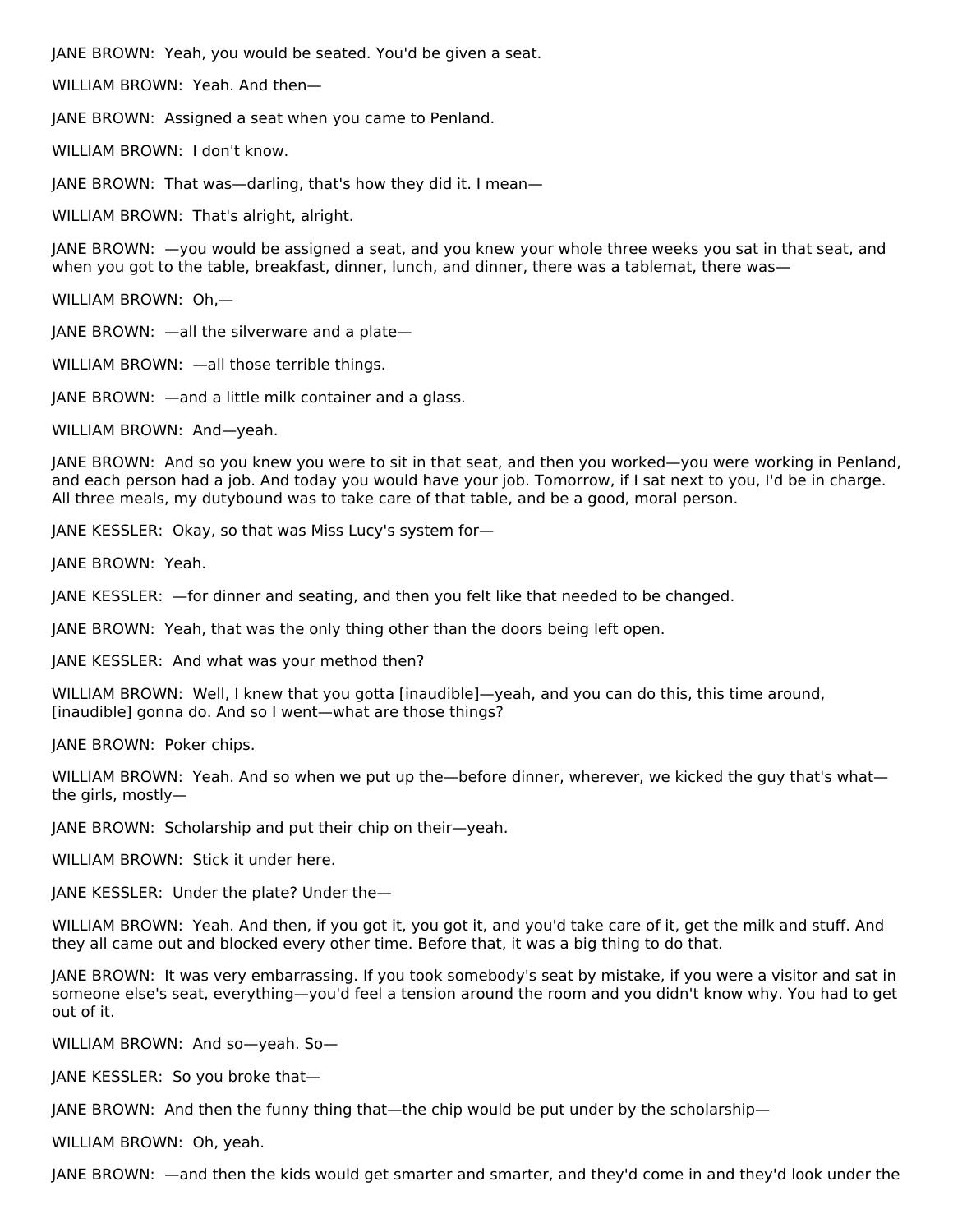plate, and if they saw the chip they wouldn't sit there. They'd move somewhere else [They laugh.] So the last person at the table invariably got the chip. No time at all, that—yeah. And then it became a big joke.

JANE KESSLER: Oh, sure! It got to be a game, didn't it?

JANE BROWN: And lunch, though—you turned lunch into a buffet the first summer—

WILLIAM BROWN: Yeah.

JANE BROWN: —which was a shock, too, because then everything was up for grabs. So those things must have rattled the old people [inaudible].

JANE KESSLER: Well, you changed—you felt like the food needed to be changed, too, when you got here, didn't you?

WILLIAM BROWN: Oh, yeah, but just—we bring in things , and there's a lot here, you know?

JANE KESSLER: Just the way it was served, you mean, or—

WILLIAM BROWN: Well, it was no good. [They laugh.]

JANE KESSLER: Right.

WILLIAM BROWN: Nothing.

[END OF TRACK AAA\_brown91\_2826\_r.]

JANE BROWN: The people that Bill brought in that next summer—I might add this one, too. You know, this is the famous Pete Voulkos. He was a very famous potter, and back in the '60s and '70s he was—he's always been very loud, and very strong, and he now does great big sculpture stuff. In those days he was a potter.

JANE KESSLER: Peter Voulkos?

JANE BROWN: Peter Voulkos. And so he met Toshiko with Bill and Toshiko and a couple of other guys at some sort of a conference in New York, and Peter got all excited about what Bill's dreams were for Penland. And he said, "Well, I want to come help." And Bill said, "No thanks." Just flatly.

WILLIAM BROWN: [Laughs.]

JANE BROWN: One of the most famous men, even then, the most famous men in ceramics—

WILLIAM BROWN: Pete gets—

JANE BROWN: And Pete said, "Why not, Brown? Why not?" And Bill said, "Because I just can't use you yet. What we're doing there has to be done as kindly as we can. You're not going to help me do that."

JANE KESSLER: And that was—

JANE BROWN: He's the kind of guy that would go to a—somebody asked him one day, "How do you wedge your clay?" And he said, "I just burp it," or something, "I burp a lot," or something like that. So he was a very gruff, coarse kind of guy—

WILLIAM BROWN: Oh, he's alright, he's alright.

JANE BROWN: —but absolutely wonderful.

WILLIAM BROWN: He's just—

JANE BROWN: A wonderful guy, but Bill knew that Penland would be—

JANE KESSLER: Wasn't ready for him.

JANE BROWN: —blown apart to have him there, and he had the wisdom to say "No, thank you." Toshiko, of course, he took immediately, and Toshiko came in right from the start.

JANE KESSLER: Takaezu.

JANE BROWN: To help us, yeah, yeah. Toshiko Takaezu.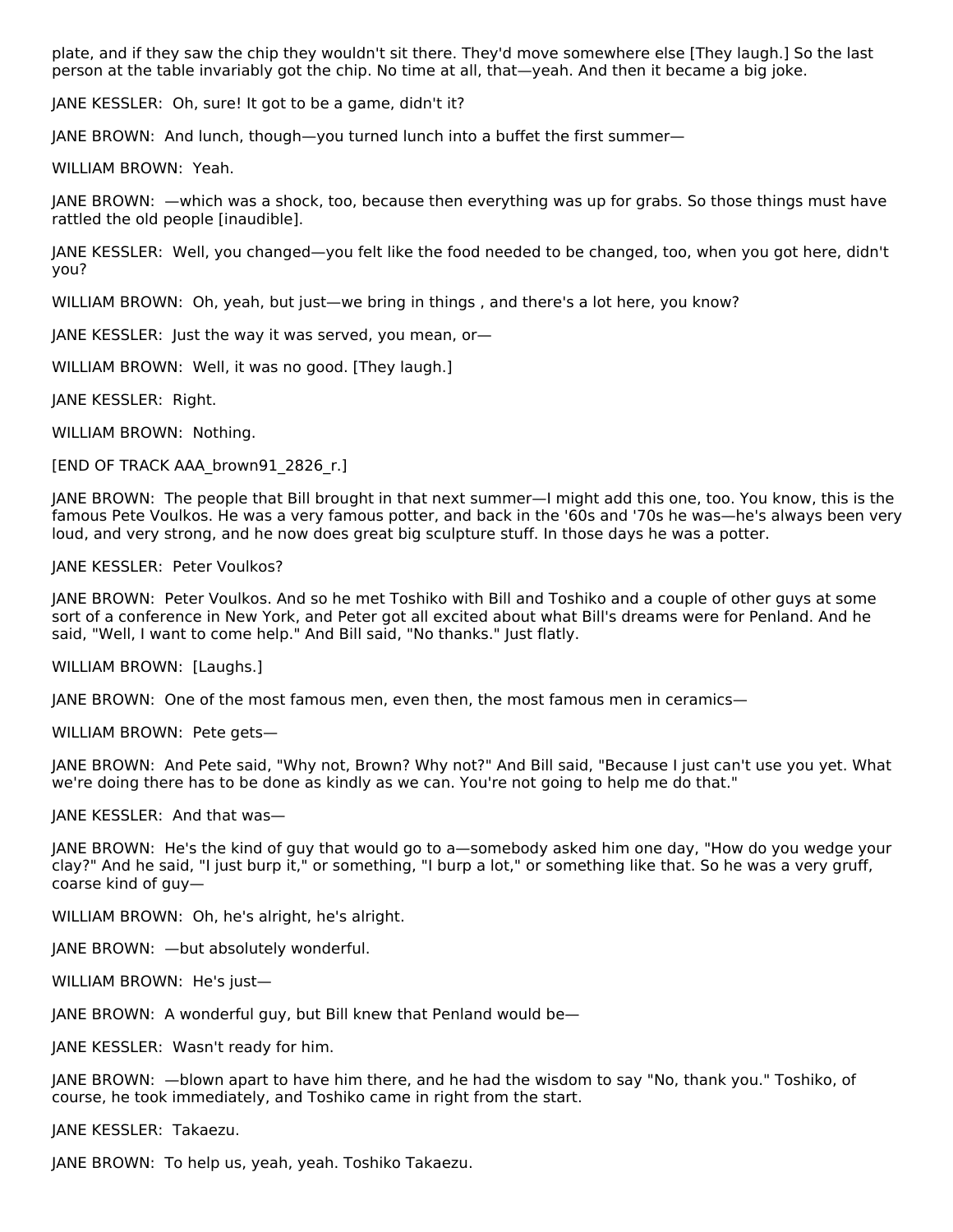JANE KESSLER: Am I saying it—Takaezu.

JANE BROWN: No, Takaezu. Yeah.

JANE KESSLER: Okay.

JANE BROWN: She came right away to help, but Peter got left out of the scene, and then he never grabbed him later. But Bill loved him, and it was not said in unkindness to him. He could be open with him, so—

JANE KESSLER: Well, that was the sensitivity of the human aspect of Penland, and the faculty, which was, I think, you know, where you and Miss Lucy definitely had very much in common.

JANE BROWN: Very much.

JANE KESSLER: Yeah, it was this real sensitivity to the people—

JANE BROWN: Right.

JANE KESSLER: —as opposed to the objects.

JANE BROWN: Right.

JANE KESSLER: I mean, it was—they were what was important.

JANE BROWN: Right from the start, you're absolutely right, Jane. You betcha.

JANE KESSLER: Okay, so they were—now they—so we had—

JANE BROWN: In the fall—what Bill did, by the way, was in two weeks or three weeks of his getting here, he formed a fall session, which only had four people. [They laugh.]

WILLIAM BROWN: Five.

JANE BROWN: Four or five people, on October 7th it started.

WILLIAM BROWN: You got out , you were good enough to join. [They laugh.]

JANE BROWN: We have a brochure on it, too. And he got those winter faculty to teach it, and they were very proud to be invited to do that, you know. But it was going—is that when we had Lily Bloom right away, or was that the next year? Gosh.

WILLIAM BROWN: [Inaudible]-

JANE BROWN: No, it must have been the next year for Lily, I think. Maybe—well, let's wait for the next year for that. But in the meantime, the winter went by, and you kept trying to figure out how do you use the grounds of the school. It's 12 acres, and all these buildings, and nothing's happening in the winter , and you went off and you met Roy Flint at the show, but then you also knew that a big problem was that we had a registration form that said "race" on it, and you knew that that meant they were keeping black people out of the school. And so you went to Bonnie Ford, who was your righthand man, sort of the depth and life of the school that had continued all those years, and you said, "I will not be able to run a school with 'race' written on it, so I think if you want me to stay you better take that off. Let's do it, and I'll tell the board when they meet their one time a year, in June," which was like June 1st, and school was going to start on like the 18th. So Bonnie just gulped and went right ahead and did what he wanted to do—

# JANE KESSLER: Did she?

JANE BROWN: —and she never—we never felt a quiver from her. We did not understand that two years prior to this event Miss Lucy had invited a wonderful black woman to spend the year at the school, and then she proceeded to go off on one of her trips with her fairy godmother, and she was not there all year. And when I later read the board meetings from—notes from Bonnie, it said on it that the population of the school had just—it had gotten totally out of hand. She had finally had to take the black woman down to her house, and that she had made the statement—

# JANE KESSLER: Bonnie Ford had had to?

JANE BROWN: Bonnie Ford had had to do that to show you how she would love the person anyway, and yet she felt for the school it was seriously a mistake, and that black persons were not going to come in here again, and that it was not a wise thing ever for the school to do again. And yet when Bill came to her and said "Take 'race'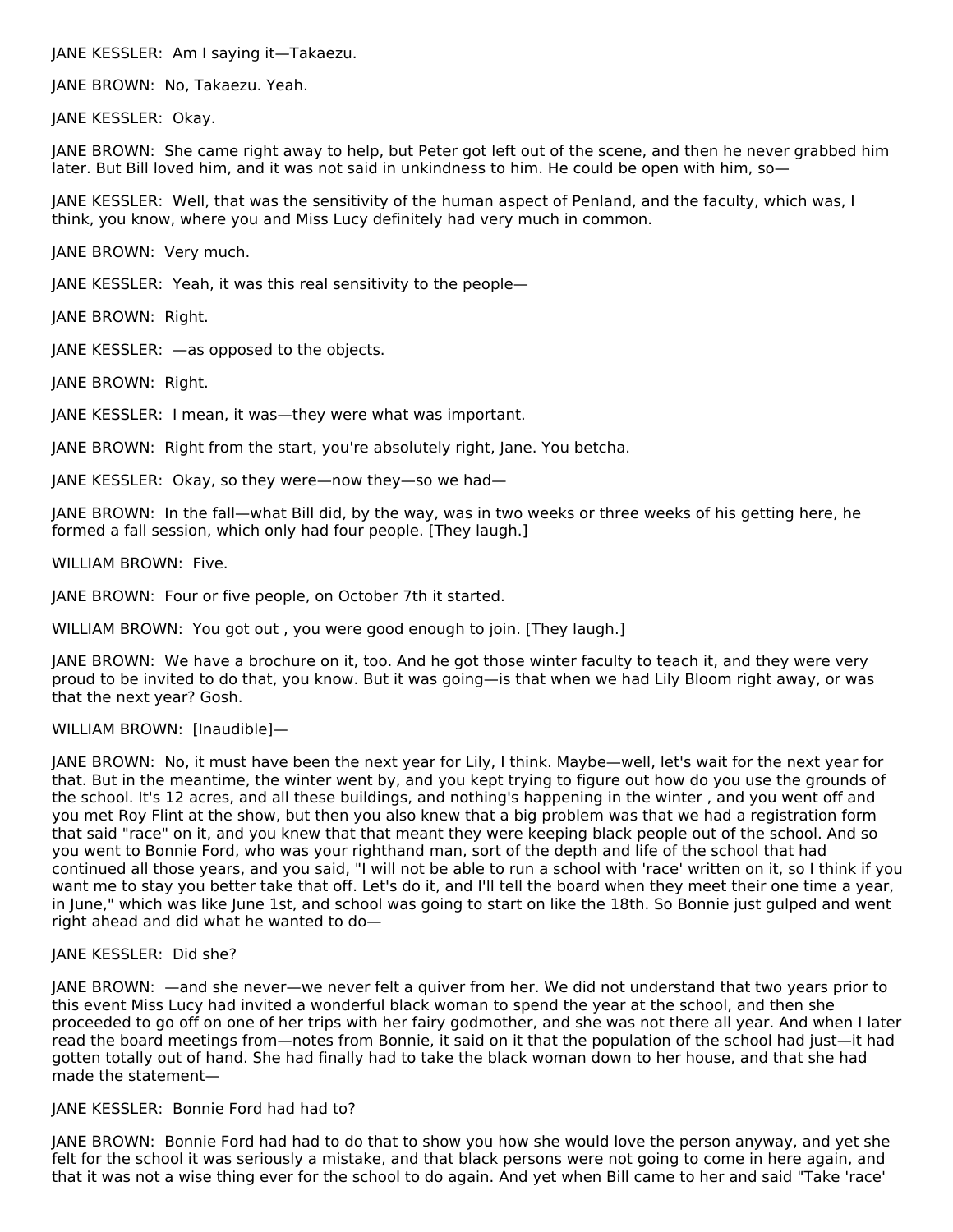off," she said not one word about it.

JANE KESSLER: And then when you offered that to the board, did they also go along with you? Did they—were they—

WILLIAM BROWN: Well, they just go—

JANE BROWN: You just said, "I'll quit right now if you want me to."

WILLIAM BROWN: "I'll quit."

JANE BROWN: "I'll leave right now. I've taken it off," you said. "I've taken it off, and—"

JANE KESSLER: Was this the same board now that you—

JANE BROWN: Yeah, it's the same which you've met.

JANE KESSLER: So you still had the same original board.

JANE BROWN: You bet, right, yeah.

JANE KESSLER: Okay.

JANE BROWN: And he just said, "If you don't like it, I'm sorry, and I'll be glad to leave, but I can't run a school with that." So then now Bonnie was so cognizant of everything going on in the black world, white world, and everywhere else, that when she got two applications that summer from two different people connected with, she knew, schools for the black, she looked into it very thoroughly, mentioned it to Bill that they were coming, made sure that they had private rooms, and that it was very—done with great decorum all the way around. But she got more and more nervous about it and said, "You know, I'm just not sure that your faculty will even stay or whatever." So now he's gotten the board thing, and then finally in about July the two black people come in the same session. They're not married. And we also have two Catholic nuns.

WILLIAM BROWN: Yeah, that's right. [They laugh.]

JANE BROWN: Two Catholic nuns. They have robes. It's in the '60s when they're still wearing all robes and habits and stuff, the whole works. And they had just by chance come all on the same Sunday, the same session. And Bill is in—you see, from the start Bill and I did everything. He was cutting the ham for the dinner, that Sunday evening dinner, and I was out on the path, and all of a sudden I see this Mr. Merritt come roaring down the pathway. He used to teach—

JANE KESSLER: Mr. Merritt is—

JANE BROWN: —[inaudible]. He's not Fran Merritt. No, this is another man—

JANE KESSLER: That taught [inaudible].

JANE BROWN: —and he was a Floridian, taught [inaudible].

JANE KESSLER: Okay.

JANE BROWN: And he comes roaring down, and he is ready to kill, and I've never seen a guy that mad. He comes up and he says, "I need to see Mr. Brown. I see that there are black people coming into this school, and I'm not going to have anything to do with it." And I had never experienced what this whole prejudicial thing had gone on in the South, had never before—so I sort of stood quaking and thought, let me go get Bill. And so Bill went out, and all I heard him saying was, "I understand how you feel, and it is your right if you don't want to be around black people. I would never force you. You have an absolute right to leave right now if you wish to, but the black people are not leaving. That's all." And he's mumbling around, and then he says, "Well, alright. I will not teach one." And Bill said, "I don't even know whether they're in your class or not. You can find that out tomorrow morning." And he just held his ground, and I went in and cut the ham [they laugh] while he handled this wild hornet. And then I come out again, and I find the two sisters and the two black people, and the sisters, luckily, walk in to dinner. And I remember we don't have—we have not chips under the plates for the first time in this session, and now that means nobody knows where they're going to sit, and this—now I understand why they liked that secure feeling of people being told where to sit, because now everything is loose. And I walked in with the two black people, feeling just morally sorry and wounded for them. And I kind of breaths , and I look around the table and think, oh, boy, the old faculty members have built their staunch support in a corner table where they usually sat, and I look and I see the two nuns and their habits, and I think, I know—I'm Catholic. I know they're going to put up with black people. So I walk over and sit next to them, and we get through a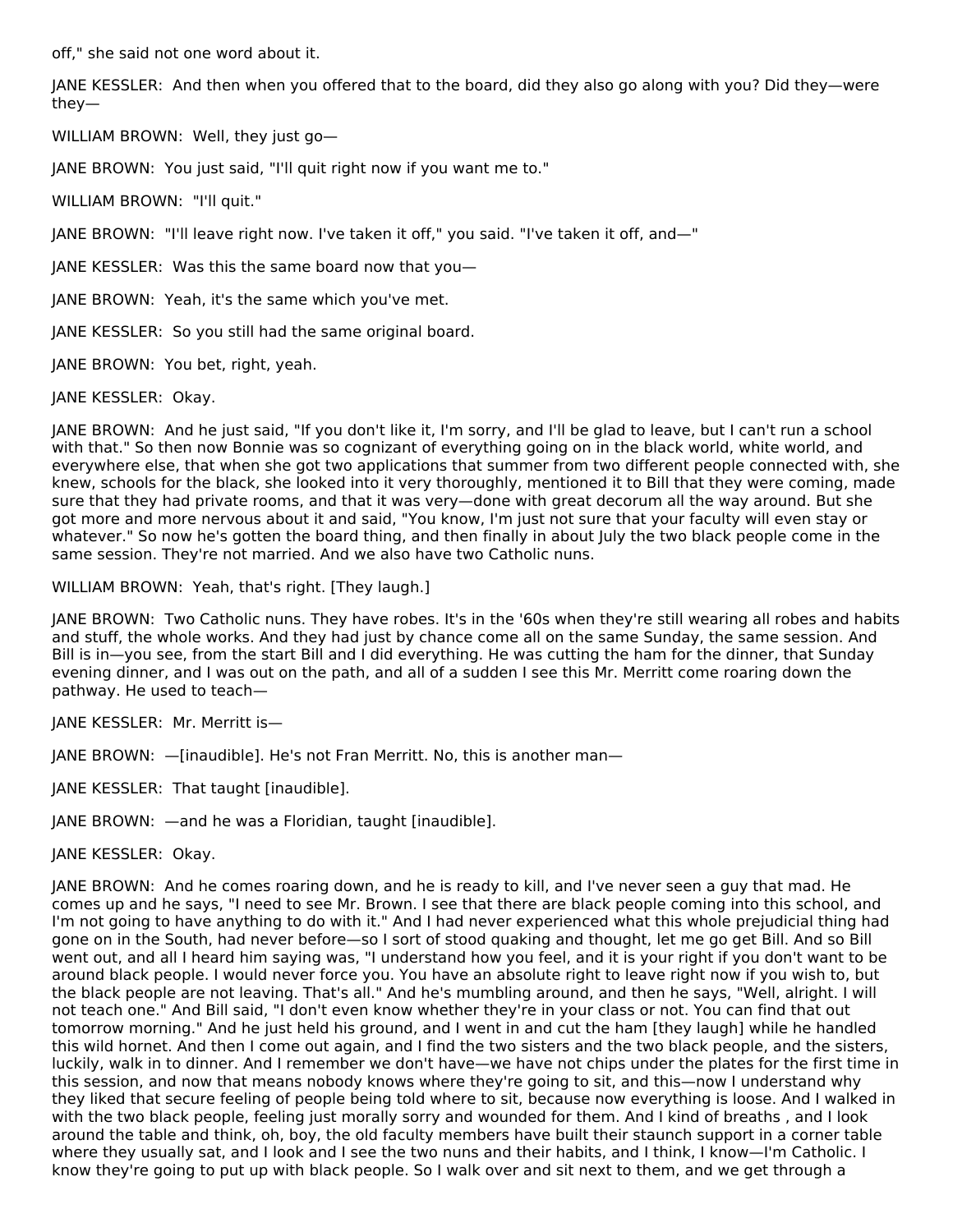wonderful meal. And one of the sisters happens to know one of the black people by somebody else, you know. It was kind of interesting. And then after dinner we all go home, and there's a man named Vic Papanek, who is a designer who later wrote a very famous book on design. He was visiting Skip Johnson, and we were over at our house, sitting up on the steps, looking down at these grounds of the school, and the black people are walking along with Bill, who was trying to explain to them the nightmare he's just gone through, and how sorry he is, but that he's going to stick by them. And they're saying, "Mr. Brown, you mustn't worry. We're used to this, and you're experiencing this for the first time but we live through this all the time. So you don't worry, and thanks for your help." They both had Phi Beta Kappa—

WILLIAM BROWN: Yeah, [laughs] [inaudible].

JANE BROWN: —they dressed immaculately, and they were just neat people. They were really wonderful. Bill then comes up and sits on the steps with Skip Johnson and Vic and myself and wives, and Victor says, "Oh, Brown, it could've been a lot worse." "What are you talking about?" And he says, "It could have been two black Catholic nuns. [They laugh.] It could have been worse."

JANE KESSLER: Well, you felt—so you felt like you had leapt a hurdle there, I guess.

JANE BROWN: Yeah, right, he did.

JANE KESSLER: That's a wonderful story. [They laugh.]

WILLIAM BROWN: Jump over it.

JANE BROWN: Then maybe I'm going to float one more little thing. I found about two months later that there was a bus with black children being taken every day down to Marion, and I got annoyed about it and thought, my Lord, this is incredibly awful. My kids are getting shots on Monday afternoon, and I hate coming home late at night, and every night these black kids do. So without telling Bonnie Ford, I go to town to the superintendent, and tell Bill, who says, "All right." I go to the superintendent, and he's right away very edgy. And I tell him I am not an NAACP person, I'm not a placard-carrier, but I would like to know why are children being dragged down to Marion on icy roads to go to school. And he says, "Mrs. Brown, I want you to know that next year this will not go on any longer, but I want you to know we are an Aryan race." And with that he was just shooting arrows through me. "And by next year, because financially our schools will be closed otherwise, they'll be in the schools." So I think, well, I did my duty, and I go home, and I tell Bonnie about two days later, and she got as white as a sheet, just pure white, and said, "Do you realize, Jane, that you could have—if that news gets out that you've done such a thing, that people from this community could come in and burn every building down in the school?"

JANE KESSLER: Wow.

JANE BROWN: Well, it just took my breath, and that was my realization from that moment on that I was now not fully my own master. I was running a school with my husband, and that our first alliance, allegiance had to come to the school, not to what Bill and Jane Brown want.

JANE KESSLER: But you didn't hear any repercussions from that?

JANE BROWN: Nothing happened afterwards.

JANE KESSLER: So—and was he on your board now?

JANE BROWN: That man wasn't. This was a—

JANE KESSLER: The super—the other super—Deaton is—

JANE BROWN: Yeah, it must have been—yeah, Deaton was—

JANE KESSLER: So that was—

JANE BROWN: —the superintendent. This guy—so Deaton must have been the past superintendent. That's a good—good to catch me on that. He must have been a retired superintendent, and the most beloved superintendent they ever had here, and now this Mr. Thomas was the superintendent.

JANE KESSLER: Okay.

JANE BROWN: Good catch, yeah, because Deaton was no—he was doing advisory stuff through all kinds of programs when the Democratic Party got in, and they were using him in lots of very exciting ways.

JANE KESSLER: Oh, well, that's—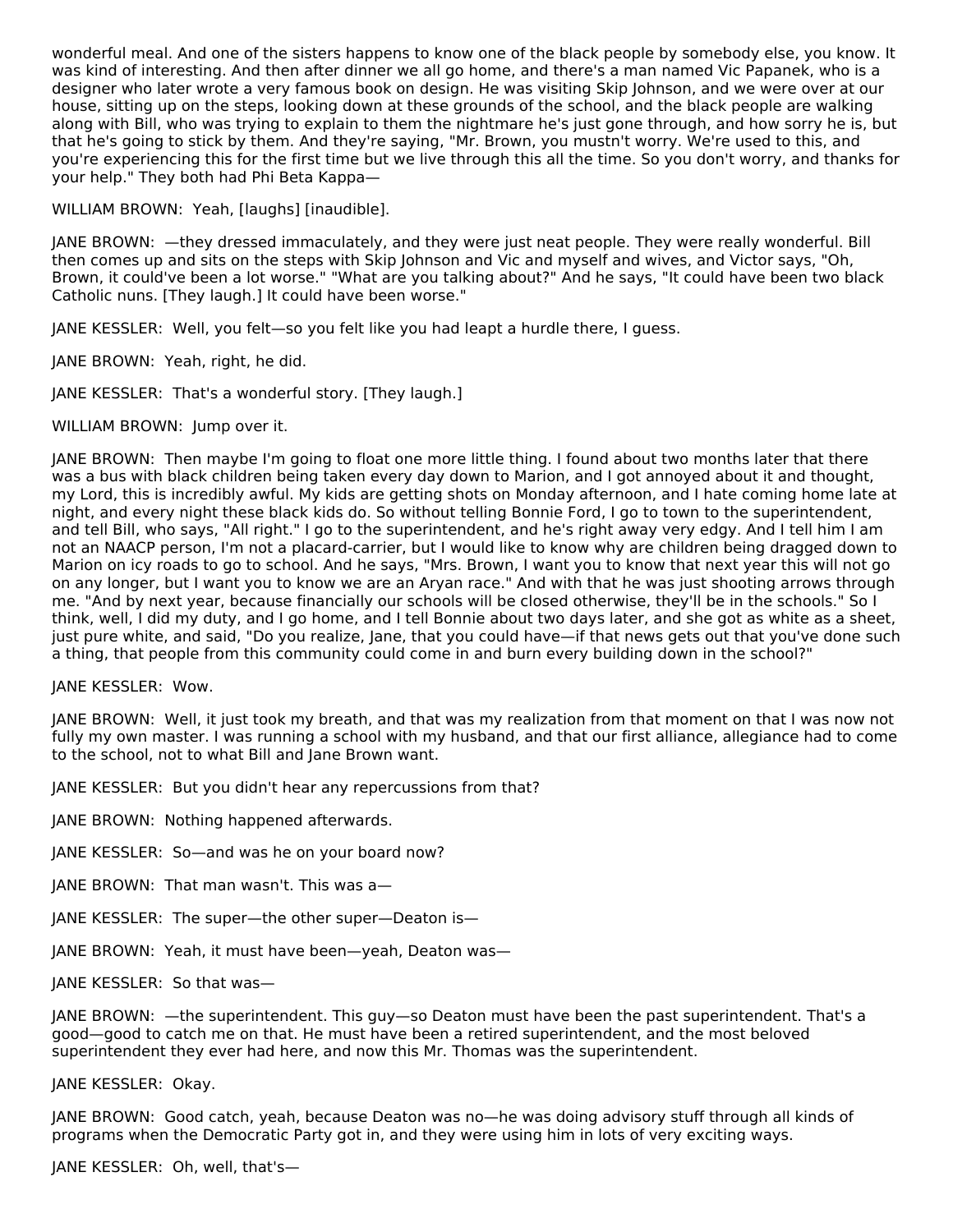JANE BROWN: So he was no longer superintendent.

JANE KESSLER: It's good that they had—

JANE BROWN: And Thomas straightened me out. [They laugh.]

WILLIAM BROWN: Yeah, [inaudible]—

JANE BROWN: You know, I didn't tell—my sons just heard this story last year. They hadn't heard it before, but—

JANE KESSLER: Oh, that's amazing. Well, let's—I want to make sure we talk about the residence program, because that must have started right about this time. Is that right? I mean, wasn't that—

JANE BROWN: In April.

WILLIAM BROWN: Mm-hmm [affirmative].

JANE KESSLER: April of the first—of which session?

JANE BROWN: That would be—

JANE KESSLER: Let's make sure—

JANE BROWN: —'63. Well, see, it wasn't a session.

JANE KESSLER: Or April of the first—

JANE BROWN: Okay, let me straighten this out—

JANE KESSLER: Okay.

JANE BROWN: —because I can do this fast. In November we had—the head of our board was Larson, Nils Larson, and he and his father were architects, and they were the greatest friends of the Reynolds-Babcock people. Babcock had been giving the school \$5,000 as a pure holding the shoestring to kind of together, if that's the word for it—

JANE KESSLER: Great, okay.

JANE BROWN: —holding it together. And so Larson says, or Bill says, "I want to go talk to him." And Nils says, "Okay," and he's like his uncle. So they go to his door, and he's in his bathrobe, [laughs] and he comes in, and Bill—the guy looks at him. Babcock looks at Bill and says, "So what is this school, anyway?"

WILLIAM BROWN: Yeah, because he's had—put money in it.

JANE BROWN: Is a—yeah.

JANE KESSLER: He's—he has put money—

JANE BROWN: He was putting money in it. He was putting 5,000 bucks in—

WILLIAM BROWN: Oh, yeah.

JANE BROWN: —like for 10 years.

WILLIAM BROWN: For ten years. He says, "I just keep it going. Now, what the hell is going—do you go now—"

JANE BROWN: "Is it a way stop between Michigan and Florida? Is it a restaurant? Is it—" And he gave pretty bad names. And Bill said, "I don't know, maybe it's a little bit of all that, and it may have been along the way that, but from here on in it's going to be the best goddamn school in the nation. In the world!"

WILLIAM BROWN: He says, "Now I got things going'." [They laugh.] He says—

JANE BROWN: Now.

JANE KESSLER: Now I got it.

JANE BROWN: I like that.

WILLIAM BROWN: He says, "Okay." [They laugh.]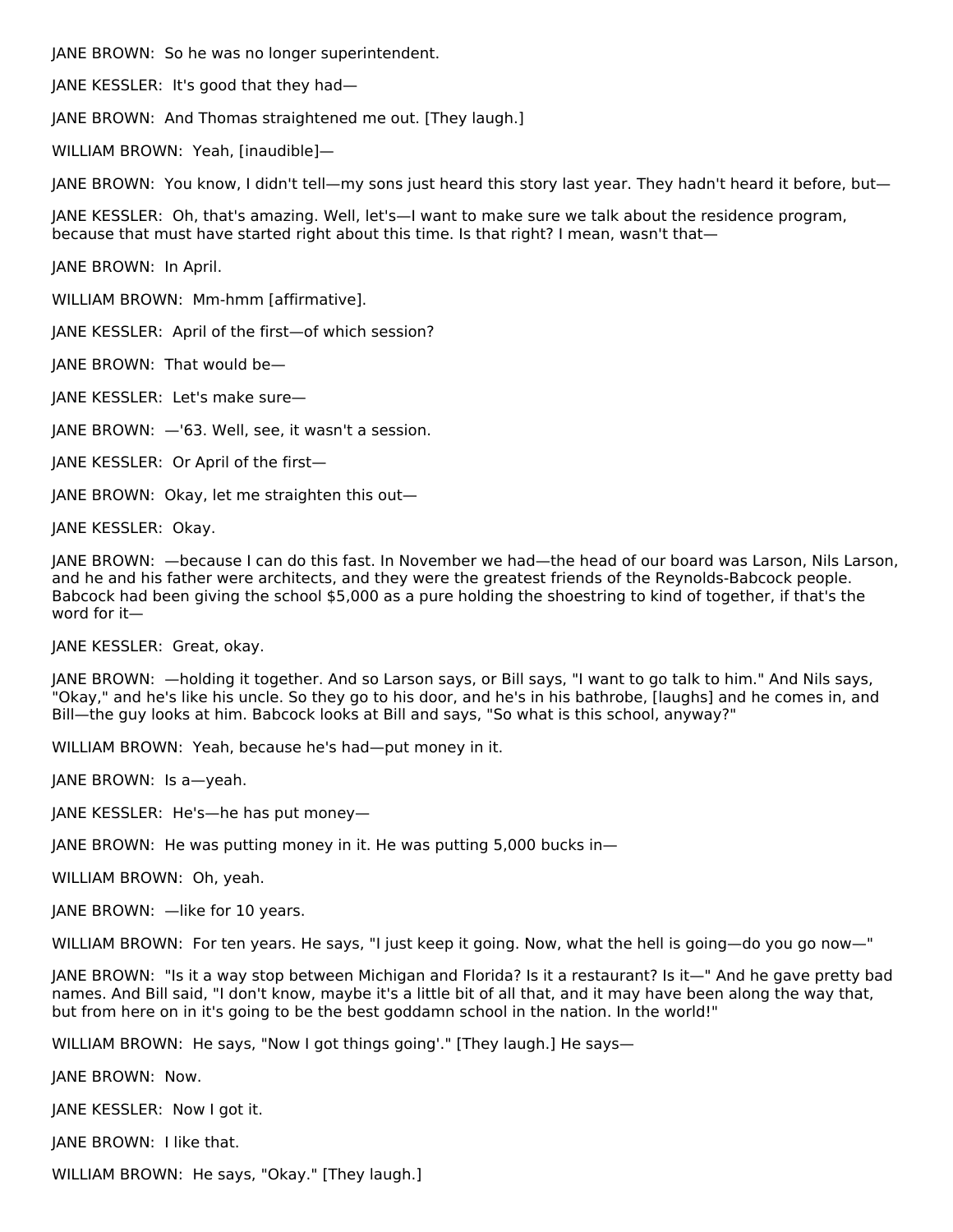JANE BROWN: Right. So then Bill told him—"I have this idea of bringing residents into the community." And you take off on that, see if you can do it.

WILLIAM BROWN: Well—

JANE BROWN: You wanted to bring young artists, have some—

WILLIAM BROWN: Yeah, that we got a lot of land, or [inaudible], and we got places to sleep and all that kind of it, and there's all kinds of people around needing to have a place to work. [Phone rings.] And—

JANE BROWN: Bill, remember the lawyer [inaudible]?

WILLIAM BROWN: What?

JANE KESSLER: Remember the lawyer, she said? But—or that's what I thought I heard her say. But you wanted to set up a program for craftspeople—

WILLIAM BROWN: Well, the people and their crafts, what that—what that is. It—it's—probably you don't make much money, and if you are really good—who was that?

JANE BROWN: That was Rusty, one of my students. Hadn't heard from him for a couple of months. I'll just pull this out.

WILLIAM BROWN: Pull him out.

JANE BROWN: [Laughs.] He's now a ninth grader. I don't teach him anymore, so he's just—loves to call in.

WILLIAM BROWN: Well, they get out of school, all these kids, or people, and there's nothing for them to do—

JANE BROWN: But to go to work at Penney's, he used to say.

WILLIAM BROWN: Yes, yeah, yeah.

JANE BROWN: Yeah. They could be the show—do the windows for Penney's, yeah.

WILLIAM BROWN: [Inaudible] down here in Flint, one guy did. And so I think that's a good thing to get going on , because that's—nobody does this.

JANE BROWN: And you said like a lawyer has an office to go to, right, and a medical person has a big doctor that'll work with them, an intern, yeah.

WILLIAM BROWN: Yeah. And so we got money for—

JANE BROWN: Two thousand dollars a shop for six people.

WILLIAM BROWN: Yeah, yeah.

JANE BROWN: Right. Each—it was called stretching the rubber band. That was what you called it.

WILLIAM BROWN: [Laughs.]

JANE BROWN: So a resident could come and work, and buy his materials, and each pays—we even paid the food money in those early years.

WILLIAM BROWN: They didn't have any.

JANE BROWN: Right, so we had to pay their food money, and they paid \$25, or—oh, it couldn't have been that much, could it? It must have been less. Or was it \$25 for their studio and 25 for their house? So they paid \$50 a month?

WILLIAM BROWN: Oh, I don't know.

JANE BROWN: Yeah. So that was \$2,000 apiece—

WILLIAM BROWN: What we were doing—

JANE BROWN: —yeah.

WILLIAM BROWN: —was the right thing, and I didn't [inaudible]—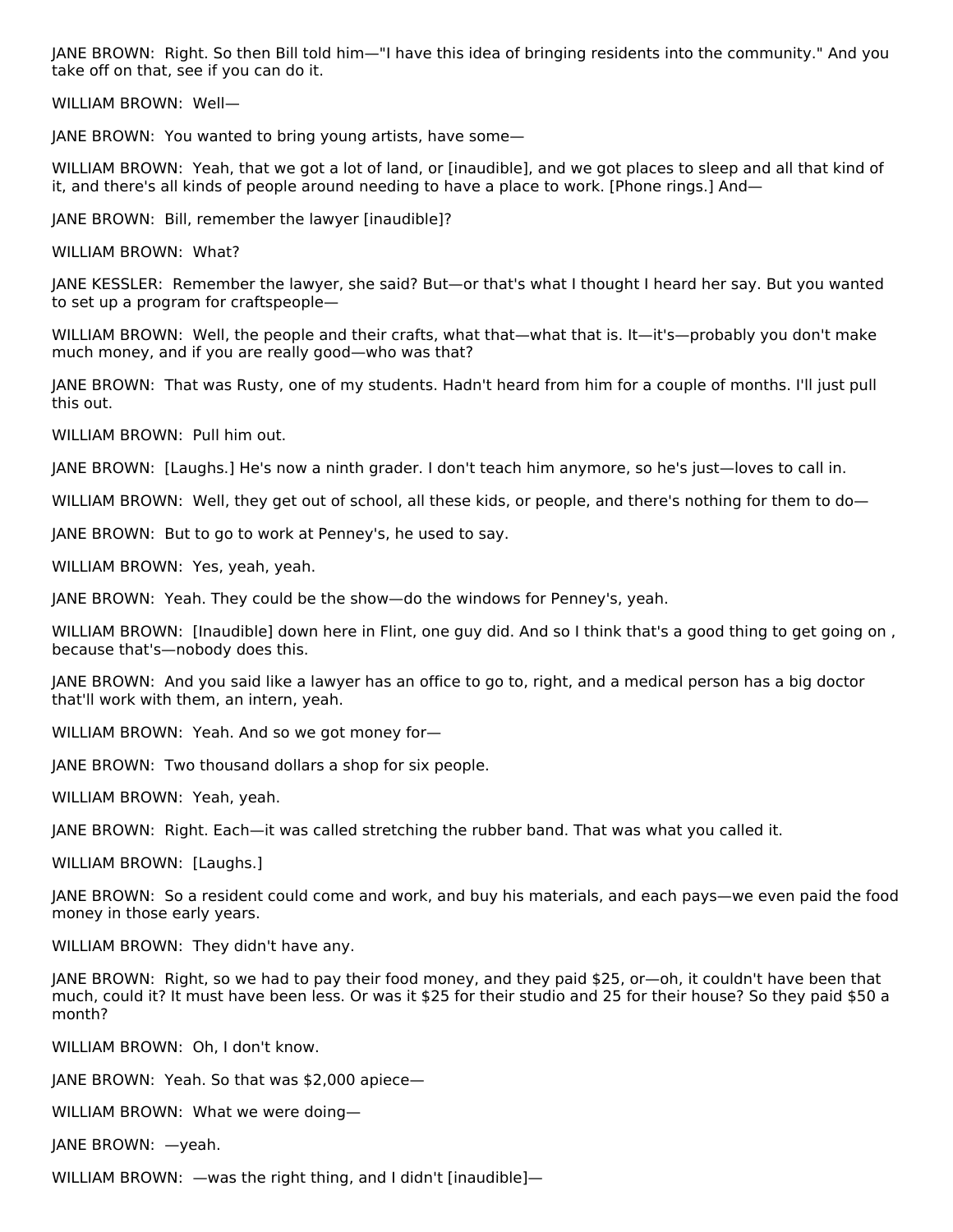JANE BROWN: We were doing the right thing, exactly—

WILLIAM BROWN: —go back to—

JANE BROWN: —yeah, and Skip Johnson was the first one.

WILLIAM BROWN: Skip was the first.

JANE BROWN: And we knew Skip was going to come, but now April came, and Bill's family lived in Flint, and we decided to go home to Flint, and we met Dick DeVore, who was at the Flint Institute, which was now a big shenanigans—

WILLIAM BROWN: Not like he used to—

JANE BROWN: —and Dick was later the teacher of ceramics at Cranbrook, so he was a real good teacher. And he had had a man named Ed Brinkman that worked with him, and Ed Brinkman he knew was dyslexic, and he was the smartest guy in the world, and he had made five kilns for them, and this guy was the perfect person for Bill's program. He could—

JANE KESSLER: First resident, you mean?

JANE BROWN: First resident. So Ed Brinkman goes to Penney's and buys himself a \$13 seersucker suit, or yeah. Anyway, it was a special suit. He was from Frankenmuth, Michigan, very German background, and very clever and wonderful. So he arrives as our first resident.

JANE KESSLER: Okay, so before we go farther with that, then, you only had in mind, as far as the residents went, that these were people that needed help getting started, and they needed support, they need a place to work, place to live?

WILLIAM BROWN: Sure, yeah.

JANE BROWN: And it might take them two years—

WILLIAM BROWN: A lawyer gets to go with—

JANE BROWN: —to get on their feet, and it might not.

WILLIAM BROWN: —a [inaudible] till you learn [inaudible], and a doctor, you go there , but you get work until you—and you expect to help the whatever—fun—what's—nothing—but everybody else gets—goes to—

JANE BROWN: The backers, or the support.

WILLIAM BROWN: Yeah.

JANE BROWN: Yeah.

JANE KESSLER: Gets help.

JANE BROWN: Right, yeah.

WILLIAM BROWN: Yeah. And then they can go [inaudible] themselves.

JANE BROWN: By then it was not to prove that they would become craftsmen, necessarily, but to prove in their lives what they needed to do, so that if they did not end up staying in the craft world, or if they didn't start their own studio, it didn't make any difference.

JANE KESSLER: How did you think you would find these people, or choose these people?

WILLIAM BROWN: Who in the hell do you—I don't know [laughs] how you got them.

JANE KESSLER: You just—

JANE BROWN: He would never want to plan ahead exactly how he was going to do it—

JANE KESSLER: So you didn't have—

JANE BROWN: —the next day.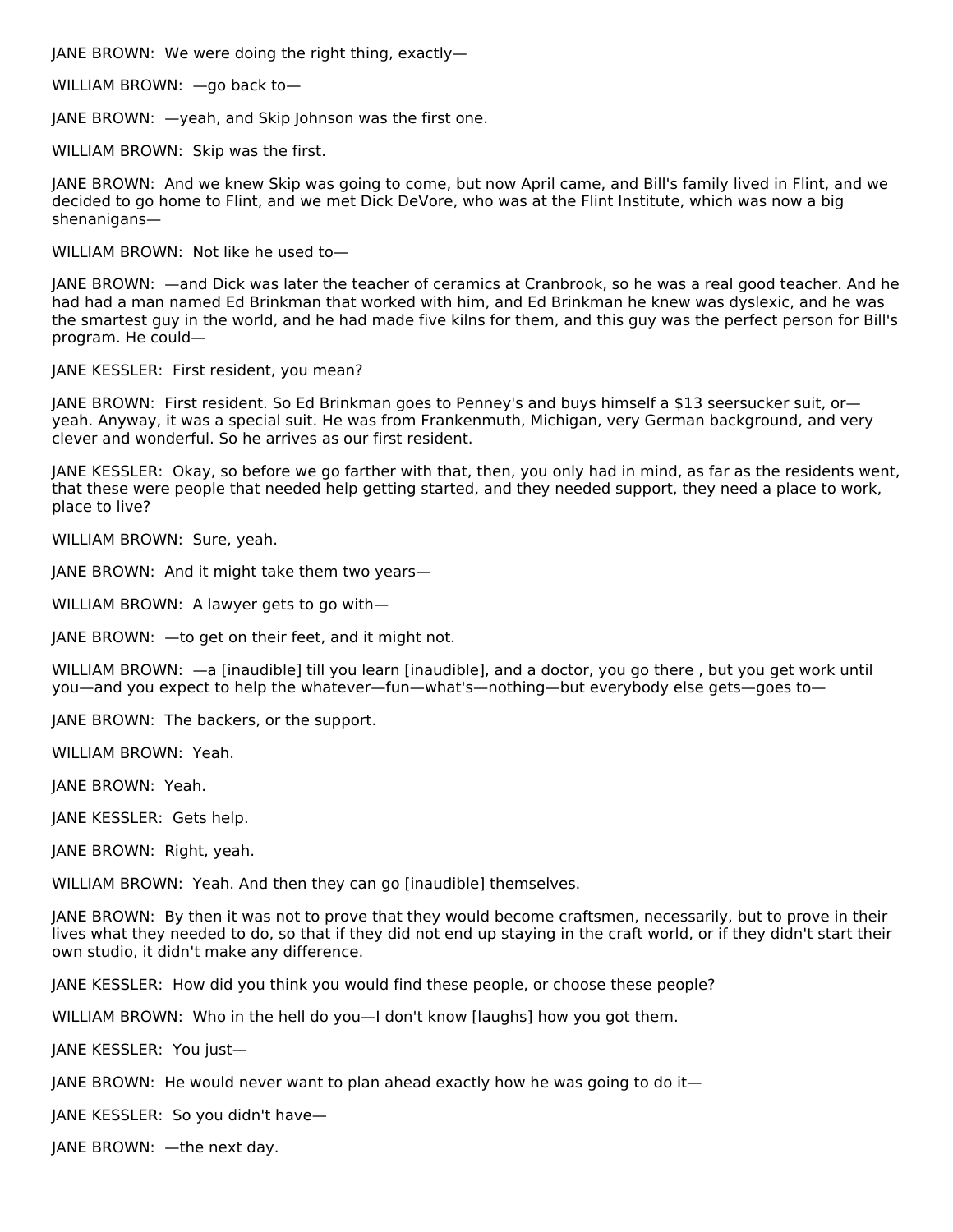JANE KESSLER: —like, a set of—you didn't have, like, we look at your work, or we look at—

WILLIAM BROWN: Bullshit.

JANE KESSLER: —you have—

JANE BROWN: Well, you just took a gamble on a person.

WILLIAM BROWN: Well—

JANE BROWN: Yeah. That they needed the help.

WILLIAM BROWN: Sure.

JANE BROWN: Right.

WILLIAM BROWN: Yeah. I don't know what I'm doing. I'm—what do you mean? It's—those people needed help.

JANE KESSLER: So it was sort of a person by person—

WILLIAM BROWN: Yeah. And—

JANE BROWN: And the way they were going to use it at Penland, physically, was in the summers they'd have to stop working, because they worked in the winter months.

WILLIAM BROWN: Then I could [inaudible].

JANE BROWN: Oh, but that didn't happen till years later. This was in '63, we are ph—we're in '63. But, I mean, so he felt a little bound about that, that they could only work from October 1st—

WILLIAM BROWN: But they could go—

JANE BROWN: —to May first, but then they could be monitors, and they could teach—

WILLIAM BROWN: [Inaudible] monitors, and teach—

JANE KESSLER: Let me—

JANE BROWN: —and they could go out and teach—

JANE KESSLER: Let me get that clear, that they could only work during those time periods, because then when you had to have that—

JANE BROWN: For students.

JANE KESSLER: —space for students.

JANE BROWN: Right.

JANE KESSLER: So then they had to quit—

JANE BROWN: So it was only—

JANE KESSLER: —but then you let them work as—

JANE BROWN: Monitors, or anything they could figure out, what—

JANE KESSLER: So you kept them—so you made sure that they could stay through the session.

JANE BROWN: Yeah.

JANE KESSLER: So even though they couldn't work—

JANE BROWN: On their own stuff—

JANE KESSLER: —they can—

JANE BROWN: —yeah.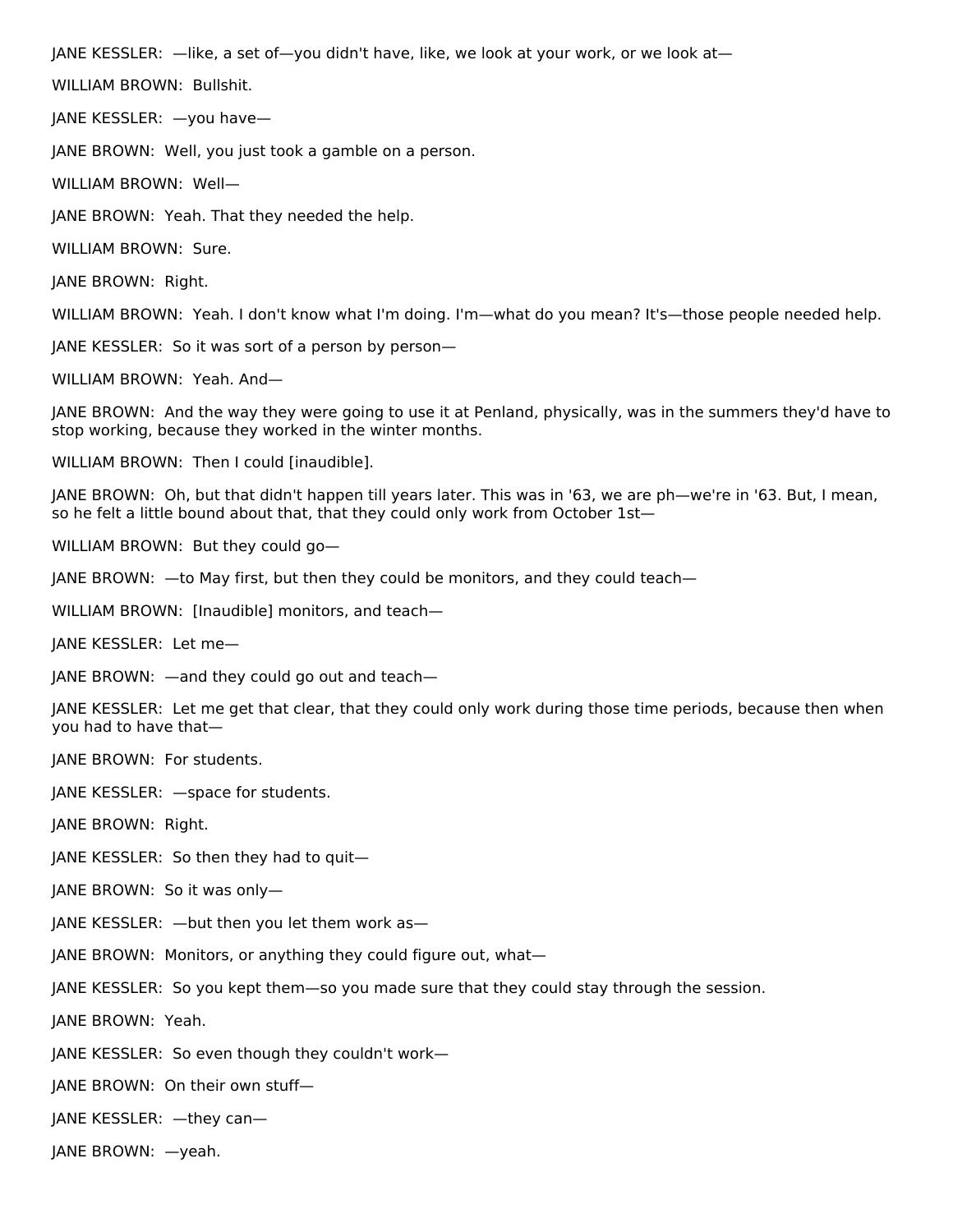WILLIAM BROWN: And then they can never say that it's a thing that—what—you have to be this high to—

JANE KESSLER: To get in.

WILLIAM BROWN: —[inaudible], yeah.

JANE BROWN: Yeah.

JANE KESSLER: Right.

JANE BROWN: Nor how long. He didn't tell them how long.

WILLIAM BROWN: No, no.

JANE BROWN: You guessed it might be two years, but you weren't sure.

WILLIAM BROWN: Sure, because it's—these are—these [inaudible] is a real person, and if you muck-a-muck that you've got to go now, a new charity can come in and [inaudible] folks. And so we had gotten both going , and—

JANE BROWN: With Ed Brinkman and Skip Johnson.

WILLIAM BROWN: Yeah.

JANE BROWN: Yeah. Then by the summer, Ron Burke father that we'd known in New York state.

WILLIAM BROWN: [Laughs.]

JANE BROWN: See, two—Skipper and Ron Burke were both students that saw the fallacy of what was going on at Oswego—

WILLIAM BROWN: Well—

JANE BROWN: —and they were way up in their thirties—

WILLIAM BROWN: I had them, too.

JANE BROWN: —when they came. They were your students, too. That's the first time they found education fun, so that's why they wanted to come.

JANE KESSLER: So they followed Bill.

JANE BROWN: Yeah, right.

JANE KESSLER: They really—

JANE BROWN: Ron Burke redid an entire building to live in, and—

JANE KESSLER: Here?

JANE BROWN: —got his—yeah, got—here—and got his work going just beautifully, and within a year had just really gotten it all rolling real well. He goes up to New York state to sell some of his very big pots, and they're very obvious in his car, and he drives through a gas station, and a lady says, "Are you a potter?" And he says, "Sure." And she said, "Well, there's a pottery for sale right near this gas station. You ought to go meet the people." Well, the men fell in love with Ron Burke, and they said—

WILLIAM BROWN: Two old men that [inaudible]—

JANE BROWN: —"We will sell it to you."

JANE KESSLER: Two old—

WILLIAM BROWN: Yeah.

JANE BROWN: Like, "Instead of 100,000, we'll sell it for \$20,000, and we want you, Ron Burke." So Ron had to come back and tell us, "Well, in a year's time I've done all of this, and now I've got to leave." And Bill said, "You do it."

WILLIAM BROWN: [Laughs.] "Take it with you."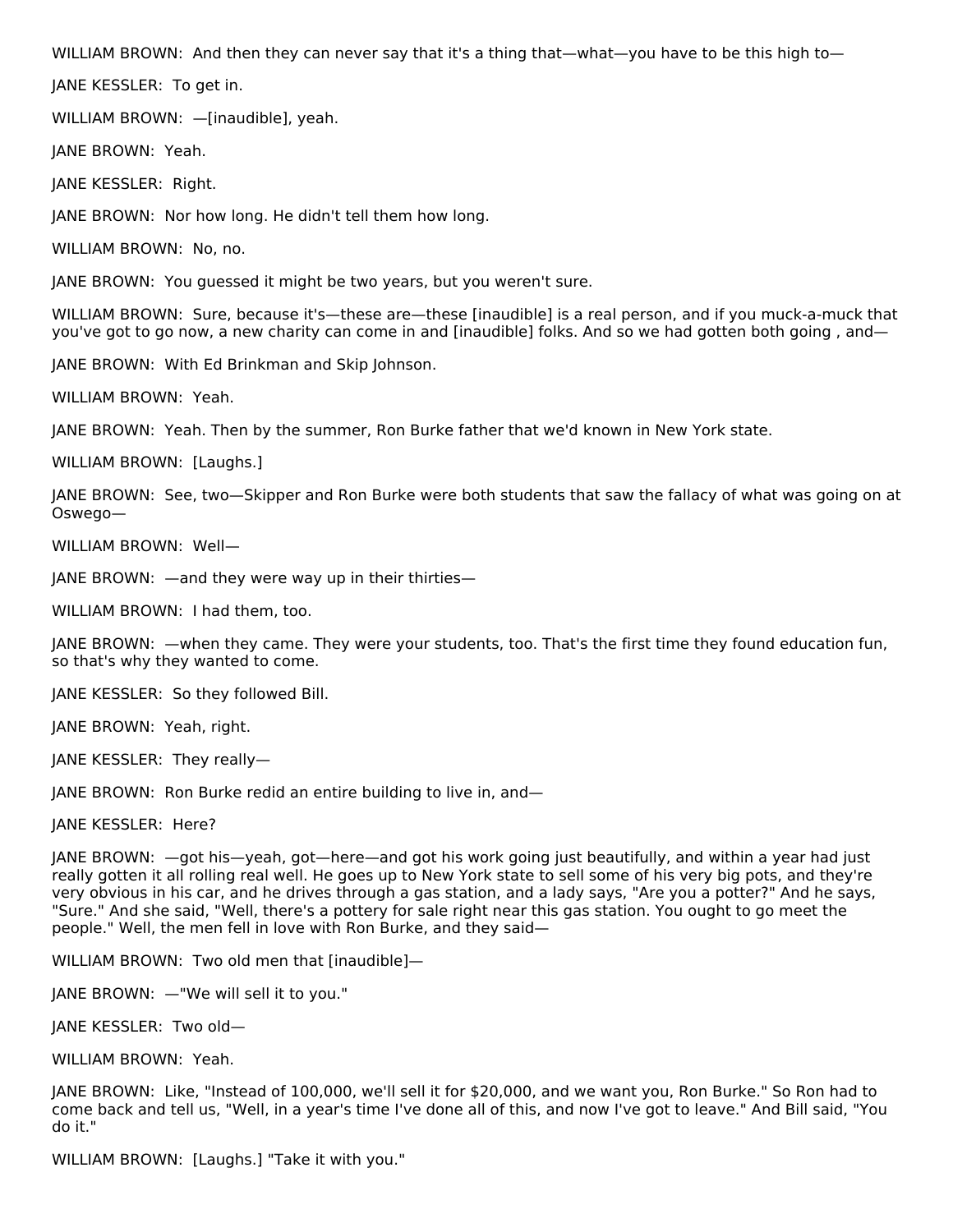JANE BROWN: "Of course go."

WILLIAM BROWN: "Do it, you do it." Sure.

JANE KESSLER: That's perfect.

JANE BROWN: Yeah,— time—

WILLIAM BROWN: "Those men will help you. They're going to help you with the—all of it."

JANE KESSLER: And where was—

WILLIAM BROWN: And they—

JANE BROWN: It was in New York state.

JANE KESSLER: New York state.

JANE BROWN: He later went to Maine. He lives in Maine, or New Hampshire, to this day. I think he's still living on his own. We're—yeah. So there was no—never any strings attached on that.

JANE KESSLER: Okay.

JANE BROWN: The other—

JANE KESSLER: Who—other residents, then?

JANE BROWN: Another person, by the way, who left later—this would be back in about 1970, [inaudible] '70, but David Cornell and Judy—

WILLIAM BROWN: Oh, yeah.

JANE BROWN: —came. He was a glassblower, and she was a potter, and he was invited after one year, or less than one year, he had—to become a head of Archie Gray. And the fluky part was nothing in their lives had gone on schedule. They were very neat, careful people, and they wanted this done, this done, and finally the only thing that went on schedule was their cards that said Judy Cornell and what's his name.

WILLIAM BROWN: [Laughs.] They had a big thing, this big.

JANE BROWN: Yeah, and they came in, and then that day the phone rang, and Archie Gray said, "Would you come and be the directors of our school?" And he came to Bill and said, "Bill, we've just spent these many months getting all ready, and now the cards are here, and nothing else is totally—we're just almost ready to swing." And Bill said, "How could you not take it?" So they left. Just as an example, that's how the resident program went.

JANE KESSLER: Oh, I guess that was—

JANE BROWN: Another guy came for seven years.

JANE KESSLER: Yeah, I guess that was the thing. Where was this other quote that you said that ninety-six point

JANE BROWN: Eight, yeah.

—

JANE KESSLER: —Ninety eight-point-six of all the residents that went through were successful, meaning that then they got out on their own, they did what you—

JANE BROWN: Well, what they needed to, not what he needed.

JANE KESSLER: —what they—right, but what—

JANE BROWN: What they needed.

WILLIAM BROWN: No, but—

JANE KESSLER: Right, but what he wanted for them to have happen—

JANE BROWN: Yeah.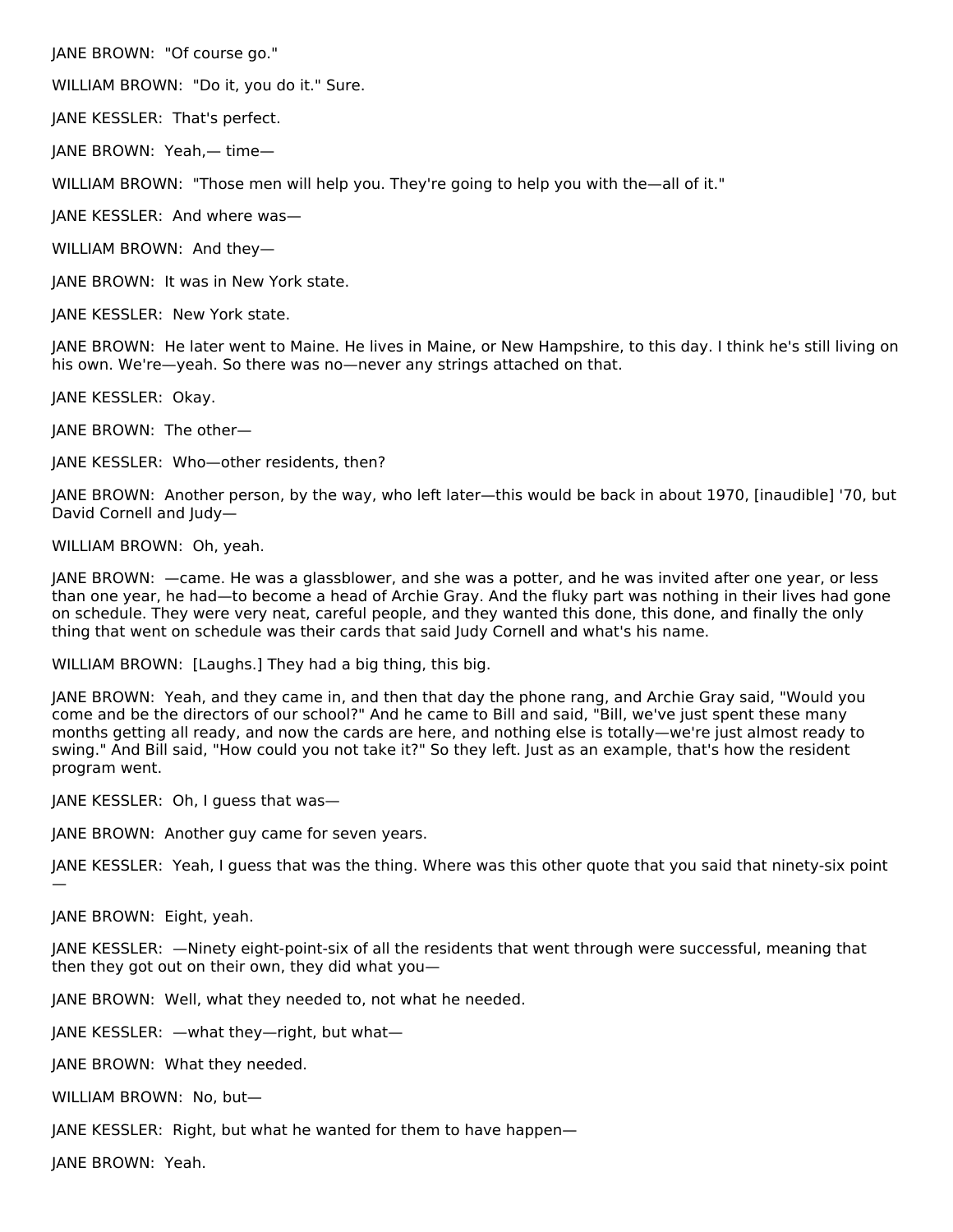JANE KESSLER: —was for them to do with—

JANE BROWN: They'd—

JANE KESSLER: —to get out and then go on and do what they needed to do.

JANE BROWN: Yeah. Skip Johnson, you know, went back and worked as a teacher at the University of Wisconsin, where he is now, just retired this last year. And so he found out that he really needed to be a teacher, and when he was invited to do it, Bill said, "Of course. If that's what you need to do, you've got to do it." So that would be one of our 98 percent successful, because he chose what he wanted to do, and he's encouraged people to be craftsmen in their own shops ever since. But he knew that they had to be the particular personality.

WILLIAM BROWN: That's right.

JANE KESSLER: Well, now, at that time, building-wise, so the barns then were not—the barns weren't part of Penland at that time, weren't they? Or where—

WILLIAM BROWN: No.

JANE KESSLER: The residents then were—

JANE BROWN: [Inaudible]—sorry, I just reached over. Where we are is '63, the resident program begins, and '64 it goes on the same way, and '65 Appalachian School for Children is up for sale, which was Miss Lucy's school. And when it was finally bought it was 1966. That's why I know that, why we were using it the first time. So in '65 we are told we need \$100,000 to find.

WILLIAM BROWN: [Laughs.]

JANE BROWN: Now, this is a school—

WILLIAM BROWN: I love ya.

JANE BROWN: —that at that point is—that's when Bonnie absolutely was getting our salary out of the Coke machine one time. I mean, that really did happen. She was counting the pennies. She never wanted us to kind of know how low we were, but Bill always knew. He had a smell for the finances. He always kind of knew. And, by the way, you, I think, at one point asked—thought about asking salaries: Bill took \$6,000 to come here as a first salary—

### WILLIAM BROWN: For one year.

JANE BROWN: —and before that year was over Sid Montague wrote us this very polite letter saying, "Bill Brown, we're very glad you're here, and we're proud of what you're doing. We have collected \$5,000 for you, but there's no way we'll find the last thousand. If you want it, you'll have to find it for yourself." Miss Lucy had been paid one year for \$700, but they had never paid a director. Five thousand was the tops they could find. So, of course, I wasn't paid anything. I wasn't paid anything till '69 was my first time to get a salary. So-

WILLIAM BROWN: [Inaudible] all the funding. [Laughs.]

JANE BROWN: So now—oh, you bet—so now in 1964 and '65, it's just egging in on us about this wonderful school that they've—240 acres from the Appalachian School. It's that whole hillside in front of us. It was the Horner Hall. It was down where Cindy Greenville is. It was the barns, which were dilapidated and decrepit, just falling apart barns. So he—one day we were, in the spring, when a man named Phil Haynes drove up, and he what he was asking Bill to do was run a meeting for arts people, like Tom Sulynan was going to be on it, and all these people that he felt should get the crafts and the arts going together in North Carolina, and he thought Bill should be the leader of it. And Bill said, "I'm not going to do it." And then Philip said, "But you could have the meeting here." So the two minds met right then. They were great friends from there on in.

JANE KESSLER: No, so but Phil Haynes had not had any involvement up until that meeting.

JANE BROWN: No.

# JANE KESSLER: So that was—

JANE BROWN: Only that he had met Clementine Douglas , who was a board member from back in the '20s, and Clementine was on the boat that Joan and Bill had their honeymoon on, and they had heard about Penland School then, and he'd never forgotten about it. He was always kind of intrigued, because Clementine Douglas was one of the most supreme, beautiful women you could ever meet. She was very [inaudible], and a spirit that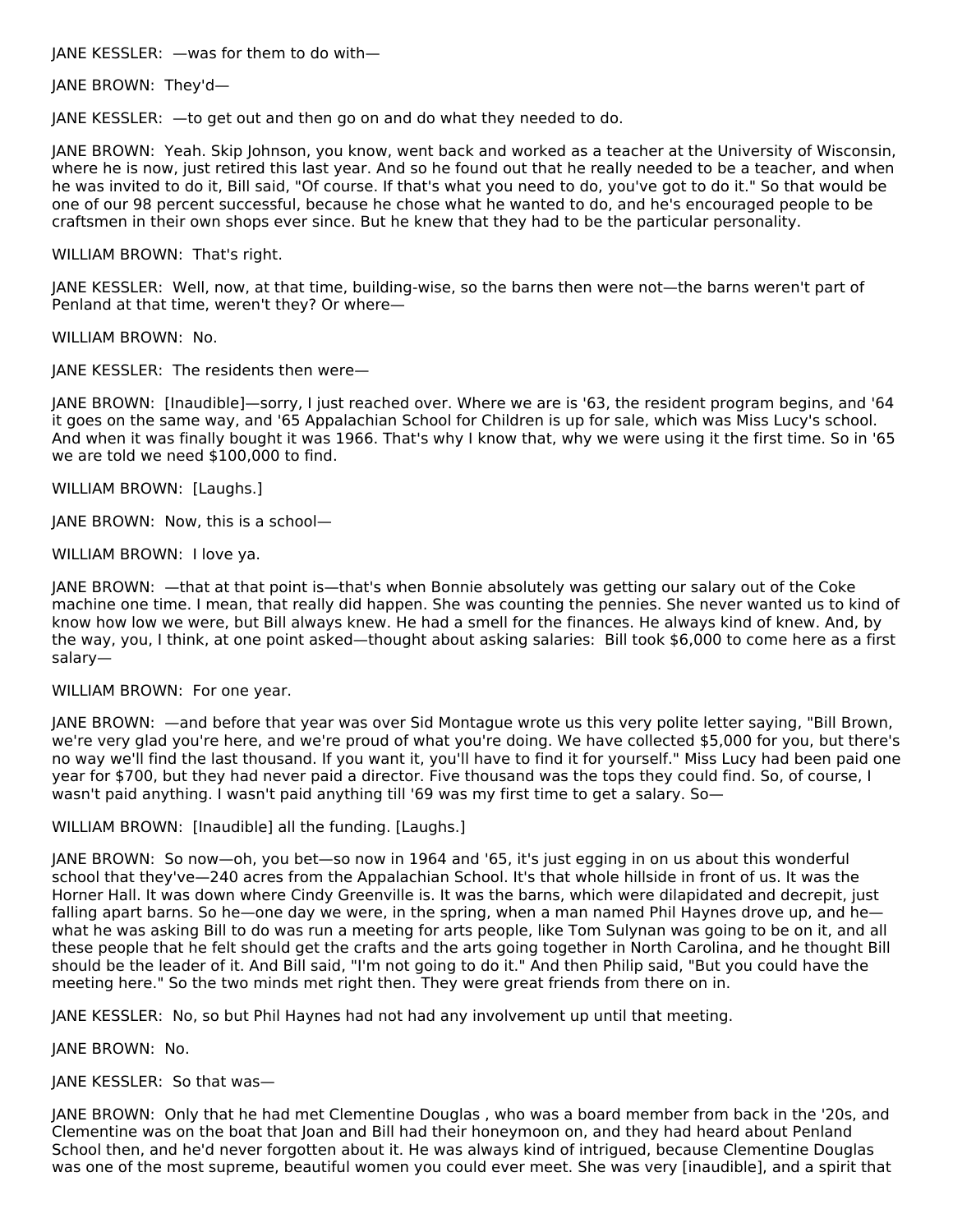was absolutely incredible. So he knew of the school from that, and he knew Clem wouldn't have said anything stupid. So now he was coming to get this director, just have a meeting, and then, "Let's go to dinner at the Nu Wray Inn."

WILLIAM BROWN: Oh, yeah.

JANE BROWN: "Okay, okay." And with that—that's where Phil Haynes started his blossoming of excitement for Penland School.

JANE KESSLER: And was it then Phil Haynes who made it possible to buy that land that was available?

JANE BROWN: Do you remember on the third floor of Lynn House?

WILLIAM BROWN: What?

JANE BROWN: We should visit. You were up on the third floor of the Lynn House, and he's looking around the grounds and the hills and stuff in front, and he says—

JANE KESSLER: Phil Haynes is.

JANE BROWN: —Phil Haynes—and he said, "This is incredible. I think this place is really wonderful." He's a very hyperactive guy. And Bill says, "Yeah, it's great. None of that land we own out there, and they want \$100,000 for it, too." And Philip says, "We'll figure out a way to do that. Sure. Let's go to dinner at the Nu Wray Inn."

JANE KESSLER: Well, that seems like providence that he—

JANE BROWN: And he just wouldn't stop talking. Yeah.

JANE KESSLER: —showed up at exactly the right time.

JANE BROWN: Right, yeah. Prior to that, Miss Lucy had been there during the summer, who now, by the way, could visit very easily, and she stands outside, and a man comes up and he says, "You put it in your heart, Miss Lucy, that this land will be bought and it will be bought." So now that Philip comes in a few months later, and then Philip goes to his cousin, Gordon, and he shouts, "Gordon Haynes, we need"—was it \$20,000?—"\$20,000. I need it immediately. I need it immediately. I mean, go write the check right now."

WILLIAM BROWN: "I'm not gonna listen to you now." [Laughs.]

JANE BROWN: And Gordon says, "I'm not gonna listen," and then he sees Bill a few months later and says, "I have never given \$20,000 to anybody or anything that I didn't know why it was going, but you're the one that hooked me." So that got 20. And this—yeah, that's when he told you, but he'd already done it when he didn't even know you. We—in the end, what Bill did was the church kept hassling back and forth about this 100,000 bucks, and finally Bill goes to the bishop one day, and the head of the bishopry financially, and he says to him, "I have \$40,000 in cash and I happen to know that you would be a lot smarter if you took this \$40,000 and you put it in the bank and you let us buy this defunct school from you and forget this \$100,000." And the guy looks at him, finally, and he says, "You know, I think you should be on the other side of this table. You've got a very good idea. You can talk with the board."

WILLIAM BROWN: I didn't know what I was saying but I looked real good. [They laugh.]

JANE BROWN: And prior to that, by the way, when they had board meetings with the bishopry—it was marvelous—Mr. Bishop—I mean, Mr. Bitticks, of the lumber company, had been taking care of both schools. And so he—when the bishop was saying, "Well, we have this wonderful school with these 12 buildings on it," Mr. Bitticks said, "Just—"

JANE KESSLER: This is the Appalachian School.

JANE BROWN: Yeah, this is the Appalachian School, and he said—they had a meeting with both boards, of the Appalachian School, of our school, and of the bishopry, and Bitticks, of course, was there, and Bitticks then caught the bishop and said, "You just wait a minute. I'm the one who's taking care of that Appalachian School all these years, and I happen to know that leaves come through the walls [they laugh] at that school. That's how badly it's insulated. The water pipes all need to be redone."

WILLIAM BROWN: Oh my God, yeah.

JANE BROWN: And he just laid it on the line, and I think that did—so this is where Bill's board was really doing what it needed to do at the right moment, and that's what Bill had always said. That's why you need a board, but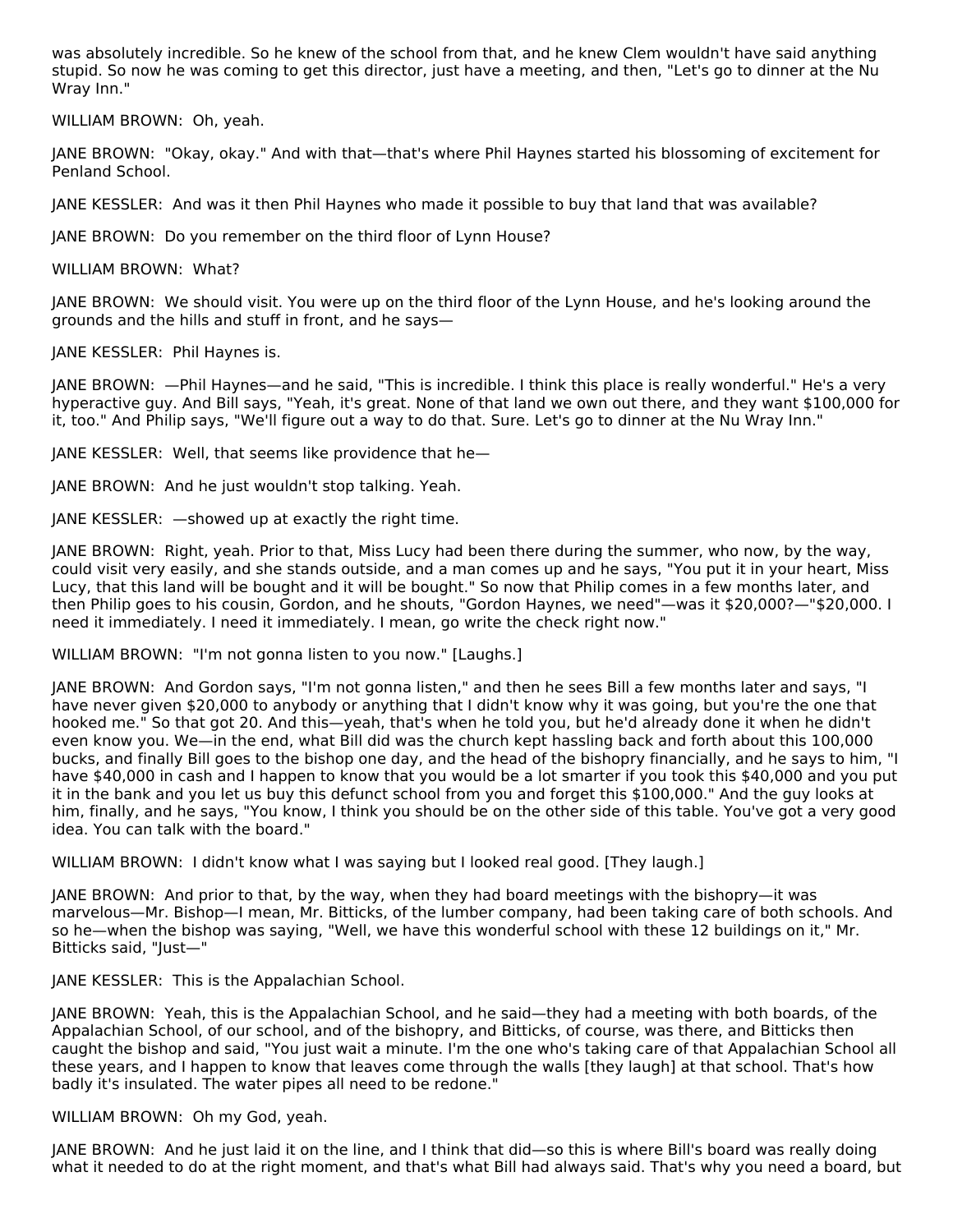you need them at particular moments, right?

JANE KESSLER: Mm-hmm [affirmative]. And what was the—

WILLIAM BROWN: God. [They laugh.]

JANE BROWN: And you got it for \$40,000.

WILLIAM BROWN: Forty thousand.

JANE BROWN: Right, and—

WILLIAM BROWN: How do you like that?

JANE KESSLER: Mm, that's not bad. [They laugh.]

JANE BROWN: Philip didn't give anything to it, but Gordon gave something—

WILLIAM BROWN: Yeah.

JANE BROWN: —and then—oh, and then that's when you sent out—see, Bill had only sent out two—he's only sent out three letters asking for help. Oh, gosh, we didn't bring any. The first year he got there he went to town and he took a cup of coffee for ten cents one day and thought, that's how I can get the money. And he goes home, and he writes a letter called "Hey roo", and I have it—you could look at it—and that's the old circus call that we need help, and it's, "Couldn't you give a dime a day to Penland School?" And altogether a dime a day would be \$36 a year, right? Would be—I know it's something like that. Mrs. Bishop got the letter and misunderstood it.

WILLIAM BROWN: Yeah!

JANE BROWN: She of Haystack. And she sent him \$360. [They laugh.] That's what tells me I think it was \$36 a year you'd spend.

WILLIAM BROWN: When I came back—we were up there, and I talked—"Don't you know how to do even anything? [They laugh.] Can't get a ball or nothing. Look at what you've done." And she says, "What are you talking about?"

JANE BROWN: She laughed. I could hear her laughing.

WILLIAM BROWN: "Oh, God!" She said, "God!" [They laugh.]

JANE BROWN: She sent 360, but everybody sent 36 bucks, and this all added up, you see.

JANE KESSLER: That's—okay.

JANE BROWN: So then the second letter that goes out is saying the Appalachian School is up for sale and we have some people that want to help us, but we're really in trouble, and we've got—Bill, was it about \$12,000? I'm not really so sure of this number.

WILLIAM BROWN: Yeah, about.

JANE BROWN: Maybe 12,000 for people—

WILLIAM BROWN: Yeah.

JANE BROWN: —which really impressed Phil Haynes. He couldn't believe that one letter going out could get that much money. And then he reached—

JANE KESSLER: And who did you send that letter to, Bill?

JANE BROWN: Ex-students and faculty.

[END OF TRACK AAA\_brown91\_2827\_r.]

JANE BROWN: Great. Now we're at 1966, and Bill has just convinced the board of, really, of the church, the Episcopal Church, to sell the Appalachian schoolgrounds to Penland School, and now we have 12 to fund , and I mean really to fund, Bill , and now his problem is what does he do next.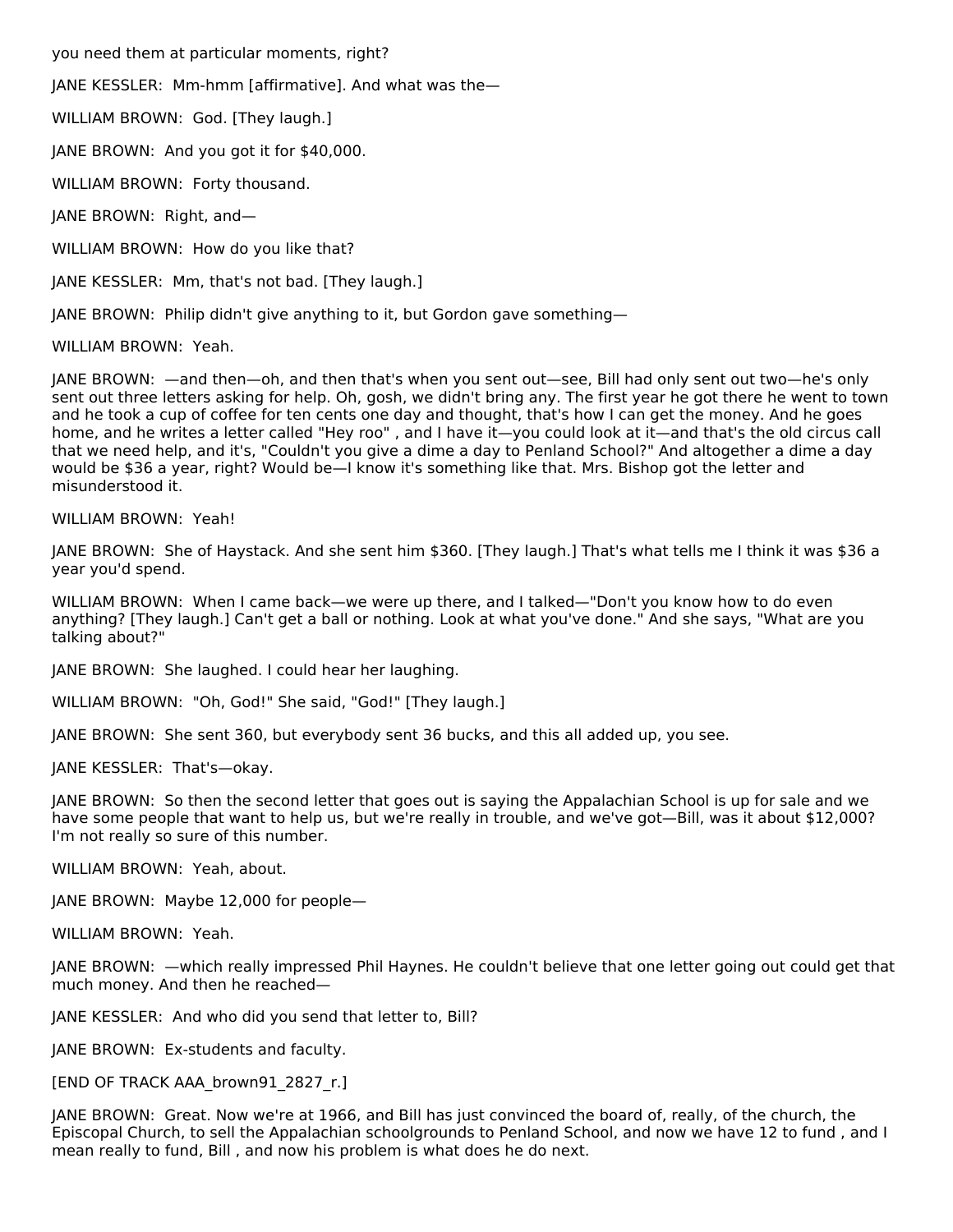WILLIAM BROWN: Just fall in.

JANE BROWN: Philip comes back, and by now he's brought John Neely to visit us. He's decided John Neely should get [inaudible], because he's a great friend, he's a writer, but not very well known at that point, see. So they both got—

JANE KESSLER: And John Neely was not living here at that time.

JANE BROWN: No, he hadn't bought a house [inaudible]. No, it was his first visit.

JANE KESSLER: Okay.

JANE BROWN: So I guess, really, Philip came without John the first time—

JANE KESSLER: Philip Haynes.

JANE BROWN: Haynes. He comes to visit, and Philip loves to be in charge, and he says, "We're going to walk around on the grounds." And Bill says, "No, we're not." Philip says, "Yes, we are." And Bill says, "No, we're not." "We're going [inaudible]." "Oh, no, we're not." Back and forth, these two men were hitting each other about it. And finally Bill says, "You're getting into the jeep, Philip."

WILLIAM BROWN: He's small.

JANE BROWN: And so he's got—

JANE KESSLER: He's small. [They laugh.]

JANE BROWN: He gets into the jeep with him, and they start at 10:00 in the morning, and they continue all the way until 6:00 in the evening, going into every nook and cranny of every building. And Philip really did: he looked into these wonderful closet areas, and Morgan Hall has a lot of wonderful kind of mazelike areas. So he was just knocked down. He just came back, and he sat down on the front porch at our house, and just put his head down and said, "Now I know what my dad meant." I said, "What do you mean?" He said, "Well, our dad said, 'You're such a great guy, Philip. You get Brown this 40,000 bucks. You helped him find the money to buy this school. And now think of the problems he's got?" And now Philip knew: every single one of those buildings had bad electrical systems and plumbing systems and so forth. John did come that weekend, because it was the weekend that Martha Ford got married.

JANE KESSLER: John Neely did.

JANE BROWN: Yeah, and he had a bad tooth, and he disappeared Saturday morning. [Laughs.] So he didn't go on the trip with you, and I got the wedding going for Martha Ford. So Bill and Philip were just sort of going in and out with me as I was pulling off this wedding. And Philip was just stunned by the end of the day, and he said, "Now I've really got to help you." So John Neely kept coming back to see us. [They laugh.] And then they both—

JANE KESSLER: Well, that was a good response! "Now I really have to help you." [They laugh.]

WILLIAM BROWN: Really do it.

JANE BROWN: Right. So Bill then was asked—or Bill decided to go ahead and make a major proposal to really Z. Smith Reynolds, and to the Reynolds-Babcock, because now they had a real project of re-embellishing these buildings, and it was wonderful things happening. He pulled together this incredible photographic book and written material, which John Neely helped write, and then he helped write the grant, which in October would be always when you get those moneys, so it was the next October before the moneys came probably. But during the summer we decided, how are we going to use these buildings? So M. C. Richards, who's, of course, a very, very famous philosopher and artist person—

JANE KESSLER: Right.

JANE BROWN: —who's written and so forth, she talks with me—

WILLIAM BROWN: Pain in the neck. [They laugh.]

JANE BROWN: Exactly. She talks with me, she talks with—

WILLIAM BROWN: She's nice, but—

JANE BROWN: I'm teaching dyslexic kids a lot by then, too, and we talk on the phone, and we talk in New York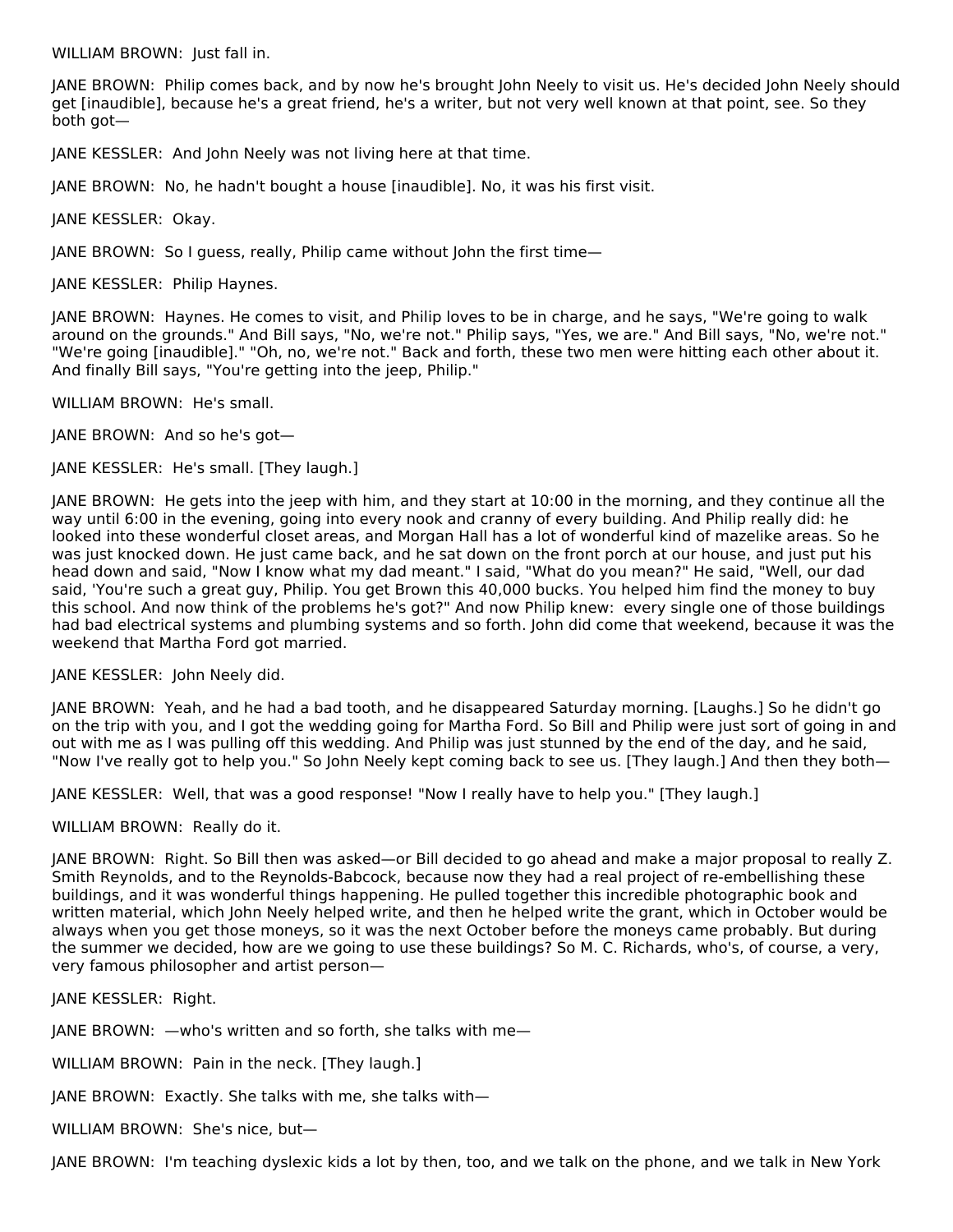about—when I'm visiting her, about how this school, how it could be with children. And so we're all open-ended about how would you use this new Horner Hall. And so M. C. comes to talk with Bill on a snowy weekend in February, and they decide that, yes, it's a great idea. They're going to have what Bill wants called Crossover, because it's going to be crossing over the arts. You're going to have music and dance and theater and storytelling and so forth, and M. C. is going to be the head of that, and it's going to be a two-week-long program called Crossover. And by then the dyslexic thing has dropped out of his steam entirely, at that point, but—and we were to use Ridgeway, which is another big building, to do that. Everybody's excited about it, but it's interesting to see, again—I'm giving your personality away as we talk this stuff out—M. C. has decided—you see, this—the Appalachian School was a church school, and there was a church inside the building, where now is photography was a church. And that's where Bonnie Ford worshipped all her young life. And it's a chapel. And so there's a cross up on top of the building, because it's a consecrated Episcopal building. So M. C. drives up the driveway with matter here, and she says, "Great. We're going to call it Crossover, and we're going to leave the cross." And Bill says, "No, we're not." And she says, "Oh, yes, we are." And he says, "No, you're not." And M. C. didn't take it as well as Philip. M. C. just got furious at the dinner table. She said, "That's why at Black Mountain —" Or, no, at Black Mountain—oh, she said—oh, pardon me; I just slipped there a minute. They're eating dinner. The Crossover thing has come off, and Bill has said he's not going to give in, and then she says, "We're all going to be baking bread the way we did at Black Mountain," because she was one of the early leaders of Black Mountain. All Through Fighting—I don't know whether you've ever read that book, but it's a crackerjack constant war and anger and no directorship. So she says, "We baked bread all the time. Students went in and baked bread, and we'll do that at Penland." And Bill said, "No, you won't." And she said, "Why not?" And he said, "Because the cook will leave and Jane will end up cooking. We've done three years of that. We're not going to go that way."

WILLIAM BROWN: We know how to do that. [Laughs.]

JANE BROWN: "We have plenty of good food, and we'll have baked bread if you wish it, but it's not going to be done by students." And that made her really mad. So she went away, really—this is really telling undercover information, but—

JANE KESSLER: It's—no, this is—

JANE BROWN: —she went away angry. She went away angry with Bill, but we went ahead and pulled off the program, and people like Remy Charlotte, the very famous dancer—

JANE KESSLER: And—but she did—but M. C. did come back?

JANE BROWN: To lead this program—

JANE KESSLER: To lead the program.

JANE BROWN: —for Crossover, yeah, and she got together the six or seven people, and they were Remy Charlotte, who is sort of a Medici—I don't mean the Medici—the Leonardo of our generation, really, somebody you'll hear more and more about. He's a dancer. He's a theater person. He's an Alexander Technique teacher. He's a singer. He's a little bit of everything, and a great friend of Wallace Feris since they grew up together on the same streets in New York, and went to the Henry Street Settlement together, and so forth. So Remy came to do theater, and he was a Paper Bag Player at that point, too. So he was here, and then there were two dancers, very famous dancers, and there was a storyteller who was Ted Moynihan, Daniel Moynihan's brother, and Ted was one of Timothy O'Leary's chief—Timothy O'Leary apparently had three major people who were his closest proteges as he developed this LSD pill, and Ted Moynihan was one of them, and Ted was in very bad shape when he got here. [They laugh.] Then there were two printers, [inaudible], wonderful printers. Bill, could you bring your chair over here? I have a feeling you're out of line with this [inaudible].

WILLIAM BROWN: Oh, no, I was—

JANE BROWN: Okay?

WILLIAM BROWN: Yeah.

JANE BROWN: Can I move you over this way?

WILLIAM BROWN: I can [inaudible]—

JANE BROWN: [Inaudible] were printers, and M. G. was literature and philosophy and so forth, and a man came to do nature walks, too, so there must have been about eight of them. At any rate, this was a two-week knockout wow session.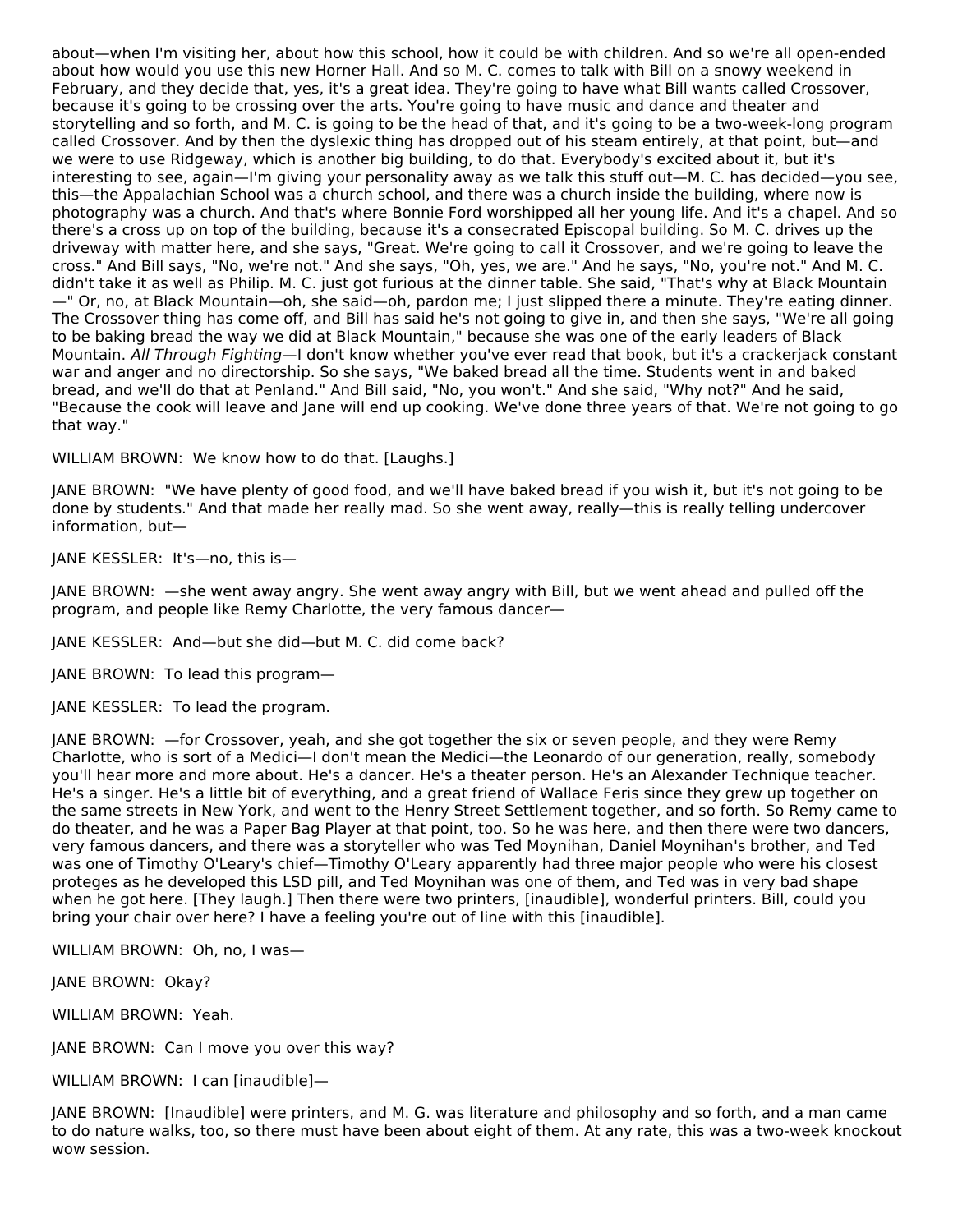JANE KESSLER: Do you remember how many students you had for that? Did you have a—

JANE BROWN: Well, they lived down in Horner Hall, so it couldn't have been much more than about 20 something. One very wonderful girl was a woman who turned out to be one of the children of the Vicks VapoRub people, and she was a great friend of John Neely. She was only 20, and a wonderful spirit for a 21-year-old girl. She was something. And so she fell very much in love with Penland and joined the board after that, and became very quietly influential, never came out with her name [inaudible], but we knew a lot of anonymous things that we think she did. So she was one of the major students there, but there were about 20 of them. Oh, and there was a dancer named Carolyn Bildeback , who came back every year afterwards for 20 years, so she was an important player.

JANE KESSLER: Did the Crossover program, was that a one-year thing then? Was that was—

JANE BROWN: Just that year. We did it for two years—

JANE KESSLER: But—

JANE BROWN: —and Ted Moynihan fell apart. He literally had to be put in a mental institution, and Bill and Skip Johnson were nearly killed by him, poor thing, and the school would foot the bill for that man for about six months in a private Appalachian home out in Charlotte, because—

JANE KESSLER: Yeah, was that drug-related then, because—

JANE BROWN: He—well, he was no longer on drugs, but he had been so maimed by LSD, and his wife got married on the middle Saturday of the two-week session he was there, and he just couldn't get his act together, and we had him in our house because [inaudible] Horner didn't want him there anymore, so he lived with us until it got to the point where he couldn't stay there.

JANE KESSLER: Well, did you—

JANE BROWN: So it was a horrible breakdown.

JANE KESSLER: Did you—

JANE BROWN: Go ahead.

JANE KESSLER: I was just going to say, did you feel like that Crossover program—you said a minute ago that that was, like, a critical point in that time. Was that because of what you were beginning to do with the programs? Was that because you were beginning to bring—

JANE BROWN: You had already broken loose with a lot of fantastic teachers already, with Ted Holman and Toshiko and so forth, but now you brought in the outside arts, outside crafts, anyway, to try to intertwine them.

JANE KESSLER: So it was important—

JANE BROWN: Oh, yeah.

JANE KESSLER: —for that reason, that they begin—

WILLIAM BROWN: We just made some things like that.

JANE BROWN: Because he loves—

WILLIAM BROWN: Yeah, so if the guys got treated—

JANE BROWN: Oh, that happened later, darling , wait a minute. What happened with Crossover was you decided —

### WILLIAM BROWN: No.

JANE BROWN: —at the end of the two weeks that it was too rich a thing to put on the school whammo, that it was better to let them come separately over future years, and that's why it made a program thing, because that's what he did later. And then you said—a year or two later you brought musicians in from Peabody School.

JANE KESSLER: Oh, I wanted to ask about that.

JANE BROWN: That's when you built the gazebos.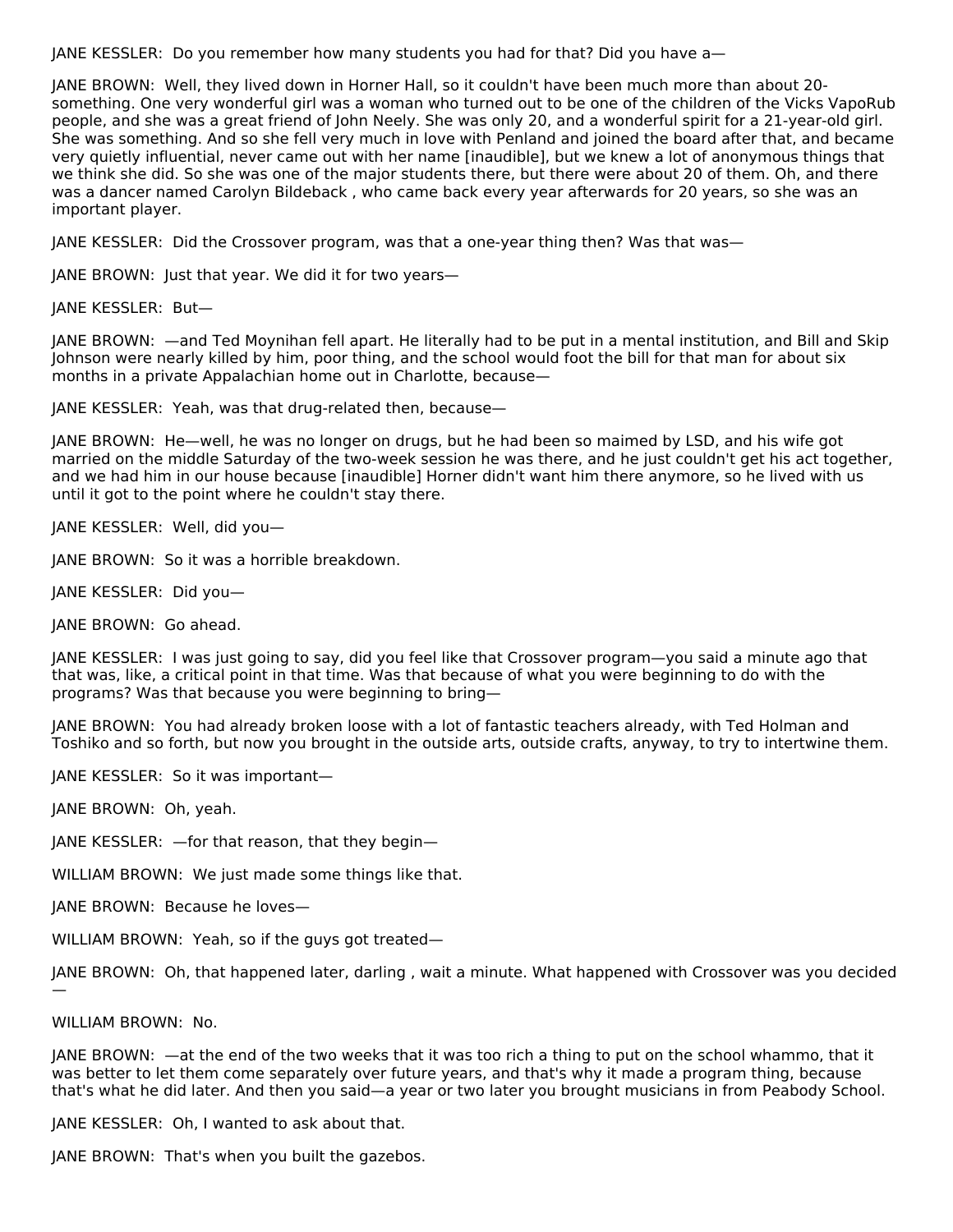JANE KESSLER: Because that was—that was—and the musicians, from what I remember or read, it was—it didn't turn out to be a particularly great thing. Did the musicians want an audience? There was something about—who told me that?

JANE BROWN: Yeah, there was a little tension about that—

JANE KESSLER: That they wanted the audience, and the artists wanted the quiet, or—can you remember what the—

JANE BROWN: Do you have a special feeling about it?

WILLIAM BROWN: Well—I don't know. If they do, they are doing something—

JANE BROWN: The music—

WILLIAM BROWN: —their music, and somebody is doing something over here, and now who's going to be in the middle of this, to take sofa , you know, parts [inaudible]. What was that? But we can't.

JANE BROWN: One of the biggest problems, I thought, Bill, was the musicians needed a special sound, and if they moved into the Horner Hall central area, yes, it would bother the people on both sides maybe, but I don't think that was the problem, really. I think it was the sound that, acoustically—we didn't have a correct acoustical system. They came for two or three summers, and—

JANE KESSLER: Oh, they did, so—

JANE BROWN: —Ridgeway is famous. If you've ever been to a party at Ridgeway—I never had them there because the sound would just get so out of hand, and so you're in there practicing a gentle little Baroque music thing, and you're in there with this sound going [makes wuh-wuh sound] all over the place. It didn't work very well. And then that's why you built the gazebos in the second summer of it, but then it was too damp.

JANE KESSLER: So that they could go out—

JANE BROWN: Yeah.

JANE KESSLER: —and be in their—

JANE BROWN: Yes.

JANE KESSLER: —spot.

JANE BROWN: But then it was too damp for them. See, so there was always something wrong for the musicians. And they're performing—I think really one of our problems was the particular musicians we chose were very dedicated, and they were students of Peabody, and they were rather tight—the main man was rather tight in his thinking. He could only do Renaissance music, and there was no variation at all. So he wasn't very flexible. And he would repeat every session exactly the same music they had done before, and then people would—poor people wouldn't come, and that would make him mad. Those kind of things would happen. But in general, it was nice.

JANE KESSLER: Yeah.

JANE BROWN: It was—yeah.

JANE KESSLER: Yeah, I was—I don't mean to—

JANE BROWN: It's okay.

JANE KESSLER: I just wanted to make sure I didn't lose either the Alexander Technique, that—and the—and that —

JANE BROWN: Dance.

JANE KESSLER: Then that began—that was a really early part of this program at Penland, was bodywork and dance—

JANE BROWN: It started in '66.

JANE KESSLER: —and the Alexander Technique, and it continues now.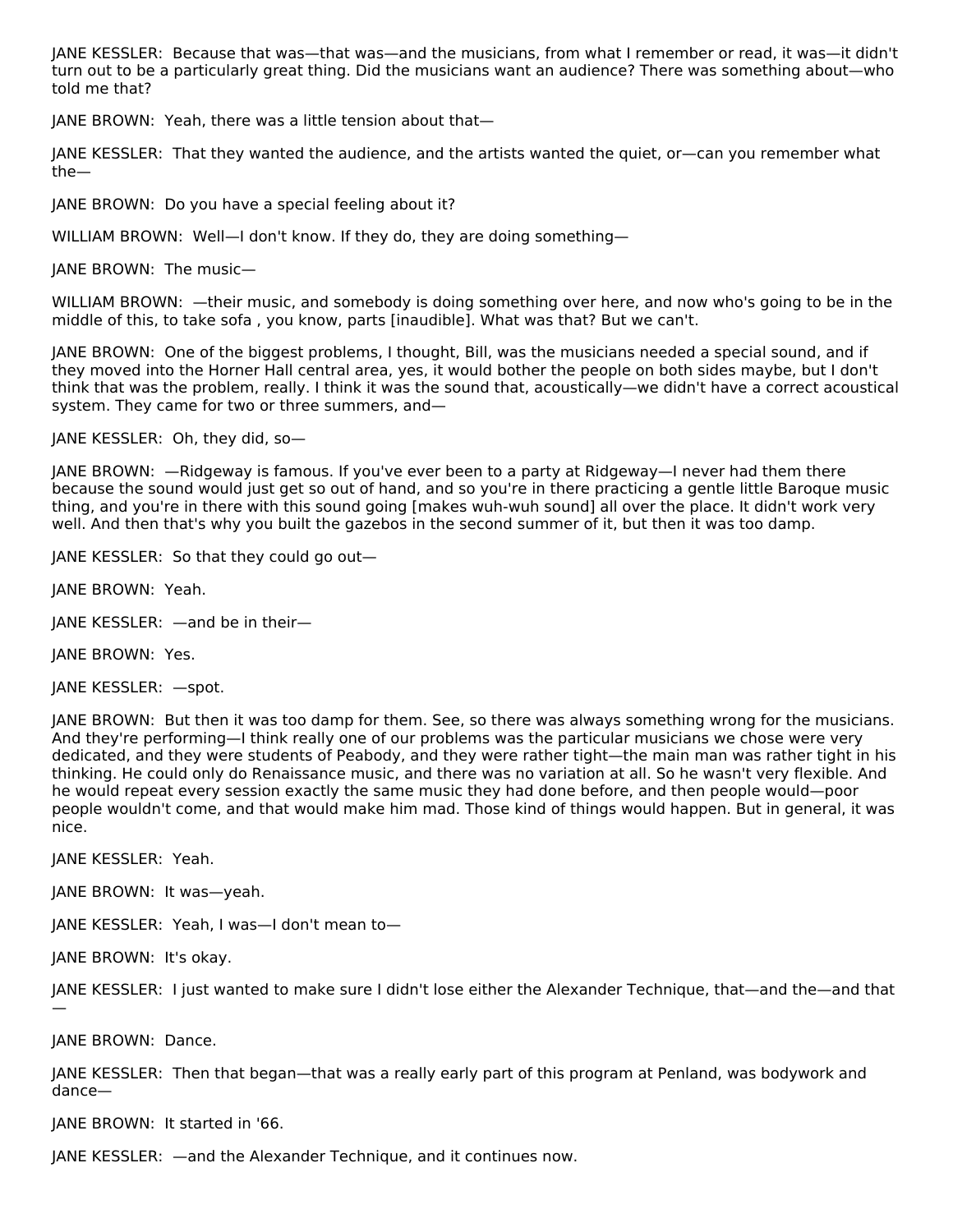JANE BROWN: The Alexander Technique really never got going until '75, when I brought it in, but in '66 Carolyn Bildeback was one of the teachers—the other two did not come back, but Carolyn came back every single summer, and we just knew from that day on that Ridgeway should be used as the place for movement. And in '66 and '67 we were even using two big rooms for the dance movement program, and Carolyn did happen to be taking Alexander Technique lessons in New York, so she had the spirit of the Alexander thinking, but we never had it officially taught until '75. But it's—so, as you see, it was exactly what Bill said. Crossover was a neat idea, but it was a little too potent. It was too much juice to swing in on the craftsmen in two weeks' time. Let's spread it out.

JANE KESSLER: So you spread it out, and then you—

JANE BROWN: Yeah. Also, in '66, because of my work with dyslexic people, we began to think maybe we should use the school more in that area, and so June Liday Orden, who was the lead person in dyslexia including in the world in the '60s, and was helping me to teach my son and other kids, she came to do a workshop for two weeks where 20 people came from all over the Eastern part of the United States, and they lived in Horner Hall, and they worked in classes in Ridgeway. And this is where I remember the electrical problem. We didn't have the money yet to fix it, but I walked down the hallway at Horner Hall one day, and these women now were sitting at desks all day, and they were all pretty proper and prim, and they had their hair to fix and so forth. So they had well, I guess I did it. They needed a coffee pot, and they needed their hair blower, dryer thing, and they needed their clock, and all the things that most of the craftspeople could care less about. So I thought, jeez Louise, they only have one plug per one, because Appalachian—[laughs] Horner Hall was not well built. And so I went and got extension cords, and I put it up in the light in the center, and I brought down three extension cords for each person, in 20 rooms. And Bill happened to walk in the building, and walked down with the doors open and saw extension cords. I was too stupid at that point to know that this would be a terrible overload electrically on the building and we might burn it out. So Bill went right back to the office and said, "The electrician's in town. You come up here and put new circuits in." And so while we went there, [laughs] we were hammering and sawing.

JANE KESSLER: Putting new circuits in.

JANE BROWN: Putting new circuits in. And luckily they knew it was in their own benefit, and it was done in about three to four days. But then that's when it really became very evident to where we had to get money to redo these buildings.

JANE KESSLER: To really upfit the buildings.

JANE BROWN: Yeah, right, yeah.

JANE KESSLER: I want to make sure I ask Bill before we finish this one, too.

JANE BROWN: All right.

JANE KESSLER: It was a question I almost dropped in here was his—he said he didn't have an office and didn't want one, and that's—

JANE BROWN: Right, yeah.

JANE KESSLER: Except—

JANE BROWN: While he's out, let me do the dance stuff.

[Audio Break.]

JANE BROWN: That—and this was with this fantastic woman who brought in very big people to help, too. Then, by the way, for the county, counties, for eight counties—to finish up on the dyslexic part—in '71 I decided to invite the public school teachers from eight counties to come for a one-day workshop where we had chief neurologists from Duke, the head of Duke's neurology, and one of his major assistants, who has since become very famous in neurology, and a psychologist and a physiologist, and all kinds of people came. So this was being done for the community. It's one of those many things that I would do, and I'd later think, wow did I ever pull this one off, and run Penland School? I just can't do both, but '71 was a big letter—red letter day, trying to convince the eight counties there was such a thing as dyslexia, because Appalachian University, which was training most of our people—and in those days, in general, people didn't know about dyslexia.

### JANE KESSLER: Right.

JANE BROWN: So we were forerunners on all of that. Along the way, we were also thinking should—I may be off in time on this—this may have been two years later—but Bill thought, should the school be used for very creative children who are not doing well in public schools, and that are already showing in their creativity a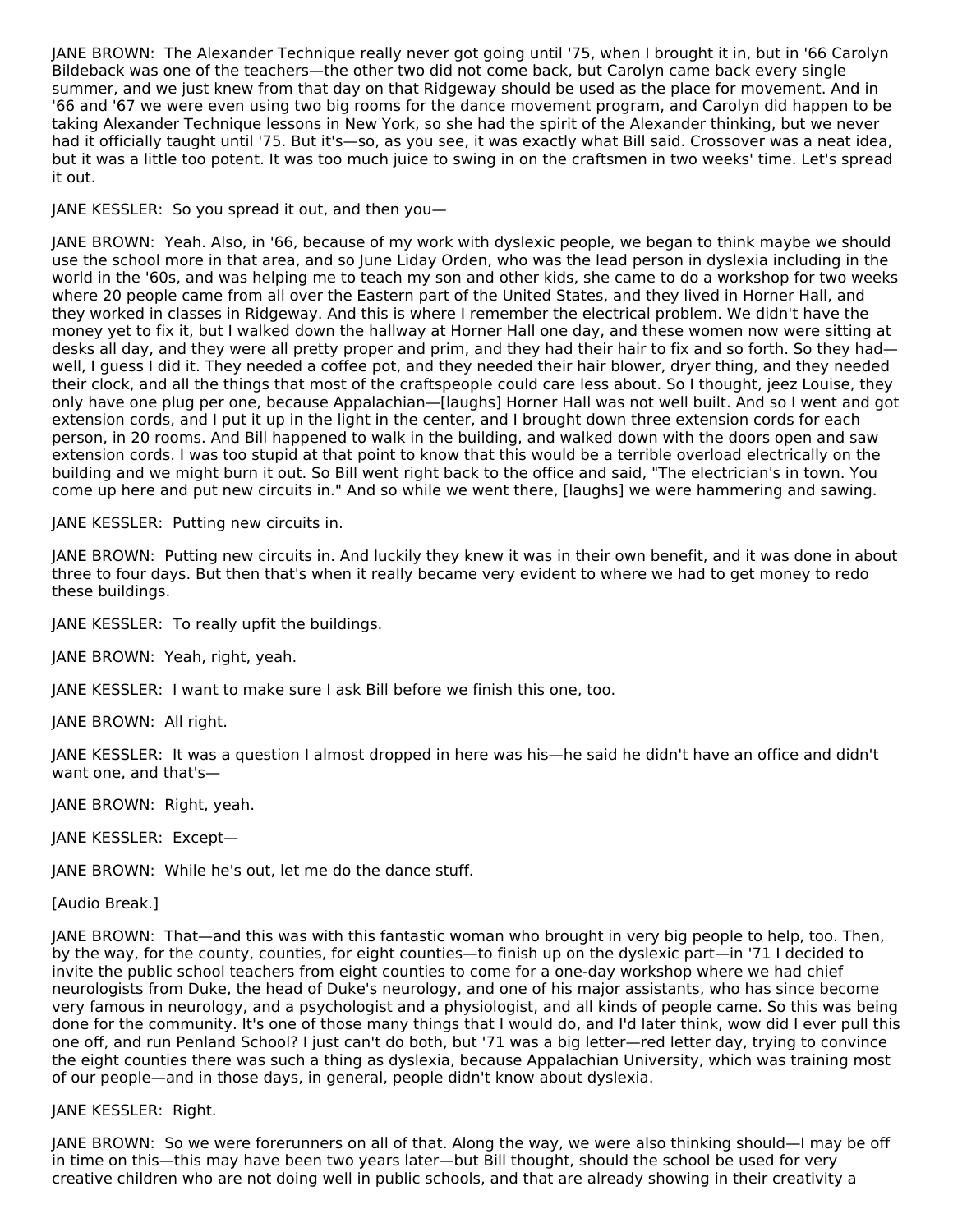wonderful direction toward the arts? So I think this would be '68, so we're jumping ahead, but it fits with this [inaudible].

JANE KESSLER: This piece.

JANE BROWN: Fits into this piece, that as a learning institute of North Carolina—so we got a grant of umpteen thousand bucks [inaudible] conference, which later I realized that Bill did all this money for conferences. So stupid, but in the '60s it was the thing to do. So we had a conference at Penland School with the thought , and very big guys—Fran Merritt came down [inaudible], and John Neely was here, and that it would link the [inaudible] institute of North Carolina—it was called [inaudible]—all their upper-uppers, and a couple of other big guys. Right now I can't remember their names. But the discussion was could we turn Horner Hall into a school, and that end of the campus into a school for these children. And 90% of them would be dyslexics, and I had all the knowledge and the people would come in and help me [inaudible]. So we had this wonderful three-day workshop, and everybody got excited. It was the time then would you have a maybe all-black, all-white, combination, and then by the end of it Bill and I thought, wait a minute, running Penland School is tough enough, in our own marriage. If I'm down at that end of the campus and he's up at this end, we are really never going to see each other. It's bad enough already at that point, but—and then, also, with the population of the school being 18 and above, you didn't have the problems that you had with insurance. Once you get 18 and under, you have a whole different system where you've got to have people monitor the buildings and so forth. So-

JANE KESSLER: Were you—

JANE BROWN: —it all kind of petered out.

JANE KESSLER: Yeah. Well, I can see why. That's like—that really did become bigger than probably—

JANE BROWN: Yeah, and, see, it could also—it would have to be then—that would be a way to use it in the winters. That was—we were always trying to figure out how do you use the school in the winter, and maybe they wouldn't be here in the summer, and the summer program would go as old, but the winter would be this children's program, and they'd leave. But I think, at the core of it, Bill and I realized that we were already working seven days a week. How could we—

JANE KESSLER: And you were working full-time at that point, were you—

JANE BROWN: Tutoring, you mean?

JANE KESSLER: —no, I mean were you—

JANE BROWN: Oh, I was—

JANE KESSLER: —were you working—

JANE BROWN: Yes, by 19—

JANE KESSLER: Were you paid working here at that point in time?

JANE BROWN: No, I was not paid. I was paid \$1,000, finally, in '69—

JANE KESSLER: And that was—

JANE BROWN: —and then \$2,000 a few years later, and finally my salary got up to \$5,000 before I left, seven days a week.

JANE KESSLER: But you were working full-time.

JANE BROWN: Yeah, and then I went down to tutor in public schools between 7:00 in the morning and 12:00, and then I rushed home to run the finishing business and the scholarships, and the dance thing. I don't know how I did it all. [They laugh.] It had to have been so much energy, I only slept about four hours a night. That's all I needed. And then we entertained every night from 5:00 to 6:15-ish. Then we went to dinner, and then after the slides every single night someone came home that had done their slides, and friends with them. So usually it was entertaining until twelve or one o'clock at night. And then I'd be able to go to sleep, and get up and teach. But the dance thing—

### JANE KESSLER: Oh.

JANE BROWN: —if you want me to do before he comes in. But Bill just had such this open mind about allowing me to do my things, but everybody to do their own thing, and I could use me as an example. I felt that the dance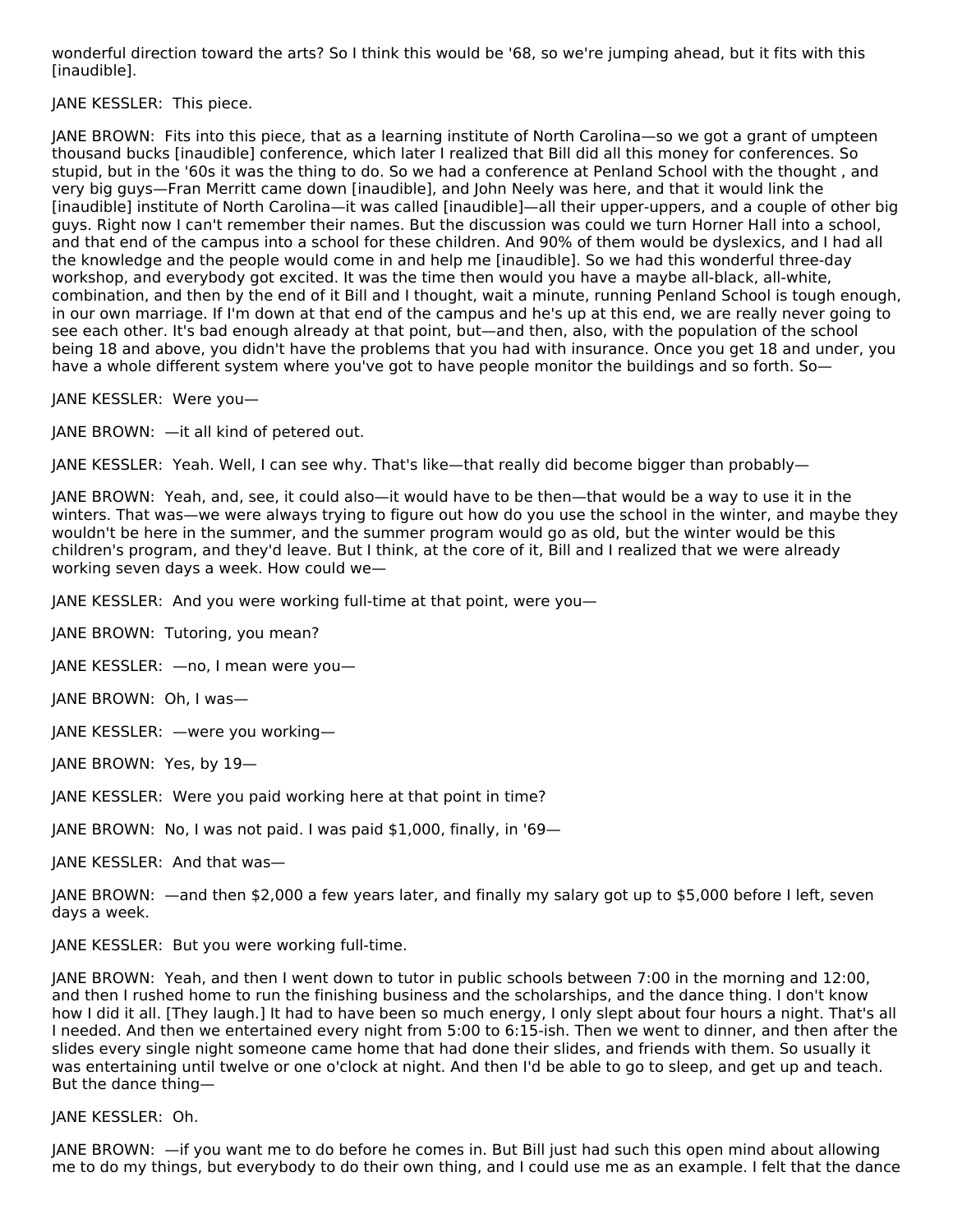movement thing was really important, and he said, "I think so, too." So we invited Carolyn back in the summer, and then Carolyn and I would think of other dancers that would come, like one of the major dancers from the Paper Bag Players, Irving Burton, came, whose picture you'll see in a little while. And so wonderful people came. He was always willing to do it, but he always said, "Now wait a minute: the dancers come, and they teach at 4:00 in the afternoon. I can't give them the same kind of treatment as I can a faculty member who comes with his four children and teaches all day long, seven days a week." So he felt that it was not right for me to be bringing a faculty member in for four kids and pay them the same—and by the way, you know, our faculty members were being paid \$30, \$30 a week.

[Audio Break.]

JANE KESSLER: This is the Bill Brown interview. This is March the 2, 1991, in Burnsville, North Carolina. This is tape three, the end of tape three.

[Audio Break.]

JANE KESSLER: We're on. We're on.

JANE BROWN: Okay. [Laughs.]

WILLIAM BROWN: They used to be.

JANE KESSLER: Okay, and let me—just to remind you all, we're doing the end of tape three, so we're gonna we'll have about 15 minutes on this side and then finish up. So we're going to finish up, okay? We're going to pick up from our last conversation at around 1968-70, and we had just finished talking about the Crossover program at Penland School. And now I—you've been at Penland, by '68 or '70, you've been there six to eight years, or—is that—

JANE BROWN: '62—from '62, yeah.

JANE KESSLER: Okay, so—

WILLIAM BROWN: [Inaudible.] Yes, what [laughs]—

JANE KESSLER: Okay.

WILLIAM BROWN: —what you say, if it is, it is.

JANE KESSLER: Seven, yeah, that's about right. So that's given you time to be there and to establish your own presence, and you're in, now, and Miss Lucy is not so visible anymore. Is that right?

JANE BROWN: Mm-hmm [affirmative].

WILLIAM BROWN: Yeah.

JANE KESSLER: She's not such a presence anymore. So I know you didn't believe in meetings.

WILLIAM BROWN: Uh-huh [affirmative]. Most of the time.

JANE KESSLER: Okay. And I know you didn't want to have an office.

WILLIAM BROWN: Yeah.

JANE KESSLER: And why was that?

WILLIAM BROWN: Why?

JANE KESSLER: Mm-hmm [affirmative].

WILLIAM BROWN: No, people don't know what to do. They—ten guys be in a row here, and start talking to what we're talking to. They don't know what it is. And you might as well [laughs] go get—pay somebody that knows what they think they are, and do it. They're not there anymore , and probably not very good with it. But you put —get it going this way, you know, and the next day I got three other guys, right here, right now , wow. So you just suck them in, see, and you don't—none of these guys—they know what they're doing.

JANE KESSLER: So you got—

WILLIAM BROWN: And so you don't give them, you know, this—raise hell and have fun. They know how to do it.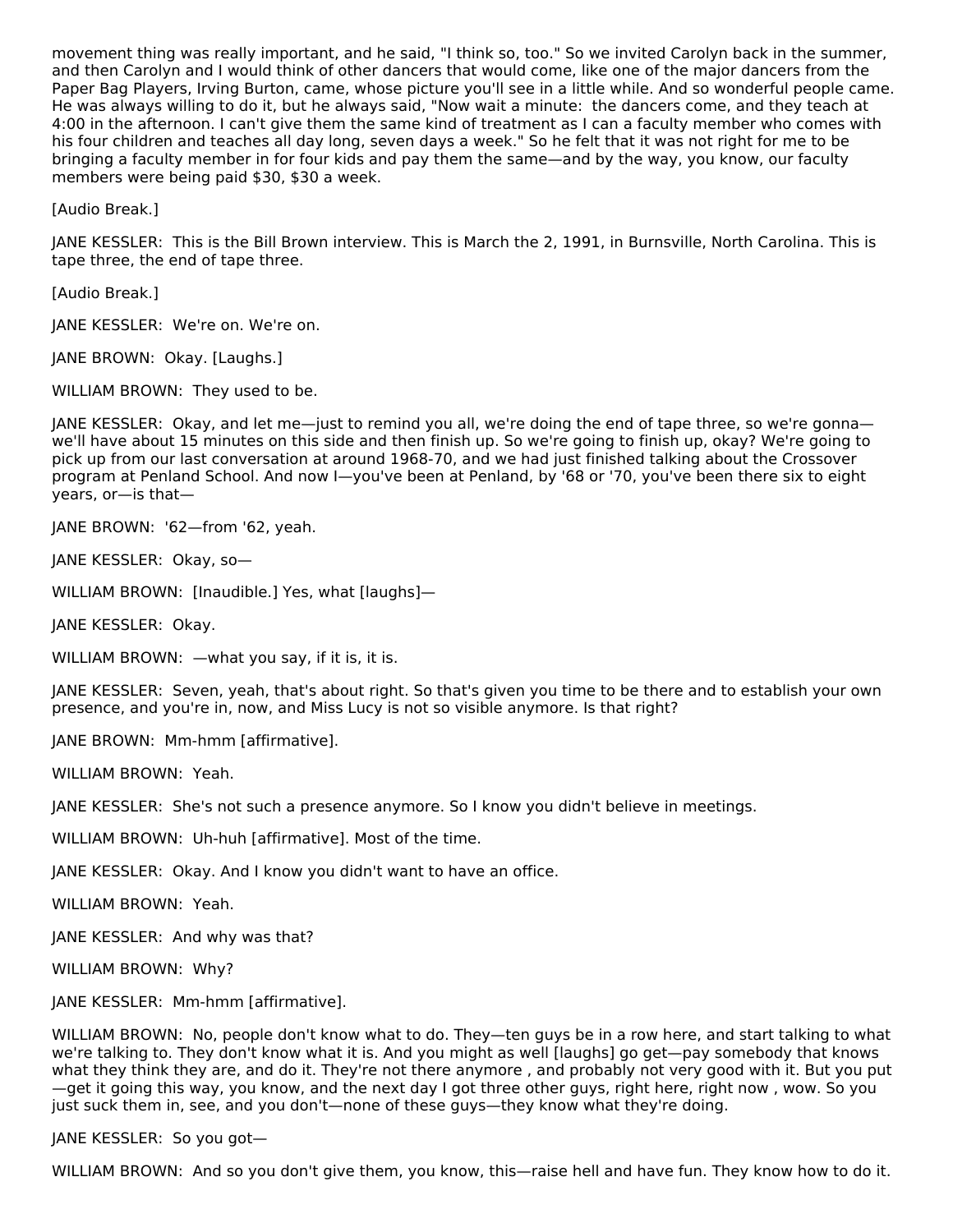JANE KESSLER: So you didn't need to have meetings to tell people how to do things.

WILLIAM BROWN: Oh, what the hell?

JANE KESSLER: Yeah. Just you—and you're talking about you're leaving it to your faculty to do—

WILLIAM BROWN: Sure. [Laughs.]

JANE KESSLER: —what—

WILLIAM BROWN: [Inaudible], yes.

JANE KESSLER: —what they—you trusted them to get done what—

WILLIAM BROWN: Yeah.

JANE KESSLER: —needed to be—

WILLIAM BROWN: Sometimes they didn't [inaudible] any here, you know, and didn't come. You know, somebody [inaudible]—

JANE BROWN: Oh, a teacher wouldn't come, faculty member wouldn't come.

WILLIAM BROWN: —[inaudible] here. "You jackass. You got the whole stand thing up there, and you do it [laughs] for what you want to do with it." "Oh. Well, okay." Then they start up, and then somebody would come in, starting to get back in and moving around, and—

JANE KESSLER: So it's just freedom. We got the people that we thought were gone, and then you let them go.

WILLIAM BROWN: Yeah.

JERRY BROWN: Also one thing that I can never remember what the exact quote was—maybe we can figure it out at some point—was that it was—that you could never ask the people what they were able to do on their own, so why—you know, they had much more potential than you could ask for, and so—

WILLIAM BROWN: Oh, yeah.

JERRY BROWN: —you let them do what they do best, and your influence on that wasn't as important as them being able to have the reins to do it.

JANE BROWN: Well, yeah, the reins was good. The analogy Bill used to say was that any one individual has blinders on to a certain extent, and therefore Bill Brown might see a situation done in this manner, and another person might come in and be looking way out here somewhere, or way all over the place, and therefore what a tragedy it would be for him to tell a faculty member what he expected of them, because when he let them go he found out that they found out their potential was even greater than they dreamed, and that's, I think, the core of why everybody left to come and work under him. So—

WILLIAM BROWN: Under me? [They laugh.]

JANE BROWN: They worked under you, or with you, yeah. And also, at about this time—it was probably—Jerry Brown, our son, is in on this tape this time, so—

JANE KESSLER: Right, [inaudible].

JANE BROWN: Yes, I forgot to say that. And, of course, we haven't—I don't—we haven't even introduced your name, either. Jane Kessler is the interviewer. Nor have we introduced Jane and Bill Brown. [They laugh.] Okay.

JANE KESSLER: That's true! Now we're getting the idea, aren't we?

JANE BROWN: Yeah, right.

JERRY BROWN: And it's March 2, 1991.

JANE BROWN: Okay! The thing that—there were two things that happened. Phil Haynes used to bug bill a lot about board members, that boards ought to be more effective, and that all boards should be effective and active. We did have one funny experience, when—which is back before '66. He brought John Neely on that first visit, which I talked about, and that evening, just at the time Philip was at the table saying, "Bill Brown, you ought to make your board more active. You could do this and do that." And Bill would say, you know, "Bullshit."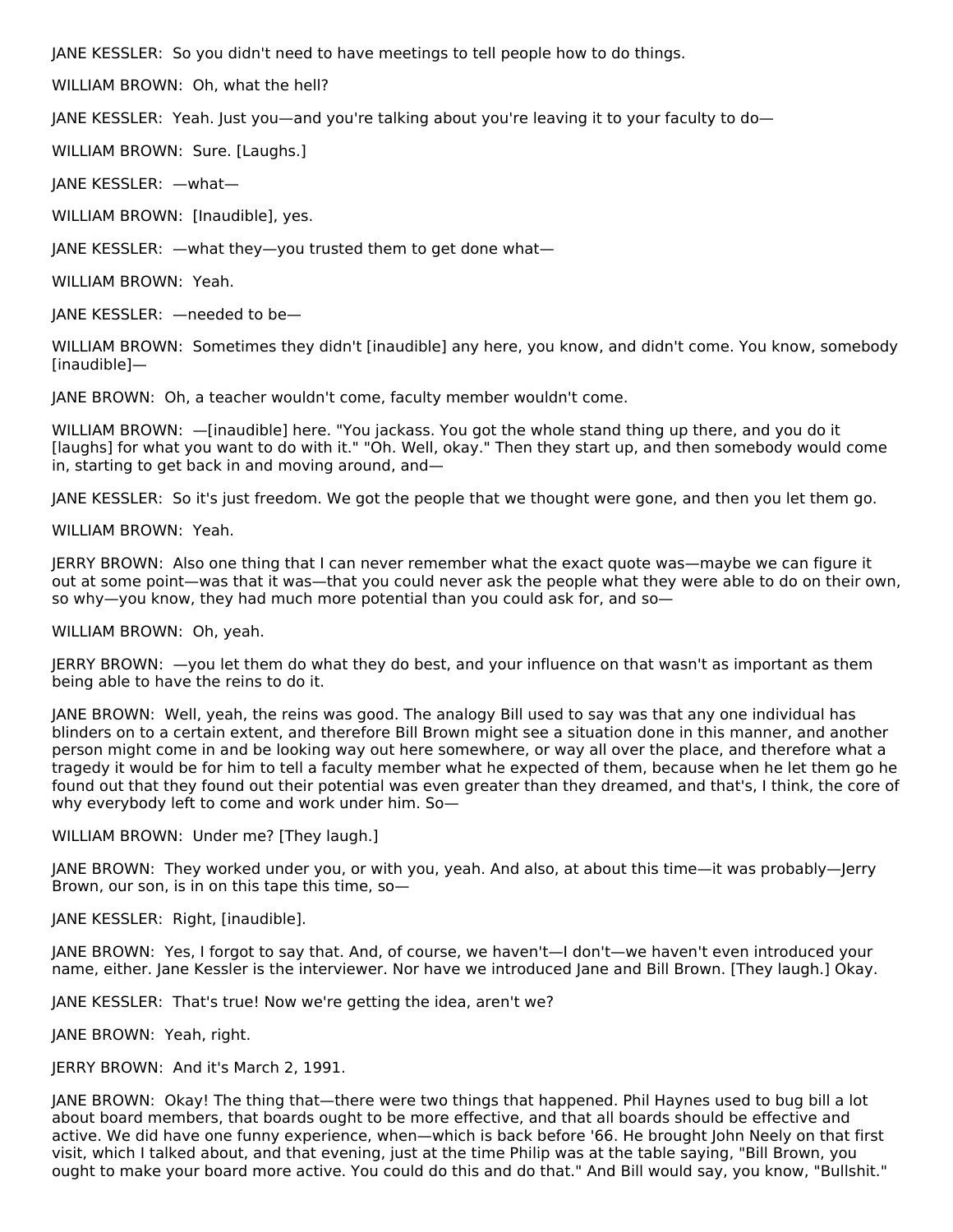And finally the phone rang, and he went to the phone, and two of our residents had gone downtown in the school's old Chevy, and it had a light out, and the police had stopped them. And one of the guys driving was practicing, because he didn't have his license yet, so he got picked up without a license, and it was the car alarm , of course, that had stopped him. So anyway, Bill was a little perturbed at first because, you know—disturbed. It was the school car. What do we do now? So it was so fascinating: Philip Haynes and John Neely's first visit, sitting there at the dinner table, and Bill went to the phone and called the head of the board. And the head of the board, Sid Montague, said, "Well, give me a few minutes." And two or three minutes later Frank Watson, the school lawyer, called, and said, "Don't worry, Bill, I'll take care of it."

WILLIAM BROWN: He's an old guy.

JANE BROWN: And then he called—

WILLIAM BROWN: He knows what to do.

JANE BROWN: —to the chief of police, who was a buddy of ours anyway, and the chief of police, of course, let the two guys off. And it was all done within about a 15-minute framework. And at the end of it Bill turned to Philip and said, "You see"—said to him, "You see, when I need my board, I use them, and you can see how effectively they work."

WILLIAM BROWN: Get out of town [inaudible].

JANE BROWN: Now, the other thing that Philip was bugging Bill about was that Bill was carrying too much of a load on his own, so it was between, we think, '68 and '70 that he began to say, "All right, I'm making these phone calls to all these faculty members." And it would take him hour upon hour upon hour to call, because he knew never to write them. You know, he always knew, don't bother to write them; they'll never answer you. And we always did it after Christmas. He would never call them sooner than that, because he thought it was wrong, and he still thinks it's wrong to this day, the way schools are planning a whole year ahead. He thought that you should wait till after Christmas—

JANE KESSLER: Okay, so—to call them for the summer session.

JANE BROWN: —to—for the summer coming, yes.

JANE KESSLER: Okay.

JANE BROWN: All right, so Philip had said, "Y'all are getting rid of some of your overload." And Bill decided then to use his faculty members. I think it happened at about somewhere between '68 and '70 that he began to say, "Okay, Cynthia Bringle, will you start inviting some ceramics for the summer, and Yvonne Sweetman , will you start doing some photography people?" So, you see, now he was getting the faculty involved in the establishment of the programs.

JANE KESSLER: So the faculty began to be chosen by the faculty, which is—

JANE BROWN: Yeah, and he never doubted the faculty members he chose to do it. I mean, I don't think—I can never remember any hassle about any of it.

JANE KESSLER: Well, did you—let me go back to you as the director, I mean, of—and that's what I want—

JANE BROWN: This was his directing, you see. This was the way he—

JANE KESSLER: Right, that's what I want to make sure we have in here is that you didn't view yourself as—the way people usually view themselves when they're in that position. You viewed yourself as a-

WILLIAM BROWN: Muddle.

JANE KESSLER: —a muddle. [They laugh.]

JANE BROWN: A muddle.

JERRY BROWN: Well, people didn't work for you; you worked with them—

WILLIAM BROWN: Yeah.

JERRY BROWN: —is more the theme of—

JANE KESSLER: So you made the—you made the atmosphere available to them. You made the place available.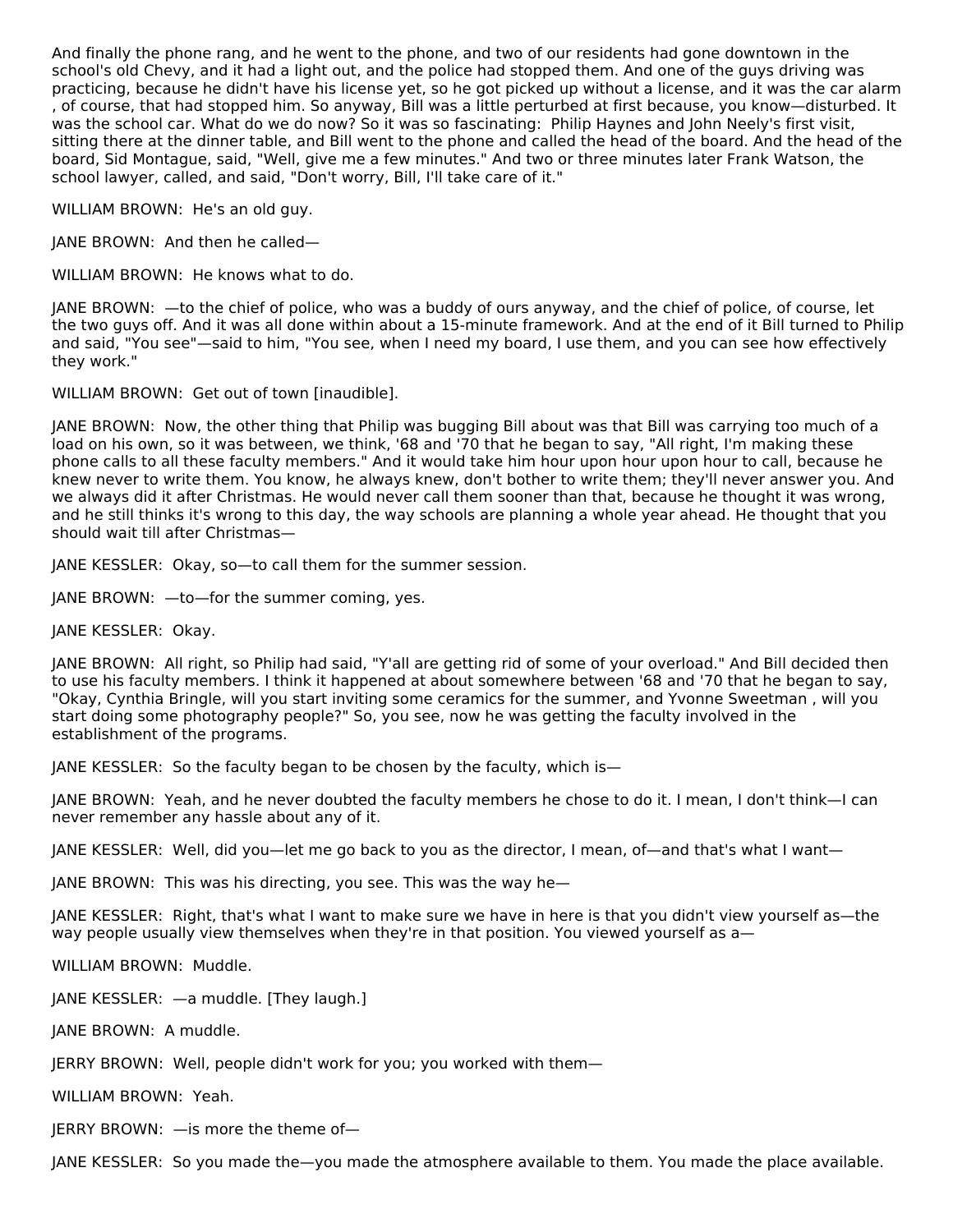You—

WILLIAM BROWN: I hope.

JANE KESSLER: —you made—you got them there, and then—and so that was your role? Is that what you—

WILLIAM BROWN: Well,—

JANE BROWN: And you never lied to them. Remember, that's what you said. You never lied to them, and you always told them they'd have a lumpy bed, [they laugh] and just beer money, 30 bucks a week.

WILLIAM BROWN: For beer.

JANE BROWN: Yeah.

JANE KESSLER: So how do you think they came, Bill? Because you asked them.

WILLIAM BROWN: Well, they—some of them I knew, but there's a lot of the ones that I never know, because that guy would get another one, and if that guy sends you , okay, great. So that's the way they'd come.

JERRY BROWN: Well, at first, too, you were asking people—a lot of people that you knew that were—

WILLIAM BROWN: Oh, yeah.

JERRY BROWN: —soon to be the big guns at that point, and then once the reputation built up then the teachers want—would like to have been asked. I mean, it became—

JANE KESSLER: So it's the honor—

JERRY BROWN: —to the point where it was—where there were more teachers that wanted to teach than could teach, and it was a nice thing to have on your résumé that you'd done, an exciting thing to have gotten involved with, so they would hope they would get called.

JANE KESSLER: I guess that was where—it was like going back to that initial faculty, and I know that was—and I want to make sure we know who those people were. You know, I know Ted Holman was one of the first.

JANE BROWN: Mm-hmm [affirmative].

JANE KESSLER: Skip Johnson was one of the first.

JANE BROWN: Toshiko Takaezu [inaudible].

JANE KESSLER: Ed Brinkman.

JANE BROWN: Yeah. Now, he wasn't a faculty member, though. He was a resident.

JANE KESSLER: A resident.

JANE BROWN: He was a resident, yeah.

JANE KESSLER: He was one of the first residents. So—

JANE BROWN: Right, Edith—

JANE KESSLER: —let's stay with faculty, then.

JANE BROWN: —Blumenau, Lili Blumenau came, and broke her arm the first night. [Laughs.]

JANE KESSLER: Okay, Lili Blumenau.

JANE BROWN: Lili Blumenau was a very famous weaver in those days.

JANE KESSLER: Okay.

JANE BROWN: Yeah. And Mary Ann Scherr came from about '66. Lili.

WILLIAM BROWN: She only broke one. [They laugh.]

JANE BROWN: Lili, Lili.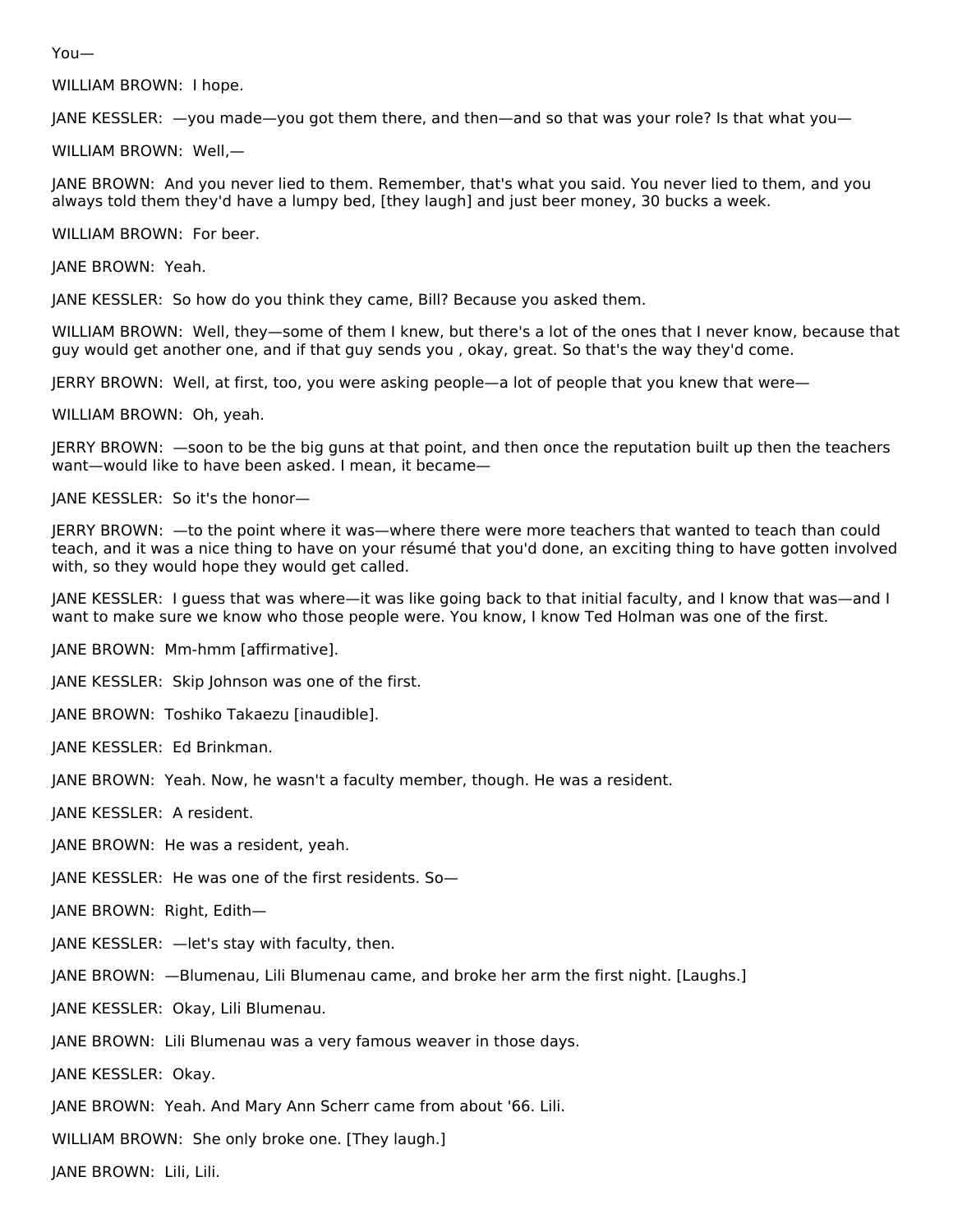JANE KESSLER: Lili broke one arm.

JANE BROWN: Let's talk about this, too, Bill. If you believe that the way you make a good school is through the horses, as he called them, and so when he asked Lili Blumenau, was it ever an example—we had—this was, like, in the first year or two we were here. I think it was the first year. Lili came to do a course in the fall, and Bonnie had now been a registrar since the beginning of the school. She hadn't had an overload of students for so long, and she didn't notice that she enrolled 40 weavers. [They laugh.] And it was in September, besides. I mean, that would have been low. So this was the night that Bill took Lili—he went to Lili and he said, "Oh, boy, we've done something. We have 40 weavers for you." And she said, "Bill, how many looms do you have?" And he said, "Forty or 42, I think." And she said, "Well, we're fine." [They laugh.] And then he took her—then he took her to see the Craft House and she fell off a wall and hit the—

WILLIAM BROWN: Then he fell off the wall.

JANE BROWN: —and hit the stones down below, and started that class—

JANE KESSLER: That's how she broke her arm.

JANE BROWN: —yeah—started that class with scars all up and down her arm, but never stopped. And, of course, Bill's theory—within a year, therefore, proved he was right: you get the big names, and then you get the students. So—

UNIDENTIFIED FEMALE SPEAKER: Boy. Now, that's Bob.

JANE BROWN: Yeah. And you get the—and you get the other faculty. You get the—

JANE KESSLER: Yes.

JANE BROWN: —good—so Bill saw himself. I mean, you start with the—you get the good horses, and then they'll get more good horses, and—

JANE KESSLER: Right.

JANE BROWN: —and it's—

JANE KESSLER: Yeah.

WILLIAM BROWN: And it would help and be good to them.

JANE BROWN: And be good to them.

WILLIAM BROWN: When they're here , and have fun, and work your tail off.

JERRY BROWN: And being good with them, it never had anything to do with money.

JANE BROWN: Or a physical plant , even, really.

WILLIAM BROWN: [Cross talk] had any money.

JERRY BROWN: Or having the best studios in the world. I mean, at that point it was—I mean, now they're studios that are great studios compared to the studios of the world, but at that time they were working with the —with nothing, and as was often mentioned was the Southern mafia, where a lot of these people that were teaching at other schools would come up with things from places [they laugh] where they shouldn't have come from, and they'd be here at Penland, and things were shipped here, you know, drop shipped from all over the country to Penland, to go in studios that nobody really knew where they came from.

WILLIAM BROWN: Shh, shh, shh, shh. [They laugh.]

JERRY BROWN: Well, we didn't say where they came from.

WILLIAM BROWN: No, no, no.

JERRY BROWN: That was part of—

JANE KESSLER: But they just showed up. It was one of the—

JANE BROWN: We made the mistake of sending something back one time. [Laughs.]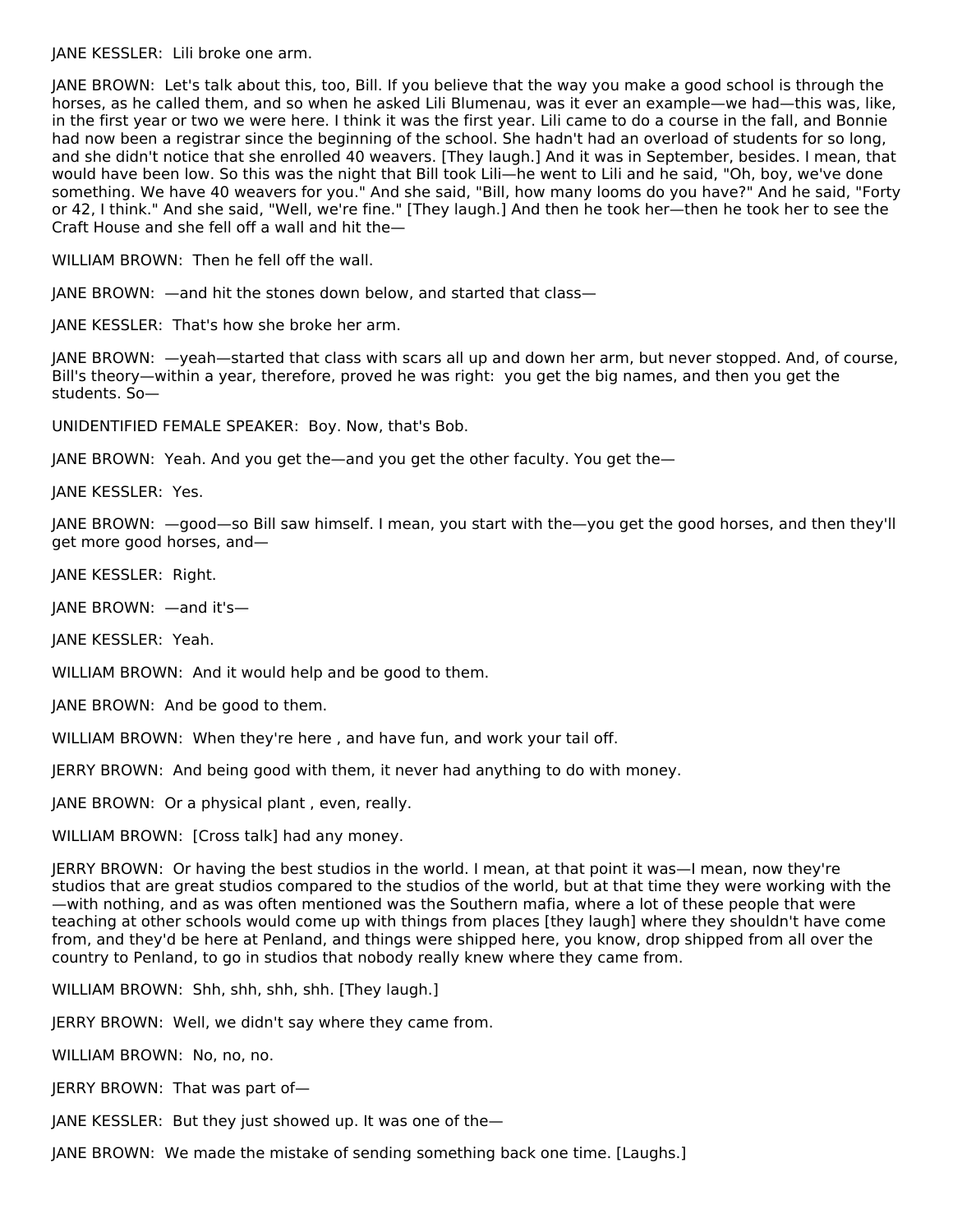#### WILLIAM BROWN: Huh?

JANE BROWN: A big box came in addressed to one of our faculty members, and Bill said, "Well, this has to be a mistake. Send it back to the person." The person had sent it down here from his university. [Laughs.] It was very awkward to have it returned again. [They laugh.] But don't tell the name.

WILLIAM BROWN: I didn't see it.

JANE KESSLER: We won't turn that.

JANE BROWN: Turn it in , yeah.

JERRY BROWN: Protect the innocent here.

JANE BROWN: Yeah.

JANE KESSLER: So where was it? So it was just a—

JANE BROWN: But housing, too, was terrible for them. We had place—Jerry—

WILLIAM BROWN: Well, yeah. The beds here aren't beds at all.

JANE BROWN: Homasote Heaven had been a building that had been used for metal, and he turned it in because we didn't have enough, because it was still only 12 acres of land, and we didn't have good space for faculty members that would come with children, so he took Homasote Heaven, or he took this old building and made a Homasote building out of it that was bigger, and divided in half.

WILLIAM BROWN: Well, first two things.

JANE BROWN: Two years?

WILLIAM BROWN: We—it was just there.

JANE BROWN: Yes. Oh, and they lived in it that way.

WILLIAM BROWN: Yes, because what it—what [inaudible]—

JANE BROWN: That's right, they did.

WILLIAM BROWN: —Tosh was in it.

JANE BROWN: Tosh?

WILLIAM BROWN: Tosh.

JANE BROWN: Tosh was there, and Lenore Tawney.

WILLIAM BROWN: Yeah, all these guys are there—

JANE BROWN: The most famous people.

WILLIAM BROWN: —in this dumb place.

JANE BROWN: I mean, it was a shack. It was nothing but a shed.

WILLIAM BROWN: It is. It's still there, or almost.

JANE BROWN: But then we made it into Homasote Heaven. Once we changed it, it became Homasote Heaven.

JERRY BROWN: Homasote is—

WILLIAM BROWN: And then they kind of liked it, because—

JANE BROWN: A kind of building material.

JERRY BROWN: It's a kind of building material. It's not—it's a very inexpensive—

JANE BROWN: You're absolutely right: Tosh and Lenore lived in it when it was still a pure shack, and then we decked it out.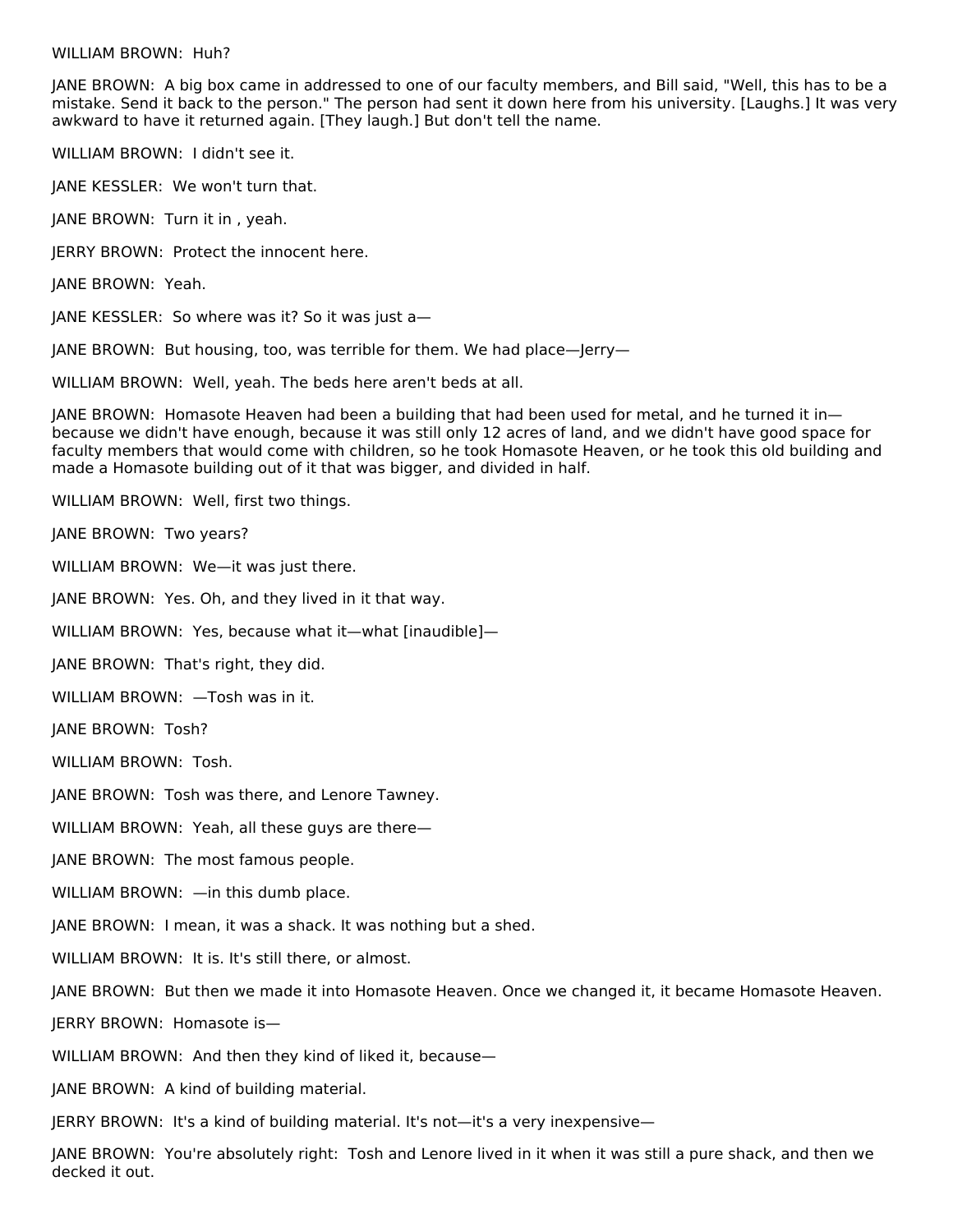JANE KESSLER: Is that Lenore—let's look up Lenore Tawney, too, then.

JANE BROWN: All right, alright.

JANE KESSLER: So she was [inaudible].

JANE BROWN: Yeah, you betcha.

JANE KESSLER: And Mark Peiser.

JANE BROWN: He didn't come—

JERRY BROWN: No, Mark's came—

JANE BROWN: He was later.

JERRY BROWN: —as a student—

JANE BROWN: In glass.

JERRY BROWN: —to learn something about blowing glass.

WILLIAM BROWN: But then turned into a best one in the world.

JANE BROWN: Yeah, wow.

JANE KESSLER: That's right. And that, I know, had to do with you.

WILLIAM BROWN: I said, "Do it." [They laugh.] He said, "Kiss my ass." And he didn't do anything. We were just maybe you can see him. Wonderful.

JANE BROWN: So we haven't even talked—

JERRY BROWN: But—

JANE BROWN: —about the glass studio starting yet, so he wouldn't have been there on the earlier [inaudible].

JANE KESSLER: Right, so—

JERRY BROWN: Well, part of the excitement, I think, for all those people, too, is that they were getting to help build something that they thought was pretty neat, too, instead of coming into an existing—

WILLIAM BROWN: I didn't know what I would do.

JERRY BROWN: Right. I mean, everybody admitted they didn't know what they were doing, and—

JANE KESSLER: But they thought it was something good.

JERRY BROWN: It was something good, and they were being able to create something like they'd longed to have out in the world. You know, I think they—

JANE KESSLER: What do you think that was, though? I mean, what—

JERRY BROWN: Well, I think they were trying to get away from the big organized schools and the big universities and the big board of directors and the big things that end up happening to every organization as it grows bigger and bigger, and they were in on creating something that seemed to have the power to stand on its own in that style, and so they were all [inaudible].

JANE KESSLER: And that was—I mean, I know that—I know that Penland—that you liked to keep Penland—well, I'm saying I know, so if this is wrong, tell me, but that I assume you liked to keep Penland sort of on the financial edge for a reason; I mean, that you didn't want it to get to be real—

WILLIAM BROWN: Yeah.

JANE KESSLER: —comfortable and—

JERRY BROWN: Well, Mom [inaudible]. [Laughs.]

WILLIAM BROWN: Usually we never had any money—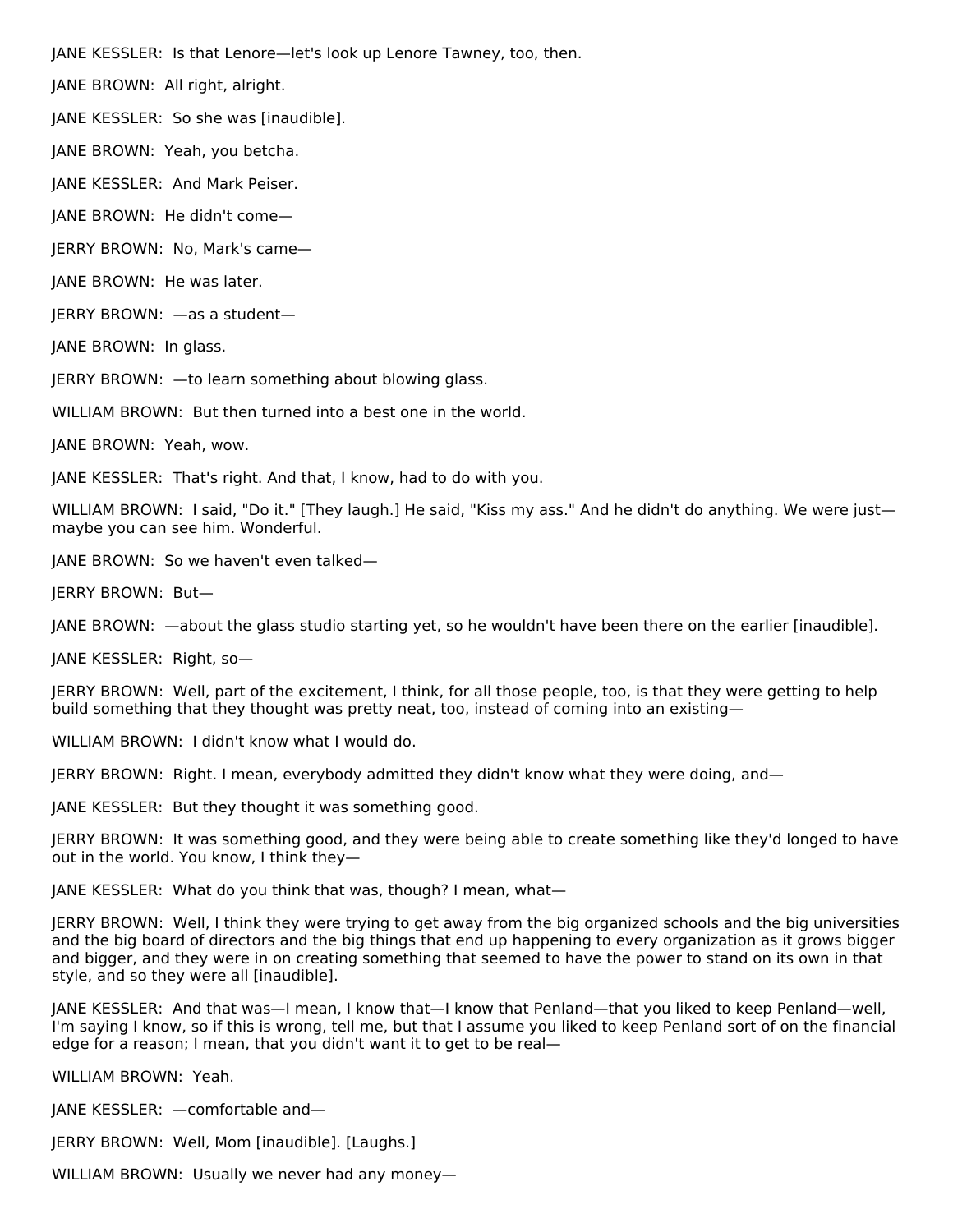JANE BROWN: But you used to s— WILLIAM BROWN: —[inaudible] pocket. JANE BROWN: You used to say if you got— WILLIAM BROWN: Oh, yeah. JANE BROWN: —a large amount of money, you'd hide it. WILLIAM BROWN: Yeah. And I did. JANE BROWN: And never tell them, right? WILLIAM BROWN: I told what's-his-name, and he didn't do it. JANE BROWN: [Laughs.] You told Philip. WILLIAM BROWN: No, what's— JANE BROWN: John Neely? WILLIAM BROWN: No, what's the other big guy? JANE BROWN: Oh, Reese , the man— WILLIAM BROWN: No, no. JANE BROWN: No. I don't know. JERRY BROWN: Nils Larson or something? WILLIAM BROWN: No. JANE BROWN: No. Yeah, but you told him that he should go out and get—oh, Sanford? Terry Sanford? WILLIAM BROWN: No, no. JANE BROWN: Okay. WILLIAM BROWN: And he said, "Well, you've got—you should—in a million—" JANE BROWN: Million dollars. WILLIAM BROWN: I'm walking down the road, and he said, "Well, give it to us if you got it." [They laugh.] JANE BROWN: If you've got the money. WILLIAM BROWN: He says, "What—" JANE BROWN: But you said you'd hide it and you wouldn't tell anybody. WILLIAM BROWN: Yeah, I said— JANE BROWN: We aren't very good at— WILLIAM BROWN: —now, you— JANE BROWN: —clandestine— WILLIAM BROWN: - I'd get-I would like-I would like to have a whole-JANE BROWN: Hundred thousand dollars? WILLIAM BROWN: No, a whole million. JANE BROWN: Oh, okay.

WILLIAM BROWN: I don't go little.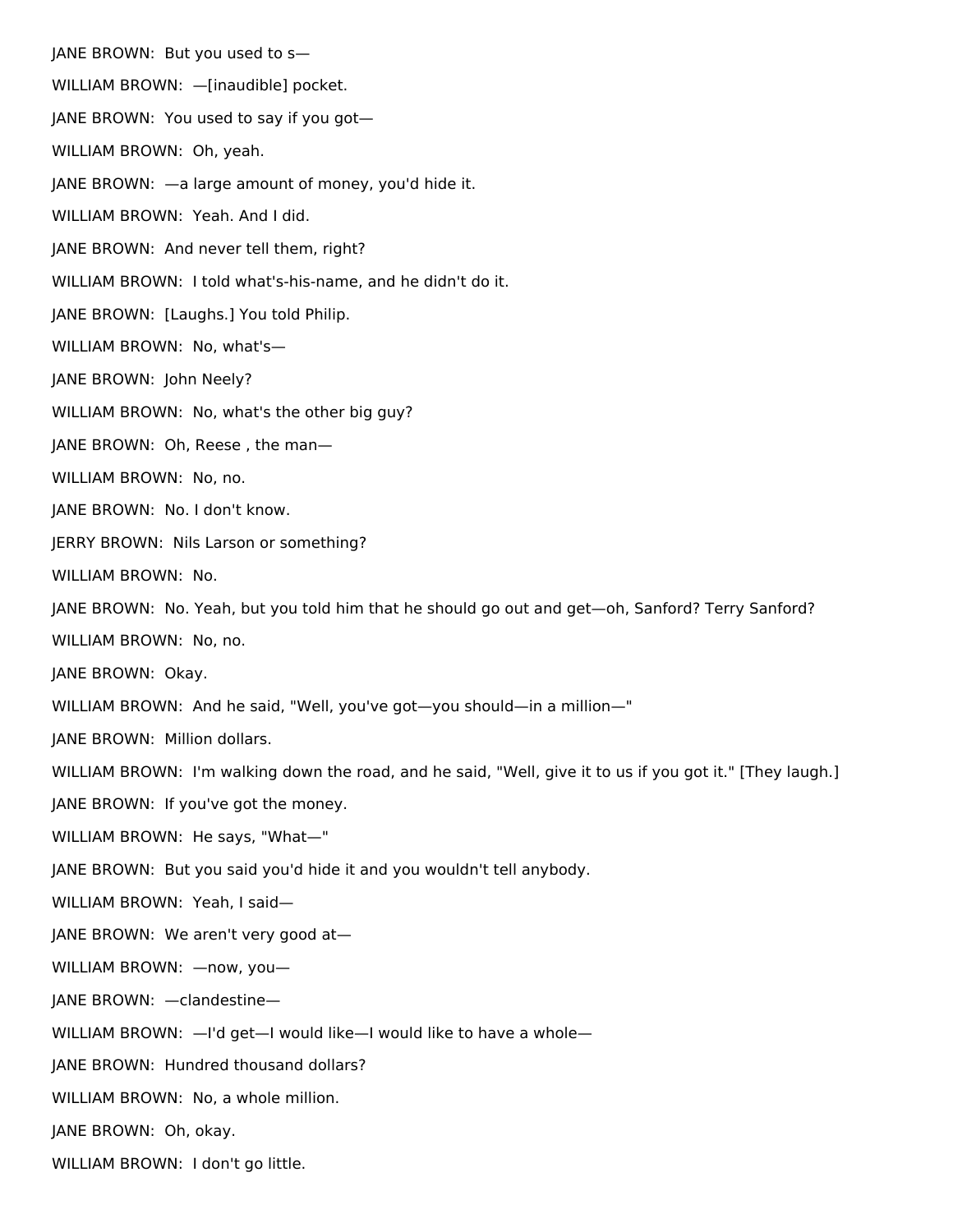JANE BROWN: All right.

WILLIAM BROWN: And so he got [inaudible]. But if you did, I have a million years—

JANE BROWN: Million dollars, uh-huh.

WILLIAM BROWN: —you gotta put it someplace. I mean, don't—you know. Right away. But so I said, "Well, what we should do with it, if we had to put it—[whispering]. Don't tell anyone."

JANE BROWN: Don't tell anyone.

WILLIAM BROWN: [Whispering] "Don't [inaudible]. Leave it there." Now, after 10 years we might make something out of the ground or [laughs] if we needed it, and—

JERRY BROWN: It would always be there as a backup, a fallback—

JANE BROWN: Yeah.

WILLIAM BROWN: Yeah, yeah, and don't talk to anybody about it.

JANE BROWN: Bill got excited about doing that at one point with Terry Sanford and John Neely and someone else, but they never did it.

JANE KESSLER: To just put some more aside.

JANE BROWN: To get a million dollars and put it aside, but it didn't work. They never did it.

WILLIAM BROWN: Yeah, but don't monkey with it.

JANE BROWN: Yeah.

WILLIAM BROWN: And if a big thing happens, take a little piece off of it.

JANE KESSLER: And then, so—

JANE BROWN: Yeah, and the reason—

JANE KESSLER: —[inaudible] to make sure that you could keep the place going, but not to rely on it. I mean, you liked for it to be self-sufficient—

WILLIAM BROWN: No, no,—

JANE KESSLER: —and—

JANE BROWN: And that everybody felt important and needed.

WILLIAM BROWN: And everybody was—

JANE BROWN: Yeah, sure, right.

WILLIAM BROWN: —everything—

JANE KESSLER: Well, that's a real important part there, that that was—

JANE BROWN: Right, it was—

JANE KESSLER: —that that was—

JANE BROWN: Sure.

JANE KESSLER: —that everybody contributed?

JANE BROWN: You betcha.

WILLIAM BROWN: Oh, sure!

JANE KESSLER: That they made it work because they put their—

WILLIAM BROWN: Yeah.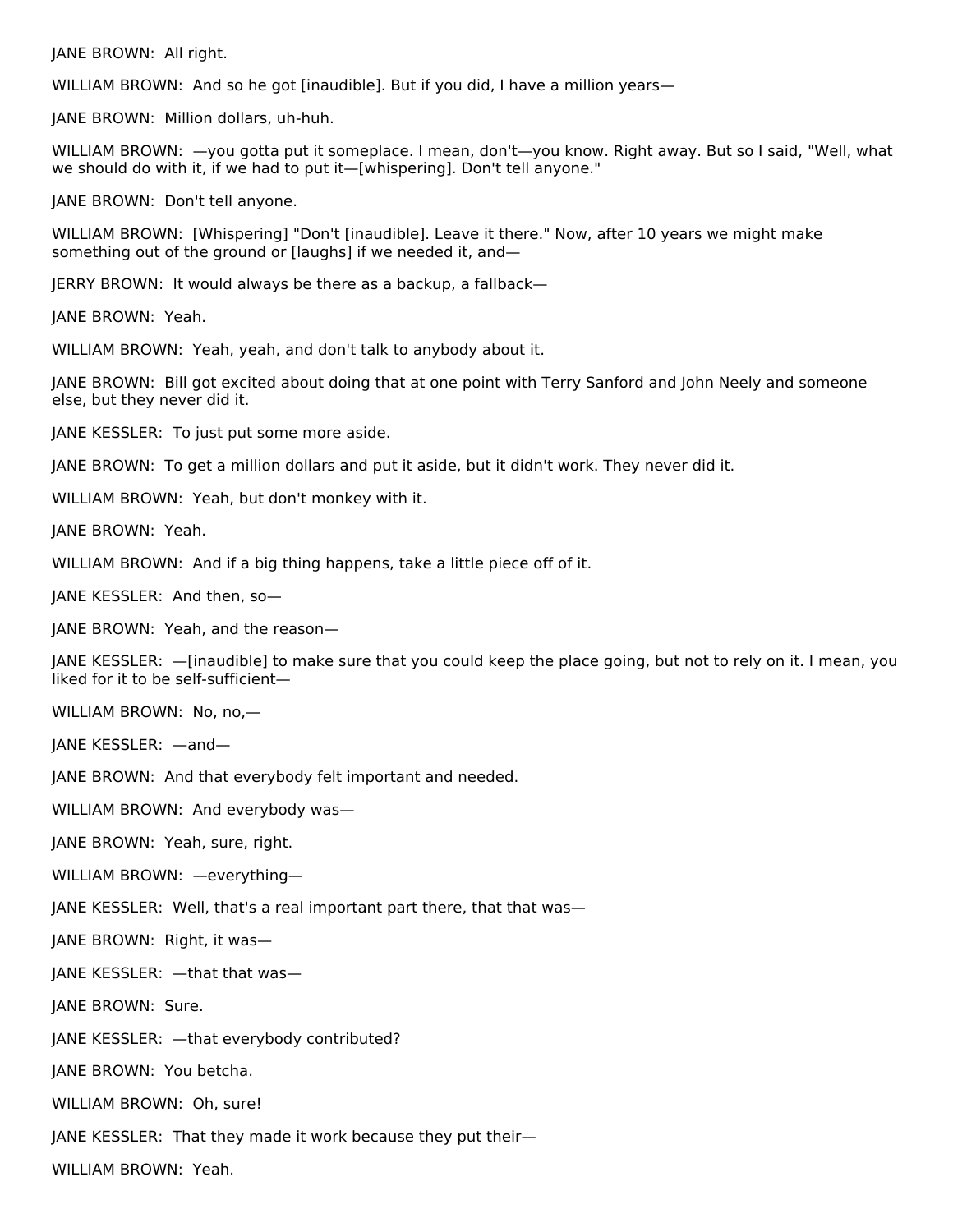JANE KESSLER: —time and energy—

JANE BROWN: Energy and—yeah, that's right—

WILLIAM BROWN: You bet , yeah, sure.

JANE BROWN: —and they knew it was a worthy project.

JERRY BROWN: And the other thing was, as you learned when this one session got much larger than we had expected it to get, was that the biggest mistake in it was, though I'm sure the board of directors in the bank or university would have said more students, more money, that's the way to make this happen, which is part of the problem with the board that came up later, is that I remember hearing that the big mistake with that is that you didn't get to know everybody within the time period you were there, and that the smallness factor of-

JANE BROWN: Was precious, yeah.

JANE KESSLER: So [inaudible]—

JERRY BROWN: —was precious, and we needed to keep it down. No, we could make the facilities bigger, and we could do all that; the thing was to keep it small so it didn't get—

JANE BROWN: He insisted—

JANE KESSLER: Growth is not always—

JANE BROWN: —he never wanted it to get bigger.

JANE KESSLER: —a great thing.

JANE BROWN: He did not want it to get bigger.

WILLIAM BROWN: No way.

JANE BROWN: Over a hundred students, he refused to go any higher than that. He would not do it.

JANE KESSLER: Over a hundred students—

JANE BROWN: Yeah. Yeah.

JANE KESSLER: —was out.

JANE BROWN: Right. He didn't ever want to do that, even with 400 acres. He liked the idea of the acreage collecting around it, just to protect it for future generations.

JANE KESSLER: And that was also—I know that to keep Penland isolated—

JANE BROWN: Yeah.

JANE KESSLER: —was a real important—

WILLIAM BROWN: Well, I guess you can't do it, but they kind of do it now.

JANE KESSLER: Yeah, they kind of do it.

WILLIAM BROWN: Because they go downtown to get stuff, and they go to beer, and they bring things that they would—from home. And maybe that starts at having a [inaudible] beer. Then they stay doing what they're doing, and—

JANE BROWN: So the isolation was important, you mean—

WILLIAM BROWN: Yeah.

JANE BROWN: —that they stayed here close together?

WILLIAM BROWN: Yeah.

JANE BROWN: And they went downtown a little, but not much.

WILLIAM BROWN: Oh, if they want to do that, hell, we can't stop them.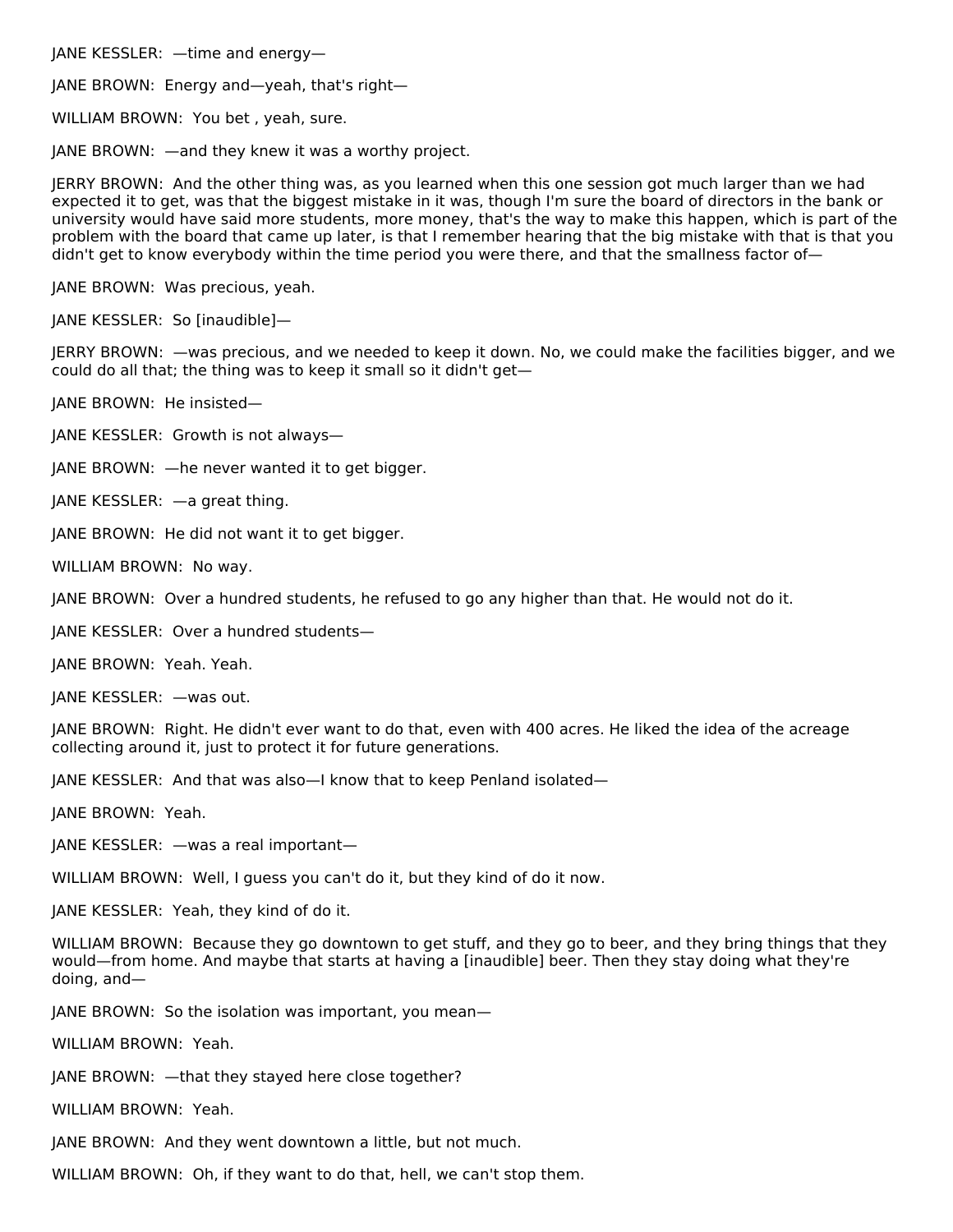JANE BROWN: Yeah.

JANE KESSLER: But basically to keep it—right?

WILLIAM BROWN: Yeah.

JANE KESSLER: And also not just to keep them isolated while they were here, but that Penland School stayed apart somewhat from the rest of the world, too.

JANE BROWN: Yeah.

JANE KESSLER: That—

JANE BROWN: The students always appreciated—

JANE KESSLER: —and then—

JERRY BROWN: Well, also, at the time we moved here the rest of the world was the mountains of Spruce Pine, North Carolina—

JANE BROWN: That's true.

JERRY BROWN: —which is, you know, like in a time vacuum, or especially was then.

JANE BROWN: That's true.

JERRY BROWN: And also it was the time of long hair and all things happening in the world that weren't happening in Spruce Pine, and that was a—there was always a bit of a fear factor between the good people of the community that thought that long hair and all those things were, of course, the devil—

JANE BROWN: The devil, yeah.

JERRY BROWN: —and the end of the world. So there had to be a bit of protection in keeping them apart for their own—for everyone's safety.

JANE KESSLER: That's something I wanted to talk about as a whole different thing, so I don't want to forget that, but I do want to go back before we got done with the family and make sure that we—

JANE BROWN: A couple of funny remarks about—that Toshiko said. Two things happened. One is she would laugh, she would giggle at Ted Holman a few years later when we had gotten more buildings and more spaces to put faculty in. She'd giggle and say, "Ted, we will have to get a child to get a decent house together. [They laugh.] We're going to have to rent a baby, rent a baby." Because the people who got the better houses, as we began to collect smaller houses, that's where the faculty with children would live, and she never got that luck, see. So she and Ted should rent a baby. Another funny thing happened to her. She came in for a session, and another session had just completed, and there was a little 18-year-old gal learning to do pots, and she walked by Toshiko doing a pot one day on her Sunday afternoon. Toshiko had already been there for a weekend. And Toshiko was throwing this gorgeous pot, and the little girl looked at her and said, "Boy, do you do good for your first day." [They laugh.] And Tosh just said, "Yeah, it's fun," and just let it go, you know, said no more.

JANE KESSLER: That's wonderful. But that brings up another point, that I know that you all always encouraged the faculty to bring their families, that there was—

JANE BROWN: Yes.

JANE KESSLER: —never—there was never an attitude about don't bring your kids. You—

JANE BROWN: Made another dimension—

JANE KESSLER: —and that's a great—

WILLIAM BROWN: Sure.

JANE BROWN: —another fantastic dimension—

JANE KESSLER: I mean, all the things that we're talking about with this faculty had to do with, like, a family and a community.

JANE BROWN: Yeah.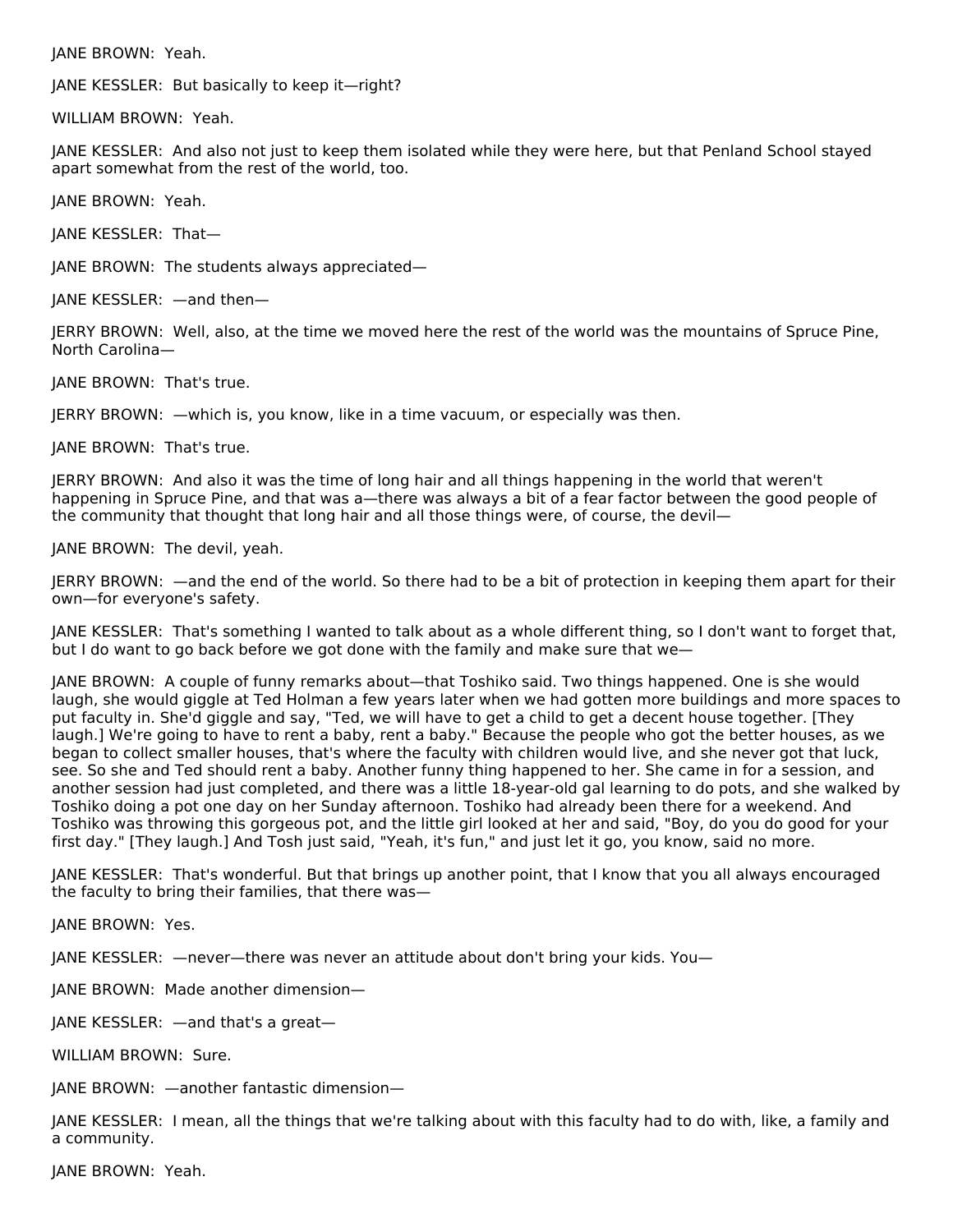WILLIAM BROWN: Yeah, for sure.

JANE KESSLER: That's—

JANE BROWN: At one point the weaving group—one of the most beautiful examples of the children was a weaving group did a big net out of the trees, and one day I looked down and all the children were playing in that net. It was absolutely exquisite, and the other faculty members and students said, you know, "Isn't it great there are children here?" And that session, it was kind of an overload, as I remember, of about eight or ten kids, and sometimes that would happen. But such delight. They were totally involved in the project, so-

JANE KESSLER: And the faculty felt that when they came here they—that that took a big burden off of people, if they could bring their families, and—

WILLIAM BROWN: Yeah, but they were scared—

JANE BROWN: Yeah.

WILLIAM BROWN: —the ones that hadn't been here, and they get their car [inaudible], and they have never seen the place. And in two [inaudible]—

JANE BROWN: Days.

WILLIAM BROWN: —they'd got it fine—

JANE BROWN: Yeah.

WILLIAM BROWN: —we'd got it going just like crazy.

JANE BROWN: And the masters—

WILLIAM BROWN: [Inaudible]—

JANE BROWN: The masters of all these children—

JANE KESSLER: Let them go.

JANE BROWN: The masters of these children, of course, was Jerry Brown's brothers. I mean, he can fill in better on that than any of us. Maybe [inaudible]? [They laugh.]

JERRY BROWN: Oh, yeah.

JANE BROWN: We had some faculty members that were very youthful, too, and one of them was playing with water balloons with the boys [laughs]—

WILLIAM BROWN: Oh, right in through the [inaudible].

JANE KESSLER: I know you mentioned Don Juan.

JANE BROWN: Yeah.

JANE KESSLER: Don Drum was—

JANE BROWN: Hyperactive.

JERRY BROWN: He's the one that did this wall.

WILLIAM BROWN: These guys did it.

JANE BROWN: Yeah, he did this wall, and a very hyperactive man who learned he was dyslexic when he got here, and so afterwards, everyone, he'd say, "Hello, I'm Don Drum. I'm dyslexic." So he was very hyperactive, and he would get playing with these boys, and they would throw water balloons at one another, and it sometimes got involved the faculty members and stuff, so—

JANE KESSLER: Well, let's talk about two, then. I mean, we're talking about faculty, and we've got—I know we've got—we talked about the weaver, and we talked about—and Don Drum was sculpture, right?

JANE BROWN: Yeah.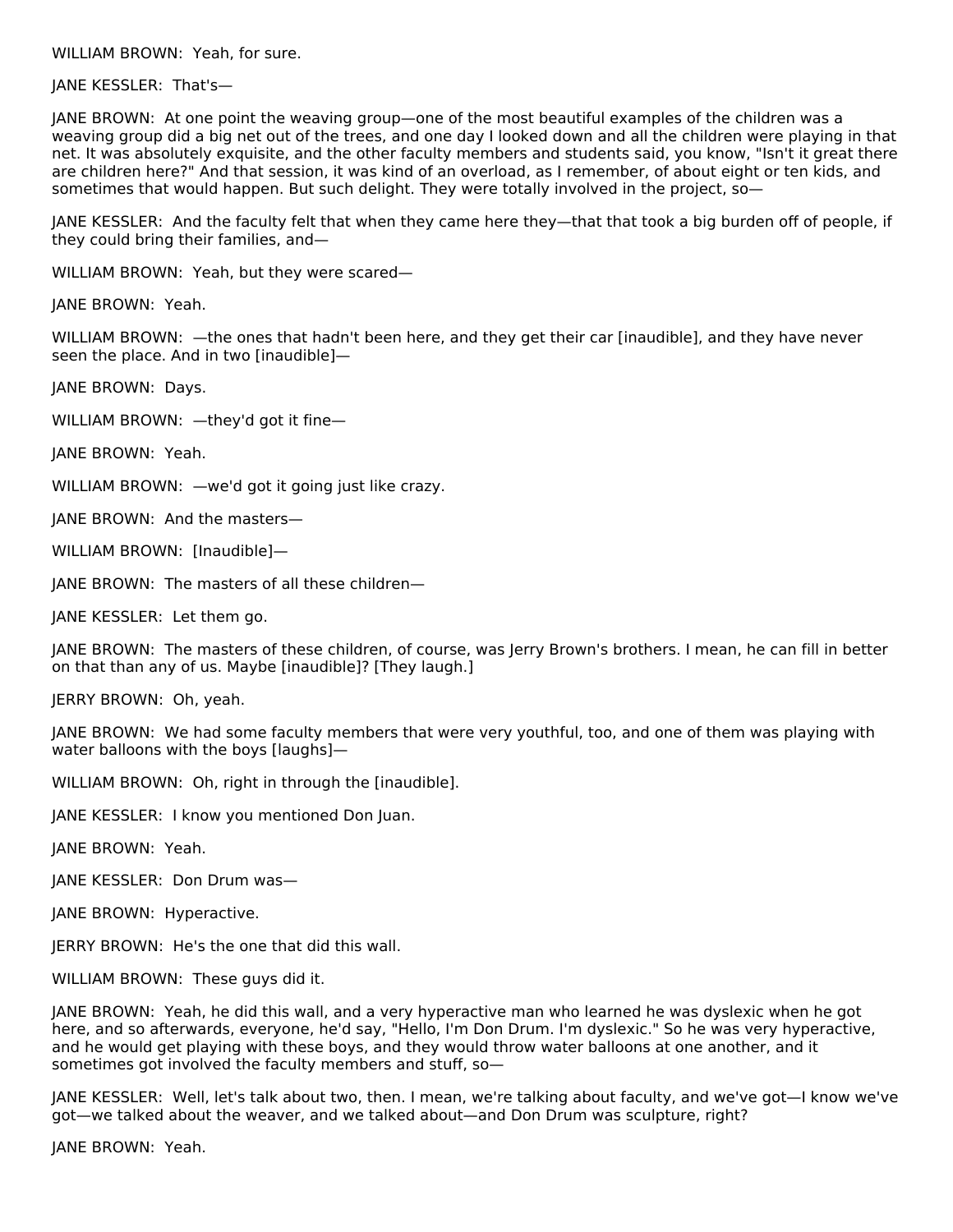JANE KESSLER: And he did [inaudible]— WILLIAM BROWN: I don't know what he did. [They laugh.] JANE KESSLER: Here are those categories. JANE BROWN: Bill doesn't know. JANE KESSLER: Forget the categories. JANE BROWN: And Frank Colson came from Florida, as a bronze person. So that— WILLIAM BROWN: No, he— JANE BROWN: —[inaudible] doing sculpture way back then. He was opening a sculpture studio back in the early '60s. And he had little Ann Colson. We had wood, say— JERRY BROWN: Now, vegetable dyeing was something that was still going on— WILLIAM BROWN: Oh, sure. JANE BROWN: You bet. JERRY BROWN: —that was here kind of on the changeover— JANE KESSLER: Right. JERRY BROWN: —from the two— JANE KESSLER: Two eras. JERRY BROWN: —eras at that point. JANE BROWN: And stayed with us, mm-hmm [affirmative]. JANE KESSLER: And then clay, of course. JANE BROWN: Yeah. JANE KESSLER: And that was— JANE BROWN: And Karen Karnes came in the early years for us. JANE KESSLER: Right, Karen and, of course, Cynthia Bringle was here. JANE BROWN: Yeah. JANE KESSLER: And was Edwina— JANE BROWN: Well, of course, it was just building—they were just building their names then. JANE KESSLER: Right, I know. JANE BROWN: Edwina wasn't even a weaver at that point— JANE KESSLER: That's right. JANE BROWN: —so they were just building their names. Karen Karnes was still already pretty darn well-known. JANE KESSLER: Oh, Tom Tawney? JANE BROWN: Sure. WILLIAM BROWN: Sure, yeah, sure. JANE BROWN: Right, yeah. JANE KESSLER: Because he was one of your early faculty.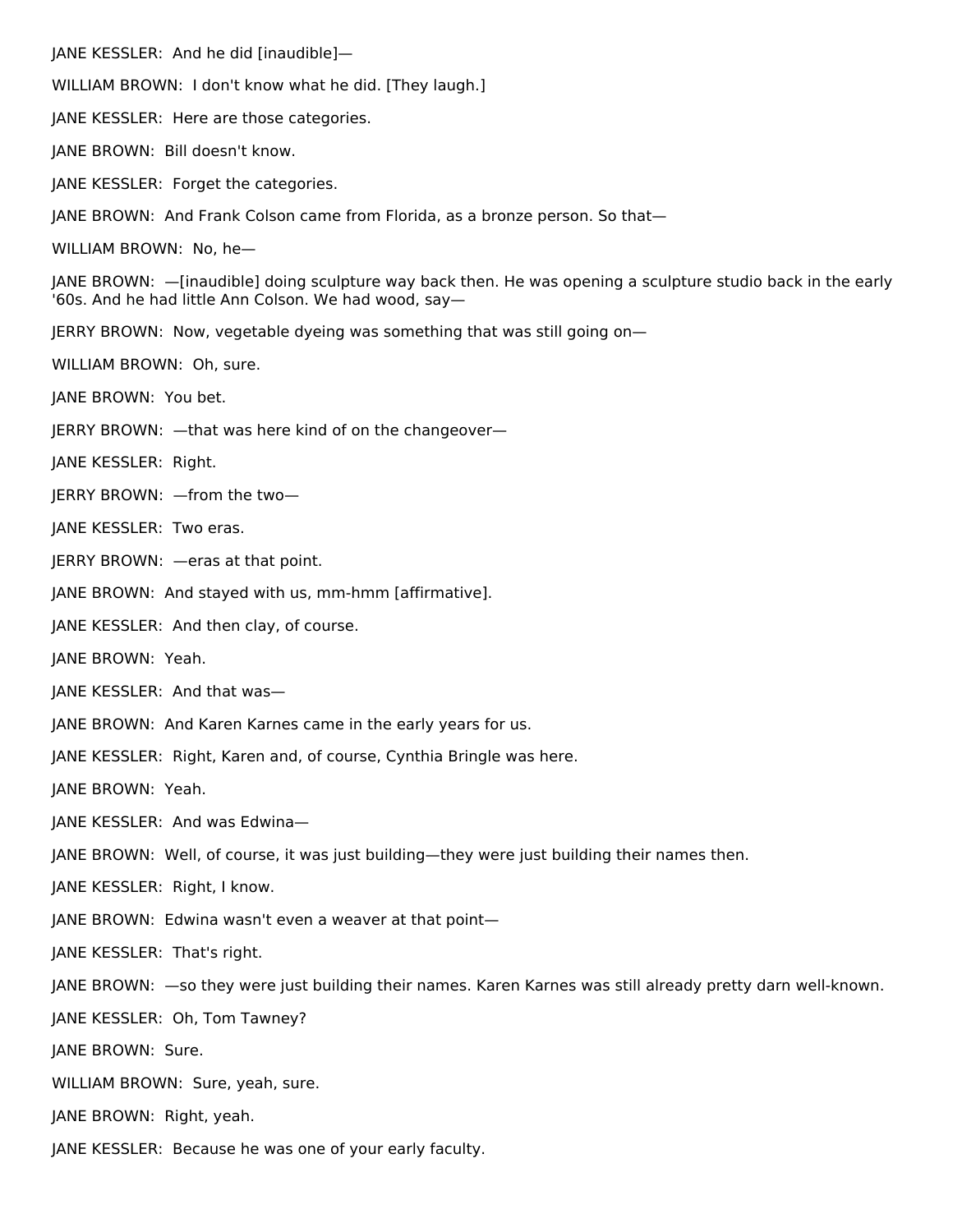JANE BROWN: He was the late '60s, maybe.

WILLIAM BROWN: Yeah.

JANE BROWN: Yeah.

JERRY BROWN: What about Arlene Fisch? Wasn't she [inaudible]?

JANE BROWN: Oh, sure. Arlene came. Arlene Fisch, the famous jeweler.

JANE KESSLER: Yeah.

JANE BROWN: And Don Wrights had already come, and then—

WILLIAM BROWN: Two [inaudible].

JANE BROWN: —Ronnie was '70.

JANE KESSLER: Yeah.

JANE BROWN: And—

JANE KESSLER: Oh, Warren MacKenzie?

JANE BROWN: —Fred Fenster and Warren MacKenzie.

WILLIAM BROWN: Well, yeah, sure.

JANE BROWN: I mean, you name any of the leaders, true leaders of today, they were here. Bob Ebendorf was just growing at that point in the '60s, and he came the first time and he had—yeah, I keep wondering if it's not over, but—

WILLIAM BROWN: It's still going.

JANE KESSLER: It's still going.

JANE BROWN: Okay. Bob Ebendorf came up from Florida, and he had—he was to teach for six weeks, and no one signed up, and he was heartbroken, and horrorstricken, and thought surely Bill would send him home. And Bill said, "Don't be silly."

WILLIAM BROWN: Yeah, jackass.

JANE BROWN: "I mean, this is the luckiest thing that ever happened to you." [They laugh.]

WILLIAM BROWN: Sure, go work.

JANE BROWN: Yeah, "Go to work," he said.

JANE KESSLER: Go to work.

JANE BROWN: So Ebendorf is such a giving kind of person that he started becoming sort of the tour guide. He would do his work. He'd work all night, and at 4:00 in the morning wake up—or not wake up, walk down to the kitchen, where the cook was already there, and they would sit and have some breakfast together, and then Ebendorf would go to bed. During the daytime he toured people all through that six weeks' time, and to this day I think he did some of the most incredible work he ever did in his life. It was the most human and beautiful, exquisite stuff in that six weeks' period. And then of course Bill invited him back for the next year, which surprised Ebendorf. He thought why, if I didn't fill in a class, would you ask me back?

JERRY BROWN: Well, that was something that you were known to have done, numerous times. Any teacher that ever had any trouble, for whatever reason, was always—

[END OF TRACK AAA\_brown91\_2828\_r.]

JANE KESSLER: Okay.

WILLIAM BROWN: Is anybody in here?

JANE BROWN: Yeah. [They laugh.]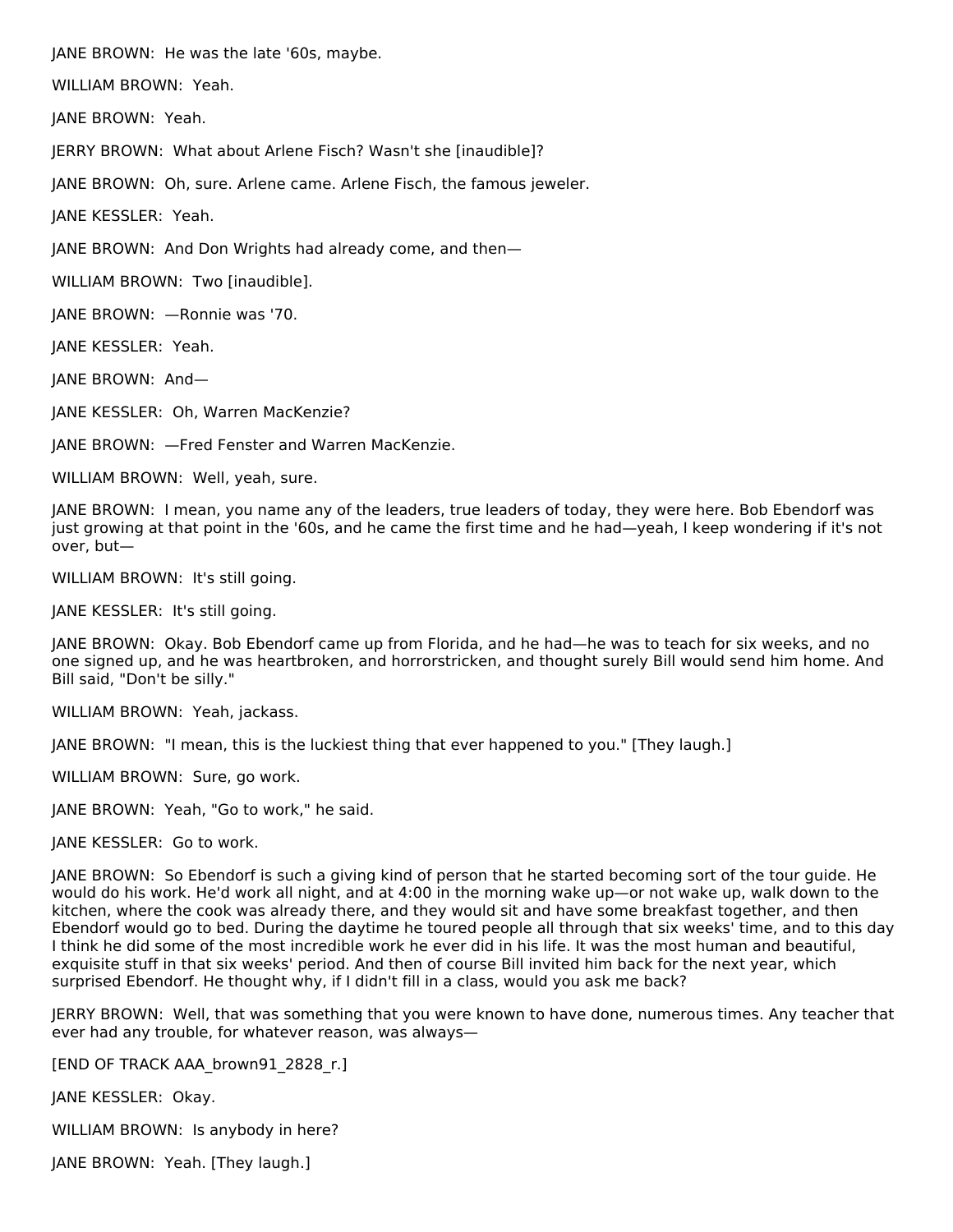WILLIAM BROWN: Oh, we're gonna go, go, right now.

JANE KESSLER: You're on. [They laugh.]

JANE BROWN: You're on [inaudible].

JANE KESSLER: [Inaudible], Bill.

JANE BROWN: Okay, you're saying it's tape—

JANE KESSLER: Thank you, again. I was about ready to forget it again. Tape—second side of tape three. Right. And we're going to pick up—we were going to pick up with what Jerry was saying. He was talking about that any time that a faculty member had trouble during his session, the first thing that Bill was sure to do was to go and invite him to come back, and that there was—one of the things about the school was that failure was never a part of it, either as a student or as faculty.

JANE BROWN: And then I got in and said even the cleaning people—

JANE KESSLER: Right, and—

JANE BROWN: —and there were two cleaning women who had left us kind of in a hot manner, and it sort of stunned me, and it was an unhappy experience, and about three years later I was, indeed, looking for cleaning people, and they asked for the job, and I said, "Bill, what do you think? Should I hire them back? Is this stupid of me?" And he said, "But this is an educational institution, and it's for everybody to learn." I mean, he really literally said this. "This is a learning experience for everybody, the maintenance and the cleaning and the cooks and everything else. So why don't you give them a chance?"

JANE KESSLER: This is—

JANE BROWN: And they did fine.

JANE KESSLER: And this is sort of another thing that I wanted to make sure got talked about on here, because it really wasn't the objects that were important at Penland School; it was the people. And that came—

WILLIAM BROWN: Make the pieces.

JANE KESSLER: The people make the pieces. They're what's important.

JANE BROWN: And so in the end the pieces were important, too, because they were of the people, which is why all these items in this house are important. They're things, but they are so much of people that you could never put down the essence of what they made. It was their expression, wasn't it?

WILLIAM BROWN: Well, sure.

JANE BROWN: Yeah.

JANE KESSLER: Okay, did we—I know we were going to talk about the residents in the barns, but before we get off the faculty again I wanted to—we—I don't know when the glass studio started.

WILLIAM BROWN: Neither do I. [They laugh.] It just went up. I mean, that hall.

JANE KESSLER: It just blossomed.

WILLIAM BROWN: Yeah.

JANE BROWN: It started in 1964, because we have the paper there that shows it. Nineteen sixty-four, Bill went to a conference with—it was an American Craftsmen's Council conference in New York City, and he met Harvey Littleton and Fran there, and they both got very excited about glass, but by then Bill had already—

WILLIAM BROWN: Oh, I knew all three. Three of us.

JANE BROWN: Yeah, you were all—

WILLIAM BROWN: No, but—

JANE BROWN: But didn't—I thought we did talk some about it in the last—

JANE KESSLER: Yeah, a little, we did.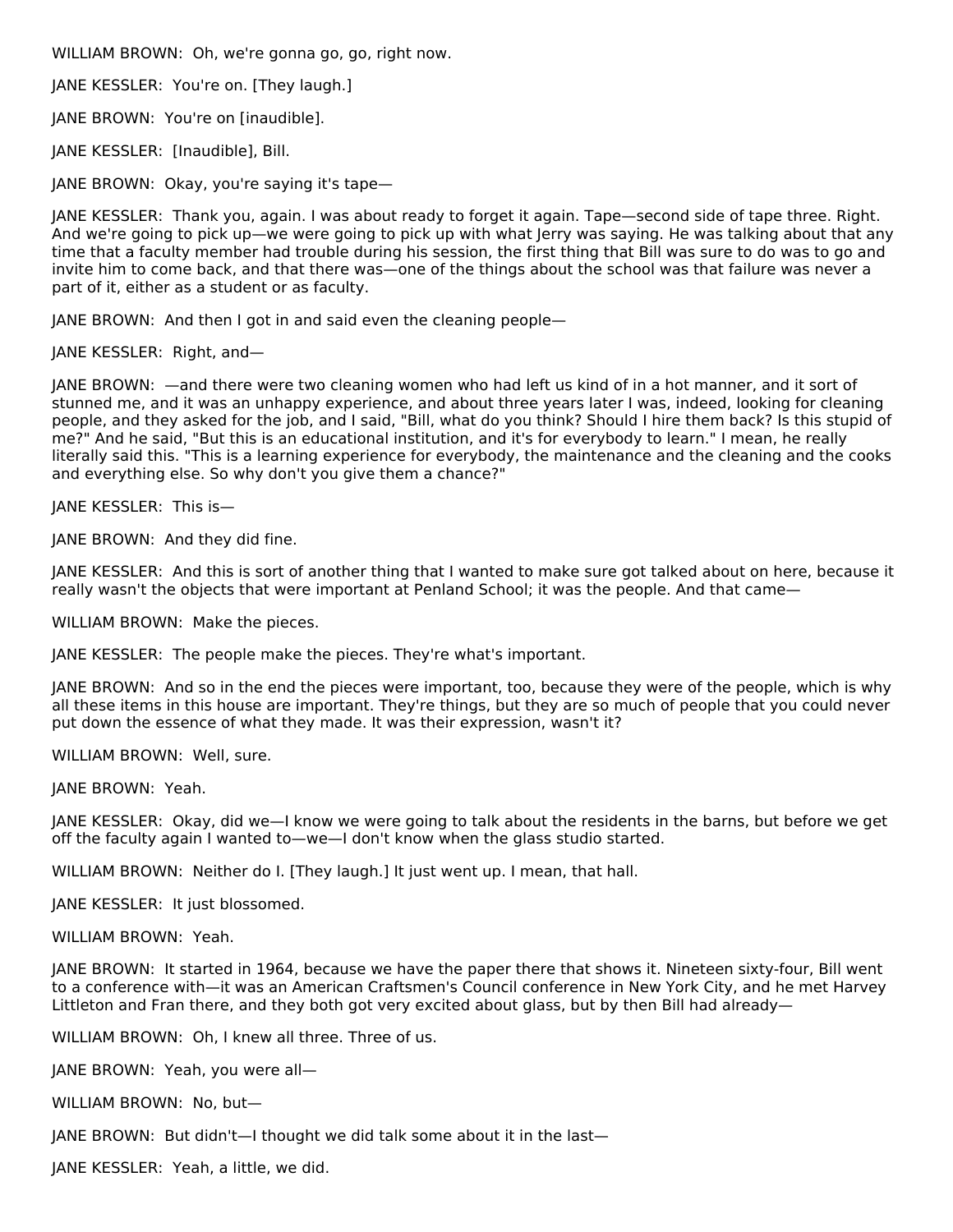JANE BROWN: Yeah, that we got started in '64 with the glass studio, and the way Bill built it was just a—was it wasn't it 10 feet wide and 20 feet long?

WILLIAM BROWN: Oh, God, no. JANE BROWN: But the glass studio? It was— WILLIAM BROWN: Yeah, the first place? JANE BROWN: Yeah. WILLIAM BROWN: Well, the thing was about that big— JANE BROWN: It was about 10 feet wide— JERRY BROWN: The furnace. JANE BROWN: Oh, the furnace. WILLIAM BROWN: —and about [inaudible]. JANE BROWN: Alright, alright. And it was to mix batch. WILLIAM BROWN: No— JANE BROWN: Was just green marbles. I mean—marbles— JERRY BROWN: —marbles. JANE BROWN: I meant green marbles. I was—I'm sorry, yeah. WILLIAM BROWN: Yeah. JANE BROWN: They were using green marbles. WILLIAM BROWN: Sure. JANE BROWN: Right? And the first person that came to do it with you was Boysen, Bill Boysen, and-JANE KESSLER: Bill Boysen— JANE BROWN: Bill Boysen— JERRY BROWN: Yeah. JANE BROWN: —who was at— WILLIAM BROWN: He's supposed to be doing the— JANE BROWN: Ceramics. He was— WILLIAM BROWN: No. JANE BROWN: He was working with Harvey Littleton, and he was at Wisconsin.

WILLIAM BROWN: Who?

JANE BROWN: Bill Boysen.

WILLIAM BROWN: Boysen.

JANE BROWN: Yes. He's the one who came—

WILLIAM BROWN: Okay, alright.

JANE BROWN: —and did this project for you, but you wanted Schulman—you wanted Harvey, and Harvey refused, and he said, "I'll send Norm Schulman."

WILLIAM BROWN: Oh, I see.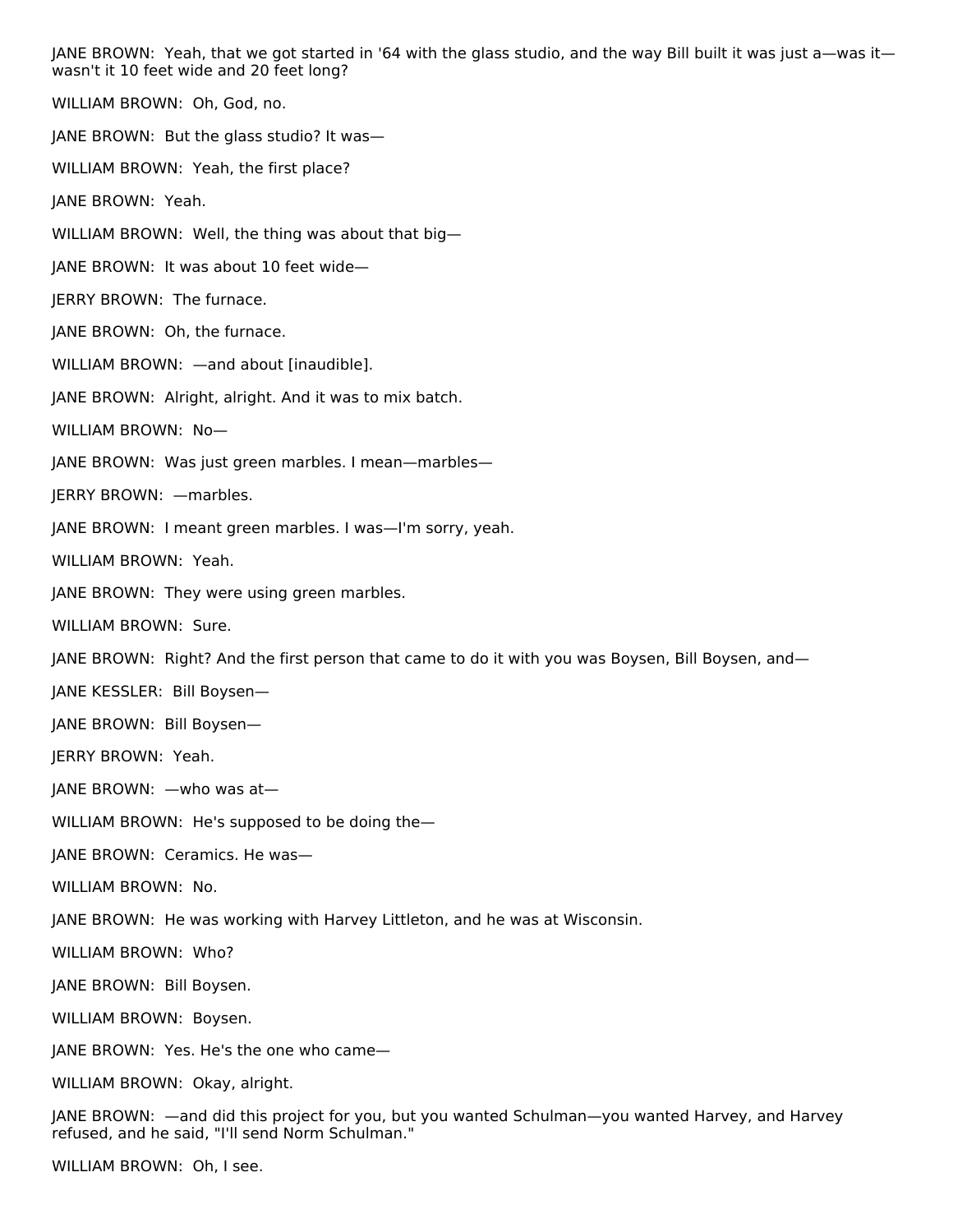JANE BROWN: Norm had just gotten a job at Rhode Island, and then—

WILLIAM BROWN: There's cows there. [They laugh.]

JANE BROWN: And then Norm said, "Why don't you—" Or Harvey chose Bill Boysen. And he—Bill said on the phone, "I'll have it ready in three days."

WILLIAM BROWN: Oh, yeah. Oh, yeah.

JANE BROWN: "I'll have—I'll have a—"

WILLIAM BROWN: He did it, too.

JANE BROWN: "—furnace running in three days."

JANE KESSLER: Did he?

WILLIAM BROWN: He did.

JANE BROWN: He did, yeah. And by—and then everybody came to see that big—

WILLIAM BROWN: Yeah, and then—

JANE BROWN: —exciting moment.

WILLIAM BROWN: —gave the thing to me.

JANE BROWN: Yeah, and let you—

WILLIAM BROWN: And I had to do it.

JANE BROWN: Because, you know, Bill had been at Corning, and he was interested in glass.

WILLIAM BROWN: Yeah. But we didn't ever have to blow it or anything, but we went down and looked at it and all that [inaudible]. And so—yeah, yeah, yeah. And we have a well-known—

JANE BROWN: Glass [inaudible]. [Laughs.]

JERRY BROWN: Glass designer.

JANE BROWN: Glass designer.

JERRY BROWN: Who made them—

WILLIAM BROWN: Yeah, and I worked [inaudible] once.

JERRY BROWN: —[inaudible].

WILLIAM BROWN: And so he hands—he hands me the pipe, and now he's got me stuck. I never, ever, ever did it in my head. And so everybody is now all the way around the thing there, hearing me do this. And so I know I gotta do it. You can't get out of it. And so I had seen them do the pretty lot of it, and so I just—and I never, never, ever, ever doubted them. And I said—what? [They laugh.] Oh, this is the kind that [inaudible] water in it. And what's-his-name said, "What are you saying?" [They laugh.] And so I—[inaudible]—gathered—yeah. [They laugh.] And—what?

JANE BROWN: And you blew it.

JERRY BROWN: What happened, there's a trick that you can do that's really—I mean, a really experienced glassblower can blow into a pipe and stick their finger over the end of the pipe, and if you're slick enough to do it the air that you've blown in—

JANE BROWN: Gets trapped.

JERRY BROWN: —gets trapped, and heat expands it, and it blows the bubble by itself, which is—

WILLIAM BROWN: Sure.

JERRY BROWN: —quite a trick that not many people can do. And—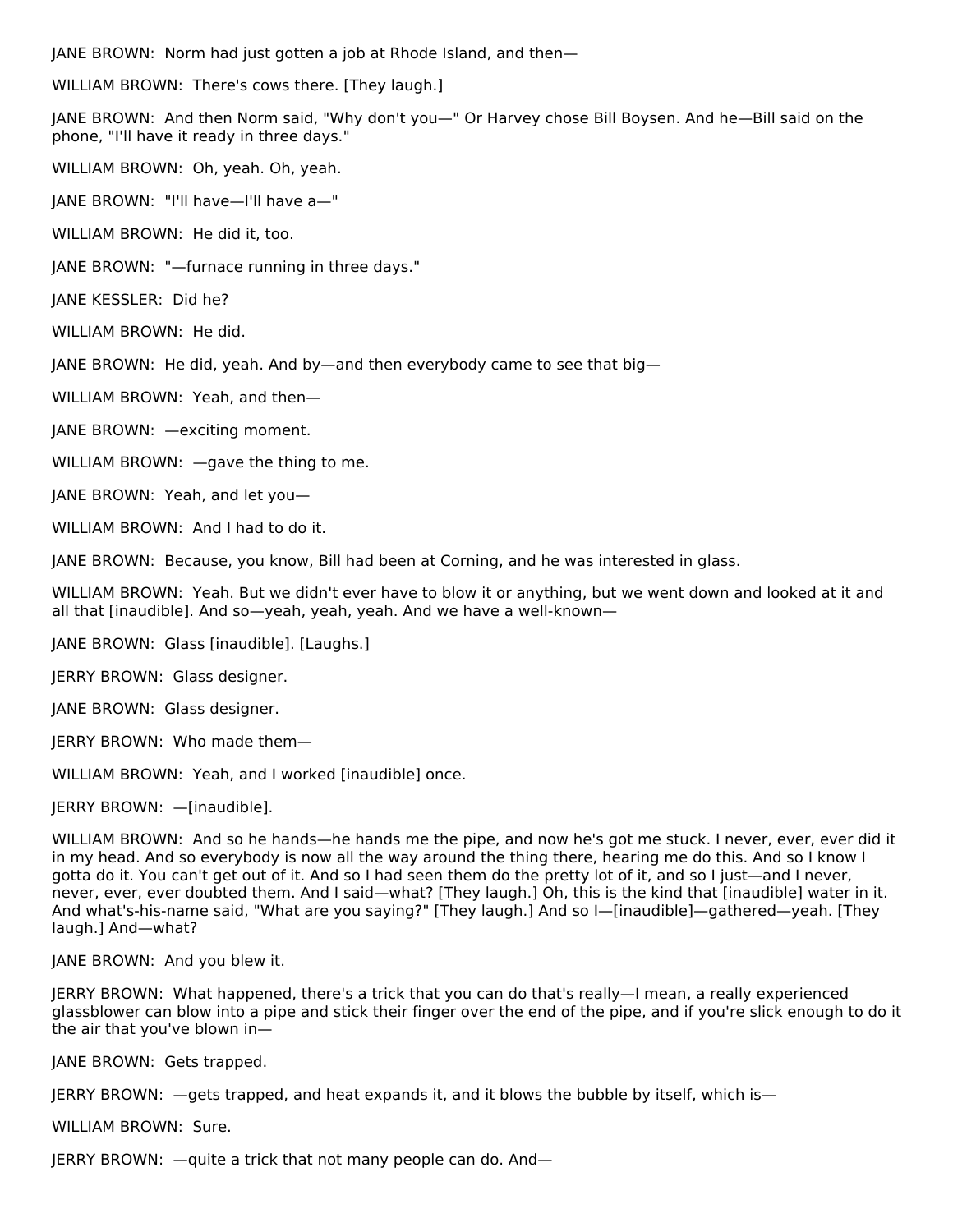JANE BROWN: Bill did it. [They laugh.]

JANE KESSLER: He did it.

JERRY BROWN: He did it.

WILLIAM BROWN: I did.

JERRY BROWN: Just by luck. [They laugh.]

WILLIAM BROWN: I just didn't—

JANE KESSLER: That's wonderful.

WILLIAM BROWN: —get in there [inaudible]. [They laugh.]

JANE KESSLER: That must have knocked their socks off.

JANE BROWN: Then—

WILLIAM BROWN: They started laughing.

JANE BROWN: Then a neat thing later was by chance he asked Bill Boysen to come back in whatever year it was —was it '79 or '77, when—oh, he must have come back at the first—when the new building was built, the new glass building was built. Boysen was the teacher, and Joe Mondale came.

WILLIAM BROWN: Oh, sure.

JANE BROWN: And so he had Bill Boysen come back and do the first session of the new completely fancy glassblowing, which was really neat, and a great honor to Bill Boysen.

JANE KESSLER: What—where was Norm Schulman in that? Did he come help build the furnace?

JANE BROWN: No, he didn't come at all.

JANE KESSLER: He did not come.

JANE BROWN: He couldn't come, because he had gone to Rhode Island, but he came—

JANE KESSLER: Oh, where the [inaudible].

JANE BROWN: —came—what did we say, it was '71? First glass conference was in 1971, which is now called GAS

JANE KESSLER: Right.

—

JANE BROWN: —the GAS Glass Group, which is now up in the thousands and thousands of members. It started here with 12 members, and it was Mark Peiser and Fritz and Norm Schulman came to that.

JANE KESSLER: Fritz Dreisbach.

JANE BROWN: Yeah. And it was then that I think—yes, Fritz Dreisbach. I think that it was then that Norm Schulman decided he was going to live here, and, of course, he does live here now.

JANE KESSLER: Yeah.

JANE BROWN: Yeah. But he only came as a visitor to that conference, and that was all.

WILLIAM BROWN: Well, he'd come down—

JANE BROWN: Then after that he kept coming a lot.

WILLIAM BROWN: —[inaudible] come down to help—

JANE BROWN: Yeah.

WILLIAM BROWN: —do whatever.

JANE BROWN: And he was going back more into ceramics by then, anyway.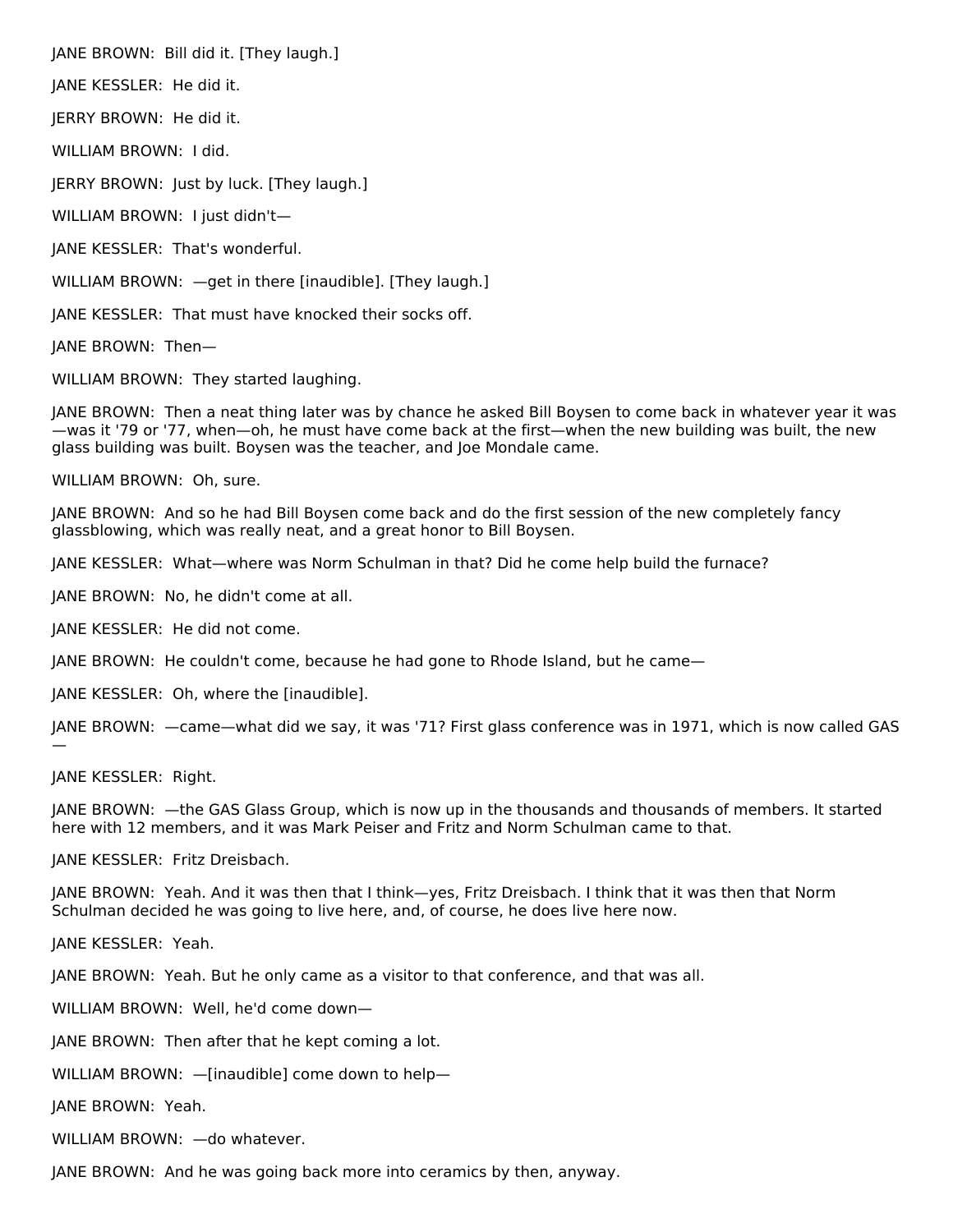WILLIAM BROWN: Yeah.

JANE BROWN: He wasn't doing much glass.

JANE KESSLER: That's what I thought. In fact—

JANE BROWN: Yeah.

JANE KESSLER: —I hadn't even known until recently that Norm Schulman was—did glass, or was involved in that

JANE BROWN: Yeah.

—

JANE KESSLER: —early glass. But he was.

JANE BROWN: But, see, all the early students—Harvey was a ceramist, and so when people signed up with Harvey Littleton it was to do ceramics. Then he went off the side and became a glassblower, too, and got all these other people involved.

JANE KESSLER: So when did Harvey actually come down here?

WILLIAM BROWN: He hasn't done it. [They laugh.]

JANE KESSLER: He hasn't come yet.

JERRY BROWN: It's true.

JANE KESSLER: Harvey—

JERRY BROWN: He's gotten within about 15 miles, but I don't think he's actually gotten here yet. I don't know, maybe since we left.

JANE BROWN: I think he came probably to live here in about '70. [Laughs.] That's just what he always does to Harvey.

WILLIAM BROWN: Yeah, [inaudible].

JANE BROWN: Harvey would say, "I'll teach you—for you someday. I'll be on your faculty." And Bill would say, "What can you teach? I'd love to have you do it." [They laugh.] "What will you teach?"

WILLIAM BROWN: He had three guys from—

JANE BROWN: Europe, anyway. Europeans.

WILLIAM BROWN: Yeah.

JANE BROWN: With all their big, fancy European names.

WILLIAM BROWN: And I was coming up the—

JANE BROWN: Path.

WILLIAM BROWN: —the path—well, inside, see.

JANE BROWN: Oh.

WILLIAM BROWN: And I'm coming up the three steps in the-

JANE BROWN: Glass studio.

WILLIAM BROWN: —you can't—, and we met. And we always [inaudible]—

JANE BROWN: Who was winning.

WILLIAM BROWN: And so I just met them at the three—

JANE BROWN: Steps.

WILLIAM BROWN: —things, and—the men and those people. "Who are you?"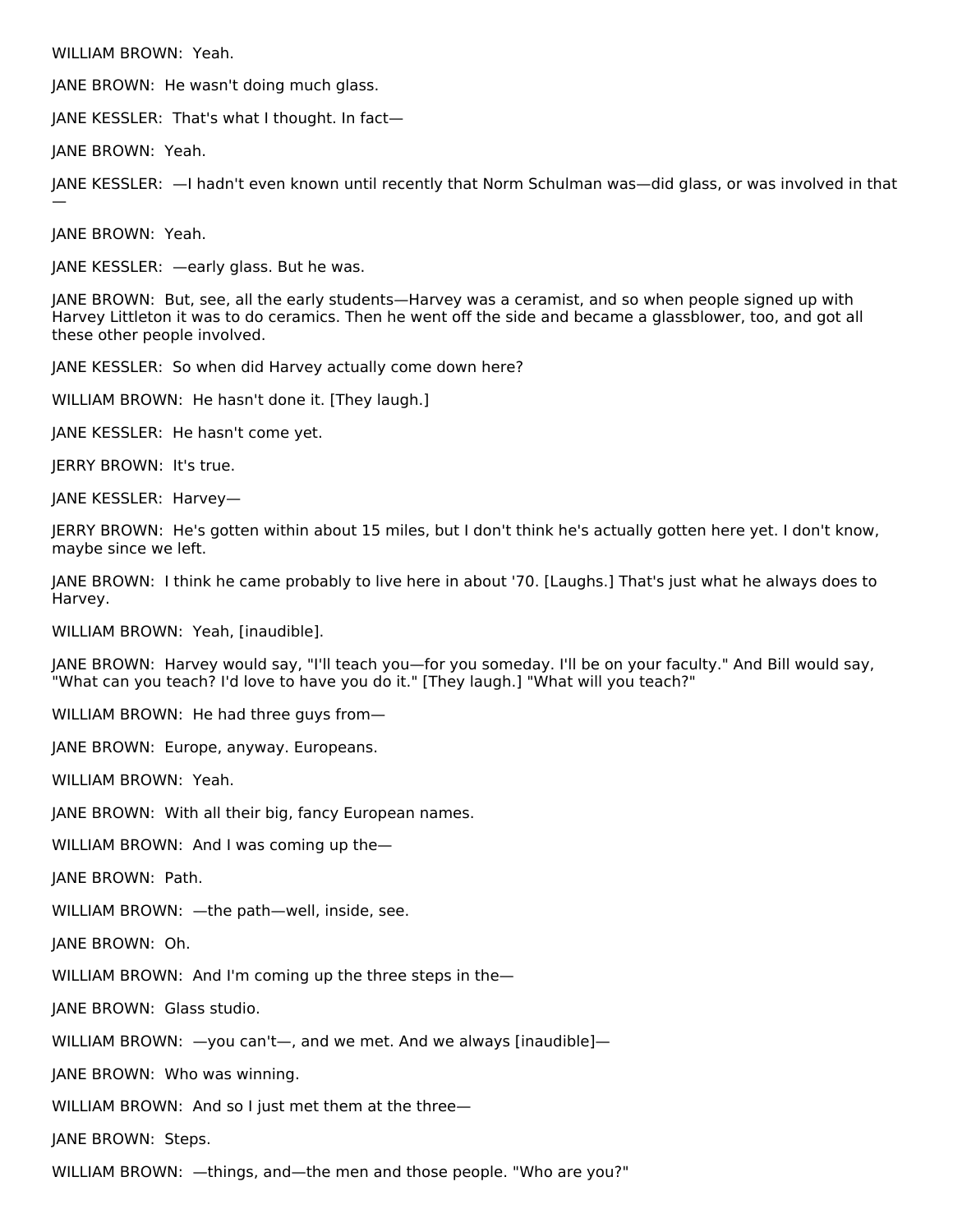JANE BROWN: You said to Harvey, "Who are you?" [They laugh.]

WILLIAM BROWN: Yeah, well—then, "All right , oh. This is where you come from." They were from Mount Oliver. And highly skilled. He goes , "What?" [They laugh.] And "Who are—oh, you're the one who had brought them over. Oh, isn't that wonderful? Take him up there down to that mud [inaudible]." [They laugh.] Oh! [Inaudible] real sonofabitch.

JANE BROWN: Would this faculty thing work pretty well into talking about the development of the glass studio at this point?

JANE KESSLER: Mm-hmm [affirmative].

JANE BROWN: Okay, because when we started one—

JERRY BROWN: Joel Myers was someone—

WILLIAM BROWN: Oh, yeah.

JANE BROWN: Oh,— He was up in [inaudible], and he was dying to be invited to teach at Penland, and we heard later he just said, "Every year, I just wait for somebody to invite me, and finally they did." And then we just became this tremendously close relationship with family with their—he was a very closely-knit family of his own, and his three children and his wife.

JANE KESSLER: Where was he then?

JANE BROWN: He was in Blenko, up in—near Huntington, West Virginia. Where's Blenko? It's in a town near Huntington.

JANE KESSLER: Blenko.

JANE BROWN: And the Blenko Glass Factory. He was the designer for it, and terribly lonely up there, because it was no familiar friends. He was totally with the country people, but he was just really, you know, dying to be near other craftspeople, and so forth. When he got here, they came to Thanksgiving every year for a long time. So he was a teacher. He was a faculty member. Fritz Dreisbach came, and when we talk about the glass studio, this was, as I remember, 10 feet wide or 12 feet wide and about 20 long at the most, and a dirt floor, a sand floor, so that people would drop their works on the sand, and they always hoped someday they'd get the cement in. One year—one during—year during the winter Bill put cement in, but he had—they had bugged him for so long about it, he swore he was gonna put back—

WILLIAM BROWN: I did.

JANE BROWN: Did you put sand back on the cement?

WILLIAM BROWN: Yes.

JANE BROWN: When they came back, so that they'd think it was still the old floor, just to tease them. [They laugh.]

JERRY BROWN: Well, now, the studio that was used for the glass studio up there, was it not—before, actually, it was even used for a glass studio, there were a potter and his wife.

JANE BROWN: Cornells? Was it Cornells?

JERRY BROWN: Later it was the Cornells, yeah. It was the Cornells were actually—

JANE BROWN: I think it was. It was certainly just a [inaudible]—

JERRY BROWN: Yeah, because I remember helping them load their stuff out—

JANE BROWN: Oh.

JERRY BROWN: —because [inaudible] out the back when they moved, so—

WILLIAM BROWN: Yeah.

JERRY BROWN: —they must—that must have actually been a—

JANE BROWN: A shed built for some residents.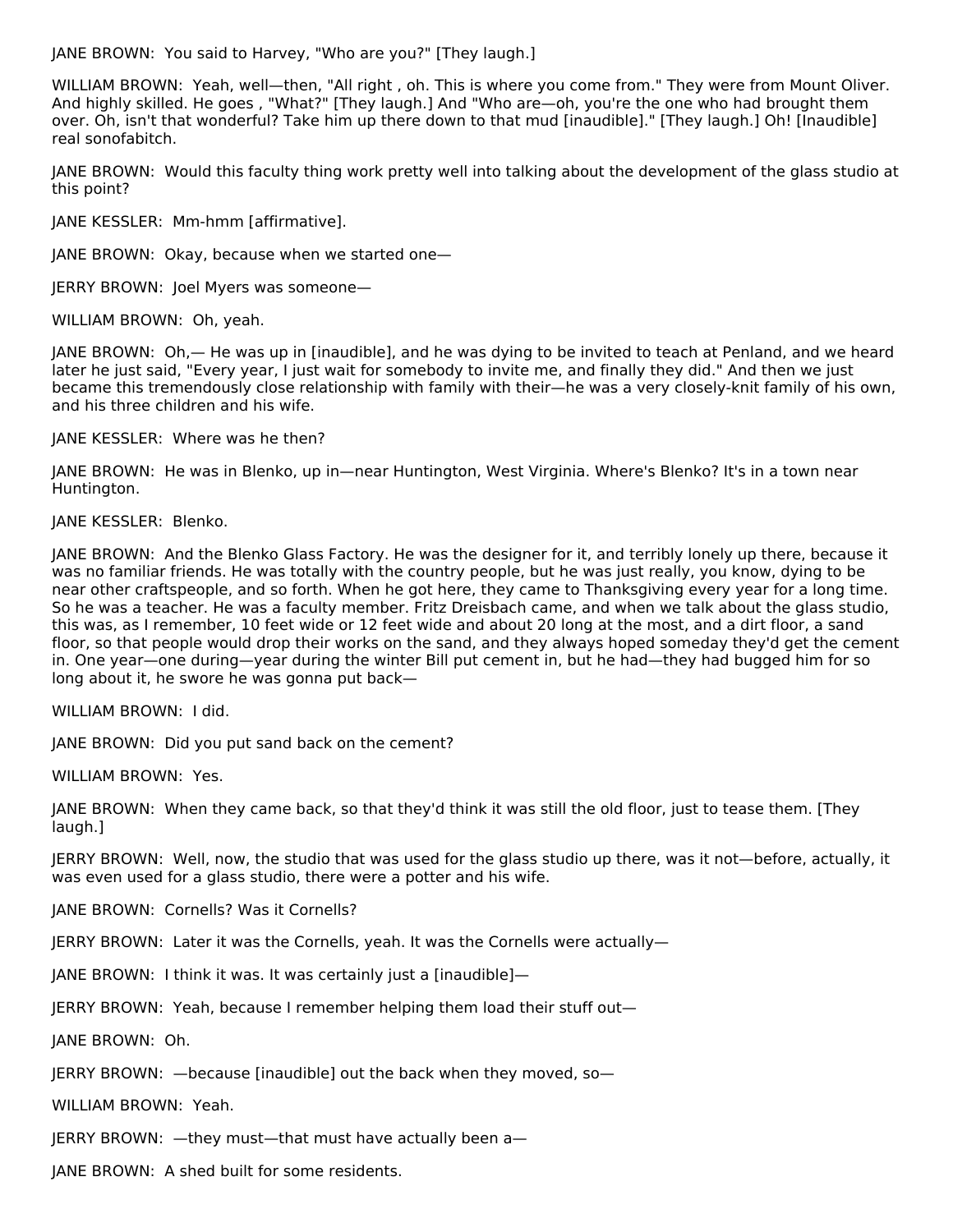JERRY BROWN: A shed built for something, and the residents were in there, and then it turned into the glass studio.

JANE BROWN: Yeah.

JERRY BROWN: And then there was the famous tearing down of the old—when they—

JANE BROWN: Which took a day and a half—

WILLIAM BROWN: Oh—

JERRY BROWN: —when they kicked the walls out.

JANE BROWN: —to pull the shed down.

WILLIAM BROWN: [Inaudible] in the head.

JERRY BROWN: The kicked the walls out and pulled a piece of glass all the way across the—

JANE BROWN: We might have talked about this one in the last one, but in case—do you remember this story?

JANE KESSLER: No, I—

JANE BROWN: They—just Homasote walls again, because Bill was [inaudible]—

WILLIAM BROWN: [Laughs.] [Inaudible.]

JANE BROWN: —and so—

WILLIAM BROWN: Then you can smash them, and get to another one.

JANE BROWN: But by then, Mark was teaching, so that was closer to the '70s, I guess. Mark was teaching, and one of the students was Hunter Watson from Winston-Salem, who's about 6'7", and a big, chunky, young, strong kid. And they all got blowing a piece in the middle of the night, and they all thought it was funny to empty the pots or something. They were emptying the—

JERRY BROWN: The kiln.

JANE BROWN: Was it a kiln or a pot? What do you call it? The melting pot. And they brought it all out in this big blog. And then they all took the pipes, and they all started blowing.

WILLIAM BROWN: Blowing, yeah.

JANE BROWN: It got bigger and bigger and bigger. And so I can just imagine Hunter Watson was so big, they just said they just started kicking their feet [inaudible] knock the walls through.

JERRY BROWN: They couldn't get far enough away, so they knocked the walls out.

WILLIAM BROWN: Right out of the place.

JANE BROWN: So it was destruction for a reason. Yes, it was getting that big.

JERRY BROWN: Of course, the studio's pretty small.

JANE BROWN: Right.

WILLIAM BROWN: Yeah, it's gotten about this big.

JANE BROWN: Right, but they walked right through the walls.

JANE KESSLER: So the—

JANE BROWN: And then the knickknack—Mark had been a very conservative guy from the beginning then, as far as we knew him. And so the next day Bill comes to [inaudible] school, and he sees the walls all down on the ground. [They laugh.]

WILLIAM BROWN: All smashed.

JANE BROWN: And he decides to say nothing. He said nothing about it.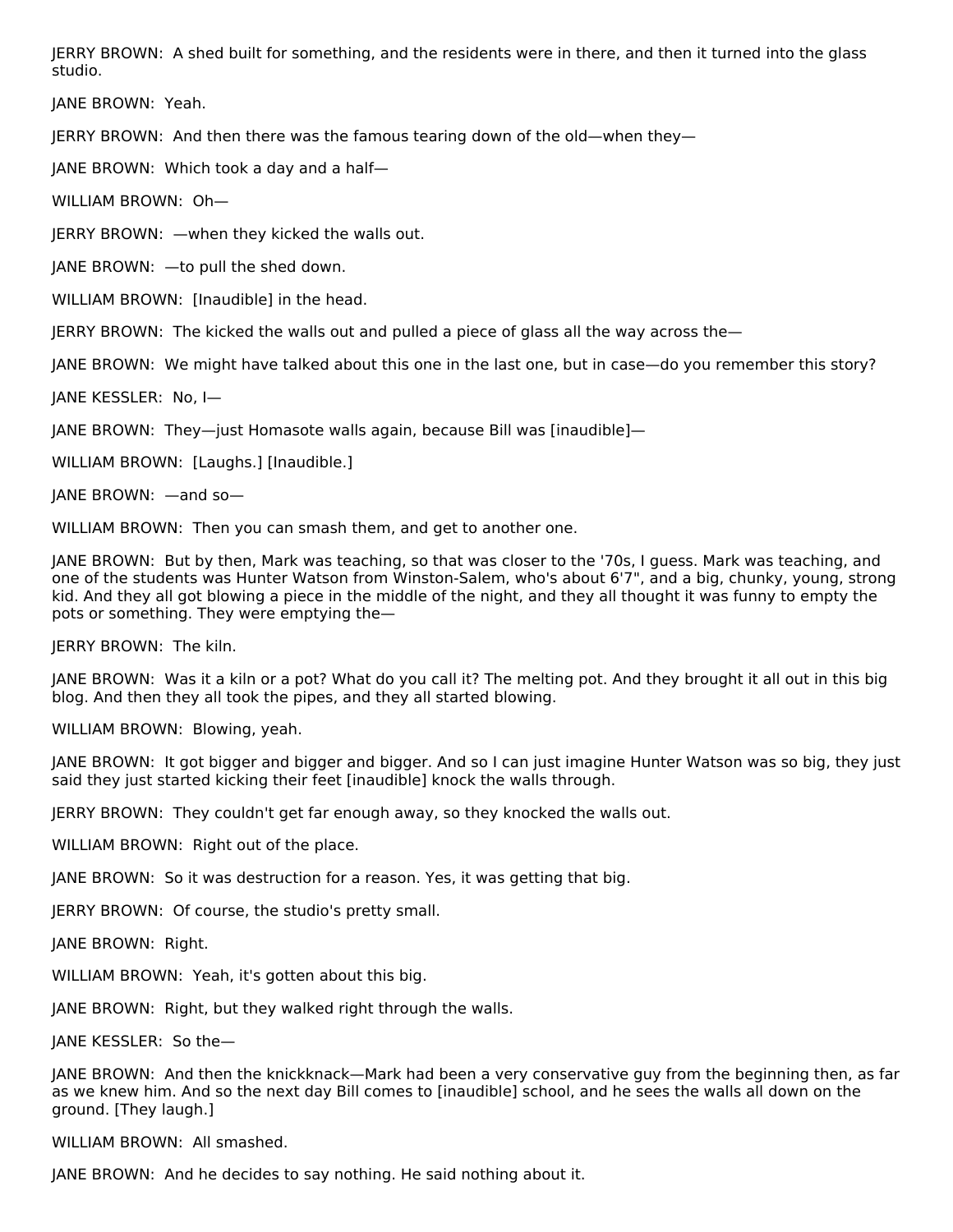WILLIAM BROWN: I didn't say anything.

JANE BROWN: Finally, by the afternoon Mark comes to him with his head hanging very low—

WILLIAM BROWN: No, no, no, he didn't.

JANE BROWN: —and tries to explain—no, he didn't?

WILLIAM BROWN: No.

JANE BROWN: What happened?

WILLIAM BROWN: They got the—oh, he went to—

JANE BROWN: Oh, they called the lumber company—

WILLIAM BROWN: Yeah.

JANE BROWN: —and ordered new stuff.

WILLIAM BROWN: And here—and I did not say a word about all this.

JANE BROWN: Okay.

WILLIAM BROWN: And about two o'clock, the—

JANE BROWN: Truck comes.

WILLIAM BROWN: —truck—of course, the—

JERRY BROWN: New Homasote.

JANE BROWN: The new Homasote comes in.

WILLIAM BROWN: [Inaudible], yes, but that's [inaudible]. And I just didn't go there [inaudible], but I could see what they do—they get about 20 bricks—

JERRY BROWN: Sheets of it.

WILLIAM BROWN: —sheets of that—

JANE BROWN: Homasote.

WILLIAM BROWN: —and they're all pulling that old, old stuff that's all smashed, and just throwing it away, and then they'd start and put it back. And new ones. And this is alright. And, well, we had a big time over—

JANE BROWN: Mark told you.

WILLIAM BROWN: And I didn't say—

JANE BROWN: Say one word.

WILLIAM BROWN: —anything.

JANE BROWN: Yeah.

WILLIAM BROWN: That I knew anything about it. And I would just walk through there [inaudible]. "You sonofabitch, you know what you did." [They laugh.] And the kid that blew the—and upstairs in there was—

JANE BROWN: Skip?

WILLIAM BROWN: Yeah. But the guy—the little kid—well, he was not a kid; he was pretty big. And he made that place for the—what the—all the stuff down in the bottom, all the—

JANE BROWN: The [inaudible]?

WILLIAM BROWN: —[inaudible]. No, not that. You come down the stairs—

JANE BROWN: All right.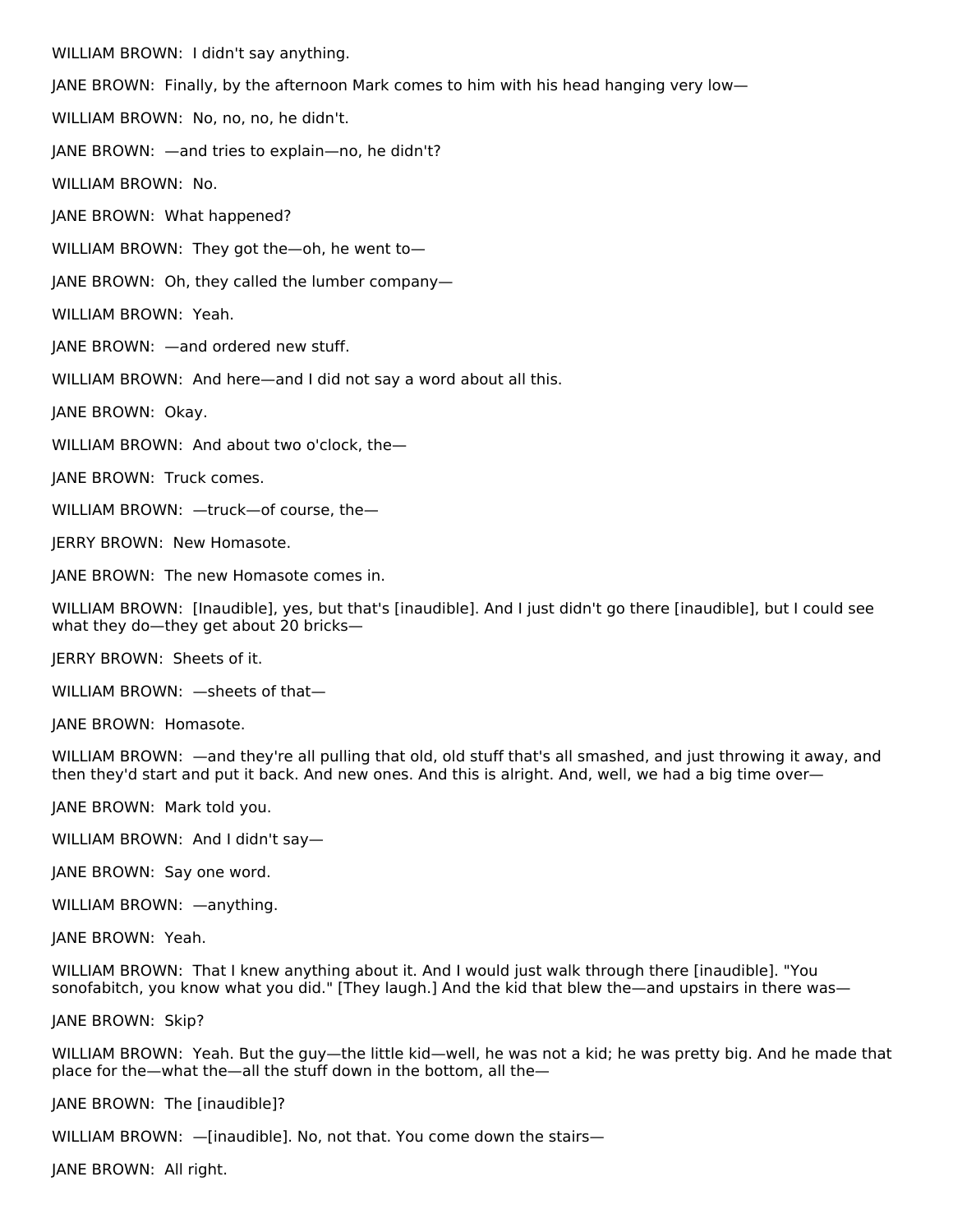WILLIAM BROWN: —and under this tread—shed— JANE BROWN: The metal shop? WILLIAM BROWN: No. JERRY BROWN: The woodshop. WILLIAM BROWN: Woodshed. JANE BROWN: The woodshop, okay. JERRY BROWN: Where the tools were [inaudible]. WILLIAM BROWN: Yeah, yeah. JANE BROWN: All right, okay. WILLIAM BROWN: Yeah. Well, here I had a-I had a thing, a-JANE BROWN: You were doing sculpture down there? WILLIAM BROWN: No, don't think about that! JANE BROWN: All right. WILLIAM BROWN: I never did it. JANE BROWN: Okay. WILLIAM BROWN: They put a little thing on it— JERRY BROWN: A lock? WILLIAM BROWN: —so that the—yeah, so that the— JANE BROWN: Oh. JERRY BROWN: They put a lock on the tools to keep them— WILLIAM BROWN: Yeah, yeah. JANE BROWN: Yeah. WILLIAM BROWN: I'd had that removed. JANE BROWN: Oh. WILLIAM BROWN: And so if they weren't on something , [inaudible]— JANE BROWN: Yeah. You're talking about Zucca, Ed Zucca locked it up? WILLIAM BROWN: No. JANE BROWN: No, okay. WILLIAM BROWN: No, no. JANE BROWN: All right, well, anyway, we caught it. You had— WILLIAM BROWN: And so— JANE BROWN: [Inaudible]— JERRY BROWN: You were saying somebody had gone down there— JANE BROWN: A little kid went out—

WILLIAM BROWN: Oh, yeah. And I come down in the morning and go by there. It's not there.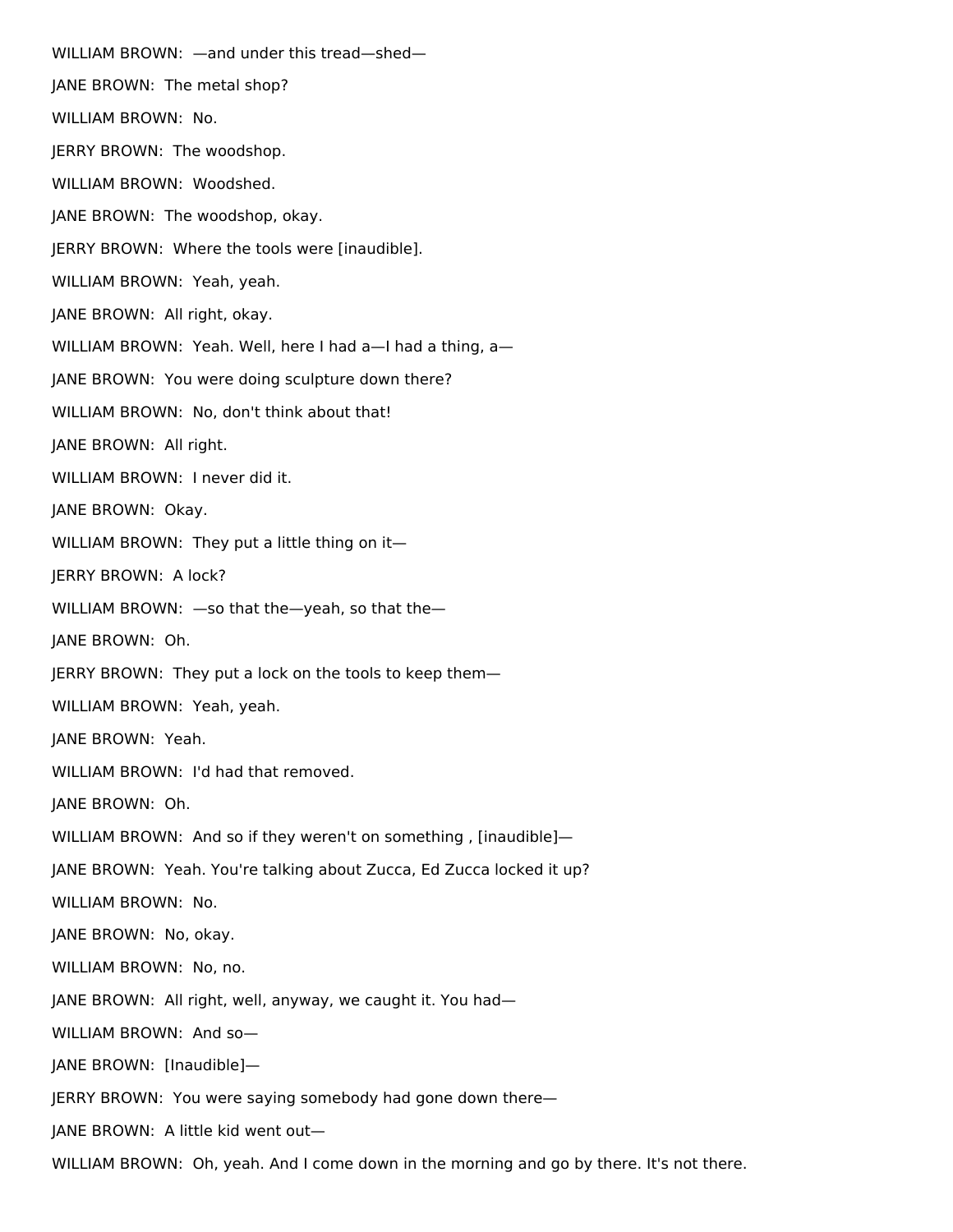JANE BROWN: The case isn't even there?

WILLIAM BROWN: Nothing. Well, it was—

JANE BROWN: The lock was gone?

WILLIAM BROWN: I—and so I thought, oh, hell , they don't—may—you know, don't [inaudible]. Well, funny , fine. They got—the guy that really got in there , he was—and he was—ruined the—

JANE BROWN: Lock?

WILLIAM BROWN: No, the—up on the hot—big, big, big, big—

JANE BROWN: Furnace?

WILLIAM BROWN: Yeah.

JANE BROWN: Furnace [inaudible]—

WILLIAM BROWN: Outside.

JANE BROWN: Okay.

WILLIAM BROWN: You know, where we—

JANE BROWN: All right.

WILLIAM BROWN: —do everything.

JANE BROWN: All right.

WILLIAM BROWN: Well, he couldn't—it got—get—and it wasn't getting going up fast enough. And it's about 11 o'clock—

JANE BROWN: This would be the kilns, I guess, yeah.

WILLIAM BROWN: Yeah. And he's had—got all his stuff in there.

JANE BROWN: And he can't get into the closet.

WILLIAM BROWN: He can't—no, he can't get into it.

JANE BROWN: All right.

WILLIAM BROWN: So I come—I see that there's—that's—

JANE BROWN: To be ripped out.

WILLIAM BROWN: —not gonna work, and I went home. [They laugh.] And next morning I go down there. Wow. We got a whole thing here. [Inaudible], and then they—he—they think took—and took that much of the wall, [inaudible], and pull out all these—

JANE BROWN: Things that they needed.

WILLIAM BROWN: —this stuff—no. Well—something you'd—well, and [inaudible] or stuff.

JANE BROWN: Oh.

WILLIAM BROWN: And pulled it all out, and get out. So I didn't pay any attention to it. Not a thing. And about two weeks later, I knew they could bang it up again, again. And then they said, "Why didn't you say [laughs]—"

JANE BROWN: Say something.

WILLIAM BROWN: "—say anything about what we did? What'd you do?" [They laugh.] Oh, that—they wanted me to know that they smashed the damn—

JANE KESSLER: And then it was gone—

WILLIAM BROWN: Yeah, yeah, [inaudible]—yeah, that's right.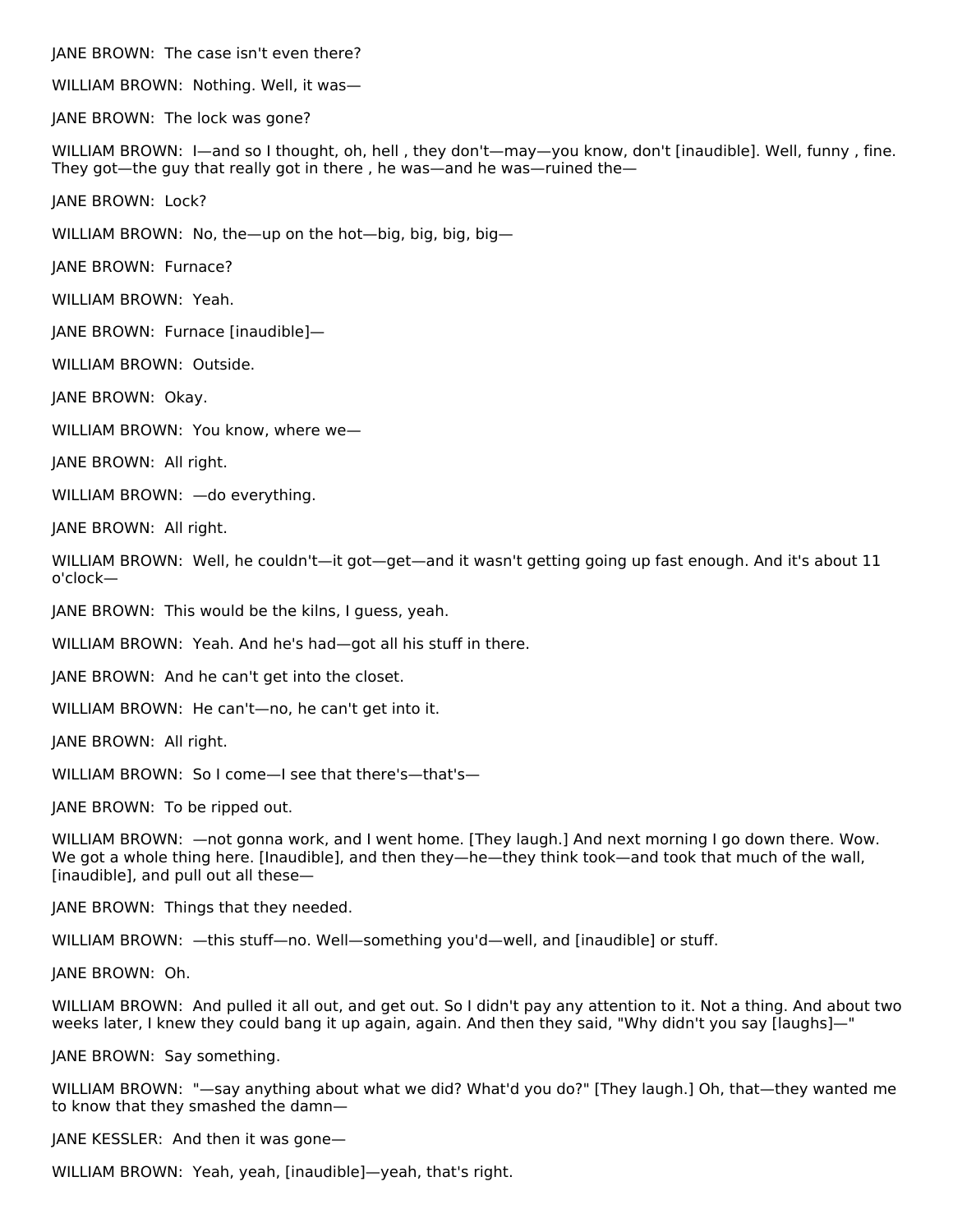JANE KESSLER: —and then they built another one.

WILLIAM BROWN: Yeah, uh-huh.

JANE BROWN: Yeah, then they built—

JERRY BROWN: They ended up building a—

WILLIAM BROWN: [Inaudible] another one.

JANE BROWN: Yeah. You could always reconstruct.

JERRY BROWN: Yeah, all that—all that kind of things. Like, I—

JANE BROWN: Yeah, go ahead. Like what?

JERRY BROWN: No, it was unimportant.

JANE BROWN: Tell it. No.

JERRY BROWN: Just the whole—I guess it goes back to the whole idea of what really mattered at the school. I mean, all that stuff didn't matter. I remember Charlie Deiser came to become assistant director, and was really nervous about his job that he had supposedly gotten, and he didn't have a car so he borrowed the new car that had just been given to the school by [inaudible] Haynes , Toyota station wagon, and drove it into town, and went to the bank to open an account his first day at the school, and he backed the car into something, you know, another car and a wall or something, and he smashed the back of the car. And he came to turn in his resignation [they laugh] for smashing this—you know, here he takes the car—

JANE BROWN: New car.

JERRY BROWN: —first day on the job takes a new car out, smashes it, and was scared to death. I remember he was scared to death.

WILLIAM BROWN: Well, then-

JERRY BROWN: Dad laughed and laughed.

WILLIAM BROWN: Yeah. [Laughs.]

JERRY BROWN: You know, I mean, it didn't make him—

WILLIAM BROWN: That was a dumb truck [inaudible]. [They laugh.] And so I got another one, not that one. What did I get?

JERRY BROWN: That was the days , [inaudible] station wagons [inaudible], I think.

WILLIAM BROWN: Yeah. [Laughs.]

JANE BROWN: Well, the glass studio—let's not take it maybe past the '70s at this point?

JERRY BROWN: Sure.

JANE BROWN: I guess. What—

JANE KESSLER: No, that's fine. I wanted to just get that established as to when it was started—

JANE BROWN: All right, yeah, that's—

JANE KESSLER: —and who was—

WILLIAM BROWN: Well, at the same time—

JANE BROWN: Now, at that same time—

WILLIAM BROWN: —you just put it in.

JANE KESSLER: Just—

JANE BROWN: See, when we got to Penland they were teaching ceramics, and they were teaching metal in the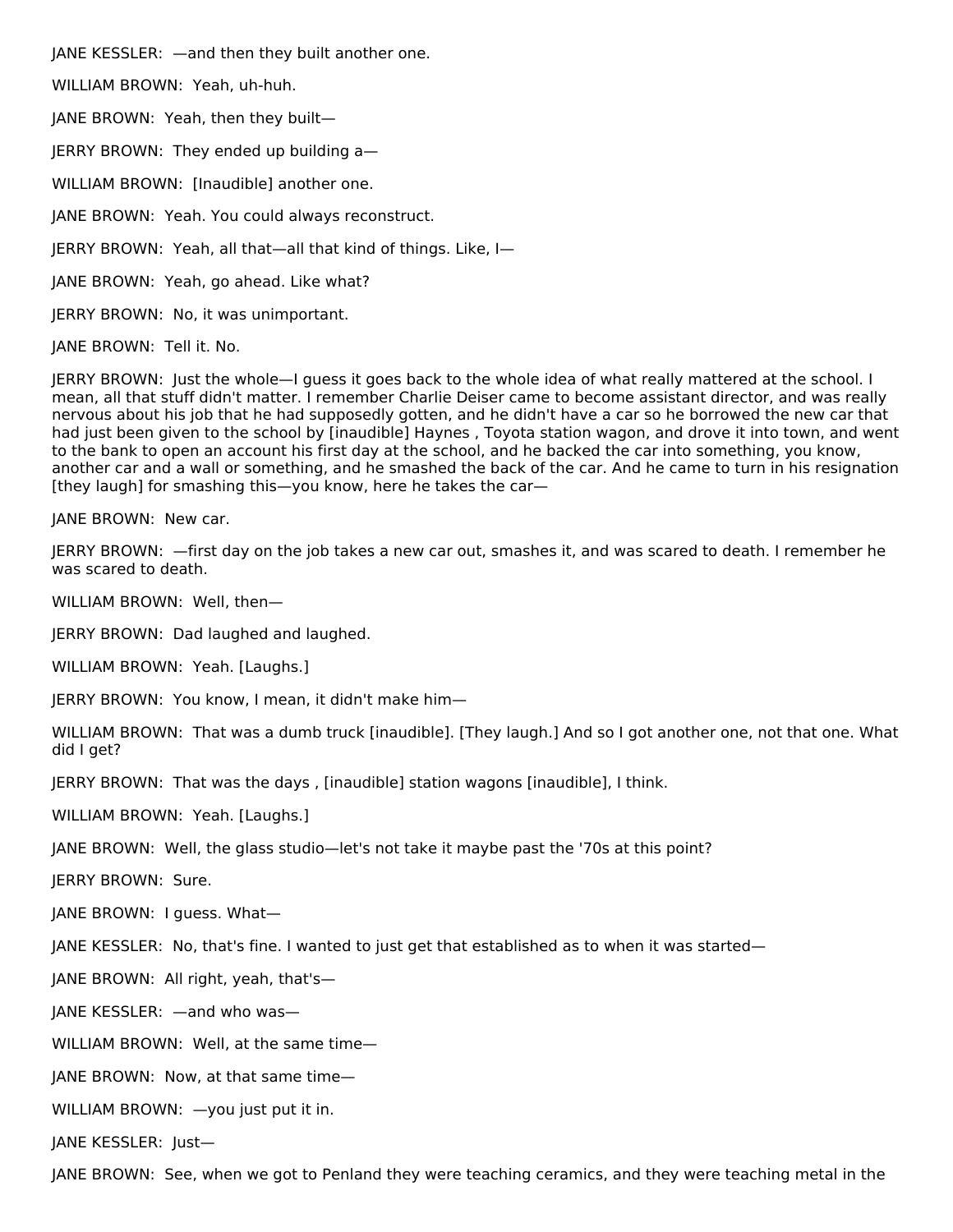summer. Now, it was a summer/winter kind of different thing going on, and they were teaching weaving, and they were teaching some printing, and the 65 related crafts business, but what Bill decided—

WILLIAM BROWN: Oh, yeah, all of those guys.

JANE BROWN: —was to go in, and—it evolved. He didn't decide it. He didn't make a five-year plan, which Philip often used to say, "Won't you please write me a five-year plan? I mean, everybody does that." And Bill would say, "Not me." So he—the glass studio evolved in a very natural way. The sculpture studio evolved quite quickly, because within a couple of year we had Frank Colson coming up from Florida, and—

## JANE KESSLER: Frank Colson?

JANE BROWN: Colson. And he wanted to build a bronze foundry, and Bill was tickled to death, because Bill was a sculptor anyway and knew a lot about it, and felt it was form and needed to be there. And so he built another shed for that group, and it was sort of a small shed, again, 10x20 maybe, at the most. And then, for about a fourth year, he invited Al Verona to come and Don Drum at the same time. And I don't know that they had noticed it on the catalogue, but at any rate they both come, and Al Verona was just really quite beside himself about it and insulted that Bill would invite two of them, because he gets here and he sees that there's only this tiny studio, and Bill said, "Just don't worry about it. We'll fix it up tomorrow." And the next day the lumber company arrives with two-by-fours and probably Homasote, but I don't think he had ordered the Homasote yet. And Al then got tickled. He turned from annoyance to "How great." He took the challenge, took the gauntlet, and had the students make panels and stuff out of this. They made four—do you ever remember seeing those?

JANE KESSLER: I do. I remember seeing pictures.

JANE BROWN: Yeah, okay. And so each student's project, then, was to make a—

JANE KESSLER: Out of concrete.

JANE BROWN: —form—yeah—

JANE KESSLER: Right.

JANE BROWN: —that would then go as the front walls, and now the studio was twice its size, and both faculty members had their place. Don Drum was doing bronze, and Al was doing this kind of thing, which was his work anyway. So it grew by sort of hook or crook, also. And then we were figuring today, as we thought about it, it must have been just before '77 or after '77 that the—yeah, after '77—the sculpture studio—the new one was built, and the new glass studio was built by 1977. So that's how they [inaudible].

JERRY BROWN: And one of the good things was, of course, all the old ones were awful easy to take down. [They laugh.]

JANE BROWN: Right. They know how to take down a glass studio.

JERRY BROWN: It wasn't much to removing the old ones.

JANE KESSLER: No problem, yeah.

JANE BROWN: But in between they were developed a great deal by beloved students. One guy stayed and—

JERRY BROWN: Grow into anything.

JANE BROWN: —yeah, and redid the glass studio, and put the wall—the ceiling up higher. I mean, he spent a whole rugged summer. Later became a chiropractor, glassblower first and then went into chiropractory. Haven't kept up with him lately, but he gave his all to making that studio twice as big, the glass studio. Everybody did, all the way through. Yeah.

JANE KESSLER: Okay. You mentioned earlier Phil Haynes and the barns were residents.

JANE BROWN: It was Gordon.

JANE KESSLER: Gordon Haynes.

JANE BROWN: Yeah, and—

JANE KESSLER: Let's make sure we get that—

JANE BROWN: Alright, okay.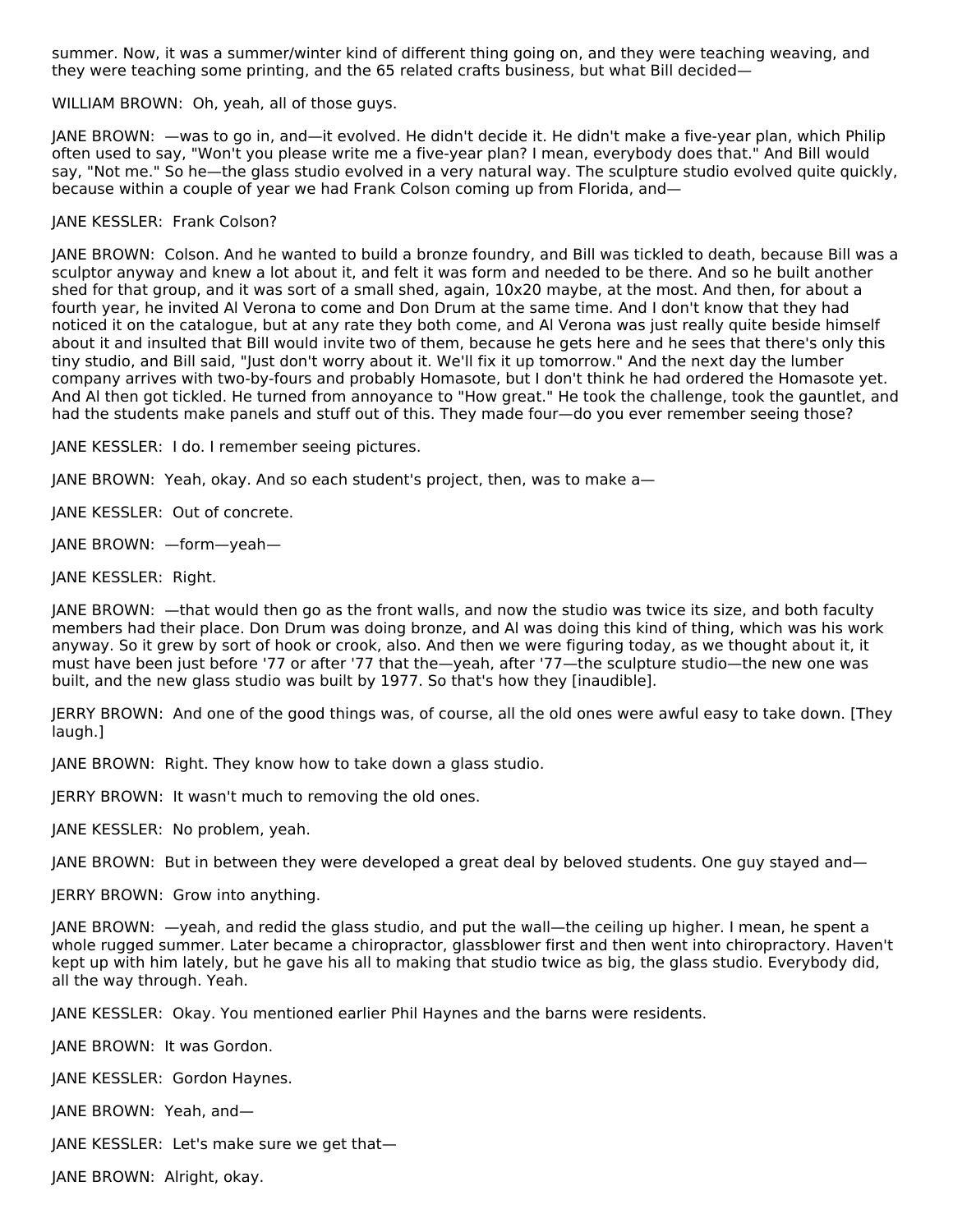JANE KESSLER: —straightened, and so that I'm not getting this—

JERRY BROWN: One fact that I heard today that might be of interest is the fact that Philip did—I guess was the first of the Haynes to get involved, really, and was more of a person who was—I would say his greatest benefit was introducing Dad and the school, vice versa, to a lot of the big money people, and a lot of the big money people to the school. In fact, he—

JANE BROWN: Yeah, only gave about \$7,000.

JERRY BROWN: Phil only gave about \$7,000 total to the school in his involvement, but led the school to—or, vice versa—to a lot of money that came in.

JANE BROWN: But by '66 we were great friends and buddies of Roger Stevens, who was the head of the Arts Council. Kennedy had appointed him, so we were—he was at Penland all the time, and he helped bring in the—

JANE KESSLER: Or the NEA? Was—

JANE BROWN: Yeah, you betcha, with the NEA. And so we got the first major grant that any craftspeople—

WILLIAM BROWN: Yeah, that's right.

JANE BROWN: —got, and it was about \$50,000. Two or three times we got it, so—but by the '70s, the NEA had divided the craft unit differently from the rest of the arts, and now there was only \$75,000 altogether given to the crafts when they made the big change. And we had sometimes gotten \$75,000 from them, so those were the kind of things that Philip would help set us up for. Then, in a—

WILLIAM BROWN: Well, then they—they—[inaudible]—do you remember what—that I got the thing, but I didn't tell anybody?

JANE BROWN: Oh, you want me to tell that story? Okay, alright. I may have told this one in the last one, too, but I don't think I did, either. Philip and Gordon Haynes and Johnny were all helping everywhere you could, and Roger Stevens was helping and interested. And so a grant—now, this was by the time Nancy Hanks was maybe the head, and Nancy, of course, was also a great buddy, too. She was the next director of the NEA.

WILLIAM BROWN: I told her to lay down [inaudible].

JANE BROWN: Yeah, he made an appointment with her one time and then canceled it so that she'd have a half hour free. He did it on purpose, because he knew she was overworking, and a few years later she died of cancer, so he wasn't so off at all.

JANE KESSLER: That's amazing.

JANE BROWN: But he—my mind slipped, what I was talking about.

JANE KESSLER: Let's see , there were—

JERRY BROWN: You were [inaudible]—

JANE KESSLER: Philip and John and—

JANE BROWN: Oh, isn't that crazy? My mind just—

JERRY BROWN: A story about walking somewhere down a—

JANE BROWN: Shoot, [inaudible] that one.

JANE KESSLER: Well, that's okay. It'll come back. Why don't we—

JERRY BROWN: One thing, too, with the money raising thing is—that I always used to hear was that there was never any state or federal involvement of money, though there was oftentimes money that could've been gotten through federal or state agencies that would have tied the school into state or federal stipulations—

JANE BROWN: Paperwork.

JERRY BROWN: —and regulations and paperwork—

JANE BROWN: Absolutely refused.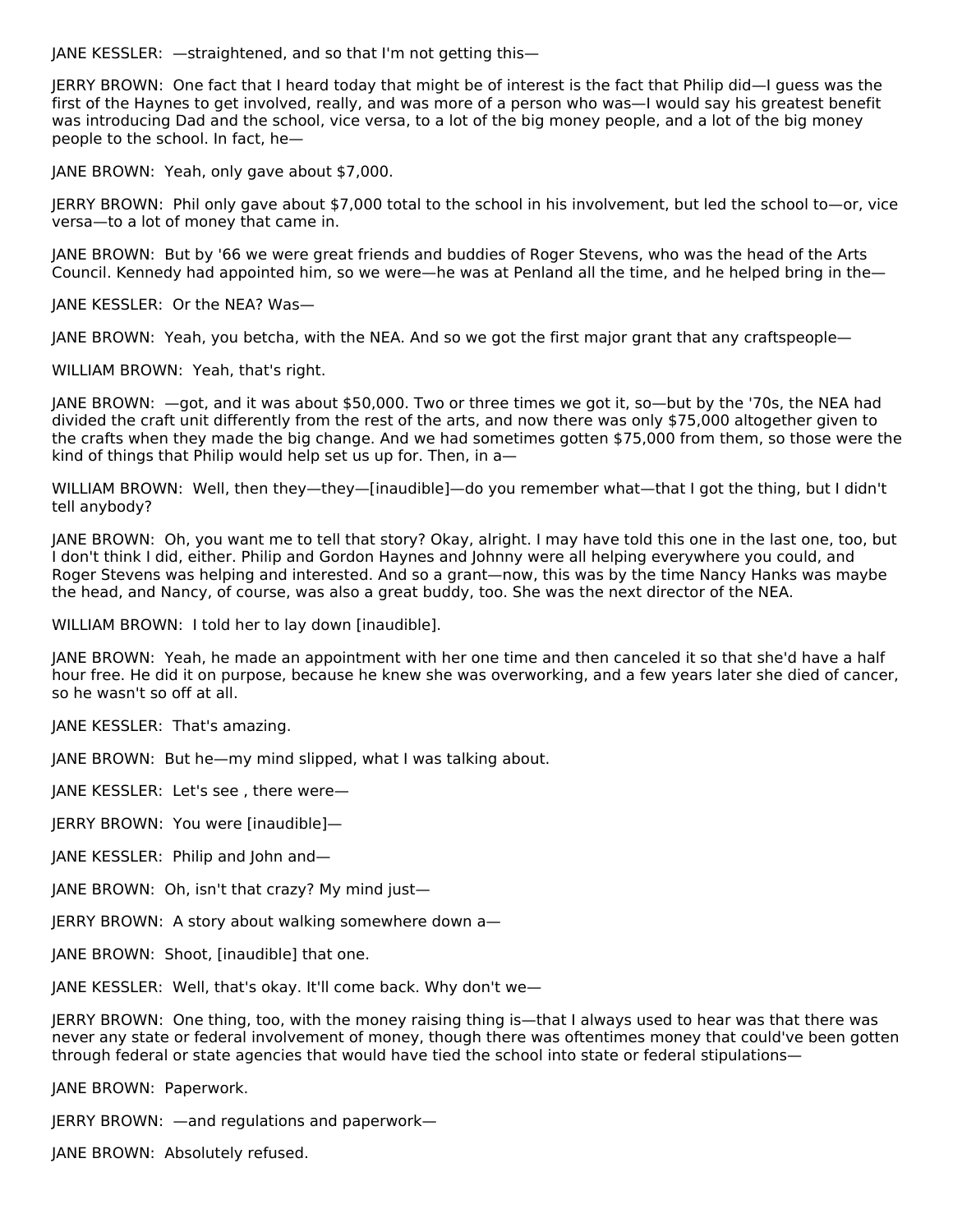JERRY BROWN: —and he wouldn't take—

JANE BROWN: Would have nothing to do with it.

JERRY BROWN: Never.

JANE KESSLER: So this was—and that was part of the thing, too, with not becoming involved with the university so that—

JANE BROWN: Yeah.

JANE KESSLER: —because you really—you were trying to keep completely apart from regulations and—

JANE BROWN: Yeah.

JERRY BROWN: Right, and they would come to tell you how to run your school, and—

JANE BROWN: Bill—

JERRY BROWN: And, in fact, UNC Chapel—or the UNC system tried to become involved with Penland, and Dad or tried to get Penland to become affiliated with them, and Dad told Bill Friday that they could become affiliated with Penland when he wasn't going to [inaudible]. [They laugh.]

JANE BROWN: And then he felt very sorry. Bill felt very sorry for him, because he had to go through all the deans and so forth, and Bill luckily didn't have to, wouldn't have to bother. He could make the decision right now, and made the analogy that he was running a PT boat and that Friday was involved in a monstrous battleship, and too bad. He would never want to be that, you see, at all. Yeah, so Bill, you had just turned to me and asked me to tell something that had happened for you, that you had done. I'm sorry I can't-

JERRY BROWN: It was something about walking down some path or something, and John Neely and all those guys, Phil—

JANE BROWN: Helping, and they were—[inaudible] so much of what we were going to say is just gone.

JANE KESSLER: Isn't that frustrating?

WILLIAM BROWN: What was—

JANE BROWN: Well, you turned to me and you said, "Remember when I did such-and-such," but—oh, well, and then you said Nancy Hanks. It was about the NEA.

WILLIAM BROWN: Then I-she went into her thing, and [inaudible]-

JANE BROWN: Took a rest for the half hour. Gee. Yeah. Oh, I know.

WILLIAM BROWN: And she [inaudible].

JANE BROWN: Oh, yeah, I do know what it was. Okay, he had set up a grant—I mean, they had made a proposal, and John Neely and Philip had ever brought the headman named Donohue or Dunnigan or some real kind of Irish name. He'd come and spent a weekend with us. There was always somebody here spending weekends. And so the man knew us well.

JANE KESSLER: Now, this man was from—

JANE BROWN: The—from the NEA, and he was one of the upper men under Nancy Hanks, I think, at that point. So Philip and John would keep asking Bill at different times they'd see him, "Have you heard from him yet?" Bill would say no. Well, finally this Dunnigan man, whatever his Irish name was, did call Bill and say, "Now, I'm telling you now that we just had the meeting today and, yes, you've gotten the \$50,000," I think it was, "but it's not out yet, so you mustn't tell anyone." And Bill was such a man of honor always that he just said, "Fine." Now John Neely starts asking Bill, and Bill said, "No." And Philip asks him, and Bill keeps saying, "No." Because officially Bill did not know.

WILLIAM BROWN: That's right, [inaudible].

JANE BROWN: So finally months go by, and Philip calls him one day, and he is just swearing—

WILLIAM BROWN: [Laughs.]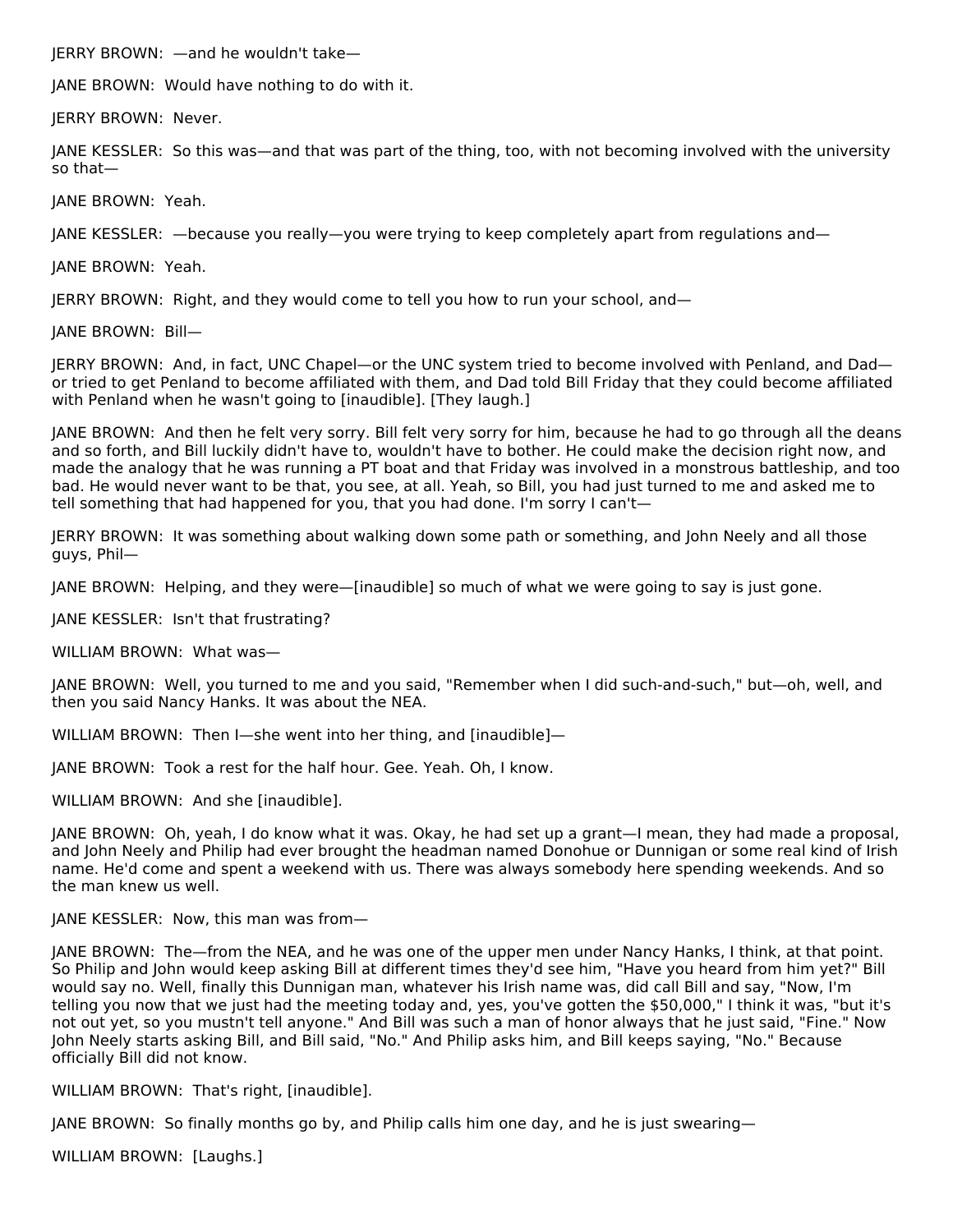JANE BROWN: —at Bill, his buddy Bill, that he admires a lot, but he's really mad now, and he said, "You son of a gun! You've known for months—"

WILLIAM BROWN: "You've known this for 30 months."

JANE BROWN: "—that you had this grant, and you didn't tell me!" And Bill looked—just said to him, "But I was told not to." And Philip's answer was, "Nobody expected you to do what you said!" [They laugh.] Bill was just stunned.

JANE KESSLER: That's a great story. That's a great story.

JANE BROWN: So, at any rate, the money—if I want to get to the Gordon thing.

JANE KESSLER: Go ahead. Okay. Oh, no.

JANE BROWN: So the moneys were coming in from these different organizations, and the NEA was helping us, and now he had the idea that now that we have a new Lam in '66—

JANE KESSLER: Who had?

JANE BROWN: —Bill did—

JANE KESSLER: Okay.

JANE BROWN: —that the barns should be turned into the resident barns, but he couldn't get anyone to help him. So luckily Gordon Haynes called at some probably appropriate time when he had to give some money away, and he said to Bill, "If I had some money to give to you, do you have a project that no one will help you with?" And Bill said, "You bet I do. I have the barns." And he said, "Okay, I'll be sending you \$20,000." I thought it was 20; I may be wrong. The dates and numbers in general I may be a little off on, but at any rate Bill then starts doing the barns, and even Toshiko was coming every year to back Bill, stood there and looked at the cows and the hay and the muck and the place.

JERRY BROWN: It was a barn. I mean, it was—

JANE KESSLER: Really, literally.

JANE BROWN: —various plants. She just said, "This is crazy. You'll never get out of this one." Well, he did it for \$15,000. But the second floor never had its—it had its insulation put up, but it never had the Homasote or plaster or whatever it is put over it. And the floor was finished already, wasn't it? Yeah, almost, anyway. Then he had to borrow—or not borrow; he never borrowed. See, he never borrowed one cent running Penland. Then he got some more money to do the three raunchy barns across the street, which—

JERRY BROWN: Which were in worse shape.

JANE BROWN: Yeah, and that cost about \$35,000—

JERRY BROWN: Turned it into three apartments.

JANE BROWN: So altogether you had to find \$15,000 more. So for \$35,000, he redid the barn, the big one, and the little ones, to make them into apartments for the residents to live in.

JANE KESSLER: Okay.

JANE BROWN: Yeah.

JANE KESSLER: Great.

JANE BROWN: Okay, and—

JANE KESSLER: [Inaudible]—

JANE BROWN: —then we called it Sanford Barn. You know why?

JANE KESSLER: They called it Sanford?

JANE BROWN: The Terry Sanford Barn—

JERRY BROWN: Center.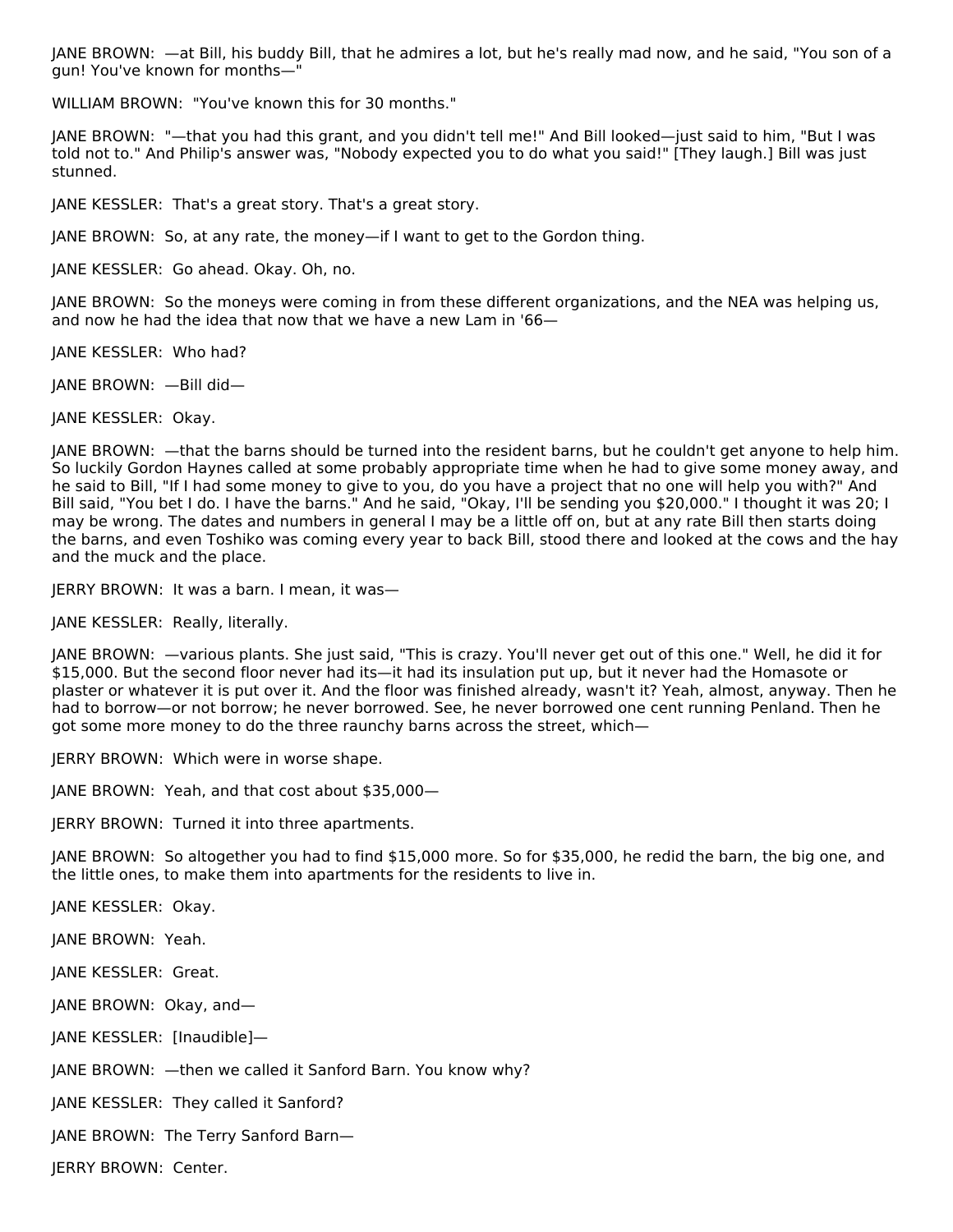JANE BROWN: —Center, Center—because John Neely—

WILLIAM BROWN: [Inaudible] to help—

JANE BROWN: The celebration.

WILLIAM BROWN: Yeah, and he fell over his boat.

JANE BROWN: And he hit his head.

WILLIAM BROWN: And so I put this plaque on and put a nameplate. [They laugh.]

JANE BROWN: He was supposed to be at the dedication, but Roger Stevens came. Roger Stevens came to the dedication. Bill, remember that? Roger Stevens—

WILLIAM BROWN: Yeah, yeah.

JANE BROWN: —was the—Terry couldn't get there because he really had hurt his head, gashed it pretty badly. His daughter and children hadn't come to Penland yet, but he still was interested because of John Neely. And so Roger Stevens came and dedicated the Sanford Center Barn out on that hillside, with all the rolling hills behind it.

JANE KESSLER: That's great.

JANE BROWN: And Roger was never a great speaker but he gave a pretty darn good talk that night, too, [inaudible].

WILLIAM BROWN: Yeah, he liked that.

JANE KESSLER: Let me—I want to—I want to make sure we clarify Philip and Gordon here—

JANE BROWN: Alright.

JANE KESSLER: —and how Philip is—how they're related to each other, and when—

JANE BROWN: Cousins.

JANE KESSLER: They're cousins.

JANE BROWN: Yeah, because their fathers—

JANE KESSLER: But Philip got Gordon—

JANE BROWN: Their fathers were brothers, and so Philip is the younger, and Gordon, Gordon is born of the other brother, and they just were always good buddies, and both very interested in the arts. Gordon became a Senator at one point. Philip was supposed to be running, because each Haynes—let's see—Gordon's father was the runner of a stocking company, and Philip's was the—

JERRY BROWN: Dyeing.

JANE BROWN: —dyeing and finishing company. And so Philip decided quite quickly in his career that he was bored to death of what he had to do, and finally when he came to see us in about '65 he said he had a secretary who now would get on a phone and say, "Hello, Mr. Brown. Will you tell me: are you involved in the arts or in the dye and finishing?" Because by then he was giving so much time—he liked to think of himself as a facilitator. That was what he was. In the '70s he said, "I know what I am. I'm a facilitator. That's what I should do with that term."

JANE KESSLER: He did at that time.

JERRY BROWN: He had—to show how involved he'd gotten, they—well, I don't guess we've talked about the Fops House yet, but one of the houses that you'll find out about, he and the Haynes and Rails all got together on the first time kind of thing and bought this house for the school, a stone house called—

JANE BROWN: Morgan Hall—Morgan House.

JERRY BROWN: Morgan House, and it was—

JANE BROWN: It became Fops.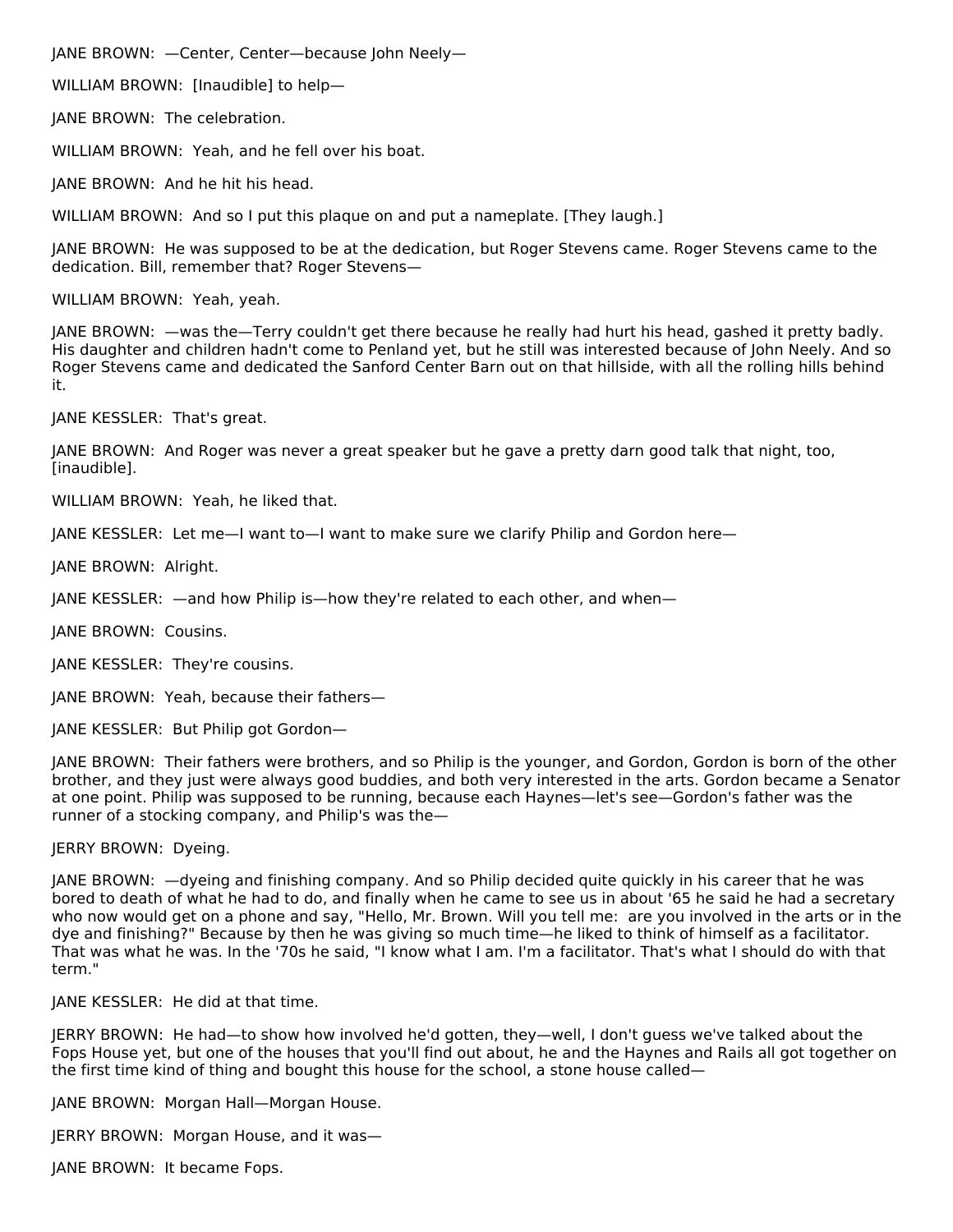JERRY BROWN: —became Fops House. And one day we were at the house, at our house, and sitting around, talking, and Philip was a little hyperactive, or used to be, but—and he said to me, "Let's go mow the lawn." So we went over and borrowed my brother's lawnmower, and he cut his toes off—

JANE BROWN: One big toe off.

JERRY BROWN: —wrapped his full lawnmower on his foot.

JANE BROWN: He was carrying it back.

JANE KESSLER: So he lost a toe to Penland. That's a pretty [laughs]—

JERRY BROWN: Seven thousand dollars and a toe is what Philip's got.

WILLIAM BROWN: He got [inaudible] all the way to-

JANE BROWN: That's right, you bet. We had to drive them to the funeral home people.

JERRY BROWN: Yeah, then they flew him into Winston or Charlotte or somewhere.

JANE BROWN: Yeah. No, they had to drive. That was the pity. They couldn't fly then. If we had a flight now he might have made it. Yeah. But Jerry Brown was the key person there, because he was helping him, and he saw it go, and he raced for us, all the way from the Fops over to our house, this little 12-year-old kid racing—

JERRY BROWN: And I remember his wife—what was her name?

JANE BROWN: Joan.

JERRY BROWN: Joan.

WILLIAM BROWN: Joan.

JERRY BROWN: I went up in the air and I said, "Philip's cut his foot real badly with the lawnmower." He was just like, "Well—"

WILLIAM BROWN: "Yeah? Which one?"

JERRY BROWN: You know, "That's Philip for you." [They laugh.]

JANE BROWN: So you'd come just to play for the weekend, and he just couldn't sit. He could not sit at noontime. He just had to do something. "Jerry, get your lawnmower. Let's go. The path needs to be cut up to Fops House we've just bought."

JERRY BROWN: So Dad carved him a—looked like a Madonna, but it was a toe. [They laugh.] And they made him a cane with a toe on it for—the end of the handle was a big toe. But—

JANE BROWN: It caused him a lot of pain, because he was a great—

JANE KESSLER: I'm sure.

JANE BROWN: —walker and fisher, and he'd get so cold. His feet would just be in terrible shape from it, and walking must have felt—

JANE KESSLER: That's quite a sacrifice.

JANE BROWN: You bet, yeah. So he was in love with the whole dream.

JANE KESSLER: But they were both, then, real strong—

JANE BROWN: Yeah.

JANE KESSLER: —supporters—

JERRY BROWN: And Gordon actually came and took wood once or twice, didn't he? Came and took a couple classes.

JANE KESSLER: Took classes, actually.

JANE BROWN: Yeah, Philip never did. And they always wanted Joan to go on the board, but Joan and John Neely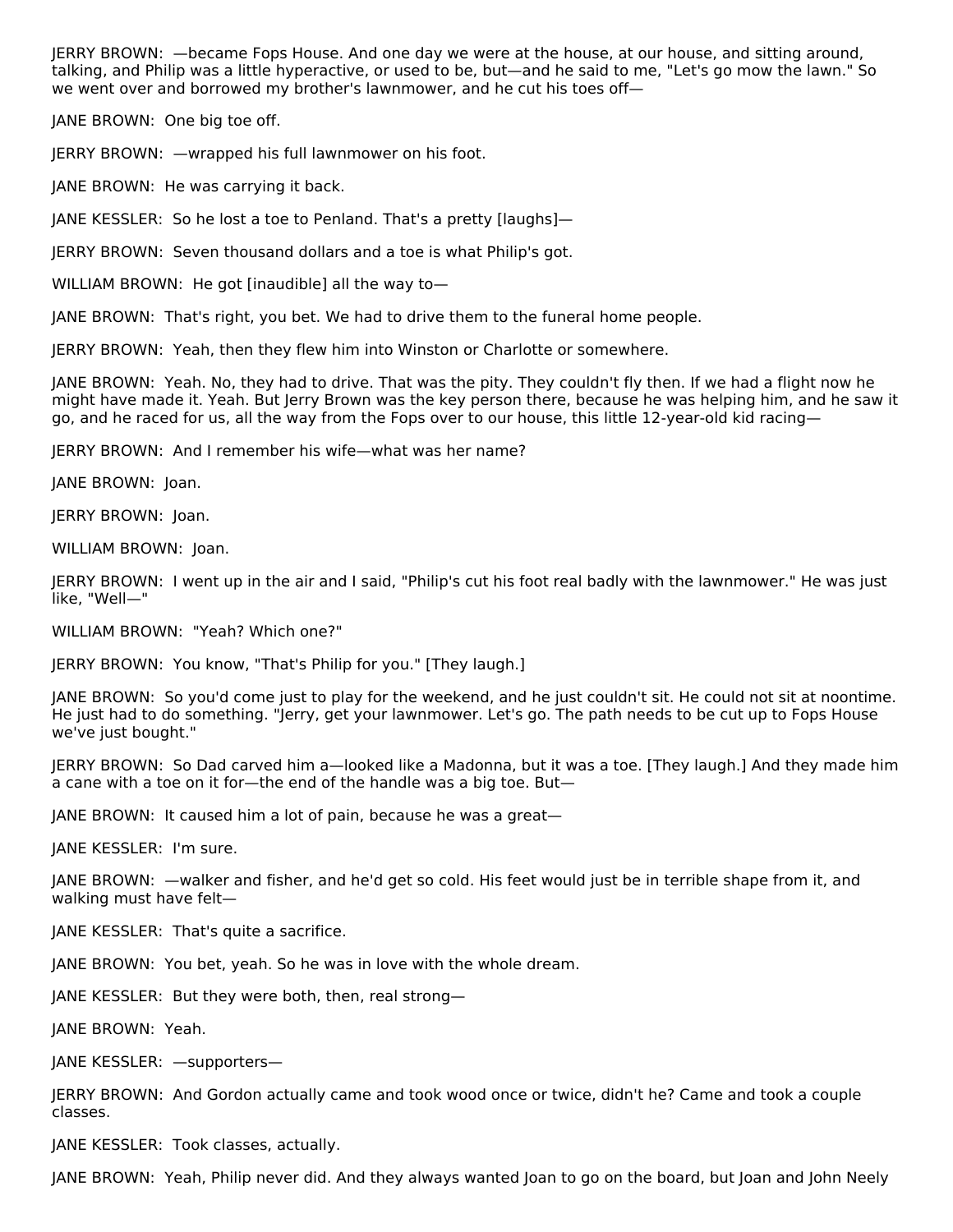and Philip all said no, they'd be the kitchen cabinet. They never wanted to get on the board.

JANE KESSLER: Oh, okay. That's a good thing to know, too. Now, I wanted to go back to the barns. And now those were—so those were built. They were re—or, rather, they were renovated. They were made into studios for the residents, and apartments for the residents?

JANE BROWN: Mm-hmm [affirmative].

JANE KESSLER: And that was in approximately when?

JANE BROWN: Well, it has to have been about '68 that that thing was dedicated now. We probably have it somewhere on that plaque down there, I presume, but it must have been about '68—

JANE KESSLER: Okay.

JANE BROWN: —when it was done.

JANE KESSLER: And then the residents used those while they were here, but they were also open to the public, for people to come in and—was that part of that—

WILLIAM BROWN: No, I didn't—it wasn't—these—you—people could come in and go in the big place.

JANE BROWN: But not into their apartments.

WILLIAM BROWN: But not—

JANE KESSLER: Oh, right, not into the apartments, but—

JANE BROWN: But, Bill, also, do you remember that a residence we had—remember, it was Tom Silverline and Janey Peiser by then, and Mark. We'd built a building behind, too, which was the glass studio. The one at the bottom of the driveway, which Mark built later, was not there. It was one behind, the one behind. They all decided—see, people would get so involved, wanting to help the school. They said, "You know, we ought to we'd like to sell our stuff anyway, but we ought to have a show. And on the second floor of the barns, we're going to open the barns to the public from two o'clock to six o'clock on the afternoons, and we'll kind of man the store." He said, "All right." So that was their first sort of public—

WILLIAM BROWN: Where is that?

JANE BROWN: —business. Where is it? We have some wonderful photographs of it. I'll show her some photographs later. They're just beauties.

WILLIAM BROWN: I forgot we did that.

JANE BROWN: They all got into it, and, of course, one summer of that and they never wanted to do it again—

WILLIAM BROWN: No. [Laughs.]

JANE BROWN: —because it took a lot of their time.

WILLIAM BROWN: It took a lot of—

JERRY BROWN: So they said they were gonna do it—

JANE BROWN: Yeah.

JERRY BROWN: —once every session or something.

JANE BROWN: Yeah, that's right. Yeah, then they shifted it to doing it once every session, because Bill would never tell, even the residents, anybody, what they should do. When they instigated that project, I think he right away thought, wow, what a project, what a job, but they wanted to do it so let them sink in it, if they wanted to, or succeed, one or the other. And they succeeded, and they loved it, but took too much of their time. So later on, in the '70s, and into the '80s, the residents decided to open Wednesday afternoon an open house for all the students of the school.

WILLIAM BROWN: That's a pain in the ass.

JANE BROWN: That was a pain in the ass, too, but not as much.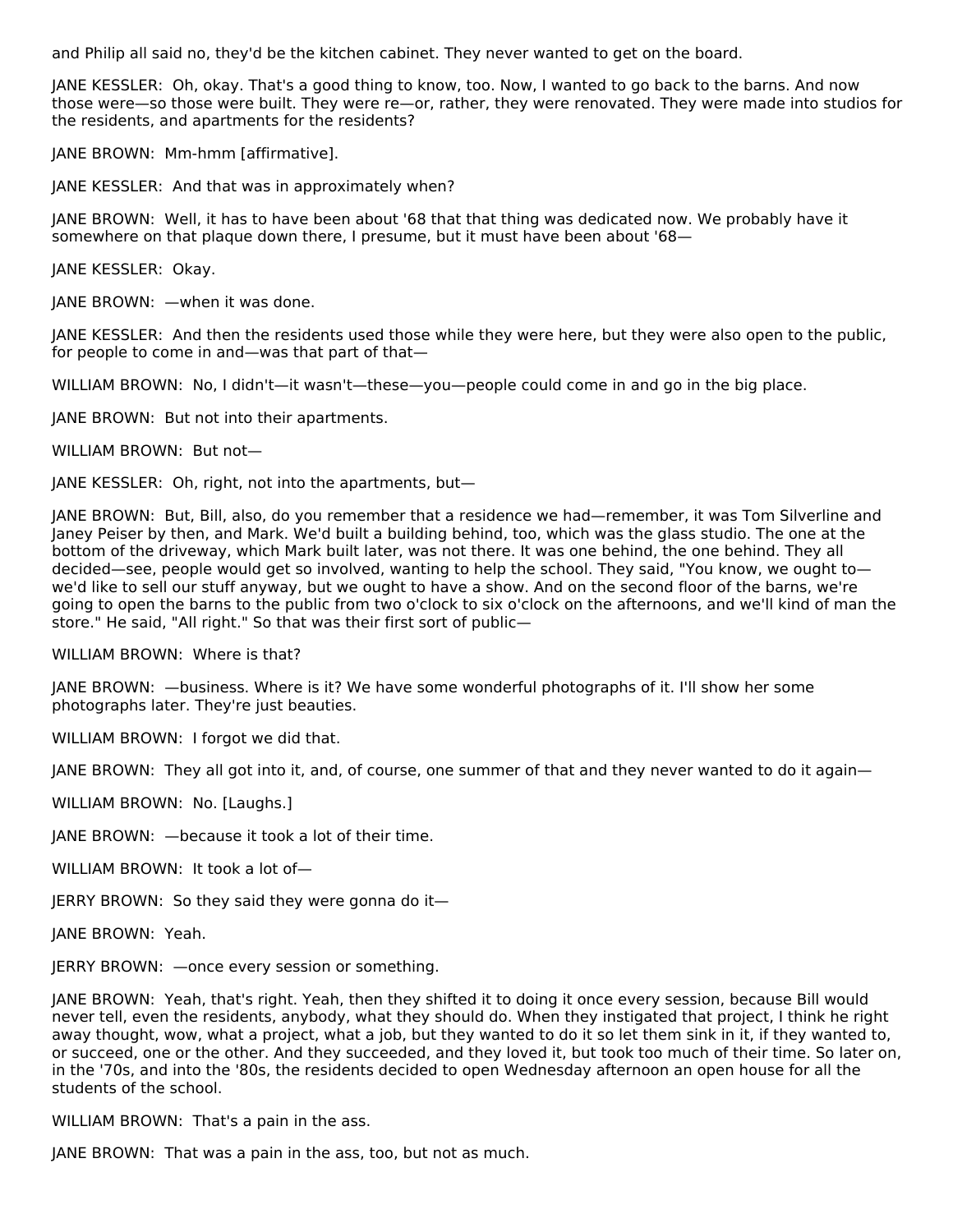WILLIAM BROWN: But they did it.

JANE BROWN: But they did it.

WILLIAM BROWN: They did it.

JANE BROWN: See, they did it on their own.

JANE KESSLER: It was their choice.

JANE BROWN: It was their choice.

JANE KESSLER: So this was—

JANE BROWN: He would never—then they would say they wanted to close it off to the public, and he never told them they couldn't, but you could tell he didn't like the idea. So they never totally closed it off, which also happened about visitors. The—from the start there was always the problem, should visitors be allowed or not? And Bill Fay walked his dog. And Bill felt that he—that as to visitors, you never knew who might want to come as students later, or be faculty members, and it just seemed wrong to him to cut people out, so—

JANE KESSLER: But he encouraged visitors?

JANE BROWN: He didn't encourage them, but he never told them they couldn't come.

JANE KESSLER: Never say no.

JANE BROWN: But if a teacher would say, "You know, I don't want to teach with visitors coming through," Bill would say, "All right, there are little pieces of metal, what do you call them, gadgets on both sides of your doorway, and you can put a rope across, as far as I'm concerned." So that went in and out, waved in and out. When the board later was fussing with us about not doing enough publicity, we decided to keep a record of how many people visited and put a guestbook out. It was stunning, the number of people that came through. It was overwhelming. But at the barns, there was a couple of years where people were just—just didn't want to share. And so he never told them, "Doggone it, you have to."

JANE KESSLER: The residents themselves—

JANE BROWN: The residents.

JANE KESSLER: —who didn't want to be—

JANE BROWN: Yeah. And he didn't fuss with them. He never forced them—

JERRY BROWN: Well, one thing, too, that's interesting about visitors is that I think—I mean, it kind of, oddly enough, ran on the same kind of planet as everything else. Most of the time, visitors would come in and there was not an organized tour that took them out. They had to use their own judgment and go where they want, and figure it out for themselves. And, you know, every once in a while you'd get someone who was a pain in the ass or would bother you, but for the most part everybody was probably much more polite than they would have been had they been with a big group of people, with some organized thing, you know. So people—

JANE KESSLER: It's sort of expecting the best of people—

JERRY BROWN: Of people.

JANE BROWN: Yeah.

JANE KESSLER: —is what all of this is about.

JANE BROWN: Encouraging them to be—

JANE KESSLER: It's like that you just leave them to their own devices, they'll be better off than if you—

JERRY BROWN: Right.

JANE BROWN: Right.

JANE KESSLER: —set the rules, or—

JERRY BROWN: Right.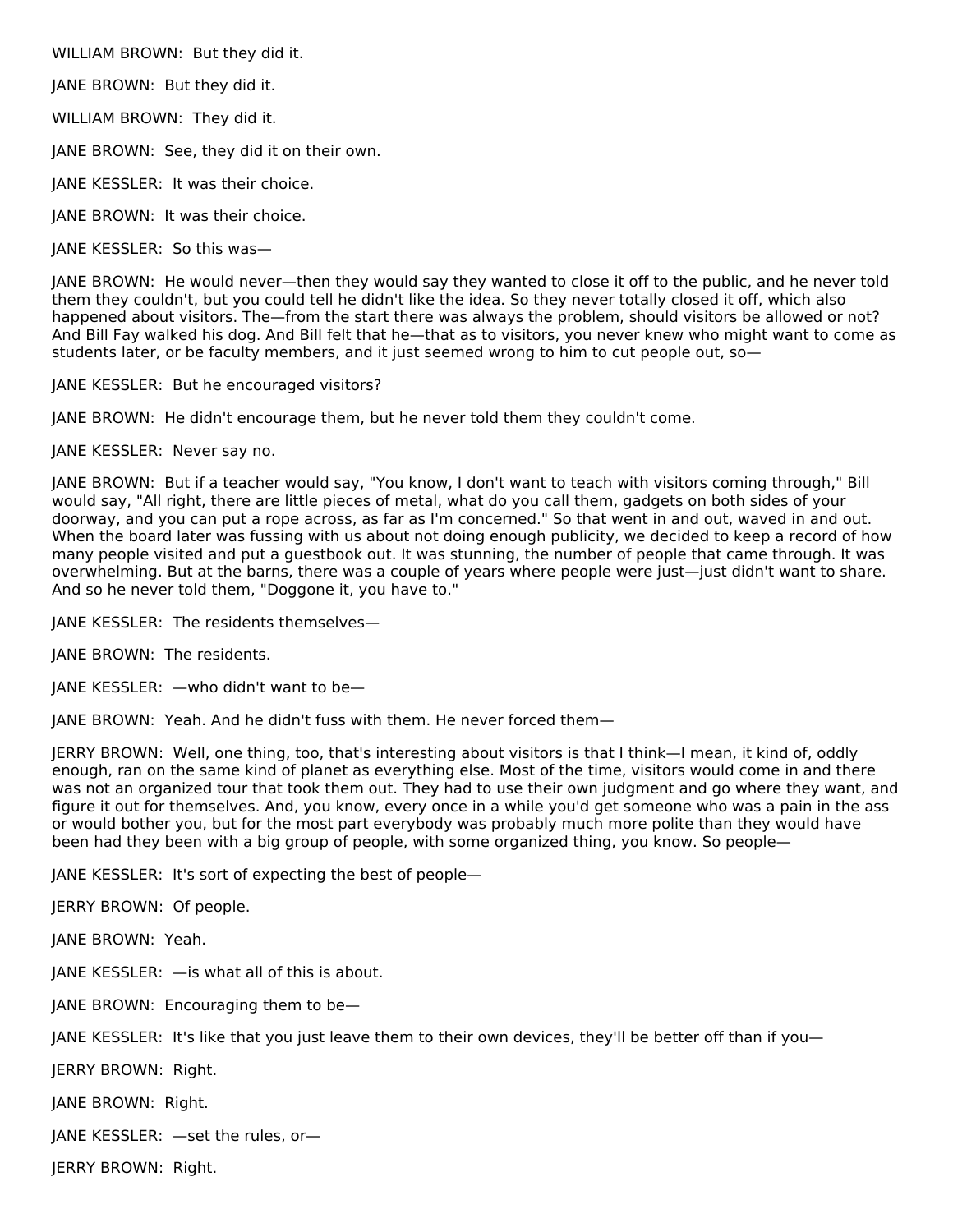JANE BROWN: Yeah.

JERRY BROWN: It always seemed to work.

JANE BROWN: And sometimes a student would just say, "You know, Saturday afternoon in the fall there are so many visitors, I think I'd love to sort of man the store downstairs, and kind of watch over, and do it for you, if you'd like me to." And it wasn't about any repayment. The girl from Australia did it a lot. She instigated it. So, Bill, we were just talking about tourism, the tour part of it. [They laugh.]

JANE KESSLER: Not your favorite part.

JANE BROWN: Yeah. But he always liked to meet the people, basically, in the end.

JERRY BROWN: Well, it's fun to meet people on an individual basis. The idea of a bus—

JANE BROWN: Yeah.

JERRY BROWN: —coming out with—

WILLIAM BROWN: Yeah, we just have to—

JANE BROWN: Right.

JERRY BROWN: Yeah.

WILLIAM BROWN: —those stupid people—

JERRY BROWN: That's the one thing he didn't like was the bus tours.

WILLIAM BROWN: [Inaudible] had no—

JERRY BROWN: A tour bus.

WILLIAM BROWN: But I could do it—

JANE BROWN: They're a hassle with one man.

WILLIAM BROWN: —but it's—I've got a lot—

JANE BROWN: [Inaudible] unplugged there , okay. There was a hornet—

JERRY BROWN: Hornet.

JANE BROWN: —hornet over here.

JANE KESSLER: Wow.

JERRY BROWN: [Inaudible] they think you're a bee's nest.

JANE KESSLER: It's that yellow sweatshirt.

JERRY BROWN: Yeah, those—well, also, I have on these notes that we wrote, just as far as keeping up timewise with where we are, that in '68 there was the iron—they did the iron thing, right? The iron man showed up.

WILLIAM BROWN: Yeah. [Laughs.]

JANE BROWN: Yeah, yeah, big iron—

JERRY BROWN: They poured iron, which is—which is a pretty major event.

JANE KESSLER: Okay. Who was responsible for that?

JANE BROWN: Dan Bailey.

JANE KESSLER: Dan—

JANE BROWN: Dan Bailey.

JERRY BROWN: Daley.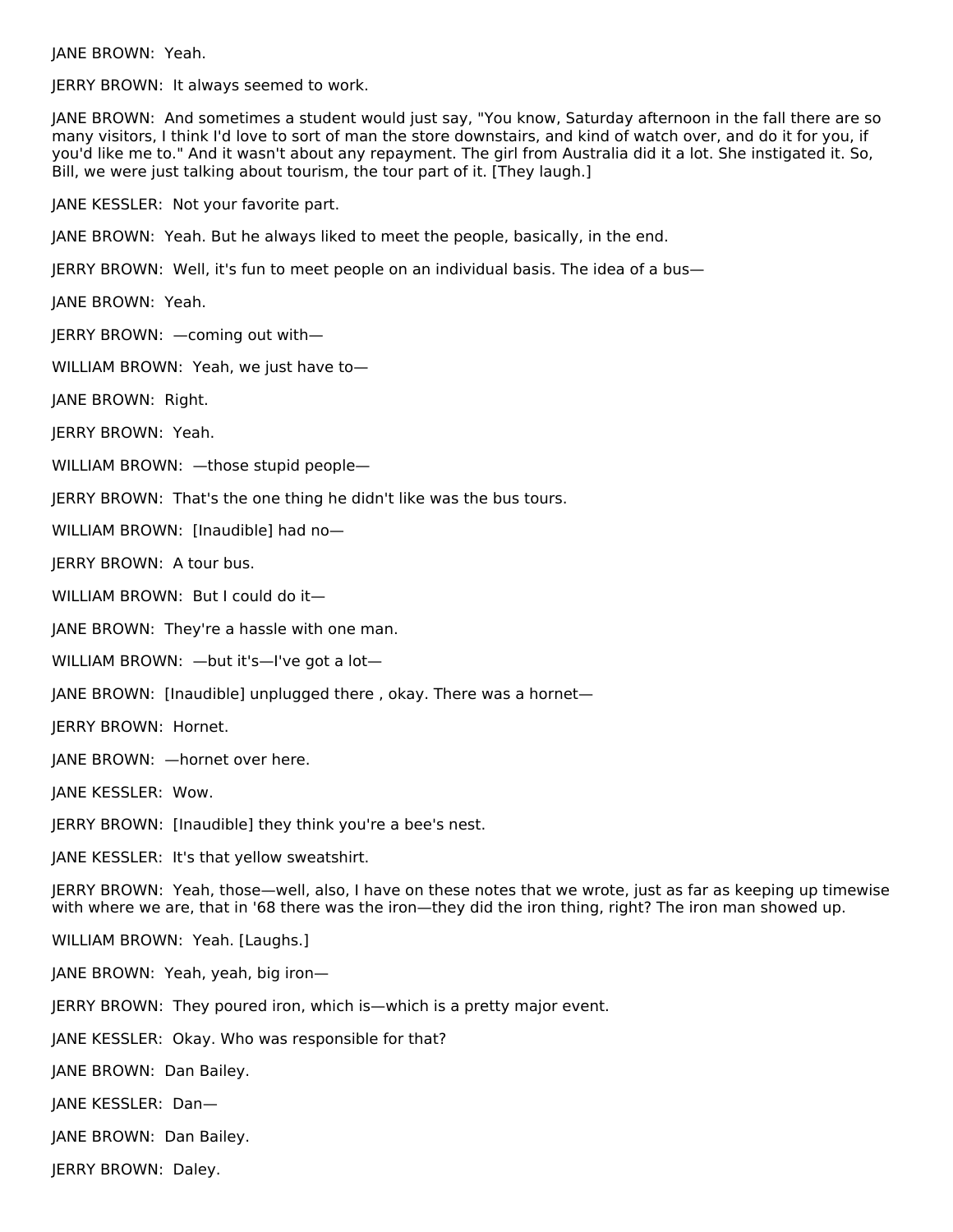JANE BROWN: Dan Daley.

JANE KESSLER: Dan Daley.

JANE BROWN: And a man who became very famous later, Kubic, Paul Kubic, came from Greensboro. They were both very famous.

JERRY BROWN: So they built an iron furnace, and we got into that.

JANE BROWN: It was the wildest session you ever saw. Very knowledgeable people, and very wild and excited, and got the whole school excited with them.

JERRY BROWN: And almost burned the place down—

JANE BROWN: Yeah.

JERRY BROWN: —but—and also, you all had mentioned the clogging team.

JANE BROWN: Yeah—

JERRY BROWN: So that's something I wrote down.

JANE BROWN: —I wanted to do this. In 1970-74, Jerry was the leader of a clogging team that I was running , and it was with the public school. But a neat thing happened: the—in about '66, Brother Bruno LaVerdiere, who was also another faculty member, had met Sophie—

JANE KESSLER: Now, what did he teach—

JANE BROWN: Ceramics, still. He's the one who's—the big blue pot outside, and there are big pots, and the horns at Penland still. Those were quite brilliant—

JANE KESSLER: Yeah, that's—

JANE BROWN: —which became—see, when you ask us, by the way, to mention faculty, I hope you've never heard [inaudible] the list of them that we haven't mentioned today—

JANE KESSLER: Of course.

JANE BROWN: —like Brother Bruno comes to my mind right away. Didn't think of it earlier, but every one of them was important. Anyway, he came. Here, my mind slipped again. What were we talking about?

JERRY BROWN: So the wedding [inaudible]—

JANE BROWN: Oh, okay. They had a wedding that took three days, and she was a Park Avenue princess, really, and he was an ex-monk, Benedictine monk, and they decided—they'd met here, so they got married here. And it was a three-day absolute lovefest for everybody, and even her family from Park Avenue kind of got used to what was going on, and she was married—they were married down at a little church, right?

WILLIAM BROWN: Yeah.

JANE BROWN: And so—[inaudible]—

JERRY BROWN: The Toe River Valley Boys.

JANE BROWN: Oh, they had the Toe River Valley Boys playing for their wedding. No, it wasn't clogging then, you see, but it was bluegrass music. So from that time on Bill said, "Would the Toe River Valley Boys come and play at Penland?" And then we became more structured in that, and sort of somewhat set in the pattern of how many week sessions we had. So every Friday night, the beginning of a two- or three-week session, the Toe River Valley Boys were here. And Bill would say it wouldn't make any difference what happened during that week; people would get used to the school, and they would always make it over the hurdle of being nervous and so forth by Friday night, because the Toe River Valley Boys would break their—

JANE KESSLER: They would do this—

JANE BROWN: Yeah, they'd flip it over.

JANE KESSLER: Let—since we're talking about the length of sessions and when they were, you said things had gotten—you'd gotten a kind of schedule.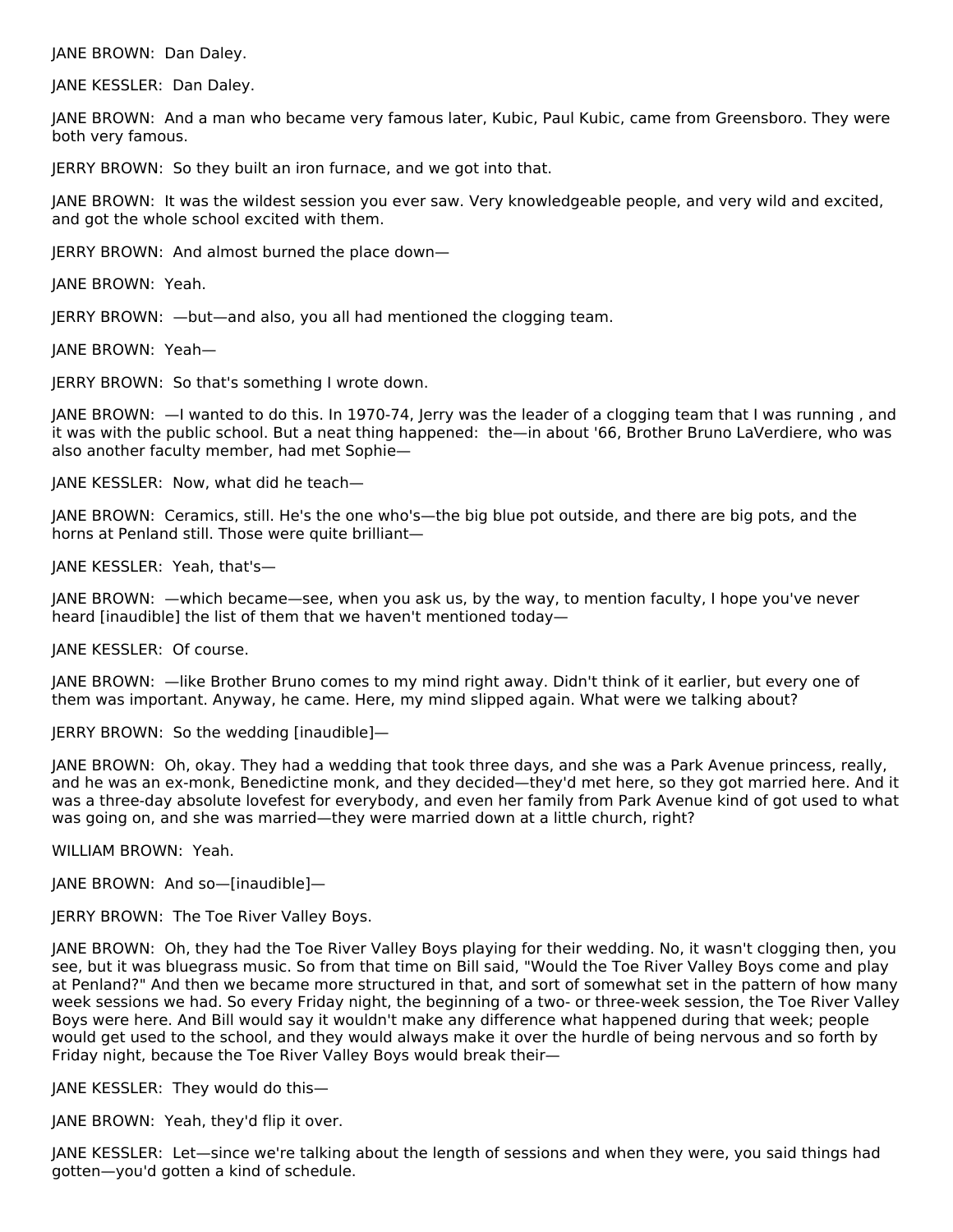JANE BROWN: [Inaudible] camera. [They laugh.]

JANE KESSLER: You're on film.

JANE BROWN: Yeah, you're on Candid Camera, Bill. [They laugh.]

JANE KESSLER: Yeah, it's definitely Candid Camera. So by that time, you're—I wanted to clarify that you were talking about the sessions having a sort of set—you had come to a certain schedule—

JANE BROWN: Right.

JANE KESSLER: —with them. I mean, they were two weeks, or they were three weeks, or you had a—

JANE BROWN: And we—

JANE KESSLER: —pretty consistent program—

JANE BROWN: Yeah.

JANE KESSLER: —in terms of length of sessions, and—

JANE BROWN: Bill—yeah. And if I may, let me finish on the clogging.

JANE KESSLER: Okay, sorry.

JANE BROWN: First of all, this clogging team from Spruce Pine then always came up to dance with the Toe River Valley Boys on Friday nights, and Jerry was the leader, usually, of the whole system, you see. So for that four years, the children of Spruce Pine were sort of deeply involved with Penland School. It couldn't have been deeper. When people talk about the fact that Penland and the community wasn't together, there's one of the ridiculous reasons, I mean, that that was a ridiculous statement, because those four years the children—there were 24 kids, and they really wanted to call it the Penland Cloggers, but we felt better stay Harris High School. So we sort of wove it in and out, but they felt very, very linked with Penland, and they brought the country environment in to the students, and the students to this day would—I mean, right to the end up in the '80s were asking, you know, isn't there another clogging team going on? Well, I gave it up after Jerry's group graduated, because 12 or 24 of them were all graduating at the same time. But it was a wonderful high dance time for—and community connection in those years.

JANE KESSLER: Well, but that does remind me that when you talk about that community connection—

JANE BROWN: Yeah.

JANE KESSLER: —that you—on the one hand, though, you were apart from that community, because they were a little nervous about—I mean, you were—

JANE BROWN: Yeah.

JANE KESSLER: —sort of making reference to that.

JERRY BROWN: Yeah. I mean, I'd go to school there and came home here, you know, which was a pretty bizarre

—

JANE KESSLER: I'm sure it was. [Laughs.]

JERRY BROWN: —double life, you know. I mean, this was Hippie Hill. You know, it was—if someone with long hair showed up in Spruce Pine, it was for sure they were from Penland, or—and, you know, which was—

JANE BROWN: And three years later the Penland group was cleaning up some, and the town was getting the long hair—

JERRY BROWN: Right.

JANE BROWN: —so that's really the time—

JANE KESSLER: So it evolved, and—

JANE BROWN: Yeah.

JANE KESSLER: —evolved into it.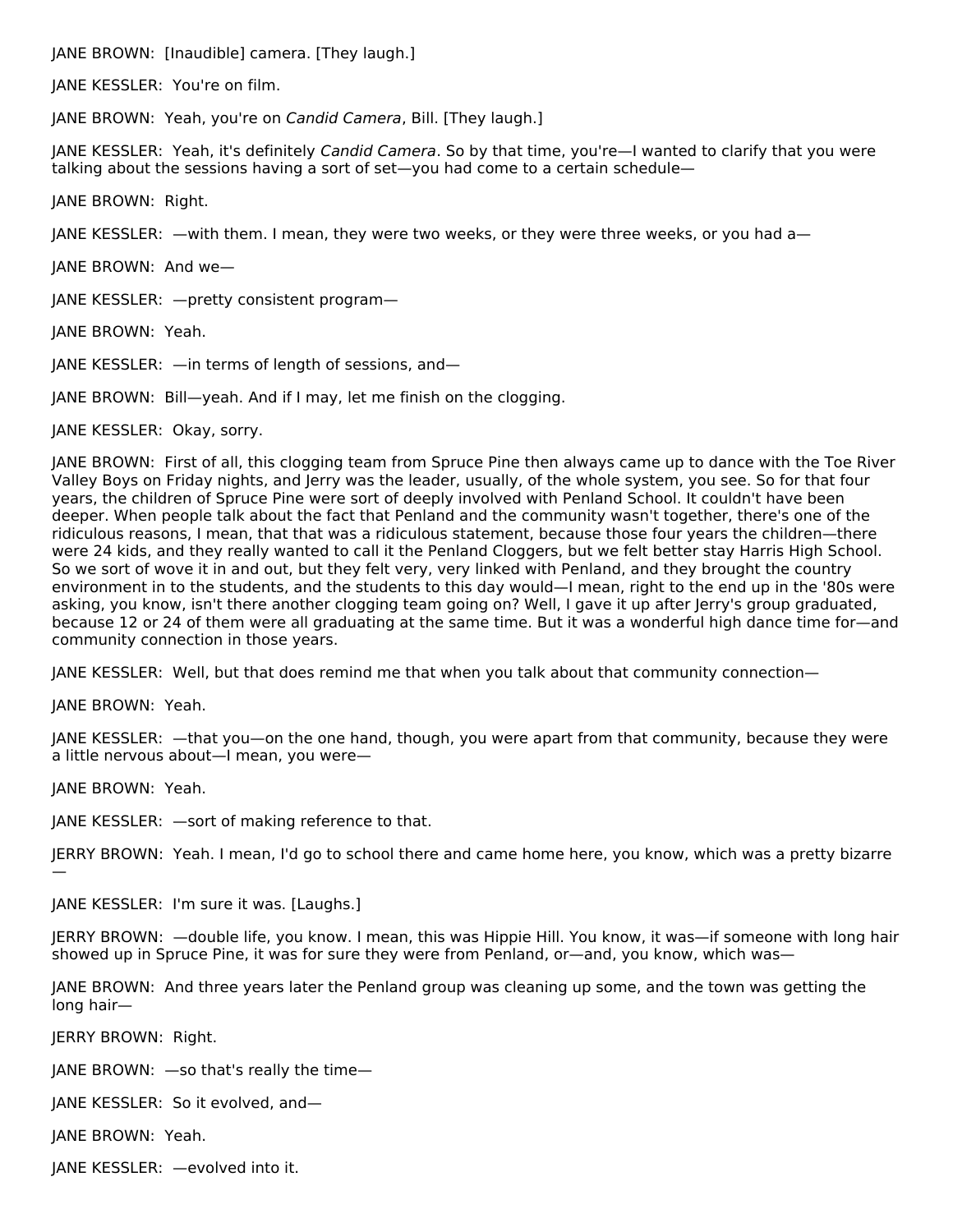JERRY BROWN: Well, there—yeah, I mean, it's—there was just a different—

JANE BROWN: Different time.

JERRY BROWN: —different kind of people.

JANE BROWN: And another way we stayed tremendously close to the community all the way through was we bought so much through the community, which later I think had stopped when Verne took it over, and the board was pushing us in that direction. One lady was saying, "Why don't you dropship everything in here?" And we just said, "Wait a minute. What do you do, then, when your refrigerators break?"

JANE KESSLER: Right.

JANE BROWN: You know, so—I mean, goodness, we were so close to the community, and all the stores, and the repair shops, and I bought more refrigerators from Lee Helms furniture on Second or Third—I mean, very low prices, and then all the repairs were done for us. We had an incredibly close connection with the people of the town, so when we left—

JANE KESSLER: Well, economically, you were a really—

JANE BROWN: Very important to the community.

JANE KESSLER: —important—you—

JERRY BROWN: Well, I think anyone who really knew—I mean, like the people that we directly worked with, or knew us, I think, all—there was a real close thing going on. But, of course, there was a lot of the community—the part that didn't get along with us was the part that didn't really understand what was going on, which is always the way it is.

JANE BROWN: Think how important it was to the banks—

JERRY BROWN: Sure.

JANE BROWN: —that we were here. I mean, all those grants we were getting—

JERRY BROWN: Well, to anyone who ever worked with the school or with the people involved, I think, were our good friends, and the ones who didn't understand it—it was an amazing thing. I mean, it was like another world up here to them. And so in that respect—

JANE KESSLER: But once you made friends, they stayed—

JANE BROWN: Yeah. When we did leave, I was told by the cleaners that they were so sorry that we were no longer there. And they said, "You know, when Miss Lucy was there, God love her, she was so wonderful, but we just never knew we'd get paid."

# WILLIAM BROWN: Yeah. [They laugh.]

JANE BROWN: "But when you all came, from that day on, we never, ever had to worry about payment from you." I don't know whether you realize, but when Miss Lucy ran the school every year they did not have enough money—let's see, how did it work, Bill? They'd make the money in the summer, and they'd pay the bill back, but then all through the winter they didn't have the money to pay the grocery store, which was Malen's Grocery Store, run by the Philips, who later—

## [END OF TRACK AAA\_brown91\_2829\_r.]

JANE KESSLER: —and we may be repeating, but we want to make clear the relationship that Penland had with the community in terms of the services and goods—

JANE BROWN: And that—

JANE KESSLER: —before and after Miss Lucy.

JANE BROWN: Yeah, right. And that was that Bonnie and Miss Lucy always paid their bills in the end, but they were not able to pay them on time, and the wonderful part of the community—what do you call them—the salesmen of the community was that they didn't charge them any interest, and they always knew that Miss Lucy would finally pay them. And then when we got here, they found that wasn't necessary anymore, and that we were able to pay, and they were very pleased about it.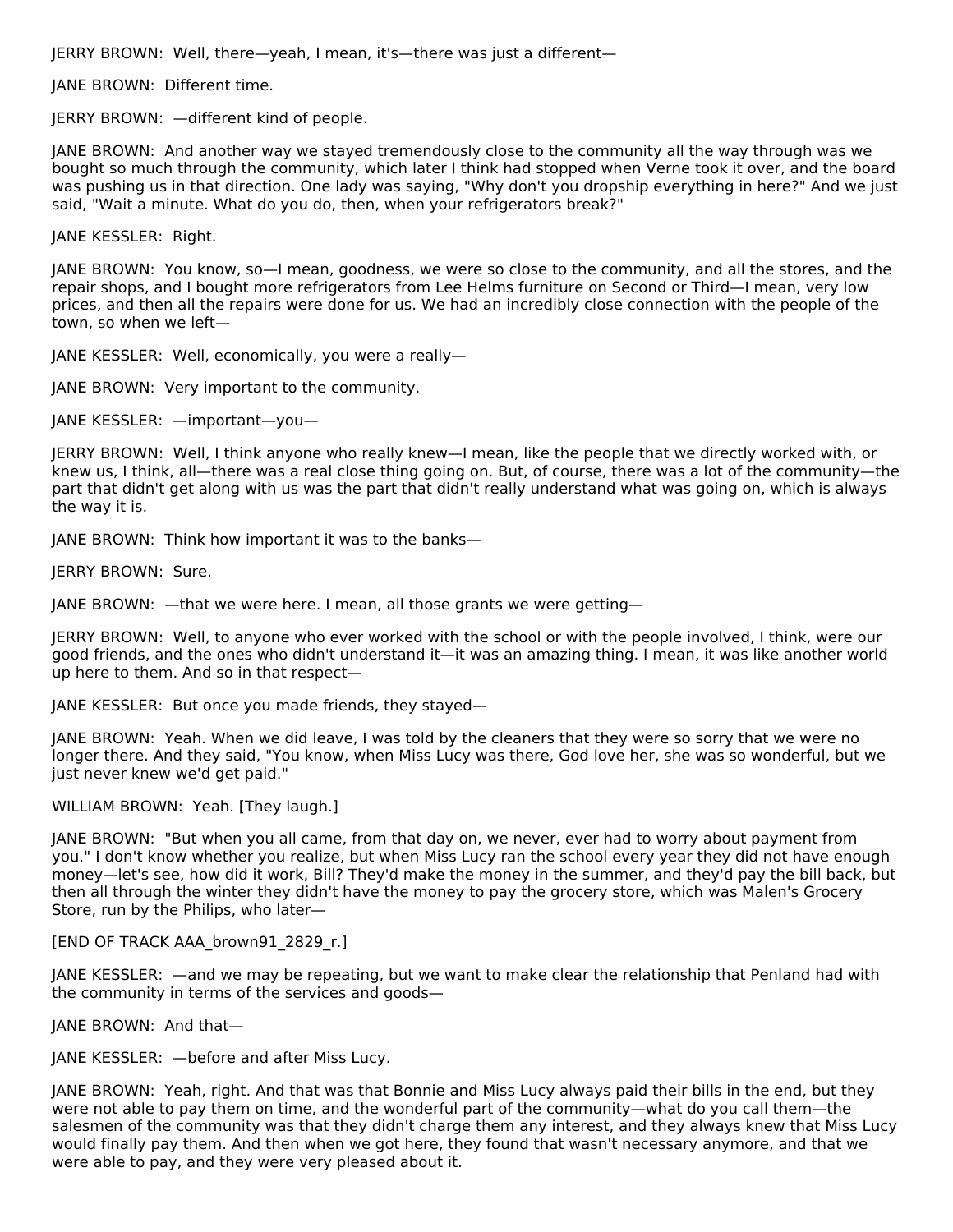### JANE KESSLER: Okay, good.

JANE BROWN: Right.

JANE KESSLER: Great. Okay, we were going to talk about the schedule, the—how the schedule was set up. And you said that Bill had a very specific reason for setting up the closest—the one you did with the schedule?

JERRY BROWN: Well, now, one thing that confuses me hearing that is there always were sessions, I mean, starting from—

JANE BROWN: Right.

JERRY BROWN: —when we got here. I mean, it wasn't like it was just like a free run of the summer.

JANE BROWN: Yeah.

JERRY BROWN: It was—there were sessions set up, but then they got re—

JANE BROWN: Well, he did—

JERRY BROWN: —penned in as the years went along.

JANE BROWN: Well, for instance, we wanted them all three-weekers at first, because you said, "Darn it, no one could learn enough in less than three weeks, so we're not going to have anything shorter than three."

#### WILLIAM BROWN: Yeah, right.

JANE BROWN: But then there were some people who said, "You know, Bill, we just can't come if it's only—if it's three, but we could do it for two." And Bill was much stricter in this area than it had been before in Miss Lucy's time. If you signed up for a session, you really came to it, and you didn't wander to other classes, which had been allowed prior to Bill taking over Penland. So if you signed up for ceramics, you stayed in ceramics. You wouldn't wander—

## WILLIAM BROWN: We hope. [They laugh.]

JANE BROWN: —off and do a few days in another group, right? And then you said, "Alright, we better have some two-weekers." So at first we had a two-weeker in the beginning and a two-weeker at the end, and we found as the people that were cleaning it and running it and stuff, that it was a nightmare, that last two-week session. So we asked you—oh, no, we did some shifting. It's funny, I can't really remember the way it shifted now, but we did stay with either two- or three-week sessions all the way—you'd never go—you would never go lower than a two-weeker, because you felt that that was—

WILLIAM BROWN: That's right.

JANE BROWN: —detrimental to the students, and to learning, the educational—which is what you felt you were: you were an educational endeavor, right?

JANE KESSLER: You had at least—

JANE BROWN: Yeah.

JANE KESSLER: —two.

JANE BROWN: At least two-weekers, no lower than that, and the two-weekers were terribly difficult for the teachers as well as the students, but it was done in kindness to those who couldn't come otherwise.

JANE KESSLER: Right.

JANE BROWN: Right.

JANE KESSLER: Let me ask something about that, though, because there's also—you know, you just said that you wanted the people to come to the session, and they stayed in their area, but then there's other thing about Penland which is also true is that you also encouraged all of this exchange between classes.

JANE BROWN: Good comment.

JANE KESSLER: So—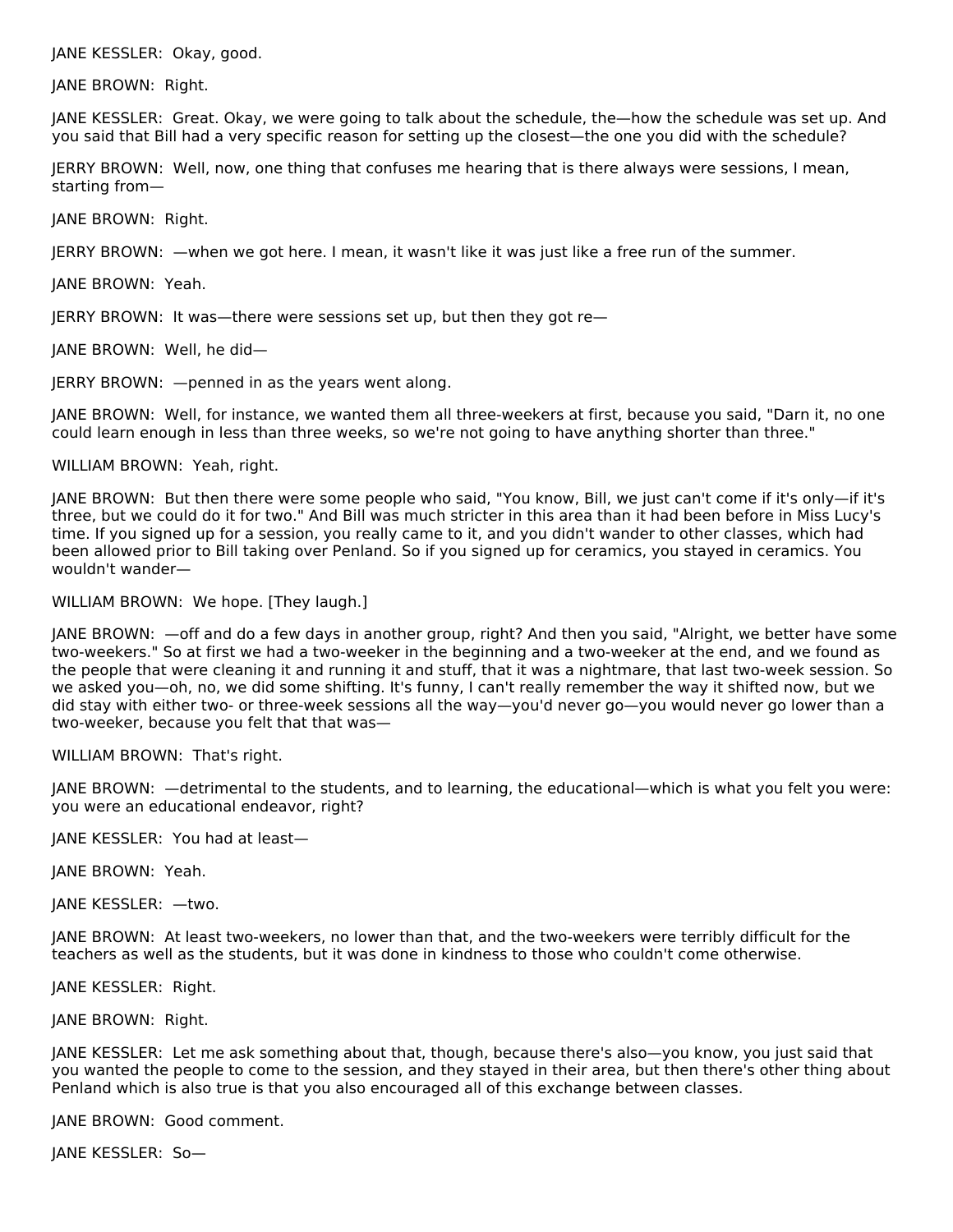JERRY BROWN: What it was is that in the prior years people were allowed or encouraged to go and, say, take ceramics for five days, and then suddenly go take five days in weaving.

JANE BROWN: Or, worse than that—

JERRY BROWN: Or—

JANE BROWN: —one day. They would come down—

JERRY BROWN: —you know, they would go—

JANE BROWN: —from Michigan to Florida and stay for a day in enameling and leave.

JERRY BROWN: So the idea was you were welcome to work within all the studios that you wanted to get—I mean, sometimes someone in wood would want to get involved with someone that was doing something in weaving, and they'd work together, or they would integrate one thing with the other, but the idea wasn't that you came and took five classes in two weeks.

JANE KESSLER: Okay, that clarifies it, because that—the other—the other idea is a real important part of Penland, too, was that the movement among the studios and the sort of exchange—

JANE BROWN: Oh, yeah.

JANE KESSLER: —and sort of cross-pollination—

JANE BROWN: And a respect for education, yeah, exactly, yeah.

JANE KESSLER: And that people were free to experiment within the studios, to try things out, to—if a ceramic artist wanted to go, and—

JANE BROWN: Right.

JANE KESSLER: —find out about glass he could, but it was a totally different thing from just coming in and sort of [inaudible]—

JANE BROWN: Dabbling.

JANE KESSLER: —dabbling.

JANE BROWN: Dabbling from one to another, which is really what sometimes was happening prior to that.

JANE KESSLER: Okay.

JANE BROWN: As student numbers had gotten lower in Miss Lucy's later years of running the school. This fits right—very well in here. In 1970 Bill decided to do something which, again, was gotten from a grant, probably from NEA but I'm not absolutely sure. He was able to invite 50 craftspeople to Penland, and he did this as a gift to them, because he felt they all worked so hard with students, he wanted to see them have the joy of working without students, and working on the grounds in midwinter. So we—and we later called this the Nifty Fifty, so that's the term you're going to hear me using. His original idea was that he would ask all his faculty members that summer and other ones that knew to send in—I guess you sent a letter to everybody in your faculty.

## WILLIAM BROWN: Yeah.

JANE BROWN: "Give us ten names, and we will throw those ten names in this pot, and then we will pull the names out, and 50 people will be invited to come." And it ended up being two weeks before Christmas, in December of 1970. And it was interesting that all the people who came except for one, maybe, had all been here, so that we found people had not come really didn't come. It went—it was before Christmas, which was one of the big problems, so they didn't—they'd think, well, I've never been there and I'd like to be there someday, but they just didn't come. So it ended up all faculty members who had taught at Penland before.

JANE KESSLER: So—

JANE BROWN: And it was in all the mediums.

JANE KESSLER: And let me clarify: the grant was to pay for them to come here—

WILLIAM BROWN: Yeah.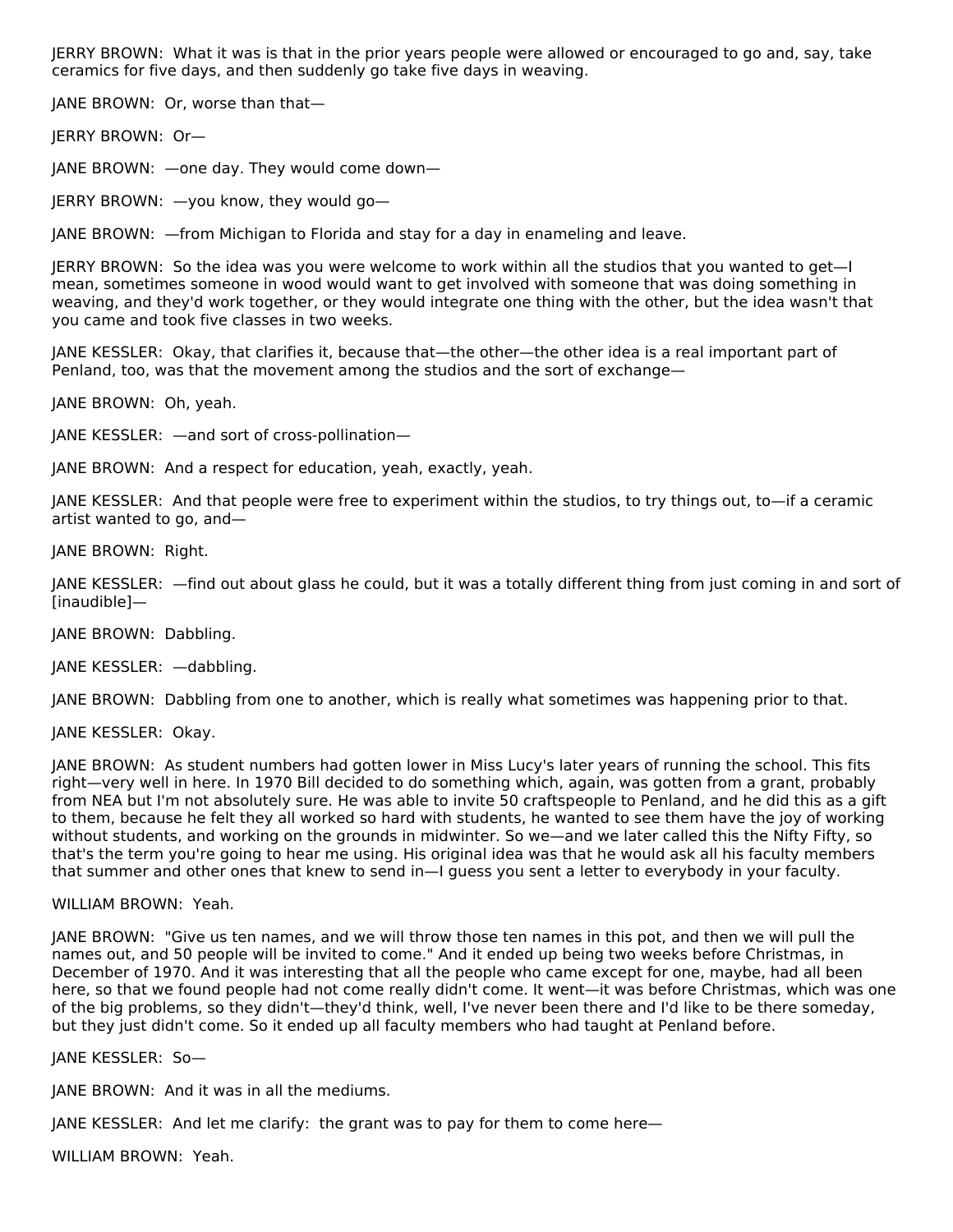JANE BROWN: Yes.

JANE KESSLER: —was to allow them a two-week period of time to just work—

WILLIAM BROWN: Work.

JANE BROWN: Exactly.

JANE KESSLER: —together and on their own work?

JANE BROWN: Right.

JANE KESSLER: This was just a two-week, for the craft person—

JANE BROWN: Heaven for them, yeah.

JANE KESSLER: —just a—

JERRY BROWN: Do what they wanted to do.

JANE BROWN: Just heaven for them.

JANE KESSLER: Yeah.

JANE BROWN: And this is where exchange happened like you couldn't believe, which is what just made me think of it. Only the metal people stayed at their own studios. [Laughs.]

WILLIAM BROWN: Yeah, afterwards they'd—weird. [They laugh.]

JANE BROWN: Yeah, why would we do this?

WILLIAM BROWN: [Inaudible]—they were—

JANE BROWN: Everybody tried glass—talk about dabbling—

WILLIAM BROWN: Yeah, yeah.

JANE BROWN: —but it was pretty deep dabbling, because they were all pretty knowledgeable people. Arlene Fischin the metal department went—

WILLIAM BROWN: Oh, yeah.

JANE BROWN: —you can put this right here—Arlene Fisch went upstairs into the weaving room, because she was a pretty good weaver, anyway, and that's where she started her—this was—a book evolved from that whole thing, when she went up and developed a laser gun—

JANE KESSLER: Sure.

JANE BROWN: —and got all the [inaudible].

WILLIAM BROWN: Up in the air.

JANE BROWN: Right.

WILLIAM BROWN: [Inaudible] didn't know what it was.

JANE BROWN: And the ceramic people went up to glass. Everybody, everybody probably went to glass at one point or another. But what a two-week time. A lot of new—so many new, innovative ideas got going in those faculty members in that two-week time, right?

WILLIAM BROWN: Yeah. And the—

JANE BROWN: Tom—I was thinking of Tom O'Connor and Franny—

WILLIAM BROWN: No, no, no, go down—the people that were in—well, I'll figure—

JANE BROWN: In another studio, or—

WILLIAM BROWN: Well, you could go anywhere. The—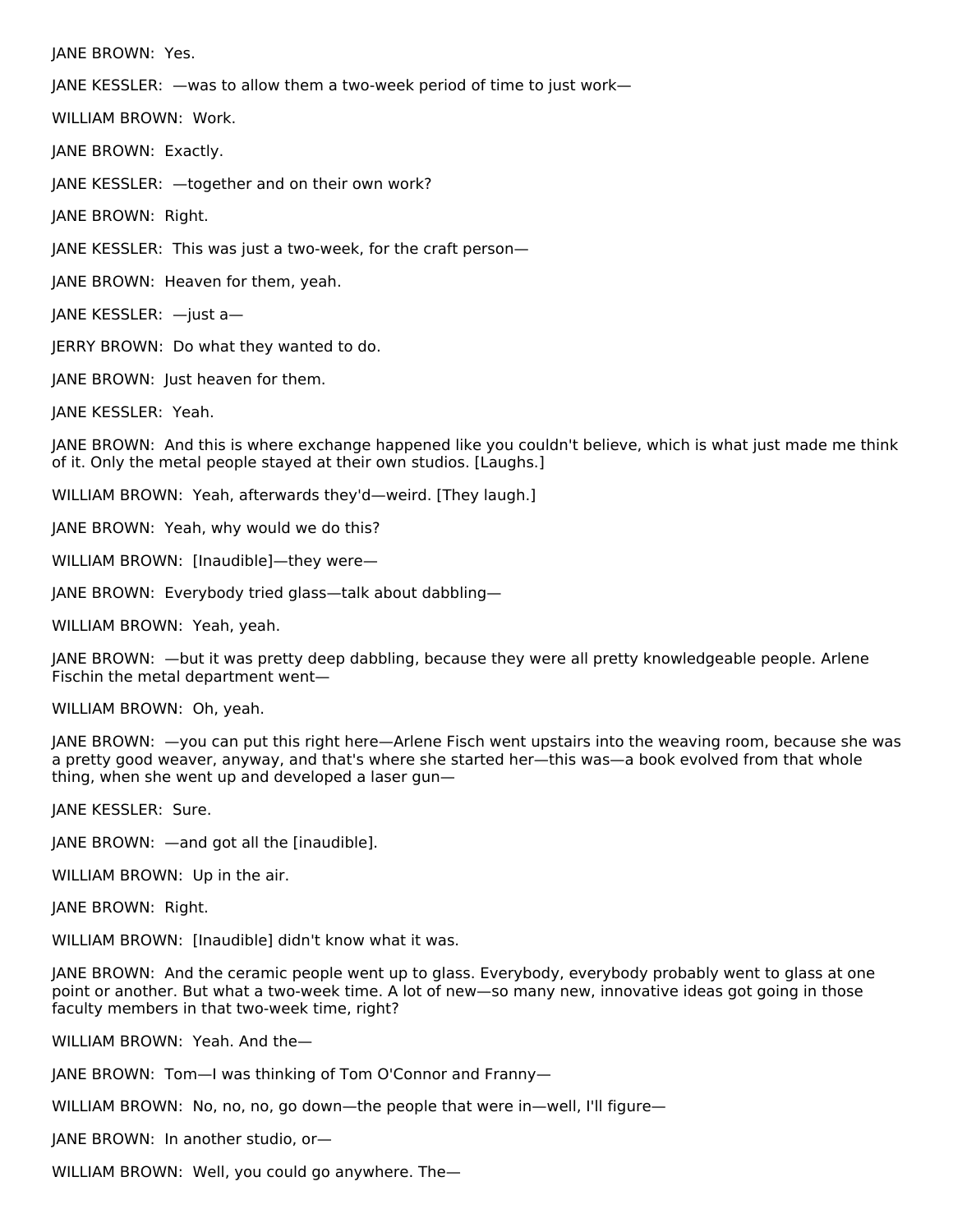JANE BROWN: The road was closed off? No. WILLIAM BROWN: No. What's people— JANE BROWN: Jewelry? WILLIAM BROWN: Yeah. JANE BROWN: Jewelers. WILLIAM BROWN: They didn't get off their ass [they laugh], the whole bunch. JANE BROWN: They stayed right there, pretty close. WILLIAM BROWN: Well, yeah, because they were talking to each other. JANE KESSLER: Oh, uh-huh. JANE BROWN: And inspiring each—oh, the inspiration that came in that two weeks. WILLIAM BROWN: Yeah, yeah, yeah, but I—"Get off your ass!" JANE BROWN: Well, we didn't even notice it much at the time, did we? WILLIAM BROWN: No. JANE BROWN: It was just later— WILLIAM BROWN: Well, I did. I— JANE BROWN: Did you? WILLIAM BROWN: Because they're talking, and then they're—now, then, what'd you say? JANE BROWN: Sharing? WILLIAM BROWN: How much? [Laughs.] Good, that's great. See, it was four, five, six of them. JANE BROWN: Yeah, Freddy Fenster, and— WILLIAM BROWN: Yeah, all the— JANE BROWN: —and Mary Ann Scherr, and—yeah, yeah. WILLIAM BROWN: But the one upstairs— JANE BROWN: The weavers? WILLIAM BROWN: Yeah. JANE BROWN: Yeah. WILLIAM BROWN: And they got— JANE BROWN: Mel was doing weaving— WILLIAM BROWN: Yeah. JANE BROWN: —down in metal, wasn't he? WILLIAM BROWN: Yeah— JANE BROWN: That's when he started his— WILLIAM BROWN: —[inaudible] he'd— JANE BROWN: Yeah.

WILLIAM BROWN: —do it and go to work. You know, got—and then, like, they know enough, enough to know to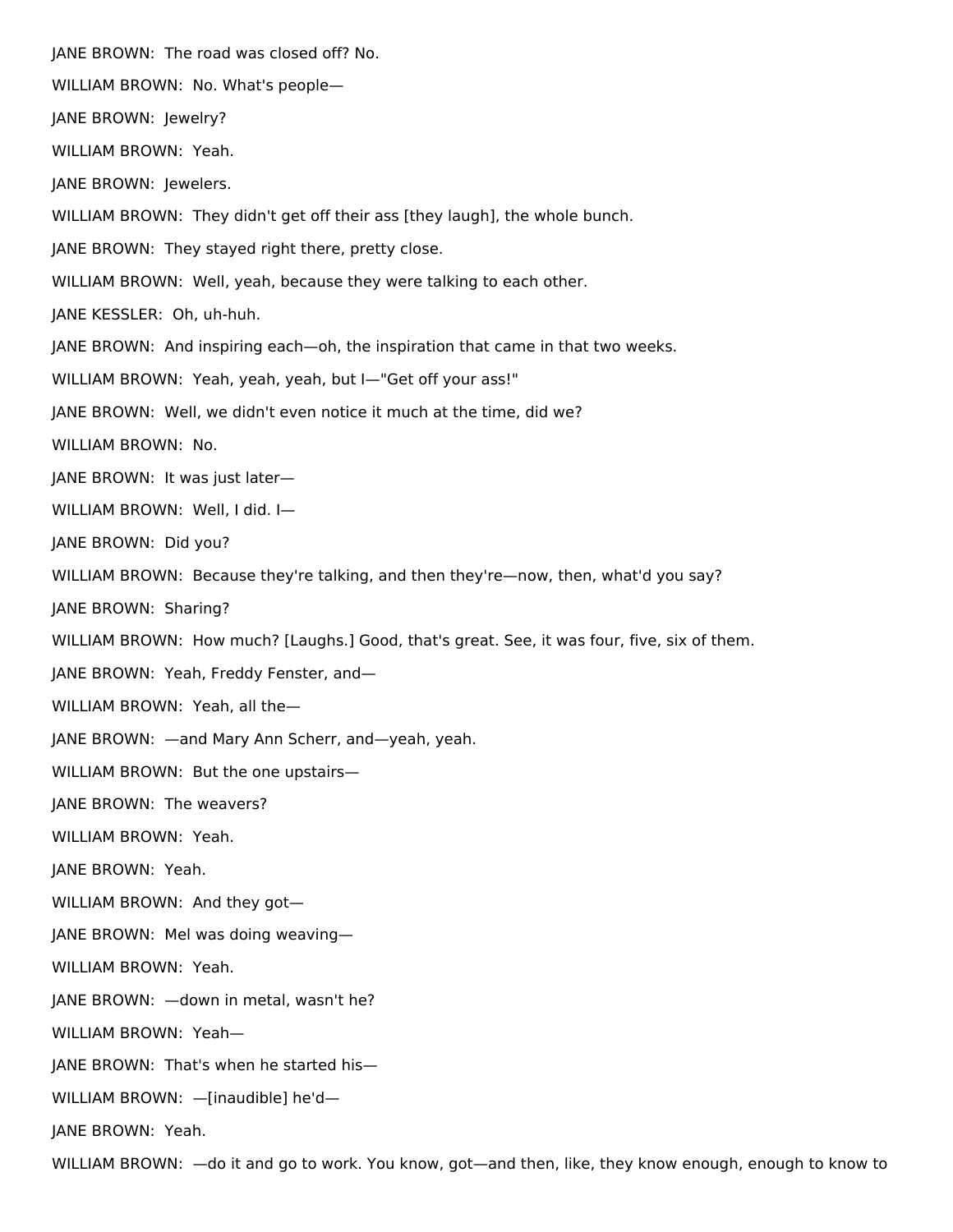watch your minute—for about a minute, and they can say, uh-oh, oh, that's right. You gotta put this—oh, yeah, yeah, I'm going upstairs.

JANE KESSLER: Oh.

JANE BROWN: Right. It was wonderful interchange.

JANE KESSLER: So this was—

WILLIAM BROWN: Now, because I'm gonna get this—

JANE BROWN: Yeah, it was a knockout.

WILLIAM BROWN: And then we had a [inaudible], or a—

JANE BROWN: Mood?

WILLIAM BROWN: No. You eat it, you know.

JANE BROWN: Oh, the food?

WILLIAM BROWN: Yeah.

JANE BROWN: The wonderful—

WILLIAM BROWN: And we got—

JANE BROWN: Yeah, Mel Dave , you remember that? He had been in that—

WILLIAM BROWN: And whether that was—[laughs].

JANE BROWN: —in Sikkim, and so he knew about Sikkim foods, and we wove mats for the floor—

JANE KESSLER: Mel Somerosky?

WILLIAM BROWN: Yeah.

JANE BROWN: He was one of our early ones, too, that was constantly with us, yeah. So that was one of the ways you used a grant in 1970, and prior to that, I forgot about a grant—

JANE KESSLER: Was that a one-time thing, and—

JANE BROWN: Yeah, it was just a one-time thing. Then there was another grant that Bill got, and I think it started at about '68, probably, and it was supposedly to be—we built—the structure of it was for two years, and it was to allow people who had just gotten burned out in educational—the educational world to come and spend time in their medium at Penland, using all kinds of different facilities. [Laughs.] You figured out—one of them was Jonathan Williams, the poet. Bill was on his board, anyway. He was a great friend of Philip Haynes, and so forth. So it was wonderful to bring a poet in to stay four months. Paula Swearinson came in in clay for a lengthy time. Chris Reisbeck came in as a glassblower, and George Stevis and Geraldine Scalone in weaving. And you see now it was not done in just two years, but it was done really—the money was never misused; it was just saved and pocketed. And in about a five- or six-year period it was finally used up in all these very worthy ways.

JANE KESSLER: To bring in—and that one was to bring in people who were—who were burned out in their area, but it was to give them, again, like a respite?

JANE BROWN: Yeah, exactly.

JANE KESSLER: A place to—

JANE BROWN: And start them again, kind of.

JANE KESSLER: To regenerate.

JANE BROWN: Nine months was the longest. Yeah, to regen—that's a great name for it: regeneration.

WILLIAM BROWN: But they could sit down.

JANE BROWN: They could sit down if they wanted, you see. [They laugh.]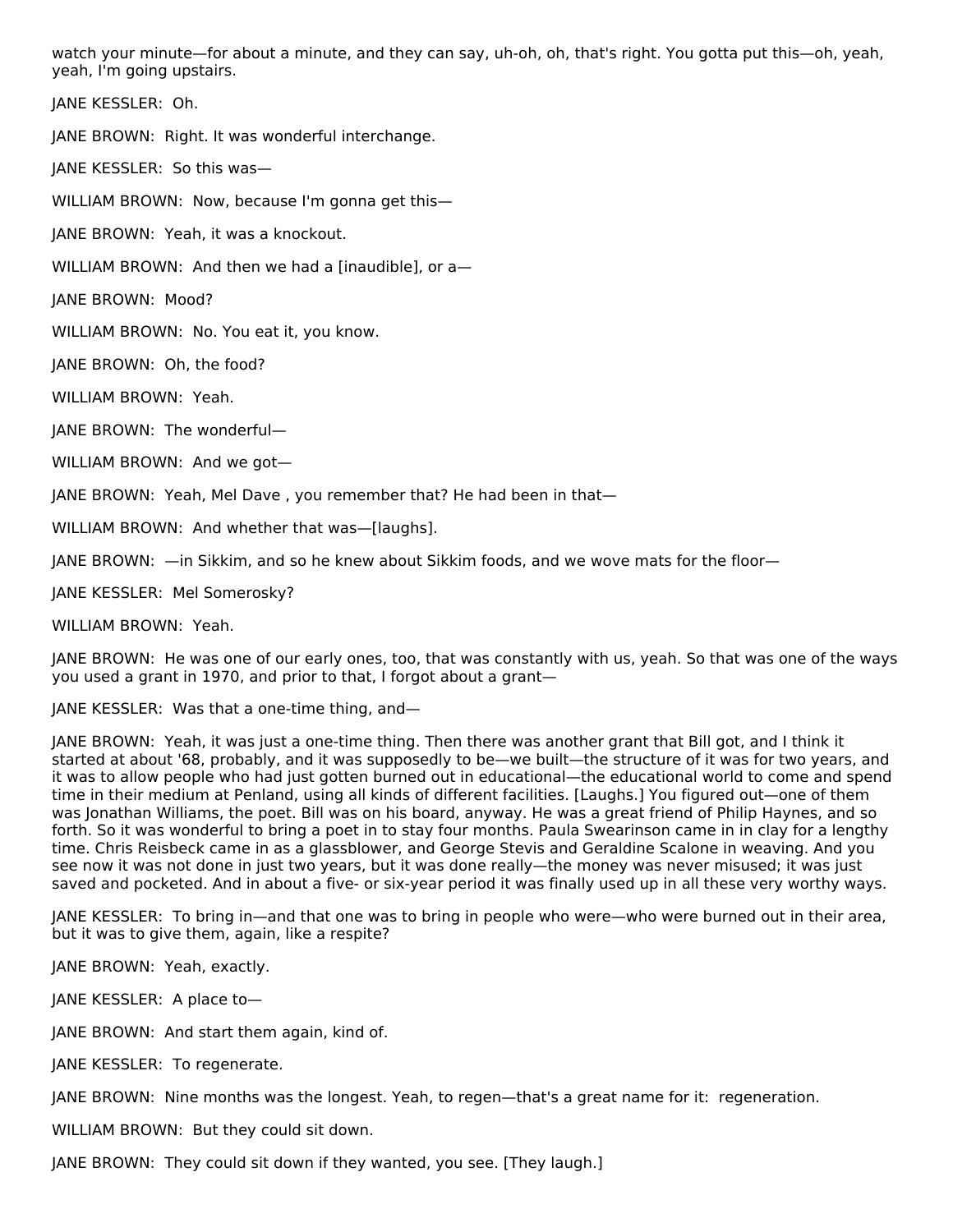WILLIAM BROWN: They could do anything they wanted to do.

JERRY BROWN: Including nothing.

JANE BROWN: Right.

JANE KESSLER: Including nothing.

JANE BROWN: Okay, but nine months was the longest one the grant could be, and he did stick with that. And then if somebody like Hollis wanted to stay longer, he figured out a different way to keep him.

JANE KESSLER: Was—yeah, how was that—how was that written? How did you describe that in a grant? How did you—

JANE BROWN: Mm, boy. We have to go back—

JANE KESSLER: Well, that's—

JANE BROWN: —because they haven't filled that out since [inaudible].

JANE KESSLER: But that was clearly understood in the grant that it was for people who had burned out, I mean, however you said it.

JANE BROWN: Right.

JANE KESSLER: It was like—the intent of it was—

JANE BROWN: Was to—

JANE KESSLER: —clearly said to get you through—

JANE BROWN: —regenerate them.

JANE KESSLER: —or regenerate.

JANE BROWN: Yeah. And—

JANE KESSLER: [Inaudible]—

JANE BROWN: And I could say this right now, that Bill Brown never in his 21 years of directing the school ever wrote a grant that was just made up because it might bring some money into the school. There would be anybody trying to push him into writing a grant when he didn't have a reason for it, where there was a true need, he was not going to do it. It was absolutely wrong.

WILLIAM BROWN: I might need it, but I didn't know how to tell them.

JANE BROWN: But you always did it—

WILLIAM BROWN: [Inaudible]—well, no.

JERRY BROWN: Don't write grants for things you don't need.

WILLIAM BROWN: Yeah, well—

JANE BROWN: Yeah, just to get money.

WILLIAM BROWN: —if somebody was here and needed it—because sometimes they don't have any money. So—

JANE BROWN: You do it anyway. [Laughs.]

WILLIAM BROWN: —trying to get—yeah. And tell the guy that's going to help me get, you know, the money, "Thanks a lot. You've done—you didn't even know you were going to do it, did you?"

JANE BROWN: Which is kind of another reason why Bill in the '70s, now that the money was coming in from students, and we had now bought many new buildings all around the school—I mean, there was a—see, before we came, all these women had built houses around Penland, and now they were all up for sale. So we had bought what we called later the Fops House in the '60s. We bought Pat Young's house, which is up behind the glass studio. We bought the Wyatt House, which is down in the field. We bought the Smead House, which was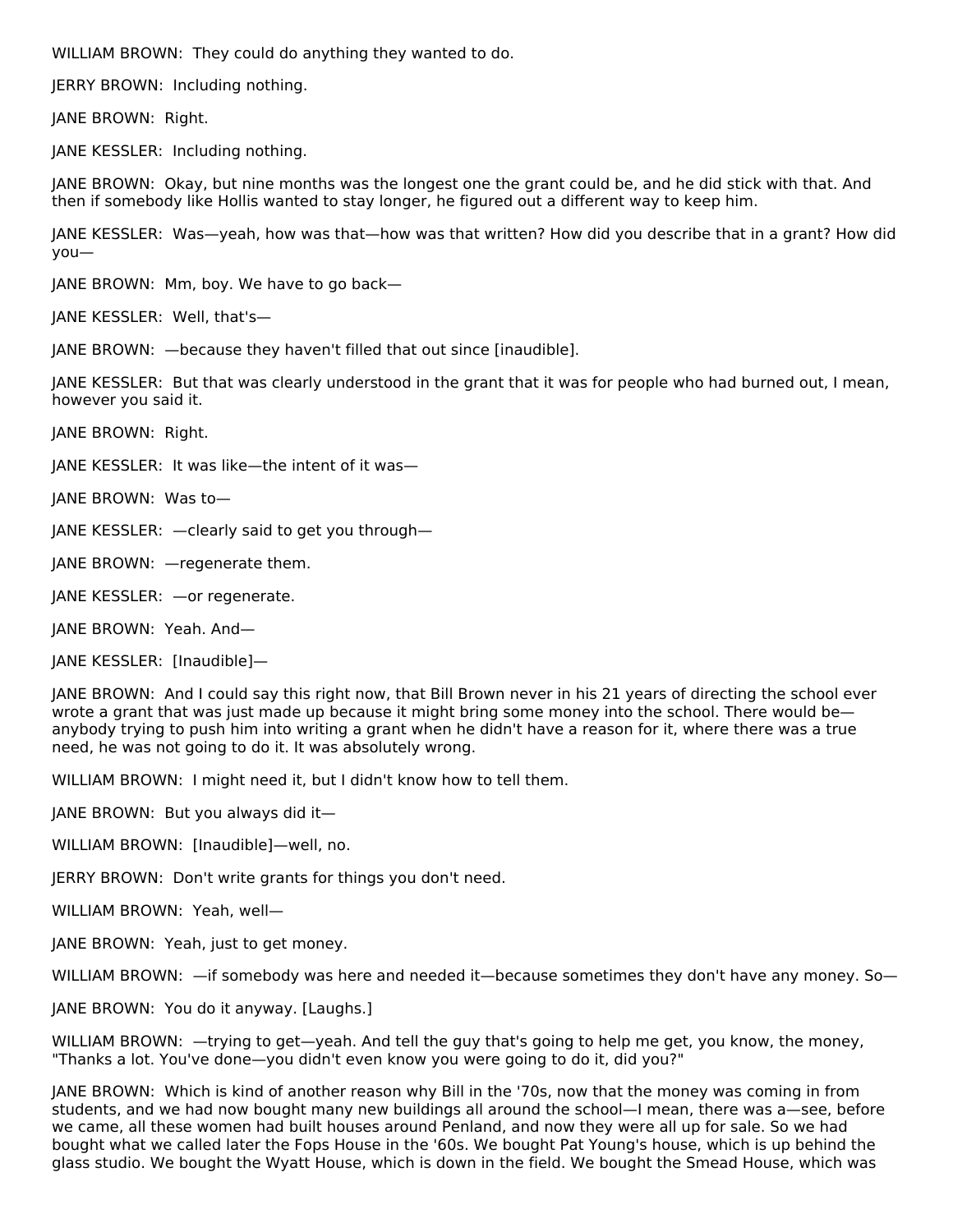the one we lived in from 1969-83, was the—and it was the house that Verne later lived in. It was the ideal home for a director, I think, on the hillside, because of its position. And the house next to it, the Long House, and the house next to that was the Lear House. And so we bought the 250 acres via the Appalachian School, but then we bought—what, would you say that was ten houses I just listed?

JERRY BROWN: Costa's and Ebner's.

JANE BROWN: And Costa's and Ebner's, where the trailer is, so—and all those, we had to get individual money for those houses, usually. We never did those on grants. And they came from different Haynes people, and different Reynolds people, and all kinds of ways. So that it was—

JANE KESSLER: So [inaudible] individual—

JANE BROWN: Yeah, individual acquisitions.

JANE KESSLER: — piece of property—

JANE BROWN: Yeah.

JANE KESSLER: —you could have a different way of getting the money.

JANE BROWN: Right.

JANE KESSLER: So it was sort of—

JANE BROWN: It was individual acquisitions, but then we'd get the grants for the bigger programs, and those Bill wanted to fit a need. So then the '70s start, and constant—

JERRY BROWN: But money had amassed. There was enough money in the bank at that point to keep the boat afloat. I mean, there wasn't a million dollars in the bank, but there was—maybe I'm all off base here, but I thought there was, like, a couple hundred thousand bucks in the bank or something by then.

WILLIAM BROWN: Sometimes. [Laughs.] Sometimes—

JANE BROWN: Oh, always, I think, at that point.

JERRY BROWN: That was—at that point, it was taking the pressure off of extreme fundraising prospects that no longer were something that was always pressing down on you. So a lot of the grant-writing and stuff at that point wasn't really necessary. The programs were working, the land was bought, and if something needed to be purchased then something was done to deal with that one thing, and there wasn't a tremendous amount of—

JANE BROWN: Continual repair was going on—

JERRY BROWN: Yeah.

JANE BROWN: —and rebuilding of the buildings, right.

JERRY BROWN: But this—they were, you know, as I said—

JANE BROWN: Yeah.

JERRY BROWN: —turning away students, turning away faculty. Everything was the machine—the oiled part of the finance part of the machine was—

JANE BROWN: Yeah.

JERRY BROWN: —surviving [inaudible].

JANE BROWN: And he also felt in that early '70s, the NEA now was giving him money in different directions, and he didn't really want to bother with it, and he sure wasn't going to get involved with the government for moneys, and that the Haynes and the Reynolds and stuff had done an awful lot for us. So you really gave them a respite on purpose. And when Phil called him one time in the mid-'70s and said, "I feel kind of badly, I haven't come up to see you lately and I haven't helped or anything," Bill would say, "That's alright. You did your share, you know." And he said to me, "I just think that it's time to give them a break. They don't need to be involved for a while. We're hanging in alright." And by then concentration was going, because in 1970 Bill and I were talking with the faculty members all the time who'd come from the universities, and they were just going through this hell of a time of the '60s, and they were so worn out, they were so discouraged by all they were buffeting and their administrative problems, and when they were at Penland they felt good. So we thought, okay, let's say we're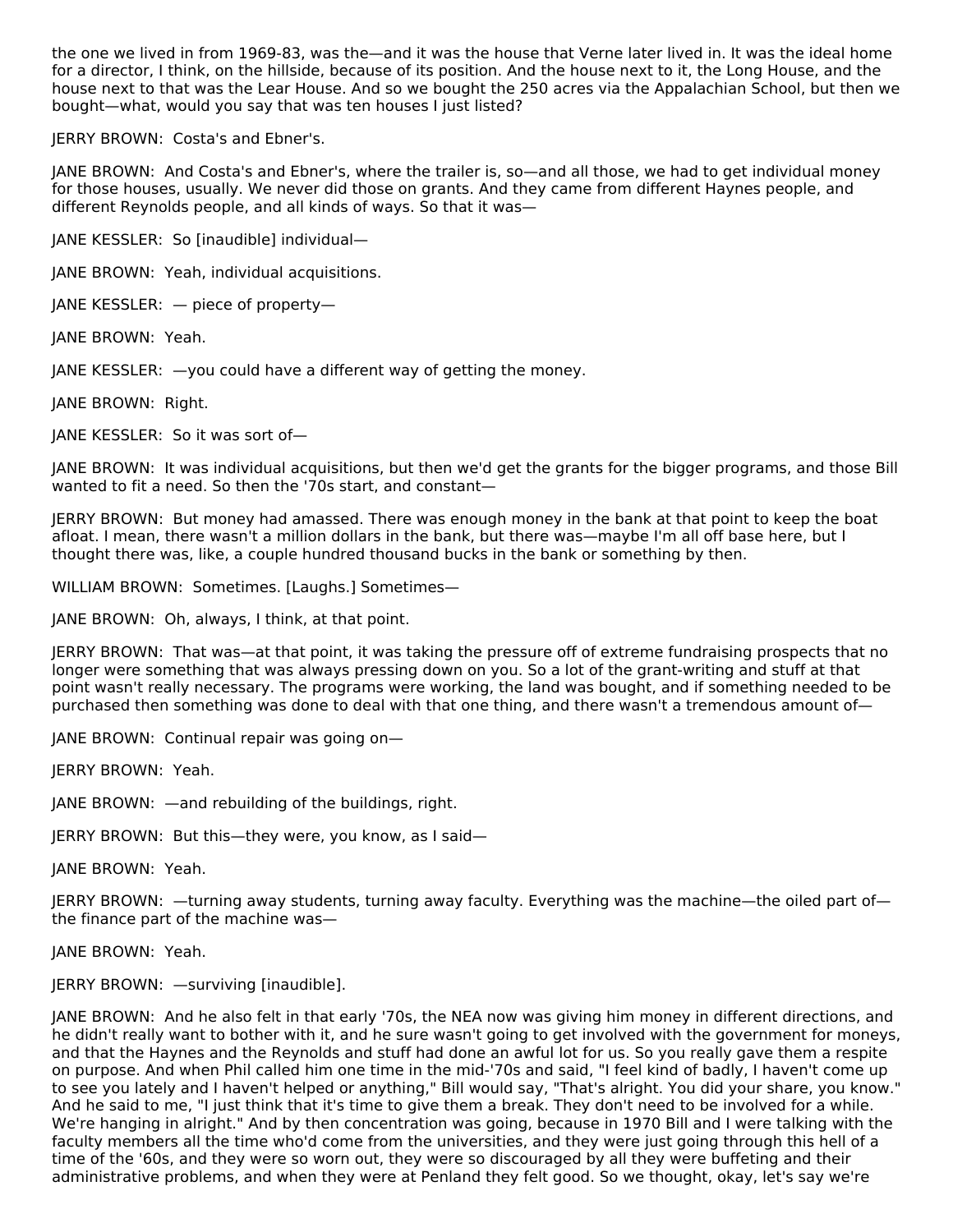going to have an eight-week session, and it was for two major reasons. It was not just made up to make money. It was made because faculty members were sick of their work, and the students didn't want to go to school anymore in the manner in which it was being run. So the reasons they were unhappy was they were having meetings all the time. They could come to Penland as faculty members and wouldn't have to have a meeting. They could do their own work, because we wouldn't give them too many students. He would let them work for eight weeks, with students, which they're terribly good at, and gained from. But then they would have all December, January, February to do their own work and rebuild as they had been doing with this grant money we'd gotten earlier. They had the four months, if they chose to, to use their time effectively, and then by mid-March they'd be teaching again for eight weeks, and they would have—

JERRY BROWN: The studios were all open to them, and they were given a house, and—

JANE KESSLER: So they would—but it was—so they had a full—

JANE BROWN: They taught for eight straight weeks—

JANE KESSLER: Eight weeks.

WILLIAM BROWN: You're doing that [inaudible].

JANE BROWN: —and then they had four whole months off, [laughs] they had four whole months off—

JANE KESSLER: And then they'd do eight weeks again.

JANE BROWN: —and they had eight at the end.

JANE KESSLER: Okay.

JANE BROWN: Yeah.

JANE KESSLER: Okay.

JANE BROWN: And one of the prime, I think, examples of how beautifully this was done was—this went on all through the '70s, but one teacher came, and he really loved teaching, and he was a ceramist, and he taught for eight straight weeks, and when the class was over he cleaned up the shop, and he got going, and he didn't go away at Christmas, he continued to work, and by January 20th he was on the road to D.C. with a whole new line of work that he had got going with. He went to D.C., and he got—and he did some selling, but he got so turned on seeing the shows that he hadn't bene able to see from his job, which was up in New Hampshire, way up in—

JANE KESSLER: Who was it?

JANE BROWN: It was Steve Howell.

JANE KESSLER: Steve—okay.

JANE BROWN: It was way up in the hinterlands where he could—he'd hardly get out of the snow in the winter. And so that idea was peaceful, too: he didn't have to fight snow and fight the elements all winter. So he then went to D.C., and New York, and got more orders, and more ideas from elegant shows he saw, and then he worked right up until school started, and he was always very neat about getting the shop right back into our hands again. He let us clean it well, gave us enough time. And by then, he left for that last week before school started to sell again, and he had a whole new line of things going. Then he was very eager to teach the eight weeks. In fact, he liked it so much he came back another year, a couple more years doing it. But then other faculty members—and it was their right; obviously they were adults; [laughs] Bill wasn't going to get them—you know, they'd be exhausted by the end of the eight weeks, and then they'd go off and play for all of December, and I think they were getting back by New Year's but not quite make it, and then be there by the 15th of January, and then work until the 15th of February, and maybe into March, and suddenly the time was gone, and they maybe didn't use it as well. But that was their problem, or their decision. They could sit and do what they wished.

JANE KESSLER: Well, all of these programs were set up so that it was the individual who structured it, and you—

JANE BROWN: Yeah.

JANE KESSLER: —you all provided the sort of basic thing, and then they used it however they wanted to.

JANE BROWN: Right, you betcha. Now, the students—Bill found parents all the time coming to him, saying, "What are you doing here?", in the '60s. "My kid won't go to school anymore, and September's coming and I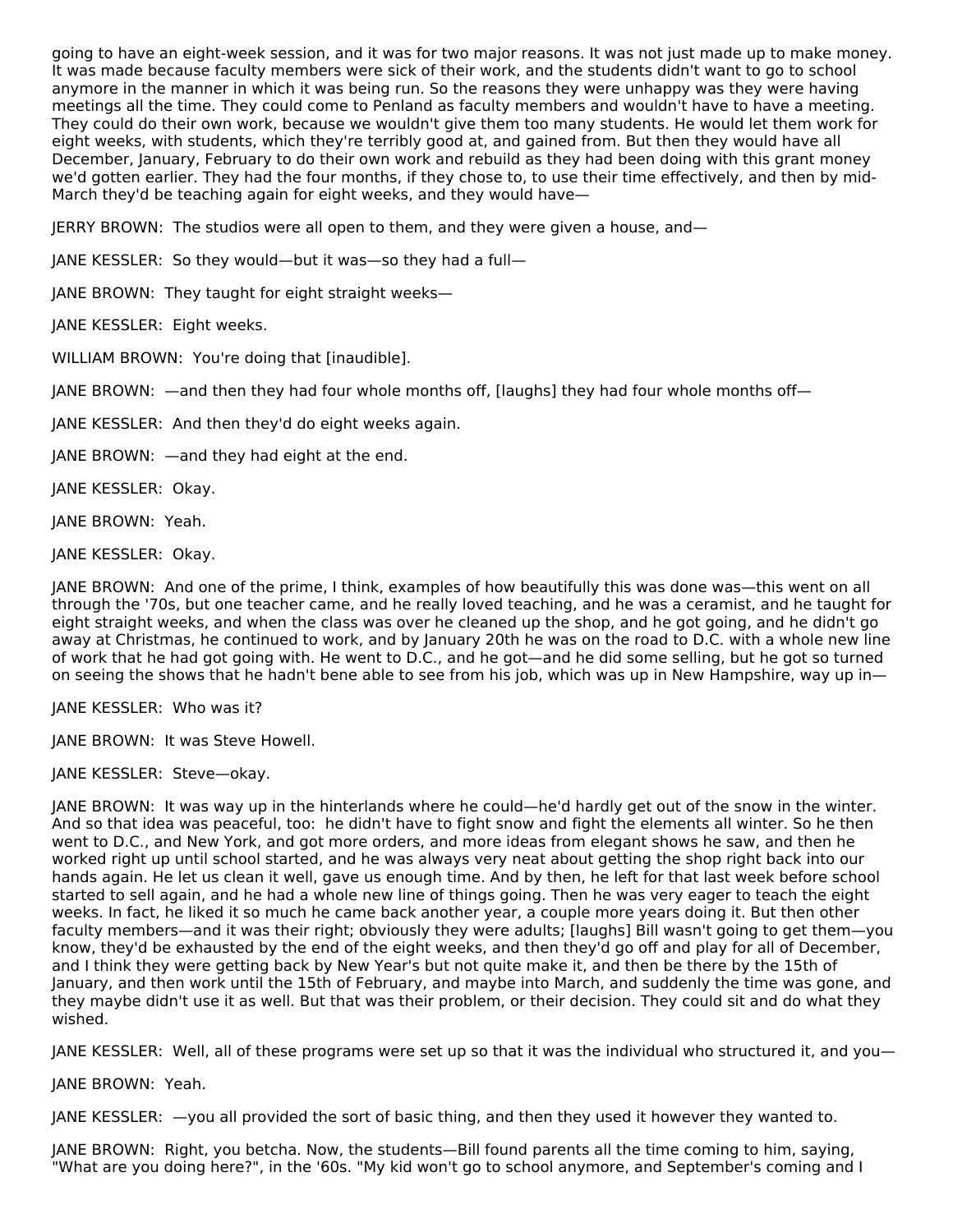don't know what to do with him. He won't go back to school," or they've thrown him out because he was on drugs or something, too. And Bill would—and—remember, there was one kid that came that had been tremendously on drugs, and the man handed him over to us, and we weren't sure we were going to make it, because it was one thing—if he got on drugs here, he knew he would be thrown out. And so we watched him sort of in the corner of our eye all the time. And one night he was at the Toe River Valley Boys, and you were leading the dancing—it was before we—we opened up the Craft House, which was just a small room. Verne later, unfortunately, put it back to smallness, but Bill opened it up because these Toe River Valley Boy dance nights were so much fun. That guy was there early enough, and the wall was still there, and he was leaning against the wall, and his cynicism seemed to be just fading away, and Bill was really able to talk to him. And the father was saying later, "Bill, you've finally gotten my kid out of what seemed like a hell. What did you do? What is it you're doing here that they're not doing in universities?" That kid later went to the Rhode Island School of Design and got himself on his feet.

JANE KESSLER: So—

JANE BROWN: That's what the—

JANE KESSLER: —it was a college-age—we're talking about—

JANE BROWN: This is a college—

JANE KESSLER: —a college-age—yeah.

JANE BROWN: Yeah, because we only had 18 and above anyway. That's right, yeah. I'm sorry, when I say "kids"—

JERRY BROWN: "Kids" can be anything from a year younger—

JANE KESSLER: I'm—yeah—

JANE BROWN: Eighteen to 80, 18 to 80 are kids to me, or 90.

JANE KESSLER: —yeah.

JANE BROWN: Lifetime kids, because everybody was, you know—we had a wonderful son—

JERRY BROWN: Kids [inaudible] students , I think, was—[they laugh].

JANE BROWN: Right, or is it—or remember there was a sign outside of a pot shop saying "Kids At Play," "Children At Play"? So it was, maybe that's why I always said "kids" about everybody. At any rate, you see—

JANE KESSLER: Well, that's an element of this whole thing, too—

JANE BROWN: That's right.

JANE KESSLER: —is the play element, you know, and you hear it when you all talk. It's real clear [laughs] that that's a—that was a—

JANE BROWN: Right. So the students would get classes where they could work night and day, if they wished. They would not be bugged by their faculty members. They could work all weekend if they wished, or they could sleep all week. It's up to them.

WILLIAM BROWN: Well, but—

JANE BROWN: They—but they didn't. They got so fired up, right?

WILLIAM BROWN: Well, you didn't—the—all the people, kids and everybody, didn't like what they were doing—

JANE BROWN: In school.

WILLIAM BROWN: —in school—

JANE BROWN: Didn't like the academic stuff. They didn't like the bells ringing.

WILLIAM BROWN: Yes, they wanted—they wanted here—see, when—if they were here in the fall, they would want to go to—stay here, see.

JANE BROWN: And there was no place to put them, because we were closing down.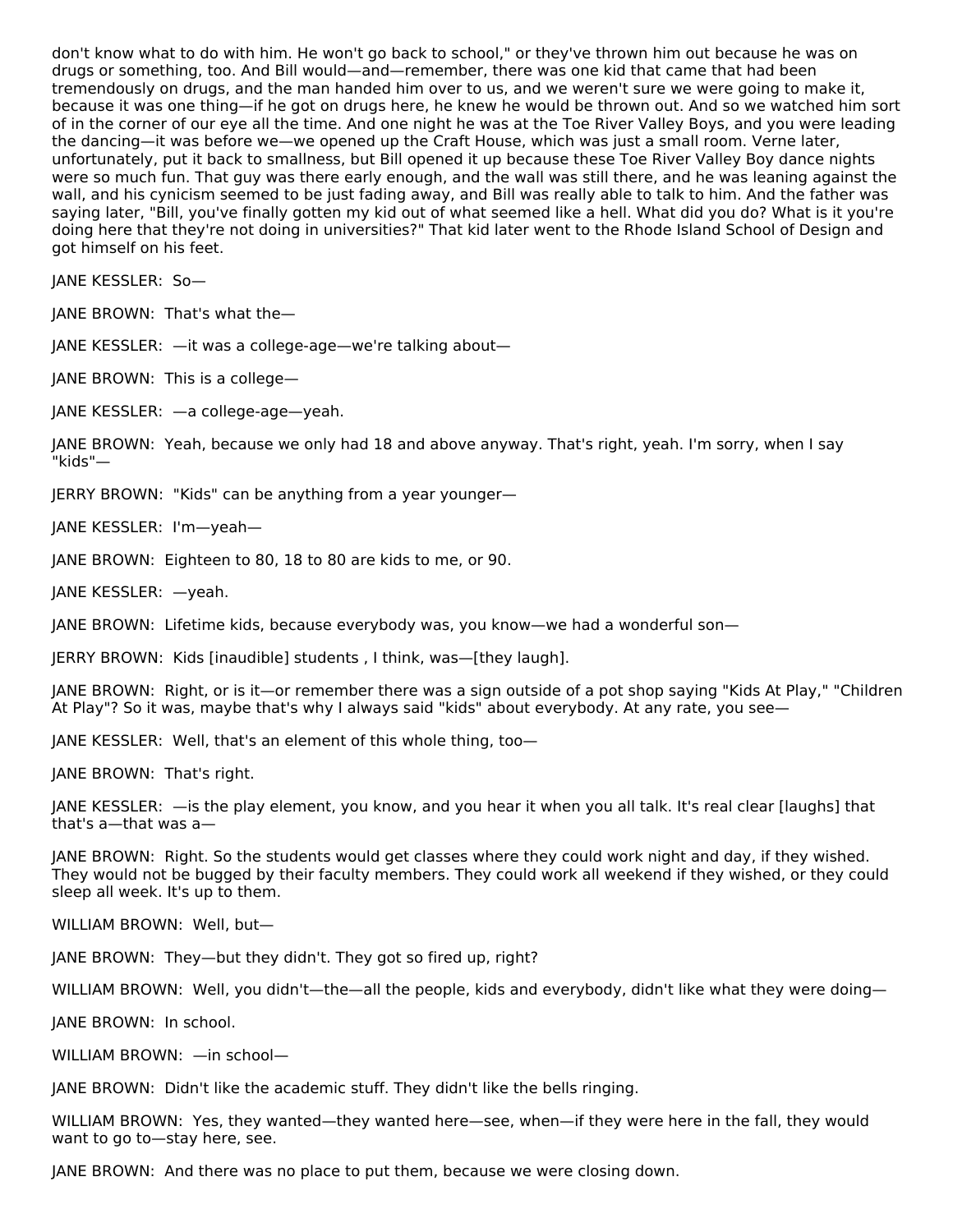WILLIAM BROWN: Well, [inaudible]. And now they got a mother and a father, don't know what to do with this kid that's—what do you call them? It—

JANE BROWN: Well, he's not a teenager anymore. He's a—

WILLIAM BROWN: No, but he's—

JANE BROWN: He's now college-age, and he's supposed to go to college in September.

WILLIAM BROWN: Yeah, and they—all of them don't want to go to school. They put up their hands like this and say "Kiss my ass, and I'm gonna go my own way." Well—so I thought, well, let's see. If you're here—for example , I talked [inaudible]—

JANE BROWN: Mid-September. [Laughs.]

WILLIAM BROWN: And—

JANE BROWN: Mid-September to Thanksgiving.

WILLIAM BROWN: And then we'll have—yeah—we'll have X number of people in each one, or what have you.

JANE BROWN: You mean not an overload classes, not students, I mean.

WILLIAM BROWN: Yeah, and then we get all the—

JANE BROWN: Small student number.

WILLIAM BROWN: - [inaudible] for that. And now they-these people, kids, can do it or don't do it, you know?

JANE BROWN: Their choice.

WILLIAM BROWN: They've heard all [inaudible] and all the terrible things that are going , and we're just saying, well, [inaudible] and go to work. We've got some guys here know something. And then they'd-

JANE BROWN: And they'd be there till Thanksgiving—

WILLIAM BROWN: Yeah.

JANE BROWN: —and then that made it legal. They could go home at Christmastime, see.

WILLIAM BROWN: Yeah, and then they could come back, see? And the mothers—

JANE BROWN: But they couldn't come back till March, because [inaudible] snow and heating the buildings was too big a problem.

WILLIAM BROWN: No, no, no. Yeah, but we got two sessions going for us.

JANE BROWN: But see, too, dear, the heating of the buildings wasn't even as important as he wanted to be sure his faculty members had that—those four months in the middle. So he'd—

WILLIAM BROWN: Yeah.

JANE BROWN: People would call us and say, "Could we have a weeklong or a two-week-long workshop in the middle of winter?" And Bill would say, "No, because if I do that then Steve Howells , who's supposed to be working in his studio by himself—

JANE KESSLER: Won't have it.

JANE BROWN: —loses his time.

WILLIAM BROWN: Yeah, and that's—

JANE BROWN: And so to—invaluably important. He would not do it on a little pitzy weeklong this or that. It's—so there was no way. Plus, he wanted the core people—by now, the faculty scholarship students had set themselves up into a pretty good system of core students, and we called them core because they really were the core of the school. They really carried on all the physical labor. They could come and work all summer, and they could work in concentrations, and then they had the four months in the winter, too, to do their own experimentation, which is what the kiddos are talking about on that tape, the slides you saw the last time.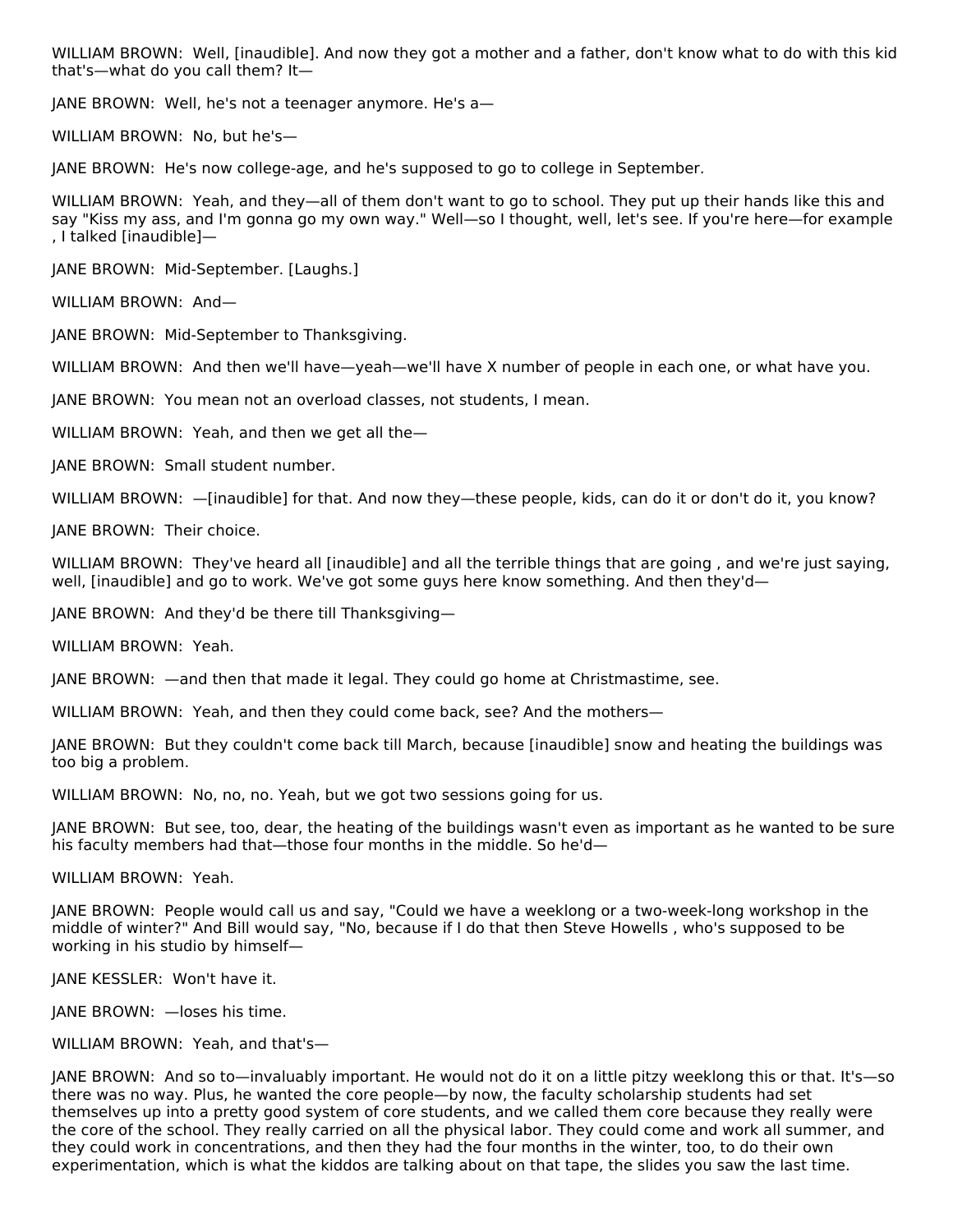JANE KESSLER: Right.

JANE BROWN: That he'd gotten more—one kiddo says he'd gotten more done than he had done at a year at graduate school, or two years of graduate school. So, and then—and then under those core kids were the scholarship students who came in, you know, just for a two-weeker, or a four-week session in the summer, and the core—on the core staff were two kitchen people and one person who helped me direct the 17 kids that came in during the summer. They watched it every day to make sure that the five scholarship students that were going to do the dishes—there were six or seven of them that would do dishes—my head core person would watch that those seven were always doing it. I was always watching, too, but there were many times I wasn't right around—right there with them, so they were basically in charge. [Laughs.] He was one of them one time.

JERRY BROWN: Well, I was laughing at later, a person who came into some power at Penland after we left, one of the famous comments was, "How do you—what kind—" What was it? "What kind of punishment do you do to get these kids to do their jobs? If they don't do their jobs?" Remember that?

JANE BROWN: They asked me that?

JERRY BROWN: No, but—

JANE BROWN: Or a core person later asked me how I do it?

JERRY BROWN: Well, I won't mention the particular name of the person who asked, but there was a comment about, you know, what form of punishment, or what do you do to make these people do their work.

JANE BROWN: Oh. And they just said, "Get Jane Brown"?

JERRY BROWN: No, no, no, this is after you left, this is—

JANE BROWN: Oh, okay. [They laugh.] So what—did they tell you? Or they were just asking me—

JERRY BROWN: The point was you didn't have to torture people into doing their jobs, or punish them for not doing it—

JANE BROWN: I see, because they were—

JERRY BROWN: —because it was a ridiculous—it was stupid that they would ask.

JANE BROWN: I see, okay. They were so turned on.

JERRY BROWN: Right, because the next person in charge said, "How do you—"

JANE BROWN: "How do you—" Yeah.

JERRY BROWN: "You know, what is your means of punishment to make these people do what they're supposed to do?"

JANE BROWN: They just worked their tails off. My heavens, they did. They got to live in extra nice places, like the upstairs of the Fops House, and we—I treasured them. They were just absolutely incredible. One of them was the driver, and had to go to Asheville all the time to pick people up, and one was the head of all the scholarship students, and two or three of them were the kitchen people, and one was in charge of all the linens, and so forth. So that was the way the scholarship system, which had started back in the '60s, evolved into a pretty nice kind of situation, and they were—

JERRY BROWN: It was also a job that Mom did all those things before those four people were appointed. [They laugh.] As far as [inaudible].

JANE KESSLER: Okay.

JANE BROWN: But I basically ran—

JERRY BROWN: Those jobs that—

JANE BROWN: —the whole kitchen.

JERRY BROWN: Right, you ran the kitchen—

JANE BROWN: Yeah, I ran the kitchen.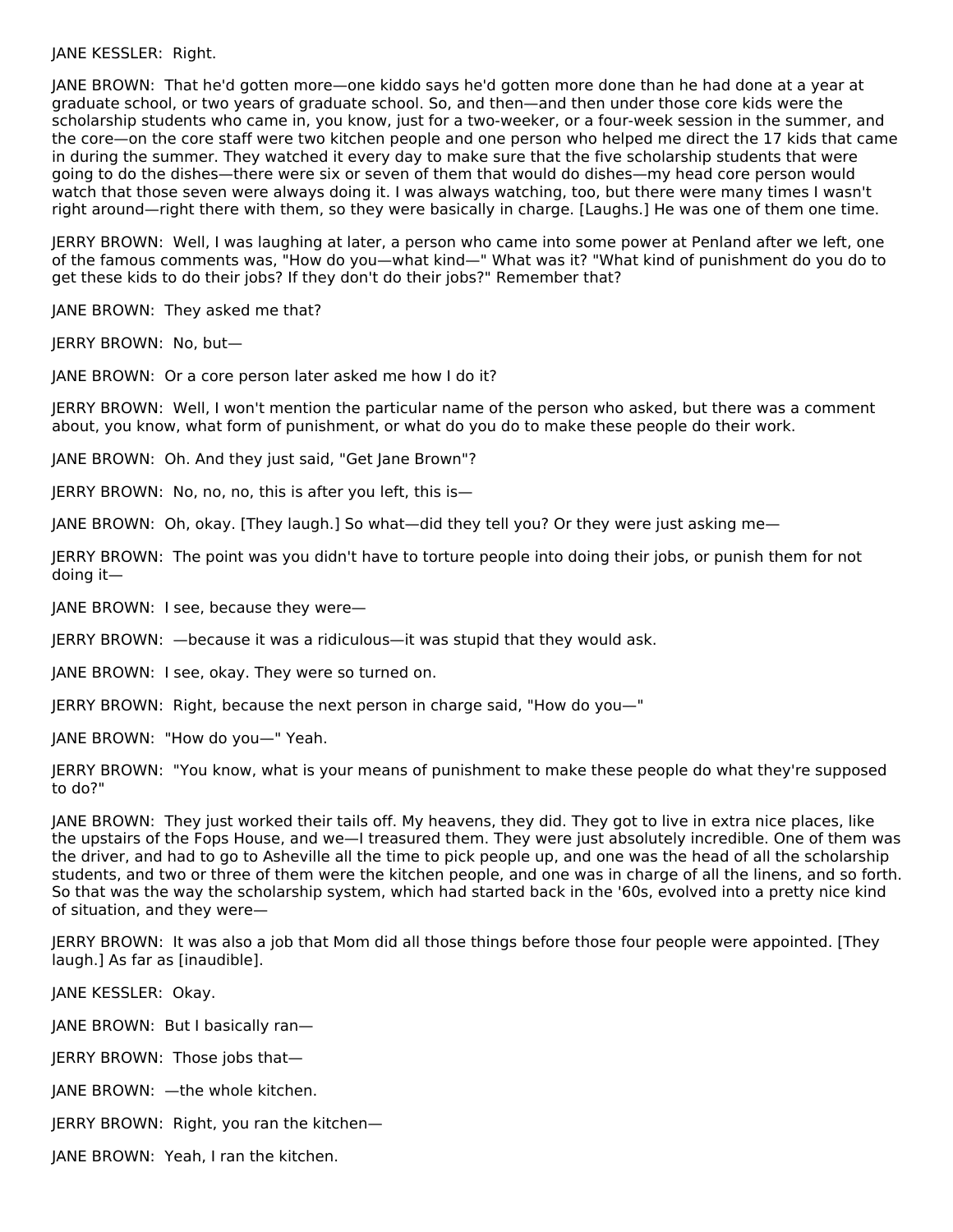JERRY BROWN: —and the scholarships, and—

JANE BROWN: Yeah.

JERRY BROWN: —and drove to Asheville half the time, and so—

JANE BROWN: The physical labor, and so forth, yeah. And then on the cleanup times, you see, the—we had, at the end of each one of these sessions, an incredible cleanup system. At 8:00 in the morning we'd meet at the Pines, and we had worked on Friday afternoon to completely organize how the scholarship students that were just there for the session and still pretty new, and they basically didn't know how many houses were all on the grounds, and the core kids and myself and Bill, and every Saturday at nine o'clock we started with eight vacuums, and buckets, and mops, and everything under the sun. And Bill ran all the men, and I ran all the women, through this duress between 9:00 and 5:00 in the afternoon, and then checking it out was my final job between 4:00 and 5:00. I vacuumed. I was always the best vacuumer. I vacuumed the Craft House. Each core person took on one whole building, and I always had the Craft House, which took four full hours to complete, and remake all the beds and so forth, and get it all in order. So by the end of those days, even the scholarship kids felt like they were now a part of the school. It was vested interest, you know? And when Bill would be out there laughing with them, and pushing mops around with them, and toward the end I would say, "You know, the day we can't work with the scholarships anymore I think we will be told we are ready to leave." Because it was labor beyond belief. Maybe we should have quit before; [they laugh] I don't know. But I always felt that the day we could not work with the scholarships, then we were not any longer really fit to be part of the—to be the leaders of the school. I always felt that was true, because we all became such a family when we—

JANE KESSLER: Right.

JANE BROWN: It would be awful to give them orders.

JERRY BROWN: Yeah, pushing a mop around with the director and the director's wife had, you know—I mean—

JANE KESSLER: Yeah.

JERRY BROWN: —it did make it a little more of a—

JANE KESSLER: Well, it was a family [inaudible].

JANE BROWN: Yeah.

JERRY BROWN: Yeah.

JANE KESSLER: This all—I mean, it just keeps resurfacing over and over again. That's always something—

JANE BROWN: One real funny thing happened. Dick Cunningham , who's on those slides, the big, fat man with the wispy beard, was a scholarship student, and Bill was having him sweep outside the craft house on the stones, which was always did. And so I didn't know they had already done it, and I come to the back and I see Richard coming down with his big mop—broom, and I said, "Oh, Richard, would you sweep the back?" [They laugh.] And he just began to laugh. He said, "Your husband just did." [They laugh.] So then they could be a little family. It was just so funny. Richard just started laughing. So sometimes we would hit heads, and try not to. I wouldn't have done it for the world if I had known that he'd already [they laugh] swept the back porch. So Bill, you see, with the men, did all the studios, which was really major, major, heavy stuff.

JANE KESSLER: Yeah, it must be.

WILLIAM BROWN: They didn't [inaudible].

JANE BROWN: But by the end of it, by that evening, you see, then the buildings were all cleaned, all the toilet paper was back in place. I had learned to tell kids—in the early years—when I said that it all evolved, in the early years I'd say, "Judy, you're in charge of the ashtrays and the wash—the trash buckets." And I'd go back and see that she—or emptying the ashtrays. I'd go back and sure, she had emptied them, but she'd left them dirty. I mean, these were kids that were not trained to be scullery maids, and so I had to learn to be very specific and say, "You will have to wash—empty and wash the ashtrays, and replace them dry." I mean, I had to get better and better at descriptions so that I wouldn't be antagonized and angry with them in the end of a day. I was too tired to—but by that night it was all back in order, quite often. Maybe a fourth of the faculty members and some students would al—scholarships would already be there by Saturday night dinner. Our cooks had pulled off this wonderful hamburger, usually, dinner, and vegetarian stuff. And by the next dinner at 10:00 we had sort of revived, and the new faculty was coming in, and then Bill would ring the bell on Sunday night saying—

WILLIAM BROWN: Well—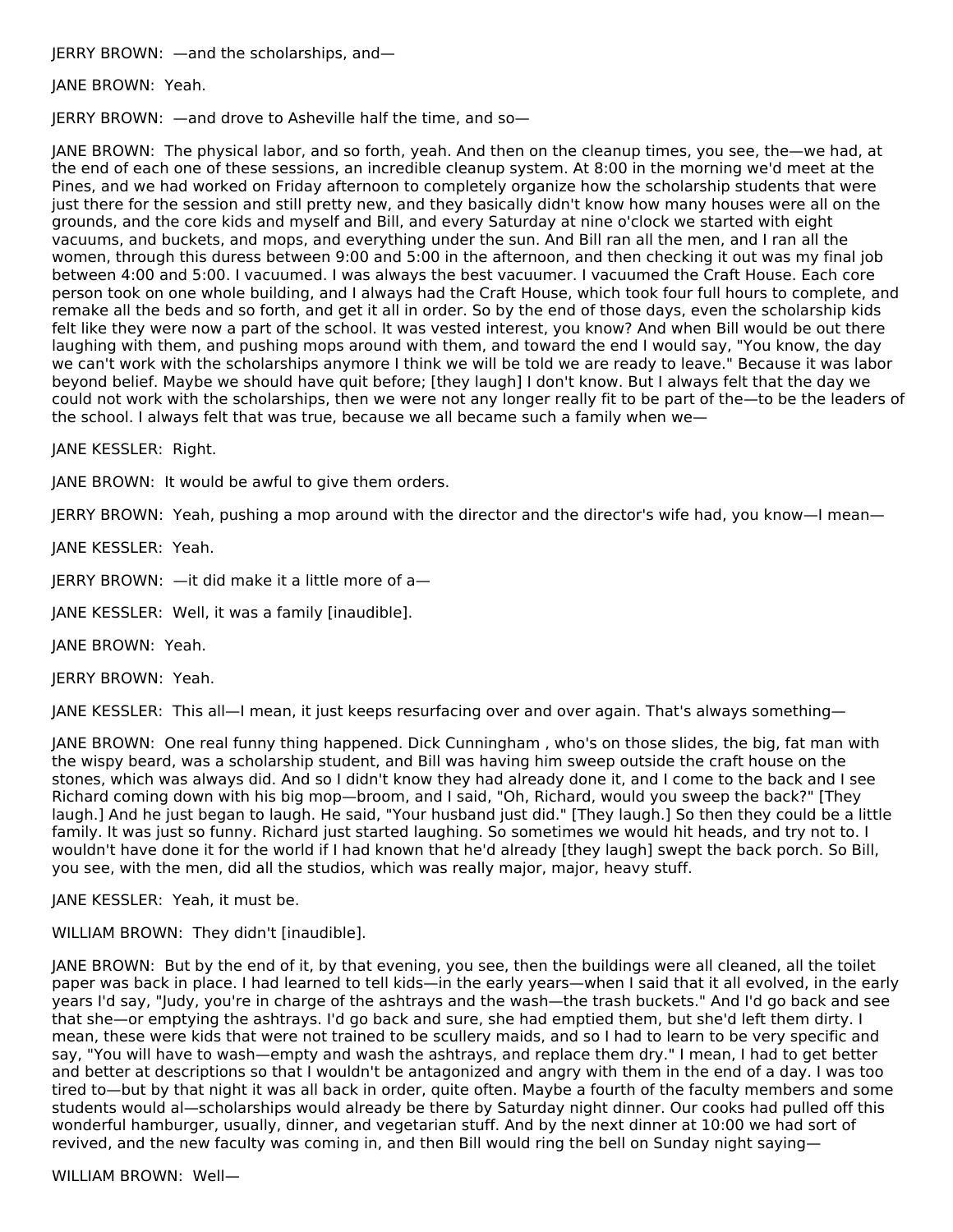JANE BROWN: —"Welcome aboard."

WILLIAM BROWN: Yeah. [Laughs.]

JANE BROWN: And the bell rang, yeah.

WILLIAM BROWN: But then I talked—I talked to them.

JANE KESSLER: You talked to them.

WILLIAM BROWN: Mm-hmm [affirmative].

JANE KESSLER: On the Sunday night.

WILLIAM BROWN: Yeah.

JANE BROWN: You remember what you used to say?

WILLIAM BROWN: Well, we don't like all this, you know, whatever—what do you call it. Don't stand [inaudible]—

JANE BROWN: Well, I don't know what you're saying, Bill. I don't remember hearing that.

WILLIAM BROWN: Yeah, well, I mean, I start—

JANE BROWN: We don't like what?

WILLIAM BROWN: Well, we're—oh, God.

JANE BROWN: You'd say—

WILLIAM BROWN: You've got to go down, down, down to the school, and get up on the thing, and—what do you think would—

JANE BROWN: I don't know , okay.

JERRY BROWN: The Sunday night speech was just, you know, "Meals are such-and-such," and that was the only thing that really mattered as far as time. [Laughs.] If you wanted to eat, you had to be here. And if you—saw a fire, put it out. And if—

WILLIAM BROWN: Yeah, but what about all the—

JANE BROWN: And we'll be here—

JERRY BROWN: You would get a bath later, and—

JANE BROWN: And don't waste water. Take a shower with a friend. He was saying that back in the '60s. Later signs came up about that one. Yeah.

WILLIAM BROWN: I'd say—

JERRY BROWN: No, he said other things, but I don't know what they were. I heard it 150,000 times.

WILLIAM BROWN: Well, I think maybe they'd say that they might—might not do any—

JANE BROWN: Drugs?

WILLIAM BROWN: Drugs.

JERRY BROWN: Oh, that's the second meeting. That was the—

JANE BROWN: That was the second one.

JERRY BROWN: That's the other meeting.

JANE BROWN: You did that at our house.

JERRY BROWN: You didn't say—you didn't say that at the Pines at six o'clock on Friday night, or Sunday night.

WILLIAM BROWN: Oh, no, [inaudible].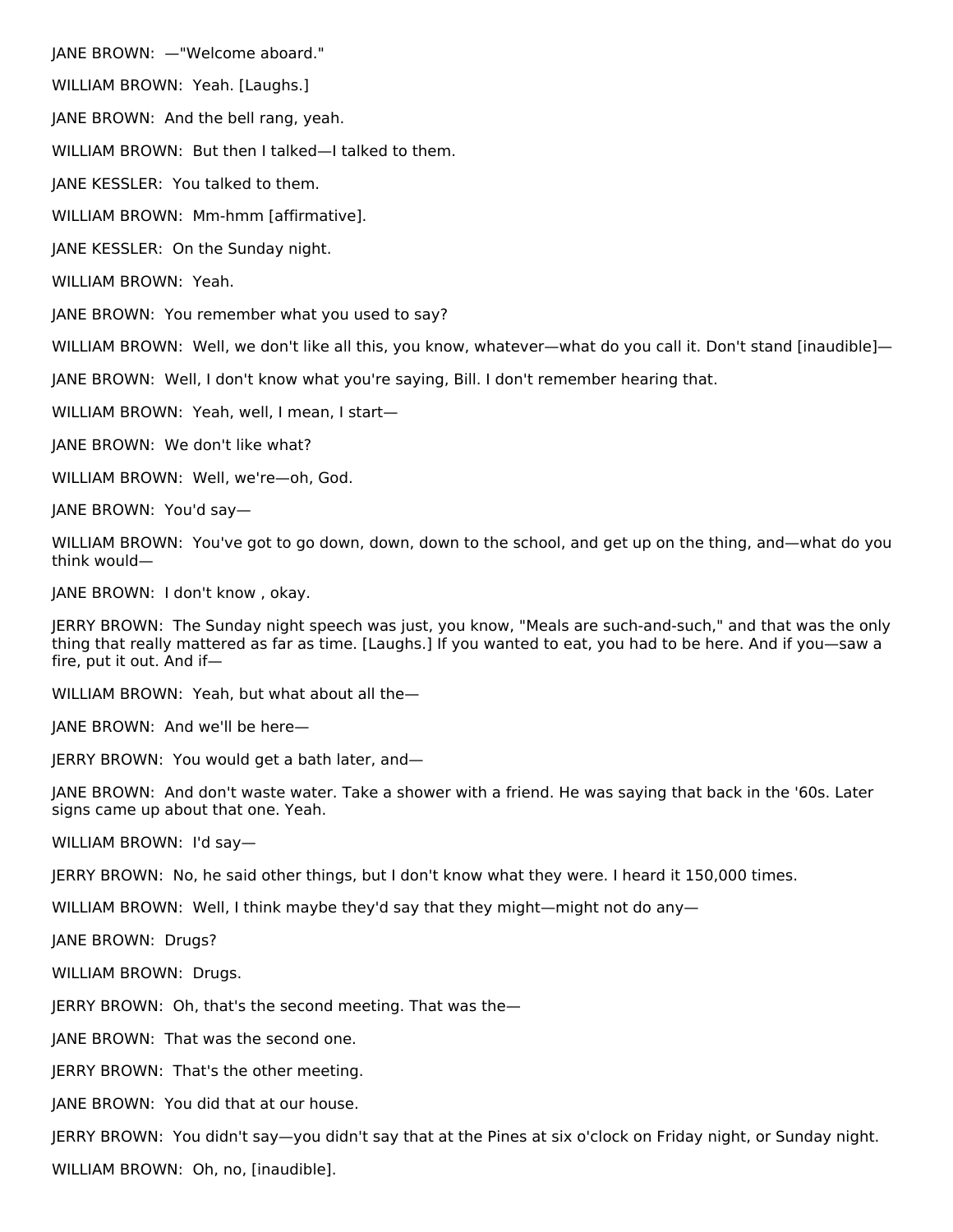JERRY BROWN: That was the scholarship meeting.

WILLIAM BROWN: Yeah, I know that.

JANE BROWN: Bill never wanted to rev up anything. If people—occasionally something would disappear. He would never build it up, you know, as a big stealing problem. Never, never bring it up, because he'd always think maybe somebody had just lost it, and he was going to really wait it out. And with drugs, he was never going to talk about it openly because it was instigating a negative problem. So—but boy, when you brought those scholarships over to the house at eight in the evening—

WILLIAM BROWN: Oh, yeah.

JANE BROWN: —to get them ready to start off on this project—he would say it to them, and he'd say, "If I catch any of you, in 15 minutes you're going to get thrown out. Spread the word around." So he—

JERRY BROWN: And the point was if I even think you are—

WILLIAM BROWN: [Laughs.] Yeah.

JERRY BROWN: —you're gone. And if you're not gone, the sheriff will be here in five minutes, and then you'll be gone.

JANE BROWN: Yeah.

JERRY BROWN: So it's not a point of discussion. You're welcome to do it wherever you want. It's against the law. You don't do it here. And that was—

JANE KESSLER: And that was it.

JERRY BROWN: —pretty much it.

JANE BROWN: Right.

JANE KESSLER: Okay.

JANE BROWN: Yeah.

JANE KESSLER: Did that—did that pretty much—did that cover the specific programs, then? You wanted to talk about the Nifty Fifty and the core—

JANE BROWN: Yeah, right.

JANE KESSLER: —group, scholarships—

JANE BROWN: Right.

JANE KESSLER: —and do we need to move on now to the board and how that was changing?

JANE BROWN: Right, yeah.

JANE KESSLER: And when that began to change, and what that change was?

JANE BROWN: Right, okay.

JANE KESSLER: All right.

JERRY BROWN: Well, actually, that's the right time. I mean, we're talking about the '70s, was about—

JANE BROWN: Concentration was now rolling, so the school was running year-round almost. Yeah, it really basically was, because midwinter—Ridgeway, by the way, was being used by residents for—residents were spread all over the school by then, all of the grounds, really, yeah.

WILLIAM BROWN: And were living here.

JANE BROWN: And core people were using—we were using all buildings very efficiently, as far as we were concerned. Ridgeway was used for resident photographers, over the years of the '70s, incredible amount, and Bringle was being used for the dance program. Another thing, by the way, we never talked about auctions, and that really ought to brought in. Could I swing a little bit in that, first?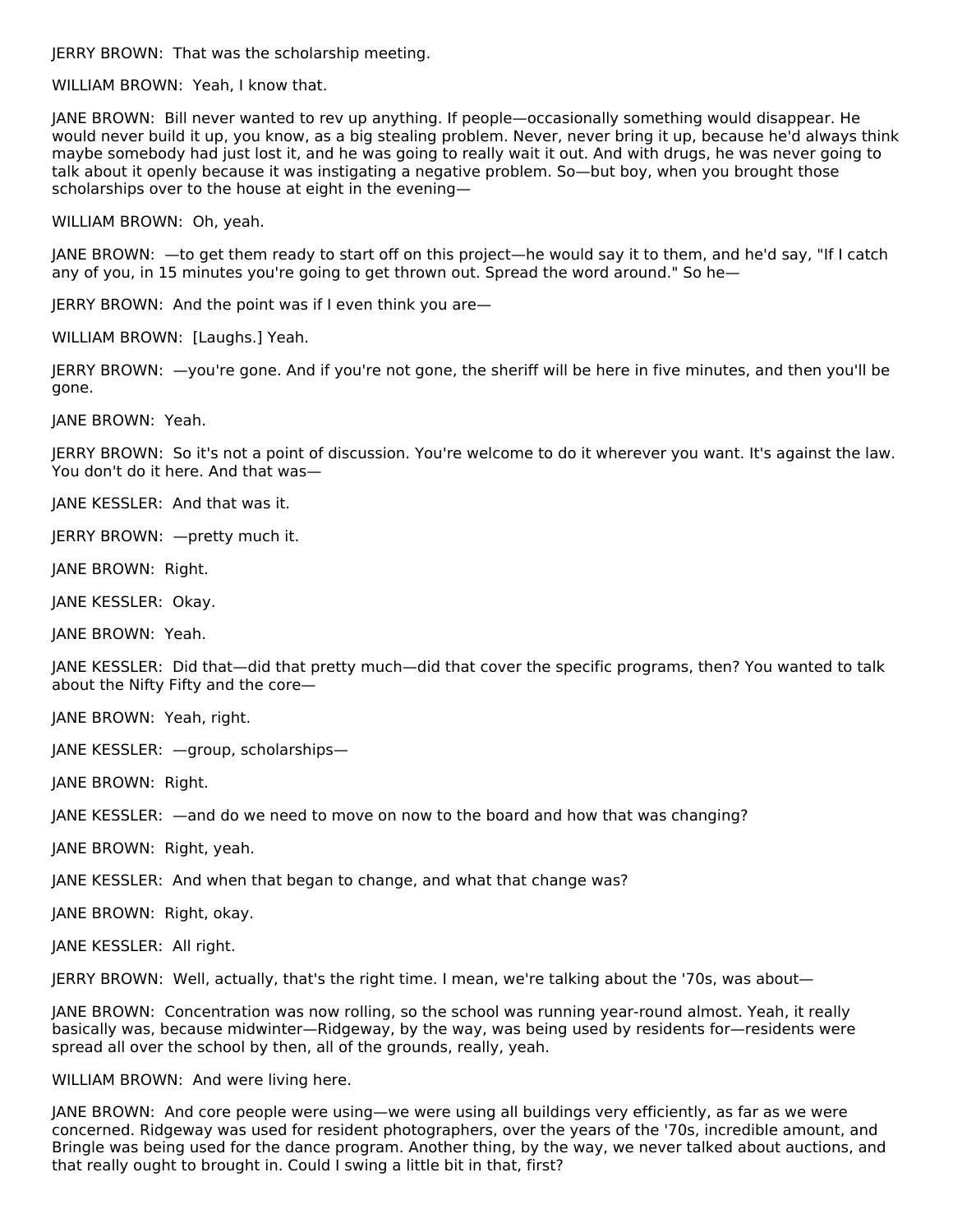JANE KESSLER: Okay.

JANE BROWN: Because auctions were pretty important. Way back in the '60s—

WILLIAM BROWN: That's when [inaudible]—

JANE BROWN: Well, when Bill was at Haystack he ran the auctions, and he used to collect enormous amounts of money with his wonderful sense of humor. Can't you stay through this one? Because this is your—you want a Coke?

WILLIAM BROWN: No, yes.

JANE BROWN: Get Jerry to get it for you.

JERRY BROWN: I'll get it.

WILLIAM BROWN: I'll get it.

JANE BROWN: Well, I need you on the auction business, because you were the auction man of the world.

WILLIAM BROWN: Let's see.

JANE BROWN: Bill, just stay right here. Let's find out.

WILLIAM BROWN: I forgot.

JANE BROWN: All right, is this—but, Bill, I think you have to sit over there. All right. At Haystack there were auctions, and he was adamant about the fact that they had to be fun. They were not money-oriented kind of things. It was absolutely out of the picture for Bill Brown's thinking. By the way, it was also true of the shop at the school. He never—he felt that it was an educational institution he was running, and if the sales shop could help the craftspeople and help educate people, great, but he was never going to on purpose build it into a big, high-selling design thing. It was not of his interest at all. So then the auctions get going when we come here, and now he, being the director, can't run them anymore. He doesn't feel that's right, because he doesn't want anybody to ever feel penny pinching was going on and stuff. So in the early '60s just wonderful students began to do it, and I can't even tell you who they were in the early years, but then they—

JERRY BROWN: That was Steve Hearn.

JANE BROWN: Yeah, but it was Nick—in '62, ['6]3, ['6]4, it was Nick who lives down at Comfort. Nick and his friend Don. Different—and Don Drum.

WILLIAM BROWN: I couldn't name—

JERRY BROWN: Nick Dean?

JANE BROWN: No, not Nick Dean, but Nick—the little man that lives next door to Comfort in Florida right now. He was at—anyway, they were young students that just—you know, it was just a heartfelt initiation in '62 and '63 and '64. Then Doug Siegler had come in the late '60s, maybe '66 or 7, and he certainly started auctions. And it's funny: those years I can't really remember, but it's—

JERRY BROWN: Everybody did it.

JANE BROWN: Everybody—

JERRY BROWN: [Inaudible] did it, and Skip did it, and—

JANE BROWN: Yeah. And they were in Ridgeway for—

JANE KESSLER: —section—

JANE BROWN: Yeah, and they were in Ridgeway at first.

JANE KESSLER: —I mean, [inaudible] at the end of each session?

JANE BROWN: Yes. And they were in Ridgeway in the '70s, and—

JERRY BROWN: And the money went to help the scholarship fund—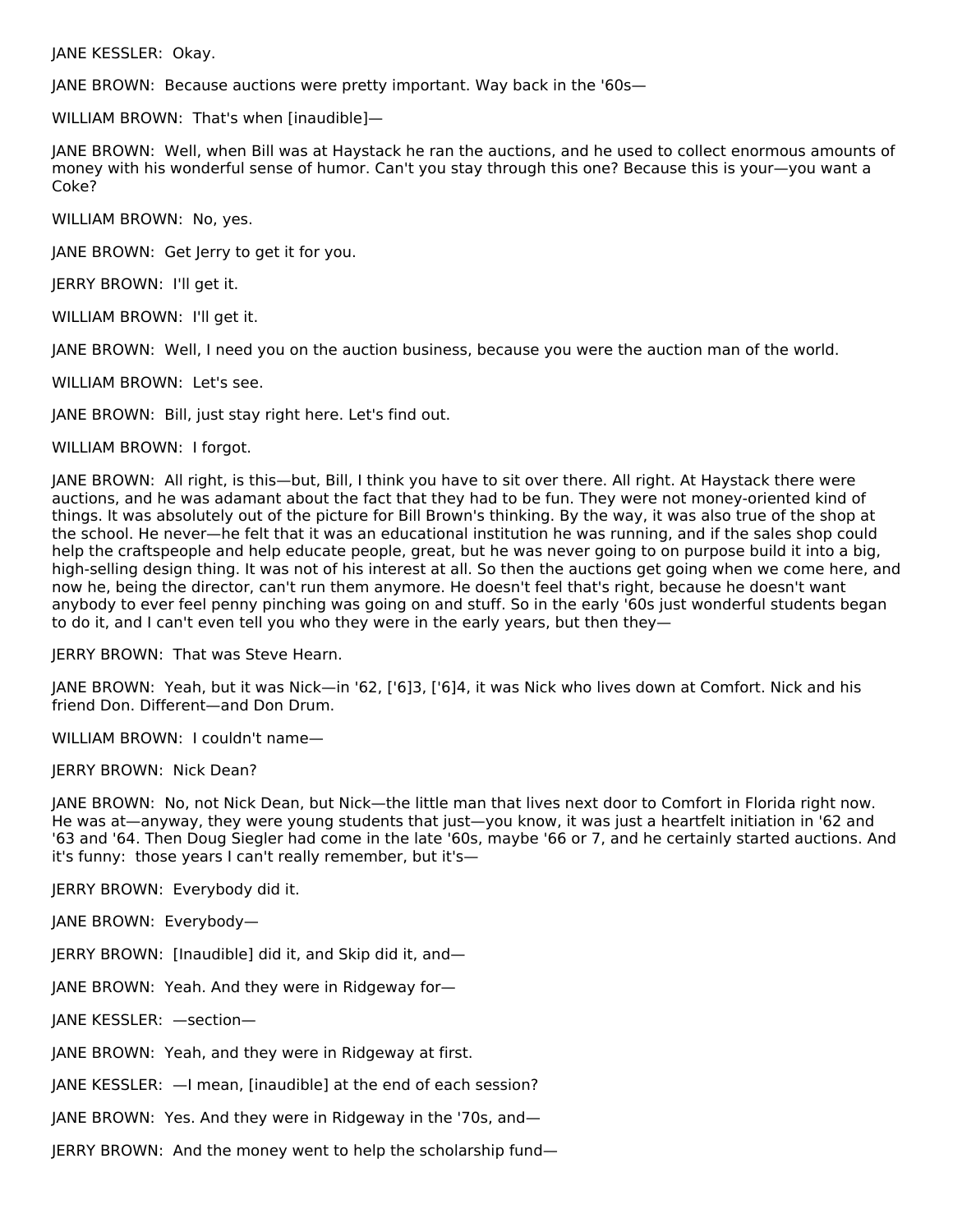JANE BROWN: Scholarships, right.

JERRY BROWN: —to help be able to get scholarships.

JANE BROWN: And Bill said, "They can never go longer than two hours, and they have to be fun, and otherwise I don't have anything to do—I will not be a part of it, but anything you want to do, great." So some wonderful person would take it over and start getting other faculty members to help them, and a lot of them will say, "Well, no, me, I can't do that," and—but it was playful, and it was fun. And then the students got more and more involved in putting stuff in, and the faculty members did, and finally Doug Siegler took it over, along with Keith Hatcher, especially, and they really pushed it to, in those days, exorbitant amounts of money they'd be taking in, like \$4[000]-6,000. But they—it was just their major interest of the year. [They laugh.]

JANE KESSLER: Sure.

JERRY BROWN: But then they would get up and announce how much they made at dinner, and Dad would never announce it.

JANE BROWN: That's right. He would absolutely have nothing to do with it, and yet everybody knew he honored them for getting involved. But it was still to be playful and fun, and nothing competitive—

JANE KESSLER: And volunteer. That was—

JANE BROWN: And volunteer, exactly, yeah.

JERRY BROWN: And the students and faculty [inaudible] us where the stuff came from the auction was—a lot of the stuff was made during the sessions, or the—

JANE BROWN: Right.

JERRY BROWN: —instructors would give a piece, or whatever. So that's—

JANE BROWN: Such dedication. It was just really exciting to see the love that came through.

JANE KESSLER: So the generosity of the faculty—

JANE BROWN: Yeah, the generosity.

JANE KESSLER: —which has always been a big part of—

JANE BROWN: Exactly. At one point, Don Drum's wife made a wonderful—it's hanging in our room now—a man with alligators hanging from his built. Want to go get it? Or Bill, why don't you get it off?

WILLIAM BROWN: I can get it off.

JANE BROWN: Okay, it's got—well, it's a little catch. Good luck. It's on a nail. He just might rip it off before its own—in the auction, there was this big war over that thing, and Doug Siegler was fighting, apparently, with Hatchers , in a very loving fight, but they got up higher and higher, and it went up, I don't know, \$50, \$60, \$70, which was a lot in those days, and I think the Hatchers finally got it, and we came down to the cabin the next week and it was on our bed. [They laugh.] And he—the man that's up to his ass in alligators. That was Bill's favorite saying.

JANE KESSLER: Oh, that's great. [Laughs.] Look at that.

JANE BROWN: I'm up to my ass in alligators.

WILLIAM BROWN: Yeah. I don't know where [inaudible].

JANE KESSLER: Now, who made it?

JANE BROWN: Lisa Drum. That would be Don Drum's wife.

JANE KESSLER: Yeah.

JANE BROWN: Isn't that marvelous. And that's one of Bill's great sayings.

JANE KESSLER: Wonderful. [They laugh.]

JANE BROWN: We even, at one auction, Bill—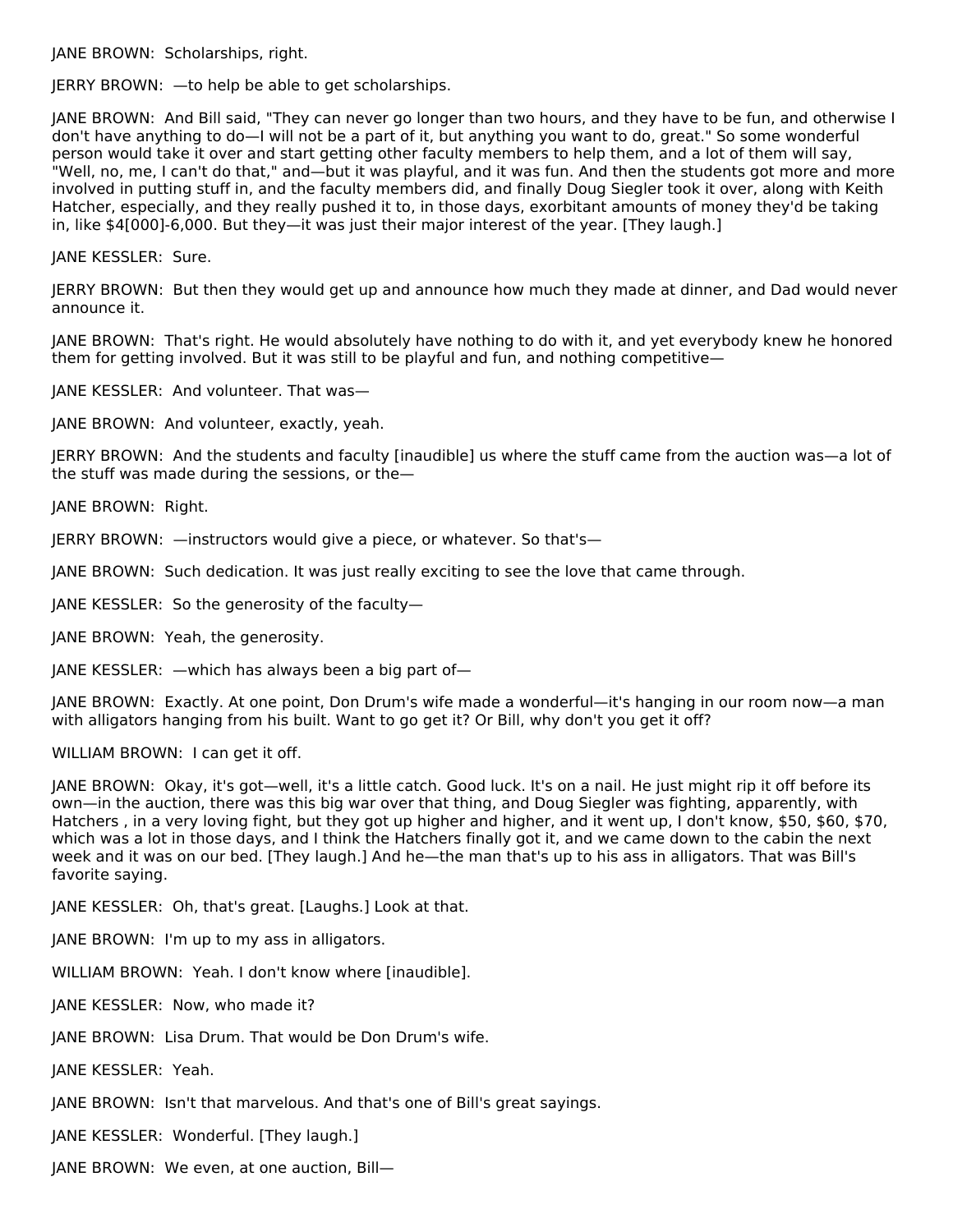JANE KESSLER: There's a tin [inaudible].

JANE BROWN: This is another fun thing about Bill, that he, in the '70s, got pretty antsy to start building things. Could you get stuff out of the cabinet?

WILLIAM BROWN: No. [They laugh.]

JANE BROWN: He got antsy about not making things, and so he decided to make a boat, and the boat was outside. It was during a time we had a plastics—

JERRY BROWN: Outside [inaudible].

JANE BROWN: We had a plastics department going on, and the man who was running the plastics business, Byron, Byron somebody, knew—he had been a boat builder, so he helped Bill building the frame of it. And it was done at fin—it was before somebody was in that final area of the barn. And so we went back there later and said they were sniffing glue, because they were involved in a lot of fiberglass. Then they got it outside, and then Doug and other friends came and helped build some of the structure of it, cabin part. And then they had an auction, and they auctioned off tickets for the first rungs. [They laugh.] I mean, that's how silly sometimes the auctions got. And then a neat thing later happened: Bill finally gave up building on the boat. He didn't do very much on it at all, and—

JERRY BROWN: He didn't give up, just slowed down a lot.

JANE BROWN: He slowed down a lot, [laughs] yeah.

WILLIAM BROWN: Yeah.

JANE BROWN: Terry Smith came, teaching wood, and he lived in Wilmington, and he's at the university over there near the water. And he was just in love with the boat. And Bill said, "You want to take it and build it?" And he said he'd just love to. So Bill gave it to Terry to take, and the only thing he kept from it was the trailer underneath it. So he just gave it to Terry, and then about four or five years later Terry Smith ended up marrying Bill's most beloved secretary, named Linda Dougherty. So Linda, who was—Bill was her surrogate father—ended up owning a boat out on the coast, because she already had—of course, he asked for no money from Terry for the thing. So it's just one of the lovely stories of the way giving and taking was always going on at Penland, the way Bill ran it.

JANE KESSLER: That's really cool.

JANE BROWN: [Inaudible] tape, so could we wait for a sec, or you give us the—or—

JANE KESSLER: I think this one's about to run out, too. In fact, why don't we just turn this one off, and that way we won't take the chance of running down.

JANE BROWN: All right.

JANE KESSLER: And then—

[END OF TRACK AAA\_brown91\_2830\_r.]

JANE BROWN: Okay. Maybe Bill could—

WILLIAM BROWN: What?

JANE BROWN: She's going to ask you something, okay?

WILLIAM BROWN: Aye. [They laugh.]

JANE KESSLER: You're on again. Okay. We were going to talk about your—how the board changed, Bill, in the last—well, I guess that would be about mid-'70s that we're talking about now, or how the—

JANE BROWN: Or how—or how the board felt in general, how you felt about the running of the school, of the Penland board of directors.

WILLIAM BROWN: Well, they didn't know what they're doing. [Laughs.]

JANE BROWN: You mean, they're—

WILLIAM BROWN: Yeah.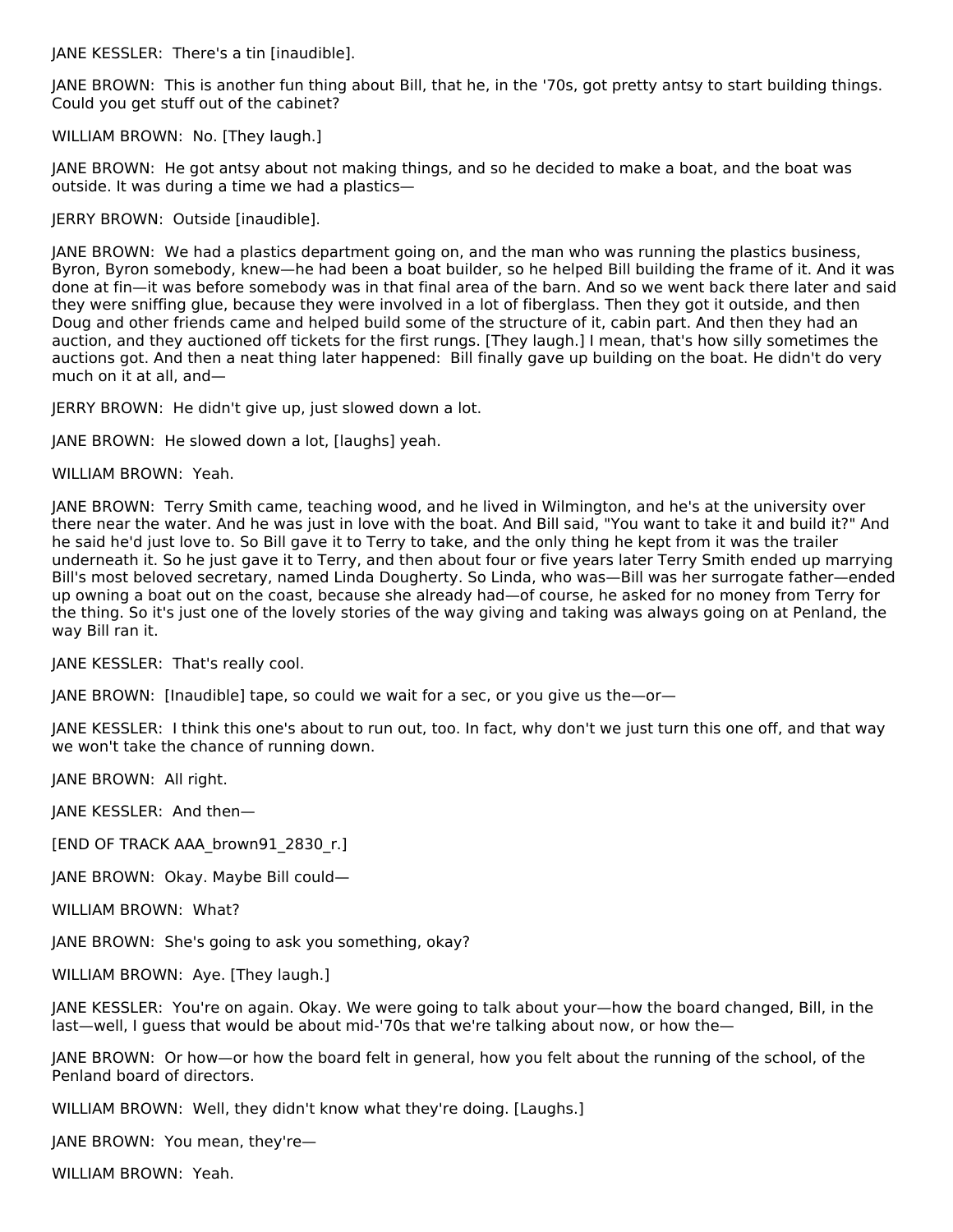JERRY BROWN: As long as they knew that, it was okay. [They laugh.] JANE BROWN: Yeah, that's right. You mean when you first took the school? WILLIAM BROWN: What? JANE BROWN: When you first took the school? WILLIAM BROWN: What? Well, what do you want to know? JANE BROWN: Well, how do you feel about— WILLIAM BROWN: Well, they threw me out.

JANE BROWN: [Laughs.] They threw you out.

WILLIAM BROWN: That's—

JANE KESSLER: That's the bottom.

JANE BROWN: That's the bottom line, yeah.

WILLIAM BROWN: That's [inaudible]. Now—

JANE BROWN: But as you were working with Penland School—because we're now back in the '60s and '70s—as you ran the school in the '60s, and the board met how many—how often?

WILLIAM BROWN: Once.

JANE BROWN: Once a year, right?

WILLIAM BROWN: That's too much. [They laugh.]

JANE KESSLER: And it's a real informal relationship, and you called on them when you needed them, and that's how you felt that they worked, but it was not a formal setup where you had board meetings, and everybody went—

WILLIAM BROWN: Well, you had one.

JANE BROWN: You didn't have that many.

JANE KESSLER: [Inaudible] main board meeting.

JANE BROWN: One a year, and we told them what we had accomplished, and they cheered us on.

JERRY BROWN: Well, they were—it was a whole—I mean, if you looked at it in a short sentence of the whole thing—the simplest way of looking at it all, without getting into the nitty-gritty of how it all worked, is—and stop me if I'm wrong here—when we first got here, the board was made up of local people who perhaps were merchants that were involved with the school, and the lumber company in town, or people who had been to the school and whatever, but it was pretty much a local—

JANE BROWN: Absolutely.

JERRY BROWN: —group of people that was probably put together because legally you had to have a board.

WILLIAM BROWN: Yeah.

JANE BROWN: Right.

JERRY BROWN: So they thought, well, whatever they're doing up there is great. They didn't—

WILLIAM BROWN: That's why the board—

JANE BROWN: That's your line.

JERRY BROWN: They said, "Gosh, it seems to work. I've got my job. I'll do it. You do yours." Once a year they got together, they came up here, and Bonnie typed up one sheet of paper that had the entire year's summary in it, and they all sat around and said, "Good to see you," and talked about what was happening, and looked over what little paperwork there was there. One piece of paper. [Laughs.]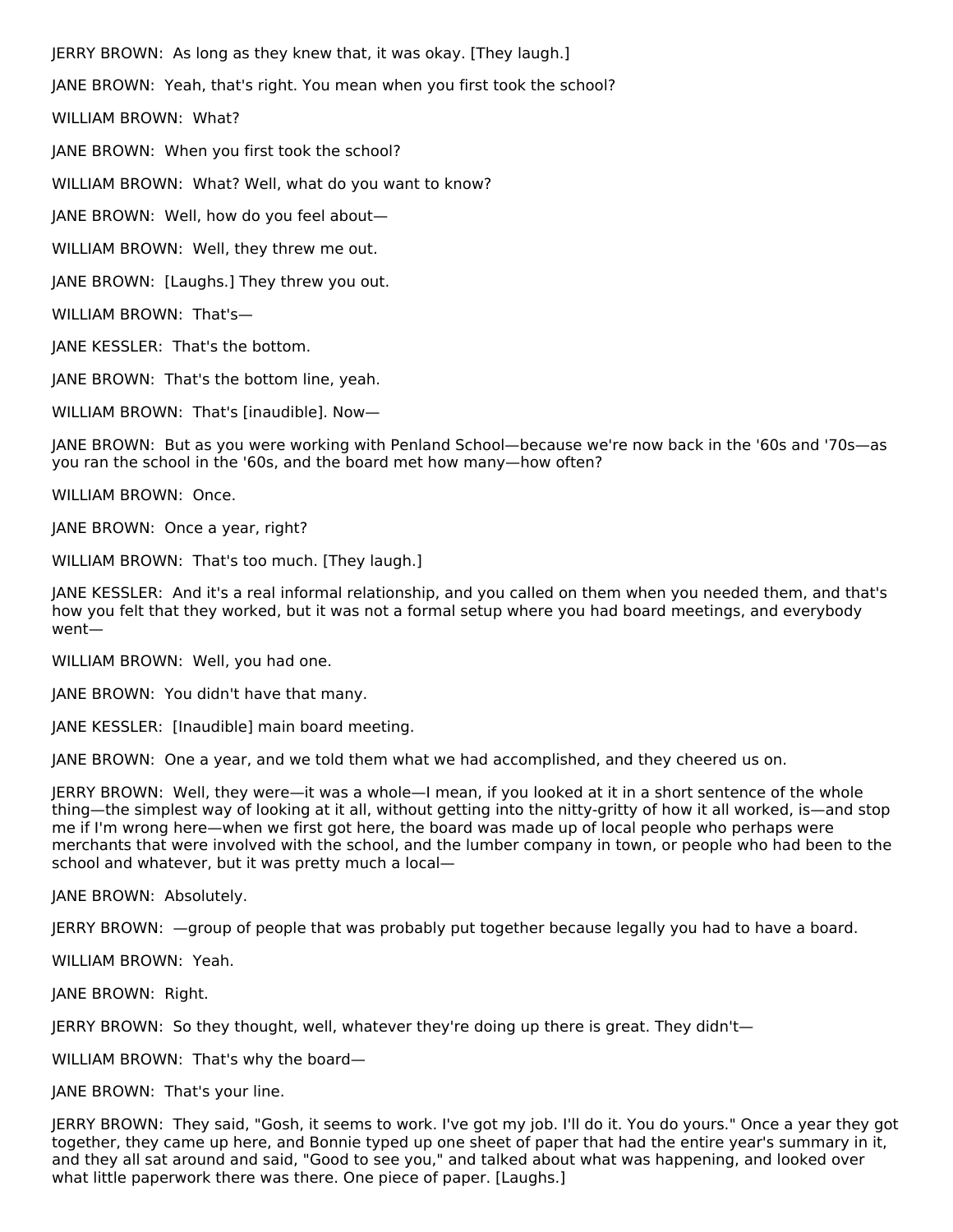JANE BROWN: Bonnie Ford was the treasurer, and Bonnie was the treasurer and the secretary the entire time, and the same president was Nils Larson, who lived in Winston-Salem, was a very gentle man, whose father had been a very bigtime architect, and had brought the—he had done that architectural change for Wake Forest. So his father was a bigtime Reynolds-Babcock person, and Nils was sort of connected with them, but he was not a hyper-driven kind of guy at all. He was just very willing to do what Bill wanted to do.

JERRY BROWN: And then I think what happened is in the '70s, it went for—as—I think as Penland originally started—I don't think most of the people that were on the board, are on the board now, would probably have been interested in being on the board at the time when Penland was hitting the early '70s, and was obviously showing to be the real hotspot and an exciting thing that was going on. The board kind of take—started taking a change toward trying to be run like a—the big money people in Winston or wherever that were in the first generation of people who were really helping Penland, when they stepped aside, I think they wanted to have other people that they could recommend to come in and take over and do a good job for the school, and those people honestly believed that they were going to do a good job, and how they were going to do a good job was to get involved and straighten out this goofy system that was going on up here, where people did everything for no money, and for heart and stuff. You ran—you needed to run this thing like a bank and make a lot of money and get more students, do some advertising, do all the things that you do to make a—the NCNB Bank the most successful bank in the country. And this—

JANE KESSLER: So it took on a business mentality?

JERRY BROWN: So all of a sudden they're disappointed, and they're—

WILLIAM BROWN: They don't know how to do it. I mean, just-

JANE BROWN: Came—

JANE KESSLER: That way. That's how they knew to do.

JERRY BROWN: They just don't understand it.

JANE BROWN: And it came slowly, but—

JERRY BROWN: So with all good intention, and more—each one of them grabbing their next buddy onto the board, it grew more and more into the corporate style, big school style board of directors that, in good intention in their own hearts, they thought that they were going to make things better by changing things—

JANE KESSLER: By putting a system in place.

JERRY BROWN: —and really making them work.

JANE BROWN: Yeah, right, right.

JERRY BROWN: You know, it's like this school works, but think of how much better it could work if you had a board of directors that did what they were supposed to do. And—

JANE KESSLER: So the—

JERRY BROWN: —so I think it changed—the whole feeling of the board changed, and—

JANE BROWN: And it moved very slowly.

JERRY BROWN: Yeah, it was a slow progression.

JANE BROWN: It was an insidious growth.

JERRY BROWN: More and more the local folks fell off, and more and more of the—

JANE KESSLER: That's what I was going to ask.

JERRY BROWN: —big dogs came in.

JANE BROWN: And really the first one was—and they were all appointed, basically, by the Haynes, by either Philip—primarily Philip or Gordon. Doug Lewis, who was the head of the Summit School in Winston-Salem, seemed like a logical one to come on, and they always asked Bill first. And Doug was a nice guy, and—but he was kind of appalled, probably, what we were doing, from what I could tell. [They laugh.] Then they decided Gordon's son Jim had now graduated from school and so forth, and they wanted him to get involved in the arts,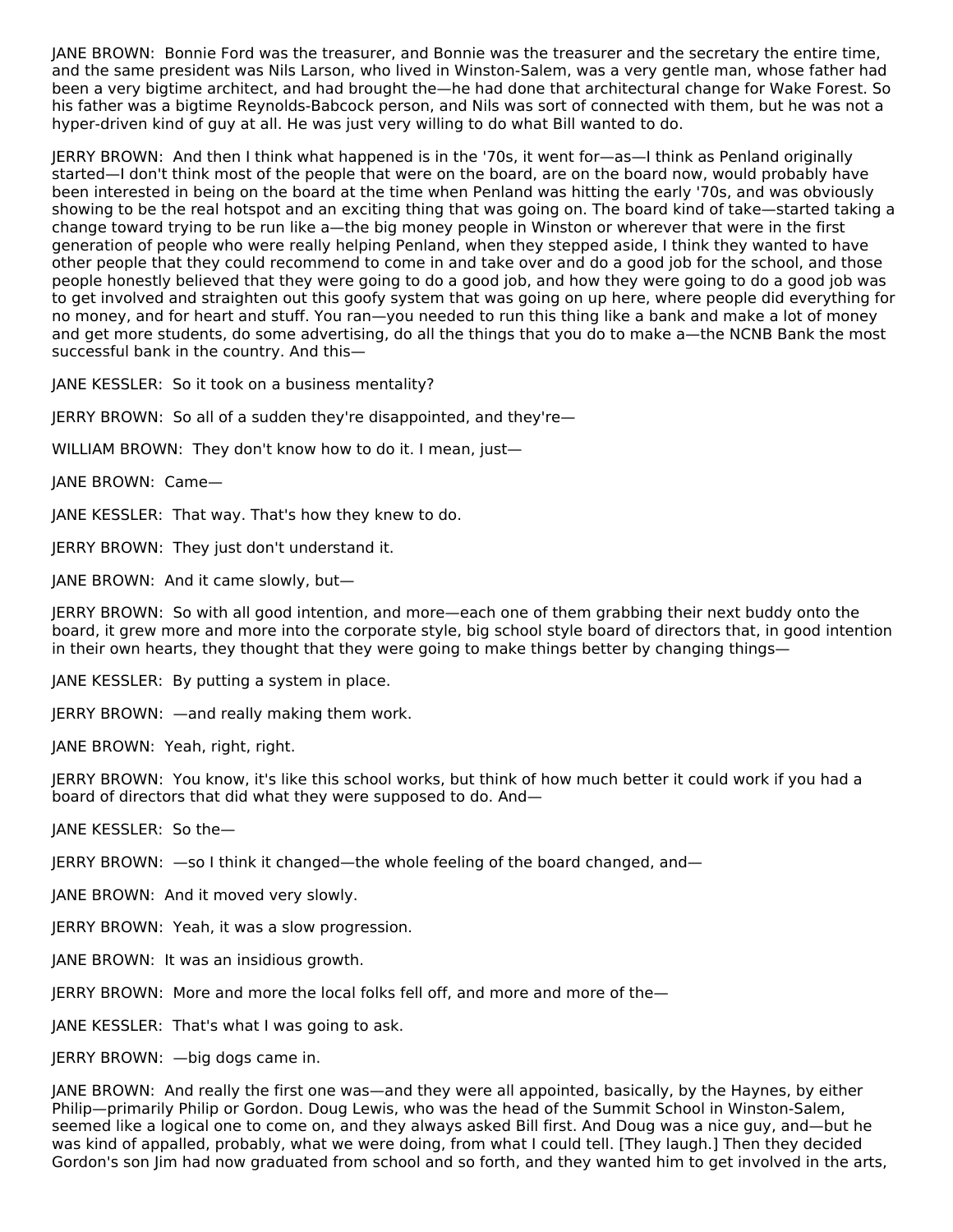and I would presume—

JERRY BROWN: Needed a project.

JANE BROWN: He needed a project, and they wanted him to feel important in the arts, and I don't think he really cared very much about the arts, but he joined three different boards. All three of those boards finally—two of them went down the drain, and with Penland I used to think baby, if you ever—if any big trouble comes with us his remark about those two boards was, "Well, I don't think the people cared," and I thought, "Baby, if that ever happened around here you'd find out we care." But Jimmy got on, I think, in about '72, and he kept trying to understand the school, but I really doubt that he ever understood what the school was about. He came to classes, but he was always critical. It was always an under-grade criticism. And then in '75 he gave Bill the idea we ought to get fundraisers. And so Bill said—

JANE KESSLER: Jim Haynes did.

JANE BROWN: Jim Haynes, would now be in his thirties.

JANE KESSLER: Now, was he president then, or was he just on the board?

JANE BROWN: He—no, because Nils Larson was president all the way up to '83, I guess.

JANE KESSLER: He remained on the—he continued, okay.

JANE BROWN: Yes. I think he was still the head of the board—if he wasn't the head of the time of the board by the time we left—no, he wasn't. In 1980, probably, he dropped out of the board—

JANE KESSLER: Okay, but so—

JANE BROWN: —by some pressure.

JANE KESSLER: —Jim Haynes was the one who was really pushing for—

JANE BROWN: For the new—

JANE KESSLER: —the sort of—

JANE BROWN: —corporate way of looking at things is well said, I think, by Jerry. And then he asked this fundraising group to come in, and Bill said, "Go ahead. You know, you can bring them in, but, you know, the way I—" Bill consistently said, "The way I think this school gets more famous, we've already proven it, it's student talking to student. Sending out massive numbers of catalogues and stuff to people that we don't even know I don't think will work." But Jim didn't like that idea, so Bill said, "Okay, bring them in." So the two guys come in, racing in at quarter to 12:00. We eat lunch. They go over and talk to the board for 30 minutes, and then they say they have to leave at 3:00. So I then take them on an absolute tear through the school, 45 minutes, which—it takes three hours to see Penland.

JANE KESSLER: Right. [Laughs.]

JANE BROWN: By then it's 45 minutes.

JANE KESSLER: You're talking about just land, just—

JANE BROWN: Yeah, just the buildings, and the programs, to show them what even was happening. And then they got on their planes and flew away, and a few months later, luckily, we heard they'd gone bankrupt. So Jim sort of backed off for a while, and didn't feel have—the people had picked it up. Then, in the meantime, John Neely and Philip and Gordon still would not be a member of the board, but they suggest that Sophie Cody , who's a real estate person in Winston, and a darling lady, a friend that we had partied with a lot and had good times with, she joined it. But she really—never really wanted to get involved, I'm pretty sure. She was just kind of doing it because her friends asked her to, so—

JANE KESSLER: Did you feel like—excuse me, but it sounds like, especially when you say that again, it sounds like you had—in the beginning, you had people who had a deepfelt interest and understanding of the place, who tried to pull other people in but never quite got the heart in it. I mean—

JERRY BROWN: Right. Well, I think that the first generation of Philip and Gordon and those people were sincerely interested in the school. I think everybody—I don't think anybody did anything that—in malice intent. I think it was more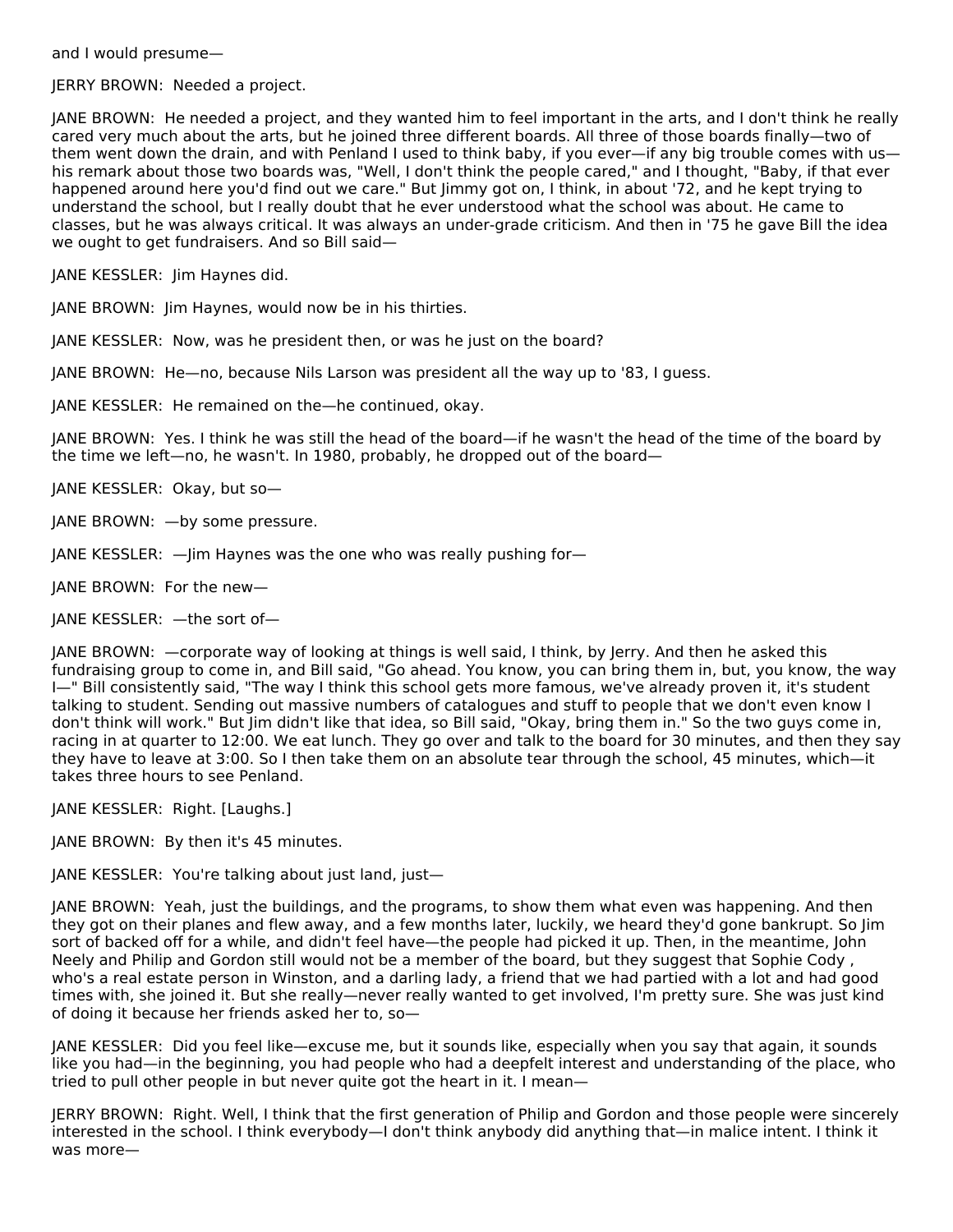JANE BROWN: I—yeah, right.

JERRY BROWN: —a feeling that they were—

JANE BROWN: They knew better. They knew better.

JERRY BROWN: —trying to do a good job, and trying to do something better for the operation, but not knowing enough about it. I think Philip and Gordon and those people, they came up here and lived up here. They came up here and went to school here.

JANE BROWN: They had the spirit up in the minds.

JERRY BROWN: They dug it. They dug it because they were in on the thing, you know, and it was an exciting thing. And these other people got put on as extras after the fact.

JANE BROWN: Tell her—yeah. Just tell her not to come in, go the other way.

JERRY BROWN: So I think, you know, they got involved secondhand, and they weren't—I think they felt that they were being asked to be on the board due to their great knowledge, or what they could do to change things and make it better, when, in fact, kind of the spirit of things was changed by that, and more and more stuff was they're suggesting more and more stuff be taken away from Dad and Mom in the—or away from the school, in fact, in their way of doing it, and bring in somebody to do the advertising, bring somebody in to do this, have someone go out and raise money—have somebody go out and write the grants. And that's not how the system worked.

JANE BROWN: And have somebody dropship the equipment in that you need for the school; don't buy it from the community. Those ideas all began to come in from these outsiders, who were—certainly they were kind people and nice people, but they didn't know what the real need was.

WILLIAM BROWN: Well, but they—if you don't buy the—

JANE BROWN: Equipment, or—

WILLIAM BROWN: Yeah, the—

JANE BROWN: Supplies?

WILLIAM BROWN: [Inaudible]—what do you—

JERRY BROWN: Refrigerator.

WILLIAM BROWN: —over there—

JANE BROWN: Refrigerators.

WILLIAM BROWN: —then what do you—if it runs down, what are you going to do? You've got to take it to—all the way to—

JANE KESSLER: Yeah, up to—

WILLIAM BROWN: Yeah. I said—I told them that, that one, [inaudible] that kind of stuff around here, because now you can just get one guy , and bang, he'll get it for you.

JERRY BROWN: And the one thing, too, that was—

WILLIAM BROWN: They think they're big, see. [Inaudible] off—what is it? Off what, you call—

JANE KESSLER: Off ship, or off—

JANE BROWN: Dropship.

WILLIAM BROWN: Yeah, drop it or something.

JANE BROWN: Dropship it.

WILLIAM BROWN: Well—

JERRY BROWN: But I think you—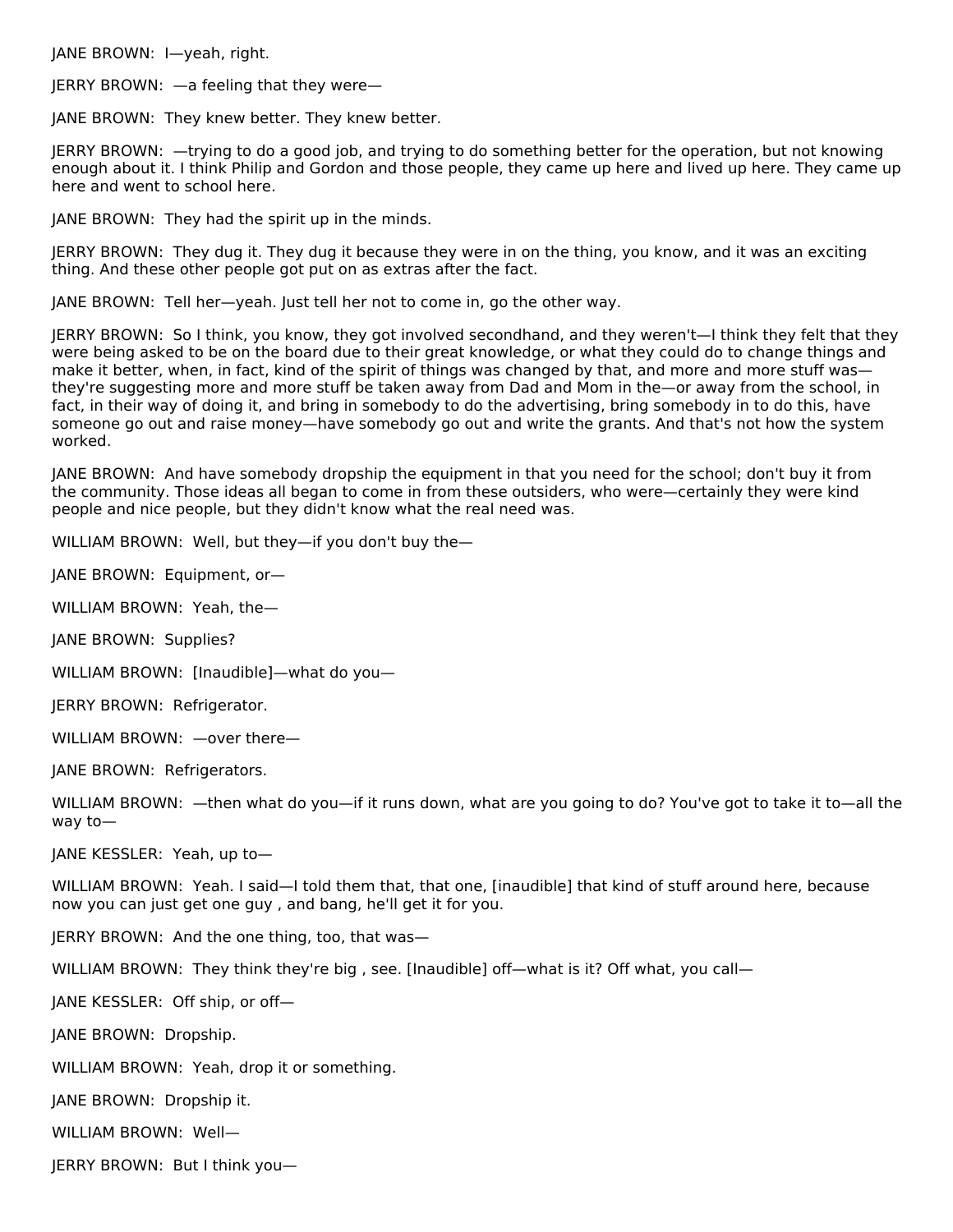WILLIAM BROWN: —you're not never, ever getting it back.

JANE BROWN: No, I—

JERRY BROWN: And Dad became the biggest—Dad was fighting—it came to a point where it was fighting between the board and Dad.

JANE BROWN: But it was—

JERRY BROWN: There was a—

JANE BROWN: —under cover, you see.

JERRY BROWN: Right, I mean, it was calm—it was them suggesting something, and him saying, "No, that won't work." So, to me, what ended up happening is the only way that they were ever going to prove whether they were right or wrong was to get rid of him—

WILLIAM BROWN: Yeah.

JERRY BROWN: —and they did.

JANE KESSLER: Gotcha. That's—

JANE BROWN: But it came in very slowly. Like, it was before Bonnie was dead, and she died in '77, that—

JANE KESSLER: And Bonnie—this is Bonnie Ford.

JANE BROWN: Bonnie Ford, who was the Secretary and Treasurer of the school all the years.

JANE KESSLER: All the time that Bill was there, too.

JANE BROWN: And all the time while Lucy was there.

JANE KESSLER: Lucy was there.

JANE BROWN: Right. She would have this one page of financial business, and she's the same lady that the IRS came to check in the '60s and found that 41 years' worth of being unchecked she had not made a mistake. So—

WILLIAM BROWN: She had a perfect—

JANE BROWN: Yeah, so—but the first time I knew something was wrong was at a board meeting—

WILLIAM BROWN: She—

JANE BROWN: —at a board meeting, Bill, she handed out this one page, and I saw Jim Haynes look over at Doug Lewis and go, you know, "Can you believe it?" They were just putting her down. I was incensed, because this woman had given her life to Penland School, and they were literally putting her down. And I could start a fighting outright, right then, but I thought maybe I was imagining it. But now that I look back on it, it was very clear. They were—as Jerry said, they were not doing it in the corporate columns, and Bill would say towards '79—which would be, by the way, the anniversary we ought to bring in, too, the Penland anniversary—towards '79, he would say to them, "You can have all the columns you want. I don't care. Have the columns you want, but please save one for heart." And that was probably a sassy remark to say to them. Then, in '79, he wrote them a letter saying, "You all I know have been interested in the school, and I know you want to get more involved in it, but if you're going to do that I think you ought to come on the grounds as often as you can, and I'm sending to each one of you a calendar, and I'm putting red dots on the days that would be best to come or this—to not come." I guess red would mean stop, don't come at all. Those are the changeover cleanup weekends. Unless they want to clean and mop with us, which we doubted that they were going to want to do. [Laughs.] And then the green days were the best days to come, and so forth. And, of course, nobody replied to that. Maybe two people came, out of the whole board. But he said, you know, "If you're going to work with me, please work all the way or don't come at all. Leave me alone, you know, and I will decide whether I want to work with you," is really what he said, and it was pretty kind of sassy—

JANE KESSLER: But it was also saying that you can't—you can't come up here and say how to run the place without being involved in an ongoing—

JERRY BROWN: Right, come up once, one weekend a year and tell me how to run this business.

JANE KESSLER: —barely knowing—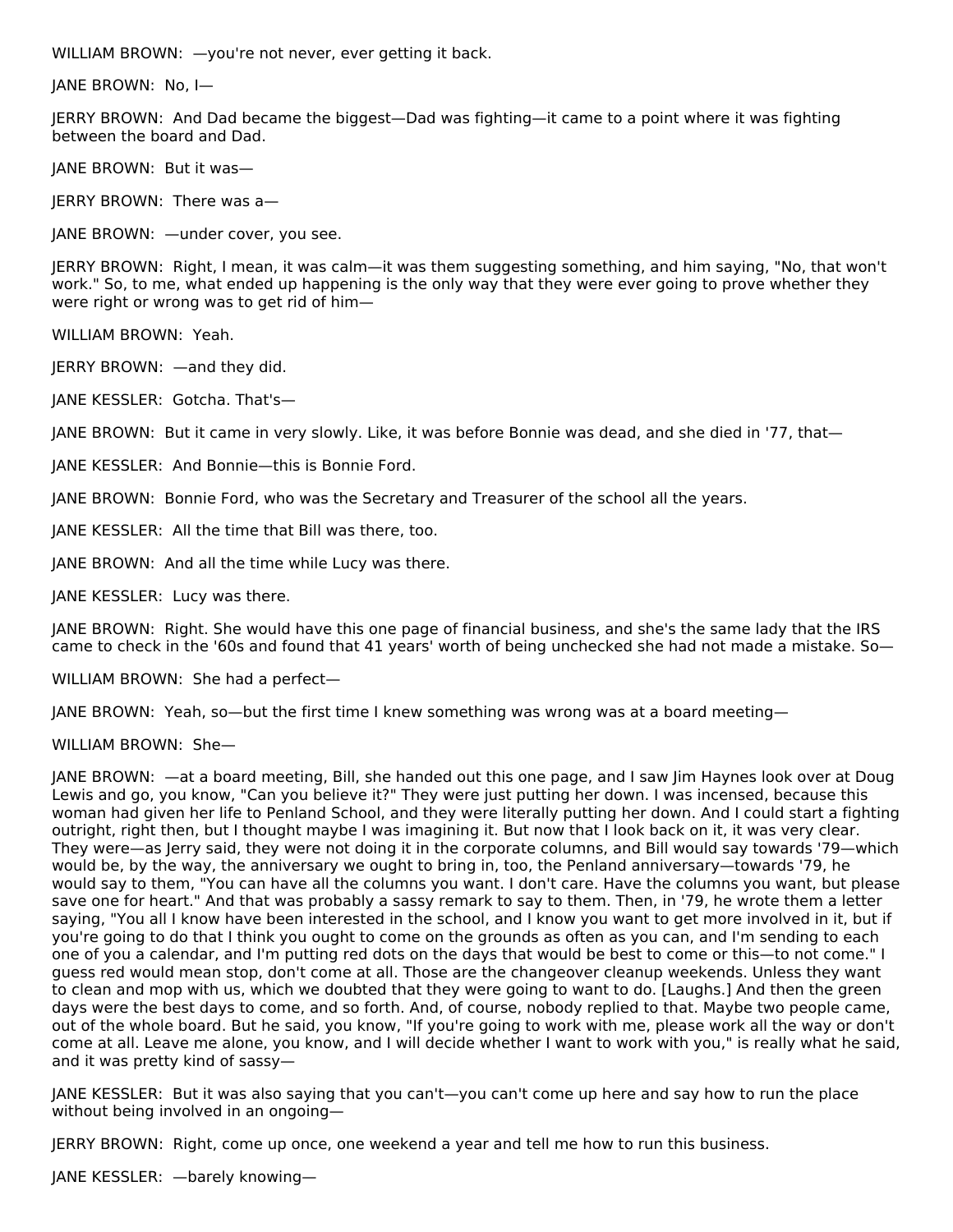JANE BROWN: Yeah, that's right.

JANE KESSLER: —yeah.

JANE BROWN: Yeah.

JERRY BROWN: But they thought it was preposterous that it ran as it did. At one point, one suggestion was—to save more money would be to cut the—down the salary of the instructors. [They laugh.]

WILLIAM BROWN: They don't even get—

JERRY BROWN: So—

JANE BROWN: Yeah.

JERRY BROWN: —you know, it's like, they get \$30 a week, you know? Well, okay, let's give them 15!

JANE BROWN: You're taking away their beer money!

WILLIAM BROWN: Yeah. They were all home.

JERRY BROWN: And these guys make, you know, \$2,000 a week to be somewhere else, and they make \$30—

JANE BROWN: Bill constantly mentioned to everyone—I don't think anyone ever listened, but he said, "The biggest grant we have ever gotten in this school is the yearly contribution of the faculty members for free teaching to the school."

JANE KESSLER: That is absolutely true.

JANE BROWN: It is the absolute fact that we have gotten all these years—if you count up all that money, you will never believe it.

JERRY BROWN: But you don't count that way in a bank.

JANE BROWN: That's right. It's a money in mindset, it's a money—

JERRY BROWN: That doesn't count that.

JANE BROWN: Yeah.

JANE KESSLER: Well, I imagine that for those people in that, you know—and if you take other boards, and how boards for other institutions work—

JANE BROWN: Yeah.

JANE KESSLER: —you know, that to view this, and being able to view it as something that was working the way it worked would have been very difficult for them.

JANE BROWN: Right.

JERRY BROWN: Well, and as the past—

JANE KESSLER: And to participate.

JANE BROWN: I think—

JERRY BROWN: —decade has showed, throughout many experiences that I've seen going on since we left here, towards eventually removing anyone who didn't play the system—I mean, boards are—it's a classic—it's a classic problem, what happened, and it happened at the University of North Carolina system. Bill Friday got his— I mean, you know, it's a common, commonplace thing.

JANE KESSLER: It is common. It's not—

JERRY BROWN: Boards are really trying to do something good, and they end up choke—dragging the heart out, whatever the carcass was that they were working on.

JANE KESSLER: Yeah, I know, and I think for art, arts boards in particular, that's been—and we don't need to get into this as a sort of discussion about boards in general, but it is that, you know, in order to try to bring these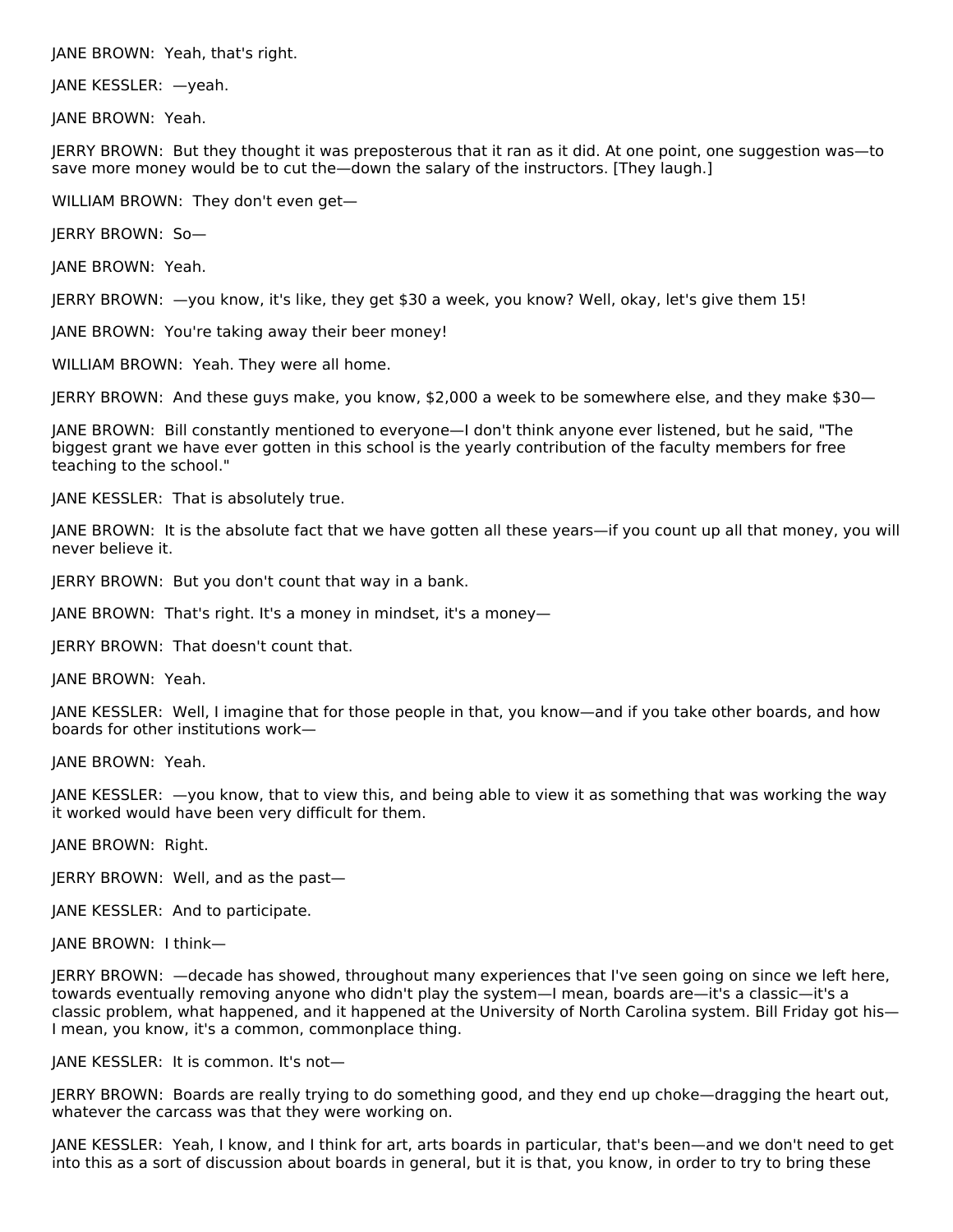arts institutions up to some working level, you know, they got all these corporate people in, and then, you know, just, you know, took the heart out of them. And that's—

JANE BROWN: Yeah,—, yeah.

JERRY BROWN: It's natural progression at this stage of—

JANE KESSLER: Yeah.

JANE BROWN: Okay, now '79 was coming, and now it was our anniversary, and this—

JANE KESSLER: Your anniversary—

JANE BROWN: The 50th anniversary of—

JANE KESSLER: Fiftieth anniversary.

JANE BROWN: —Penland School's—

JERRY BROWN: Of the school.

JANE BROWN: Yeah.

JANE KESSLER: The school.

JANE BROWN: And so Bill, again, with heart, decided, let's see, if we're going to have a—we knew that the actual signing the papers was on a certain date in August, but he thought that's not fair just to have a celebration in August, so we asked Debra Frasier, who had been a student of ours and a delight, if she would want to do anything towards a pageant for us. So that rascal up in Delaware, where she was then teaching, got busy and made a pageant that you could not believe, and it was repeated in every session, every two-week session or three-week session. The entire pageant was done out on a field, and it's all recorded on a film, and many photographs, which if you haven't seen we'll show you. And to instigate the thing, what she did was she made costumes that were as long as this room, 30 feet long, and put people in them.

JANE KESSLER: Oh, was this the—

JERRY BROWN: Dragon.

JANE BROWN: And she trained all the people.

JANE KESSLER: The dragon, yeah.

JANE BROWN: She trained all the people to do it, yeah.

JANE KESSLER: So she—when you say she made the—

JANE BROWN: She made them herself.

JANE KESSLER: She made the costumes—

JANE BROWN: Right.

JANE KESSLER: —she put the—she—

JANE BROWN: Sewed them.

JERRY BROWN: Wrote the show.

JANE KESSLER: —choreographed it, she directed it—

JANE BROWN: Sewed them, she did the whole works. Prior to this, by the way, when she was a core student a couple of years earlier, she had asked Bill if she could do some experimental theater things, and he said, "Of course," and he gave her 500 bucks. She made the most incredible, like, paper bag—or the red paper—bread and butter players, puppets.

JANE KESSLER: Yeah.

JANE BROWN: Well, she was sort of doing them when they were doing it, and I don't think they knew each other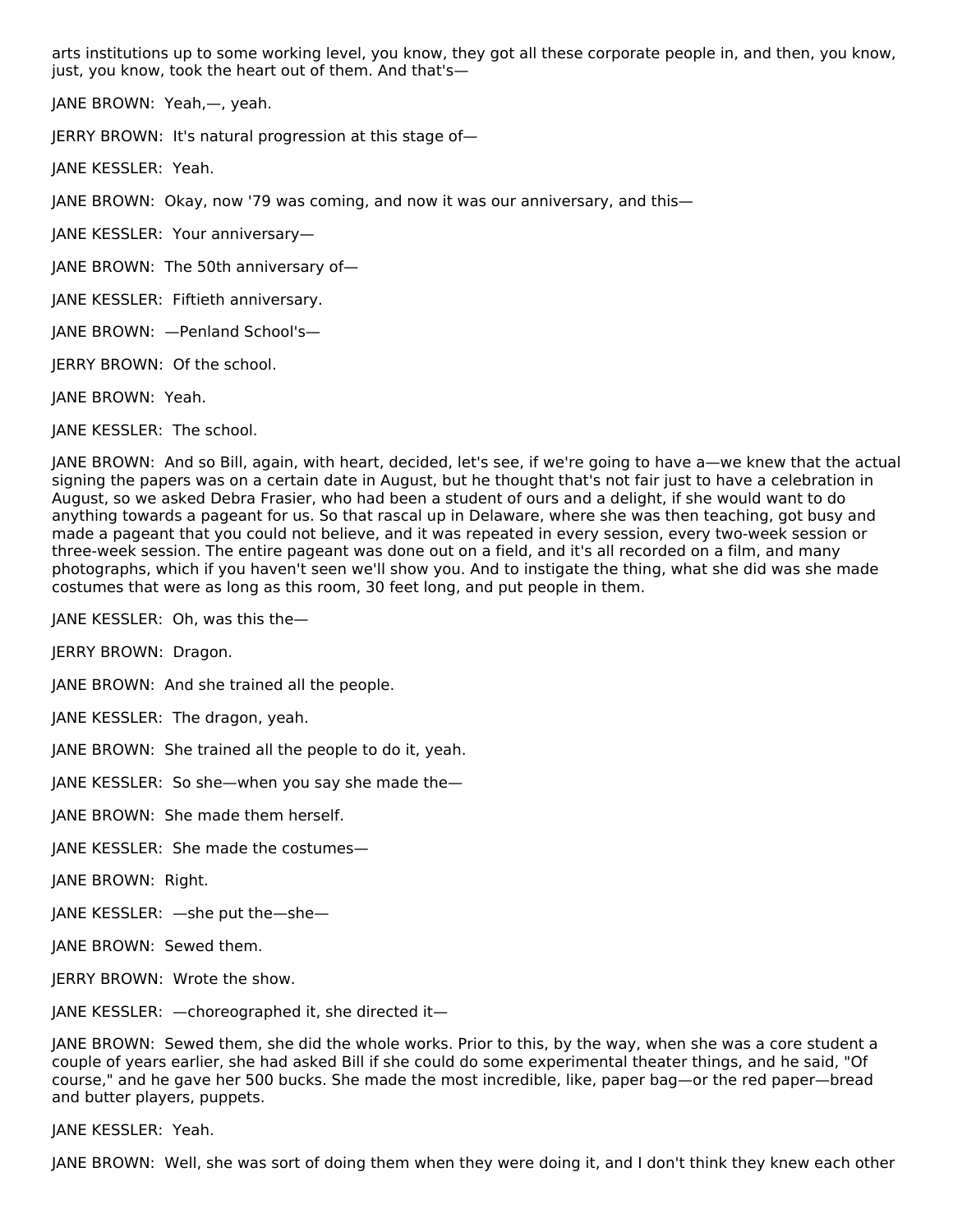at all, or knew of each other. So these were these wonderful experiments that then when people came, by the way, to see the school, they'd say, "We ought to do this at our school, and we ought to get a grant for it." Bill hadn't waited to get a grant. He had just said, "Go ahead and do it." So now he gave her \$1,000 to do this incredible 1979 thing.

JERRY BROWN: Well, that's just one part of it.

JANE KESSLER: Yeah, wonderful.

JANE BROWN: Have you ever seen the quest , the whole movie?

JANE KESSLER: Oh, the color. No, I haven't.

JANE BROWN: Because we've got to get a copy of it. I've got to call Dan—

JANE KESSLER: Who has—oh, Dan Bailey?

JANE BROWN: Dan has them, and I thought they left one at the school, but so many things have taken off and I haven't seen it since, so—but at any rate, Bill was always willing to take a gamble, and earlier, in about '76, he gave Debra the chance, and just kept encouraging her. "Yeah, I'll give you a few hundred dollars to pull this off." She did performances that she invited the community to come to. They were advertised in the newspaper, which we didn't do very often in those days. Then, in '79, she pulls off this project, which every session was held, and at the end there's a cake that people pop out of, and finally in the last September one they decide it's going to be everybody over 60 doing it, and Mary Cannon , who hasn't been talked about yet, took care—she was one of the—she was a major one, other than Bonnie, who stayed from Miss Lucy's era to ours and directed the giftshop. She was an absolute monster sometimes, but the most amazing chatty Cathy, older lady, with hyper energy, and watched over everything and everybody, and collected Coke bottles at 6:00 a.m. every morning to keep us clean. She became the center of the cake that time. She came out. She had to crawl on the ground for five minutes to get there, and she had to put pants on and then jump up on Peter Adams' shoulders, an 85-year-old woman. It was so neat.

JERRY BROWN: She was something'.

JANE BROWN: Oh, Mary Cannon was something.

JERRY BROWN: She taught public school for 50 years or something.

JANE BROWN: Yeah, right. So she was an incredible lady who, at any rate, was one of the cake poppers. She popped out of the cake. So on that '79 business, we were doing all the fun and joy and showing films and so forth, but—

JANE KESSLER: Okay, that was 1979.

JANE BROWN: '79, because that was the—

JANE KESSLER: It was the 50th anniversary.

JANE BROWN: —Fiftieth anniversary, because 1929 was the actual signing of papers. And Miss Lucy had run the school prior to that with Bonnie, but—

## JANE KESSLER: That was the official—

JANE BROWN: —that was the signing date. So it was a big year, and in that year we also decided to make a major fundraising again. And so we had a \$300,000 challenge grant thing going, and the NEA came through again with about \$100,000. The Smith-Reynolds came through with a lot, and Babcock came through. So they were the three major ones, and then we tipped over a foundation—the Reese Foundation, Bill, was the name of it? I think it was the Reese Foundation. And this was a neat man that came. He only came one afternoon, and—

JANE KESSLER: Where was the Reese Foundation?

JANE BROWN: The Reese Foundation was in New York City, as I remember, and John Neely kind of found them, I believe. And so with all the money that came from the students, too, which always—that was a third letter Bill wrote in his entire year [inaudible] money from the students. They came in with enormous quantities of money for it, and—

JANE KESSLER: Just wrote individual request—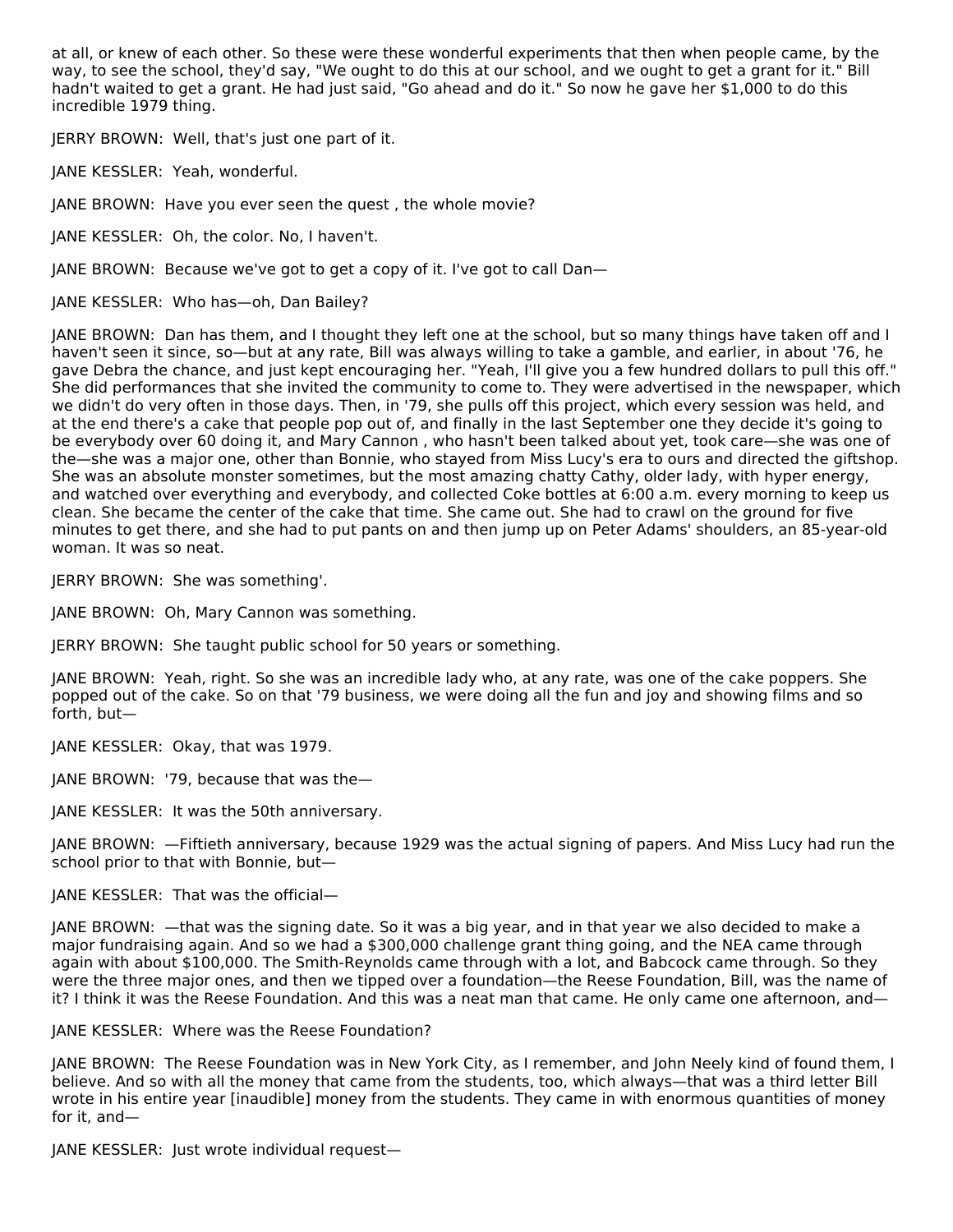JANE BROWN: Yeah.

JANE KESSLER: —letters.

JANE BROWN: Well, he just wrote one letter to all of them—

JANE KESSLER: One letter to—

JANE BROWN: —saying that we have the Challenge Grant, and it would help us. My brother-in-law, who's now the Librarian of Congress, was then the head of the Smithsonian's Woodrow Wilson Fellowship, and he had a diner at his house, inviting—this was to help us for the NEA grant. It was inviting the head of the arts people in Congress to all have dinner with Joe Mondale and Roger Stevens and so forth, so this was a big shindig. We did a lot of things that year, in every direction, to get the money, and it all came through. So by 1980 we had this big amount of money, again. But, again, Bill always said, "I will not ask for it for just nothing." So we had real reasons that I can't tell you now what they were, but I think they were more physical plant problems in 1980.

JERRY BROWN: [Inaudible] the water system, and—

JANE BROWN: Yeah, which we haven't mentioned. The water system was the bane of Bill's existence, from beginning to end. That would be a whole story. It would take another half hour to tell about the water system, wouldn't it?

JERRY BROWN: See in part two of the Brown story.

JANE BROWN: Yeah, the water system was—and we had—when we got the new land, we had the seven springs that came in beautifully, and one day the inspectors came and they said, "We've checked your water and it's not safe enough, and you have—" See, along the way, each of these houses, Miss Lucy had allowed water to be given to the houses, so now when they were sold we had the problem of would you sell the Penland water with the house, which was getting us into some problems. And then they—then these big inspectors came in and said, "You will have to make a whole new system." And we spent—

JERRY BROWN: Well—

JANE KESSLER: —Eighty thousand dollars on it, changing it—

JERRY BROWN: The problem was that it wasn't water that was being taken from X number of feet—

JANE BROWN: Natural.

JERRY BROWN: —from under the ground.

JANE BROWN: Oh, spring.

JERRY BROWN: But, of course, we owned all the land that the—above. I mean, when you're sitting on top of a mountain there's nobody above you, so we owned all the water from the top of the Brown—I mean, top of the mountain down. [Laughs.] So it wasn't a matter that there was a chemical plant up above; the law said it had to be from over 60 feet under the ground, and we had—

JANE BROWN: And so we had the big wells, which never worked, but we know basically where they are. I don't think anyone else, maybe, does, [inaudible] where the wells were. They didn't work. So then we were allowed to go back to the springs—

JANE KESSLER: The springs, yeah, right.

JANE BROWN: —then we had to Clorox them, and that was an \$85,000 project at least right there. So we did a couple of major water supply situations in our 21 years, and Bill was always out with the pumps in the middle of the night, when the electrical storms would break them, and so forth. At any rate, '79 was a biggie, and the board was, I guess, by then just putting up with us, though we didn't realize how much tension they were feeling, I guess. Then, in the early '80s, Debra Frasier was back on the grounds now as a resident, and Dan Bailey was here as a resident, doing his photo work down at Ridgeway, and they decided to offer—we didn't ask them, but we—they just—as far as I remember, we never asked them to do that, did we, Bill?

WILLIAM BROWN: No.

JANE BROWN: They just decided it would be good—

JANE KESSLER: Slideshows.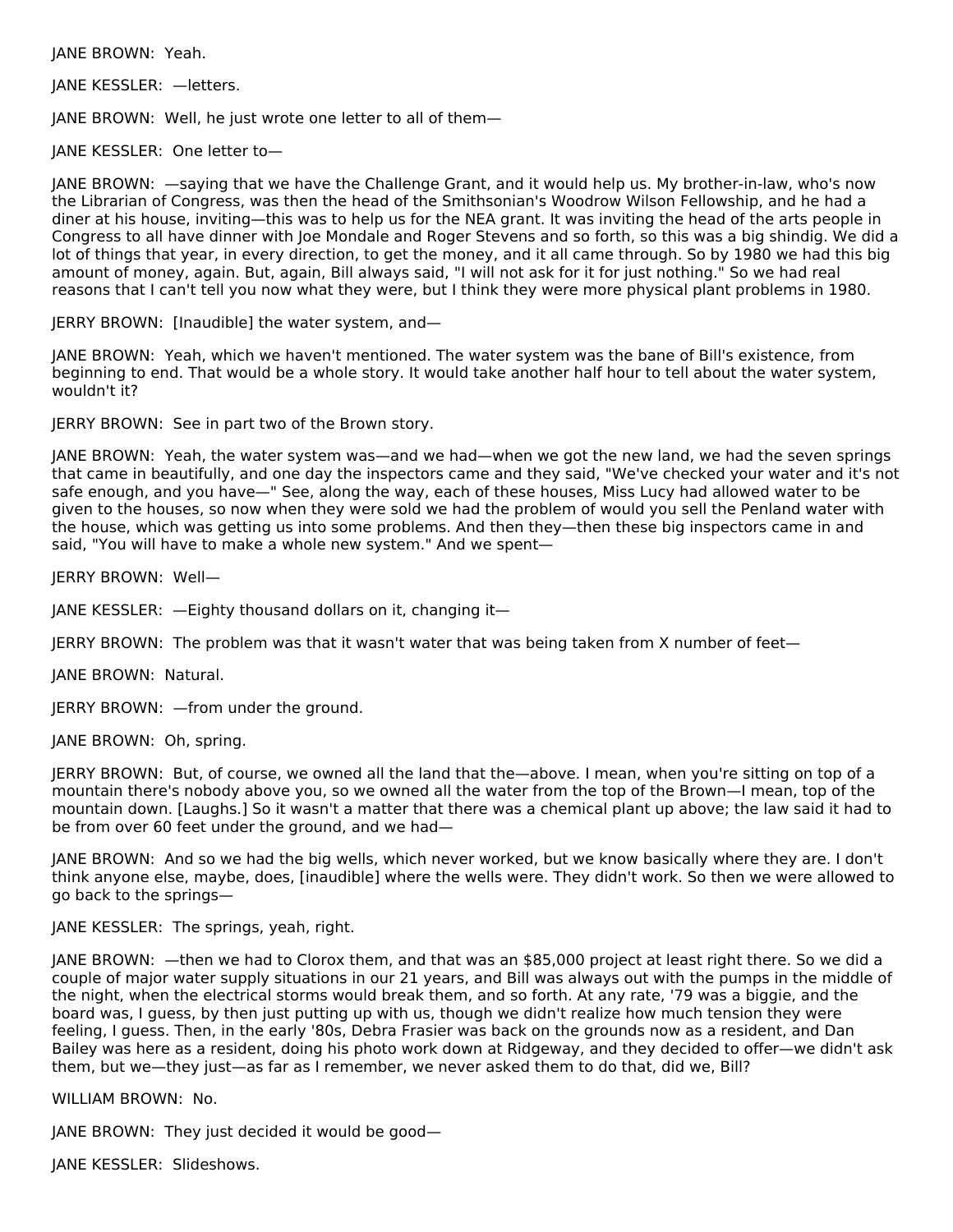JANE BROWN: —to do a slideshow. So they went ahead then. You're about halfway through.

JANE KESSLER: Yeah, we got 20 more minutes.

JANE BROWN: All right, thanks. They offered to and instigated the idea of writing to all the residents and finding out how they felt about what they had done at Penland, because they wanted the resident program to prosper. It was from their heart they did it. And then they thought they ought to also do a program for the whole school, and that was when we devised the idea that we'd get these machines in which the carousel could sit, and the carousel photographs would all be set up, and that they would write the script for it. And they did it all with no money in mind, and finally we went to the board in probably '82 and said, "You know, these two young people have just done yeomen's duty. Would you consider paying them?" And they said, "What would you suggest?" And Bill said, "Well, I've already discussed it with them, and they said they both have bills of \$2[000] or \$3,000 for food, eating at the school, and buying the materials and stuff, and they would love to be able to pay that off," so that it just ended up not being given to them in cash but a payoff of their bills. Which, by the way, we never talked about: the residents and core people and faculty, in many ways, they could bill the school, but then they would pay it back when they could. So Bill never put the iron hammer on anybody on their bill paying.

JANE KESSLER: Well, that—I mean, that is something that I think we ought to spend a few minutes on, as far as the residents went, as far as the residents program, because they really—you know, they came to the school, they lived here for a sort of—a not specifically set—

JANE BROWN: Right.

JANE KESSLER: —period of time. They were here to do their work, and they were—

JANE BROWN: Paying 25—

JANE KESSLER: —supported by the school.

JANE BROWN: They were paying 25—the earliest ones were paying \$25 a month for rent for their house, and 25 for the studio.

JANE KESSLER: And they ate at the school—

JANE BROWN: And we—yeah, we allowed them to buy food. They could eat in their own homes in those early days, because the whole winter was out, you see.

## JANE KESSLER: Right.

JANE BROWN: They could eat in their homes, and the school would pay the bills. Now, this was Malen's Market, you see. They'd already allowed the school to pay at any time they could anyway, but luckily we were able to keep up with it because we'd gotten some grants to help us do it for the residents. Then, by about the late '60s, we realized that that was getting out of hand, that now that—if nothing else, the grocery stores were now opening up to sell diapers and kitchen supplies and everything else, not just foods. And so it just kind of got yeah, too complicated, so we asked them to take over their own foods. They still—

JANE KESSLER: But these studios were supplied. The studios were—did they—but then they bought their own—

JANE BROWN: Supplies in the studios—

JANE KESSLER: In the studios.

JANE BROWN: —but sometimes they would buy a major—\$400 worth of paints or something, or clay, that the school would be billed for, and they would pay the school back.

JANE KESSLER: When they could.

JANE BROWN: When they could, right, yeah. And then we had to get tougher with them about kind of keeping up with it. But it was sort of a messy financial system for Bonnie to have to keep up with it all, but as far as we were concerned—

JANE KESSLER: But you felt like it worked, and they—

JANE BROWN: Yeah, that's right, and look at all they were giving. Besides, even if they didn't, it would be all kinds of—

JANE KESSLER: Well, and they contributed, yeah. I mean, they still—[laughs].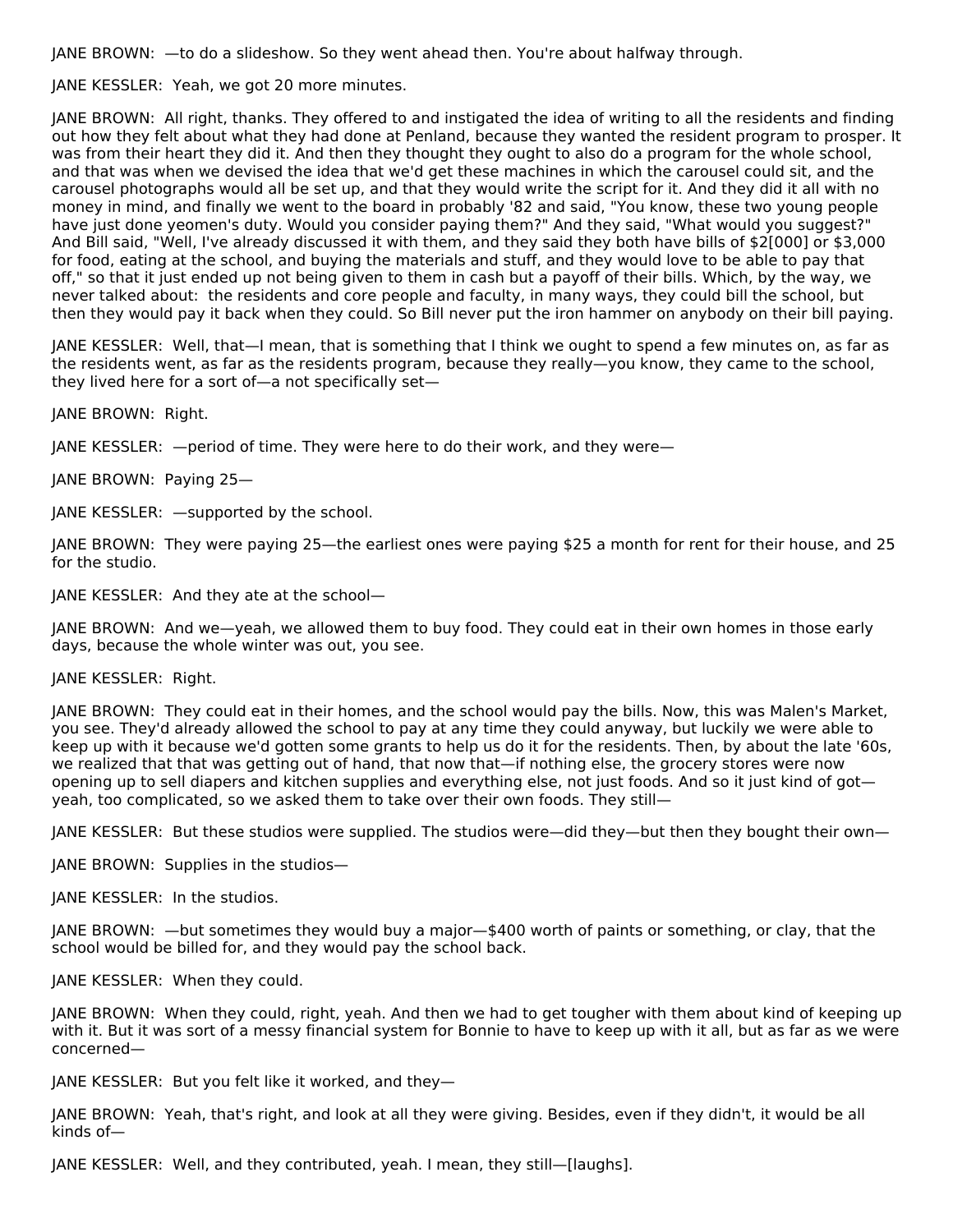JANE BROWN: They did, absolutely. Right, you betcha. Yeah, you bet. And they advertised—every time Mark Peiser puts an advertisement out on himself and says he lives at Penland School, he's giving an advertisement right there. Right, so it's very hard to ever add up. If anybody walked in the school thinking, "I'm going to this two weeks to get," you know, with their blinders on, "this, this, and this," they were pretty silly, because they would get the blinders off. They would get all kinds of gifts and experiences and chances that they would never have had if they'd not come.

JANE KESSLER: And then the school got all that back, too.

JANE BROWN: Yeah.

JANE KESSLER: So it was—

JANE BROWN: Yeah, right. Yeah.

JANE KESSLER: Okay.

JANE BROWN: I think [inaudible]. What do you think?

JERRY BROWN: About what?

JANE BROWN: As you—have you been watching what we've been up to?

JERRY BROWN: Today, or in life? [They laugh.]

JANE KESSLER: In the business.

JANE BROWN: Start at Penland School.

JERRY BROWN: I honestly—

JANE BROWN: Because you live now in Chapel Hill, and—

JERRY BROWN: I don't—I mean, it's just a pretty major impact on a lot of people's lives. I mean, I run into it everywhere.

JANE KESSLER: Penland School, mm-hmm [affirmative].

JERRY BROWN: I go all over the world—I mean, we travel all over the world now. I run into people everywhere that know the school, or know Mom and Dad.

JANE BROWN: Magic Mountain, it's very often—you've heard people call it, right?

JANE KESSLER: Magic Mountain.

JANE BROWN: Yeah, peopled called it Magic Mountain all the time.

JANE KESSLER: And it really has had—and I would like to hear kind of, like, your—how you feel it affected the crafts in general, you know, craftspeople in general. I mean, I feel like Penland School has been a place for the regenerating. I mean, when people come back here, it's like going to the well again, you know, that as much as anything, that's been what Penland School has given to the crafts. Could you—do you feel that way, or what would you feel—

JERRY BROWN: Or it's a place where they go back to their own well, you know, [laughs] I mean, is more like it. You know, I mean, it's their—it's—

JANE BROWN: With no competition but themselves, right.

JANE KESSLER: That's—yeah, that's one, and that's one that Bill, when he says you're not compete—you're competing with the best when you're competing with yourself—I can't say it like he says it either—

JANE BROWN: Yeah, right.

JANE KESSLER: —but that element of competition has never been part of this school.

JANE BROWN: Right. And the power thing that I was speaking about earlier—I even get an interesting point out of this: as the board took over the school more and more—it was very typical of Bill—if the faculty members needed to do something, they felt it was necessary; if the students did, they felt it was necessary; if the board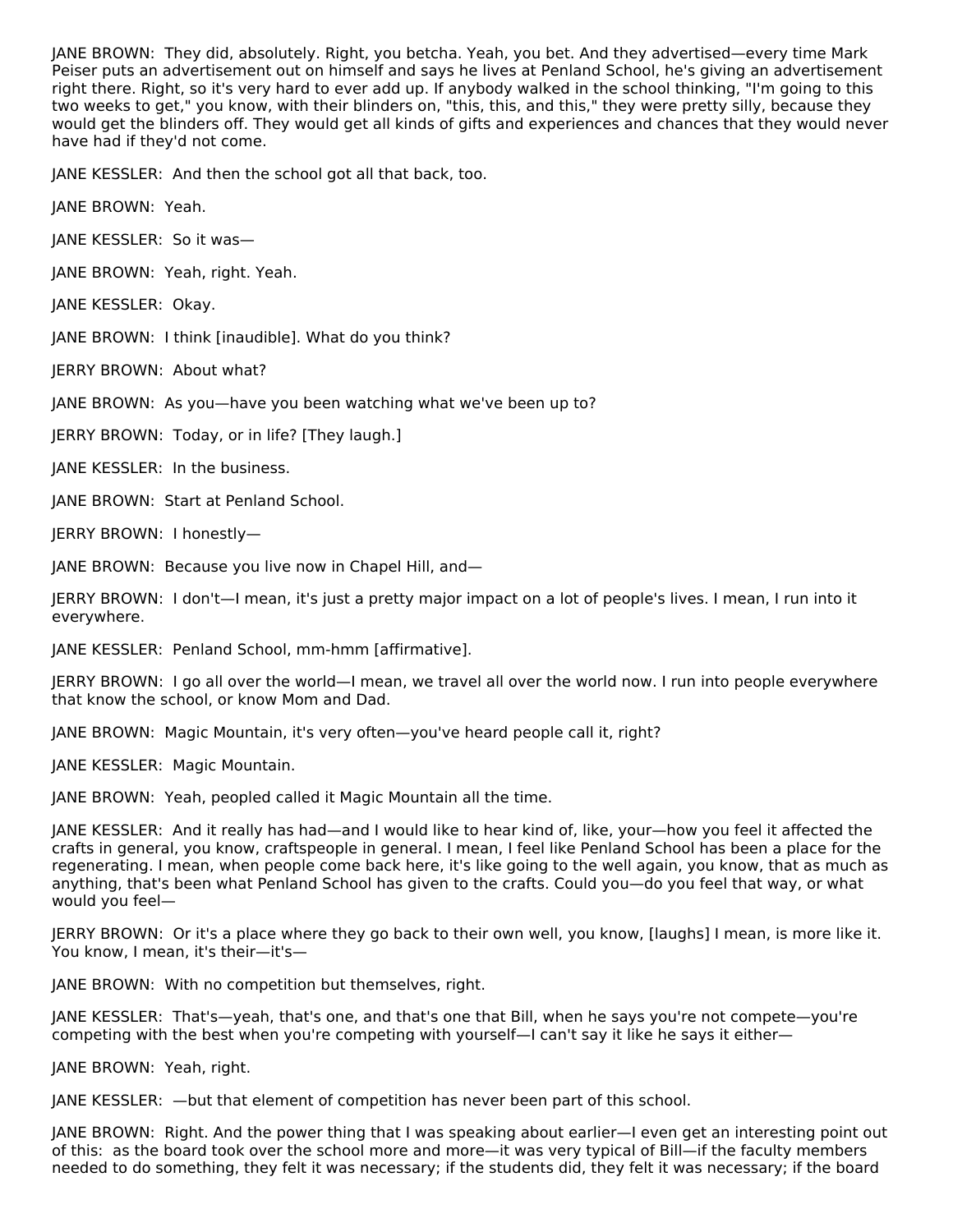felt that they needed to go in this direction, it was a necessary thing for them to do. It would not be like Bill to start running and fighting and shouting at them, "You're doing wrong," but to let it evolve in the natural kind of way, because what he found out through the whole 21 years was that the more delegation he gave out, this amazing thing happened, the more power he gave. And I don't think he was even doing it on purpose, but that is what he found out by the time we were asked to leave in the basically cruel manner in which it was done, the unkind, cruel—especially to the school, as well as cruel to us as a family. But it was—he realized then after it was a tremendous power that he had developed, so it had happened by non-direction, even to the board members. You know, and that's kind of a fascinating end to it, to me, that they had—

JANE KESSLER: Yeah, and that would be in 1983.

JANE BROWN: Eighty-three.

JERRY BROWN: And they wanted to—

JANE BROWN: October 13th.

JERRY BROWN: You know, I mean, the difference was for all those first years Dad ran the school, and the board was involved, and then the board wanted to run the school, and it didn't work that—I mean, at numerous times during their history, Dad would say, "Well, I'll quit before I'll do that," you know. I mean, it happened early. I don't remember what the first—

JANE BROWN: With the black—allowing the blacks—

JERRY BROWN: Yeah, with the blacks to come in. There were numerous times where it was just, "Well, then, you know, take it." And I think that that was probably a big point for the board. They wanted to feel like they were running the school, and the only way they could run the school was to get—for Dad not to be involved with it, because otherwise they still had him over their head, saying, "Well, when it comes right down to it, you're not going to do it." So I think that was the thing—

JANE BROWN: And I would wager that after we left that they were stunned at the amount of power Bill had. They must have been absolutely overwhelmed.

JERRY BROWN: A little shocked when they suddenly started running the school and telling people what they could do and what they couldn't do.

JANE BROWN: Yeah, right.

JERRY BROWN: And most of those people had to abandon—

JANE BROWN: Ship, yeah.

JERRY BROWN: —ship, yeah.

JANE BROWN: Yeah right. So—and when you were talking about the impact all over the nation, there has to have been ways in which this affected many people. Like, Don Wrights has written to us a couple of times, and he sends us tapes saying, you know, "There has to—there are no mountains left. There are no magic mountain places left. I've got to build a new one." He hasn't done it yet, and we hope for his sake he won't try. [Laughs.] But—

JANE KESSLER: Do you feel like Penland still has some of that? Do you feel—

JANE BROWN: We're not there enough to know. We've had—you know, we were asked to stay away, and we didn't—we weren't invited back for five whole years, so we lost a whole five years—

JANE KESSLER: You were asked to stay away?

JANE BROWN: Yes, the head of the board spoke to us as the final decisions were made about what we would be given as any compensation, came outside of the board meeting room and said, "We would—we have decided you can do this, this, and this, and we would ask that you stay away from the school as much as possible and leave as quickly as possible." So we accomplished a feat of 21 years of life; in ten days we moved, absolutely in grief, grief-stricken, all of our friends trying to help us pull it together and get us out. And so we moved down here. And other than when the dog ran back because it was still home to him, we did not go back on the grounds. And when I went back on about the fourth year—we came and told Bill about it—I went back because somebody asked me to see them, and before I knew it I was in the Young House, and one of the studio places, and I told him, you know, everything looked kind of the same, and he said, "You've just gone against the law." And I said, "What are you talking about?" And he said, "Boards are made," even though he hates boards [laughs]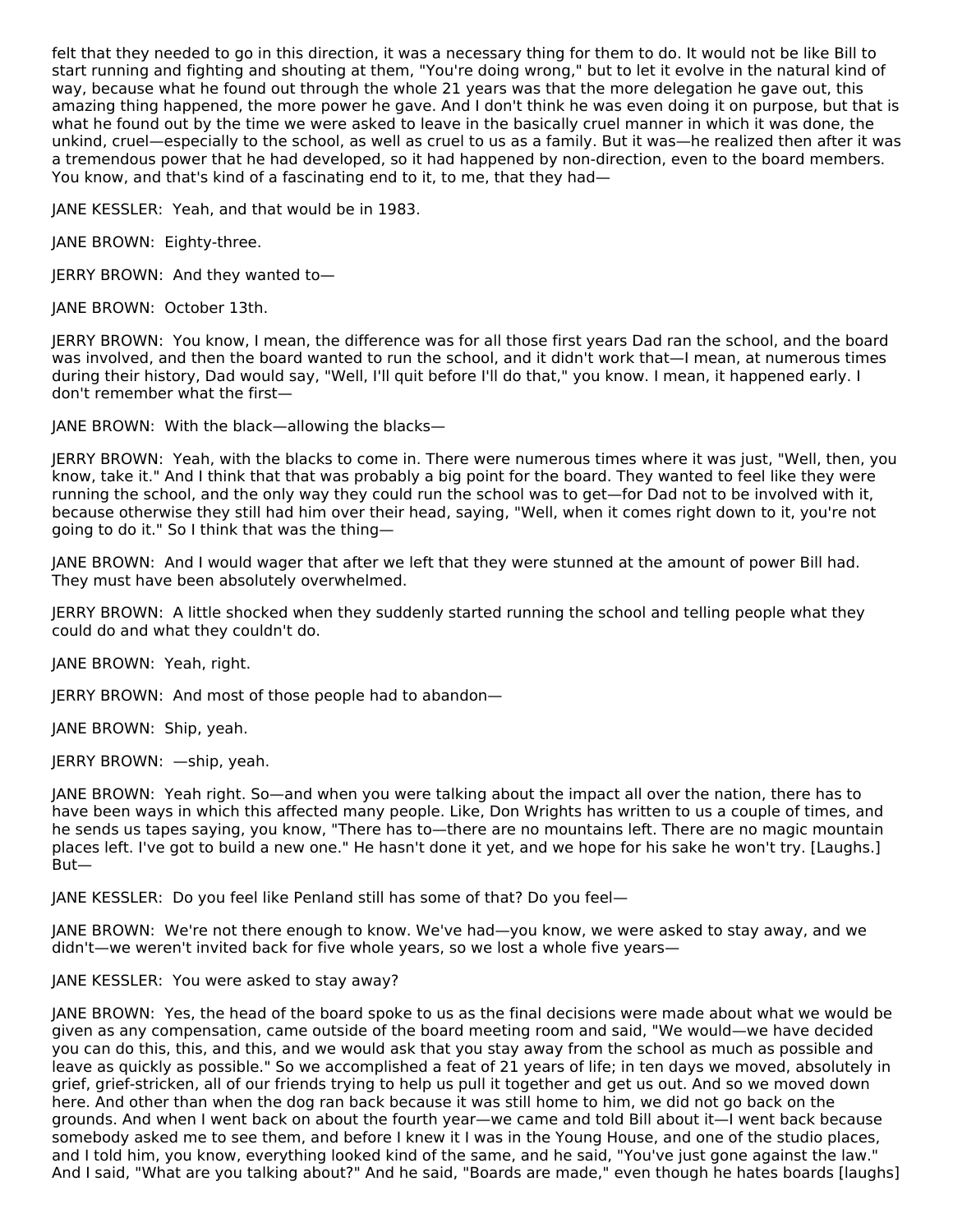—or he doesn't respect boards, the concept of it—he said, "They are a United States identity, and the government sets them up, and if they ask us to stay off the grounds, you have literally gone against the law to have gone on this ground not invited."

JANE KESSLER: Who told you?

JANE BROWN: My husband. Oh, you mean who told us? The head of the board at that point.

JERRY BROWN: That was Mike Paige is who it was.

JANE BROWN: Because he—

JERRY BROWN: And as far as I was told at that point, it was if you went that you would no longer be paid the—

JANE BROWN: Yeah.

JERRY BROWN: —the setup of what little—

JANE BROWN: That they had set us up for.

JERRY BROWN: —severance pay that they were set up for would be taken out, if they came back.

JANE BROWN: So in five years of hiatus, we call it, where we weren't there, and then hearing the tales that came back to us, which, of course, were not happy tales of all, of the violent change that was going on—an administrator seemed to be involved in his own ego trip, and it was just too grief—it was more grief on us. It was harder to see it, so—and now we don't go back very often, because Bill doesn't feel well, and I go back sometimes to the dances, and it seems like a lot of fun, and Hunter has been as kind to us, and invites us as often as he can, but it never—

JANE KESSLER: And you still—my goodness, that community that you were a part of still—

JERRY BROWN: Exists. Well, the big thing about that—

JANE KESSLER: —it still exists.

JERRY BROWN: —is it exists all over the world now. It doesn't just exist up there, and probably—I mean, I've been back twice since I left, and it's—I just—I mean, not—I just have had no reason to go back. But, you know, it's—I don't know what's happening. I have no idea. Hunter's in an awful tough situation, as I can see it. It's the new director. I think Verne, the other director, was the kind of man the board wanted, which was definitely not what Penland needed, or this is my feeling that I got in the interim from the rest of the world that I heard, and it didn't really work out. And it would be—so then Hunter came in, who I think is a real Penland person, and would do all in his power to make it great, and—but he's got a hell of a job. You know, he's got to live in the shadow of my parents' regime, and then to have then had everything stirred up in the five or six years of real disa—

JANE BROWN: Problems that Verne—

JERRY BROWN: I mean—

JANE BROWN: —cooked up for him. He's—yeah.

JERRY BROWN: A lot of problems that he's facing now, and a top-heavy ship. You know, I don't—so, I mean—

JANE BROWN: And to have [inaudible]—

JERRY BROWN: —the only thing that'll keep it alive is the—

JANE BROWN: —incredible.

JERRY BROWN: —is the world that exists from that time period, and when that world can no longer deal with it, then—or whatever; maybe they can or they can't. If they ever come to the point where they can't, it won't survive, I don't think.

JANE BROWN: No, Bill's—of course, Bill's feeling about administration was if he had—and that's written up in this Glass collection book, but the administration is the least important part of the school, that the faculty—

JANE KESSLER: That's the way [inaudible].

JANE BROWN: Yeah, that's right, okay. And so to have seen it turn into an administrative area of about 15, 16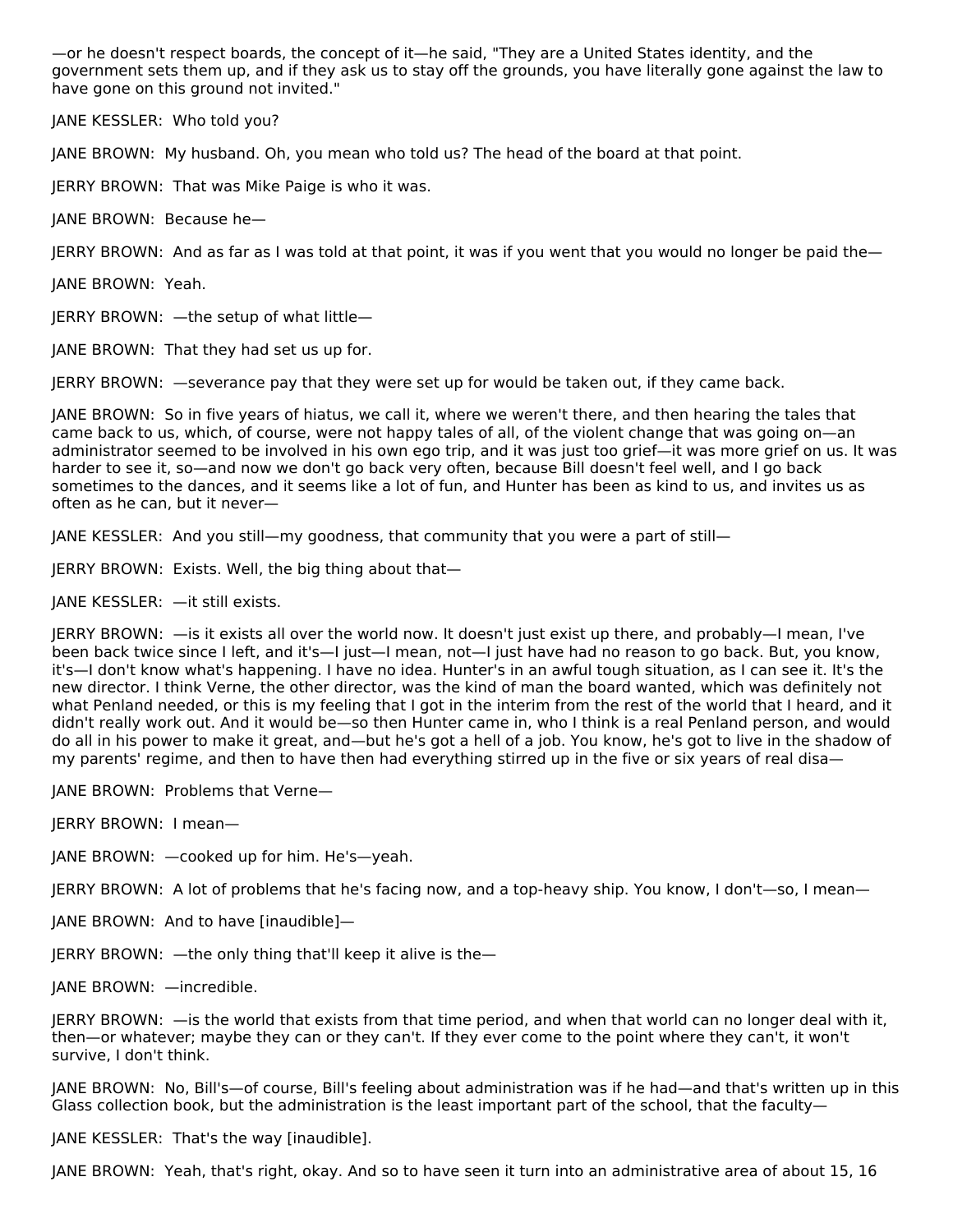people, with everybody doing their own little part job, and many of them not living on the grounds night and day, and participating in it, makes it a very different kind of scene. It has to. And that's what Hunter was bequeathed. He surely wouldn't fire all that group, but I don't know how else he could have done it. He now had all those new cubicles, like the—even Doug Lewis came and said, "Oh, I don't even like to walk into the Loom House anymore, because it's just like a—" What is it that—a warren. And I said, "What's a warren?" And he said, "It's where rabbits live." I mean, all those little units, where everybody's got their own little bailiwick, to do their own little thing with their little cubic is just not what Bill ever wanted it to be. So as Bill says, it is different. Bill, you're in the camera again, dear. Would you—you're in the camera, in the—you're—would you come here, darling?

JERRY BROWN: No, you're standing in front of the camera.

WILLIAM BROWN: Oh.

JERRY BROWN: I think that it would be much—I mean, Hunter's job at this point is much harder than Mom and Dad's job was in 1962. [Laughs.]

JANE BROWN: Yeah, that's right.

JANE KESSLER: That's true, yeah, turn this thing into—

JANE BROWN: Yeah.

JERRY BROWN: I mean, so he's—it's tough for him [inaudible].

JANE BROWN: We lived in—yeah, we lived in an era of heroes. You could have heroes. And it was incredible that we lasted for 21 years with a hero that people basically believed in. But, you know, the hero worship went the other way around, Bill. You worshipped and made heroic the people that did the work, so it wasn't just a oneway hero trip at all. It wasn't. Yeah.

JANE KESSLER: That's a good thing to—

JANE BROWN: Bill Brown, come over here, please. Okay.

JANE KESSLER: That's a good one to end on, too.

JANE BROWN: Yeah, right.

JANE KESSLER: Yeah, that's really [inaudible]—

JANE BROWN: But it wasn't—yeah.

JANE KESSLER: Yeah, that he gave that—

JANE BROWN: But he was a hero, but that they were heroes. You gave the feeling to the people that they were heroes. The faculty, the cooks, the maintenance men, the people in the office: we were all heroes, working with you as a hero—

WILLIAM BROWN: You had to—

JANE BROWN: —and we all did it together, yeah.

WILLIAM BROWN: Yeah, sure.

JANE BROWN: So it was an era that was an incredibly blessed time for all of us.

JANE KESSLER: Vital and—

WILLIAM BROWN: Sure, yeah.

JANE BROWN: Right.

WILLIAM BROWN: But somebody will do it another time.

JANE BROWN: He's always said we should not try to write it down because no one would believe it, and that it would be silly to try, but—

WILLIAM BROWN: [Inaudible]—